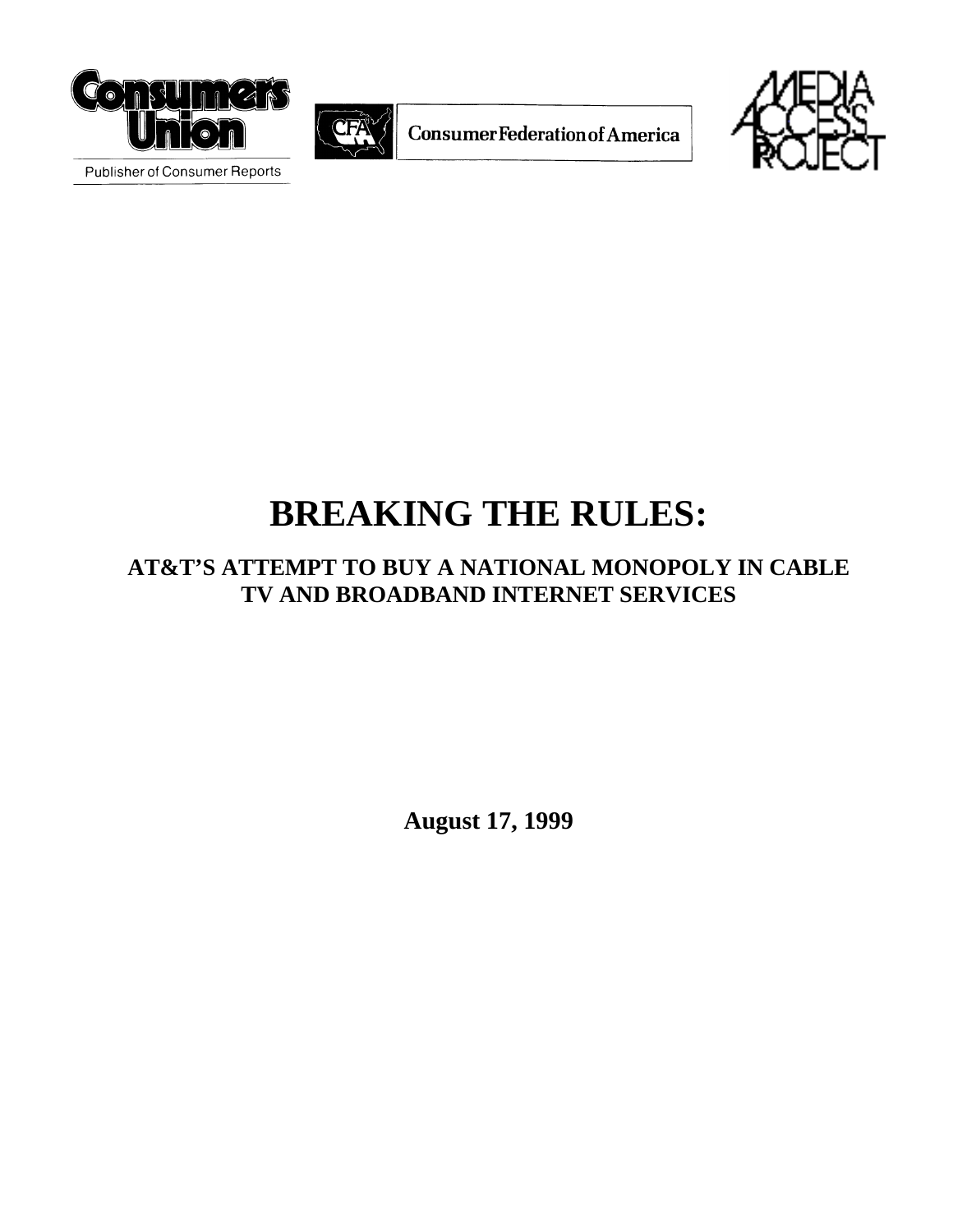### TABLE OF CONTENTS

#### EXECUTIVE SUMMARY IV

# I. PUBLIC POLICY CONCERNS ABOUT MARKET POWER IN 1 THE CABLE TV AND BROADBAND INTERNET INDUSTRY

A. COMMUNICATIONS ACT CONCERNS

1. CONCERNS ABOUT ECONOMIC CONCENTRATION IN THE CABLE TV INDUSTRY

2. CONCERNS ABOUT BROADBAND INTERNET ACCESS

## B ANTITRUST PROBLEMS

- 1. HORIZONTAL CONCENTRATION
- 2. VERTICAL CONCENTRATION
- 3. THE MERGER'S PERVASIVE STRUCTURAL IMPACT
- 4. MARKET POWER GAINED BY ACQUISITION, NOT EXPANSION
- C. BREAKING THE RULES BY DIVERTING ATTENTION FROM MARKET POWER
	- 1. LOCAL TELEPHONE COMPETITION
	- 2. TRUST-ME SECURITIES
	- 3. OVERLY BROAD MARKET DEFINITIONS

#### D. CONCLUSION

II. THE ANTICOMPETITIVE IMPACT OF HORIZONTAL, 32 VERTICAL AND CONGLOMERATE MERGERS INVOLVING DOMINANT FIRMS

A. THE OVERALL APPROACH TO THE ANALYSIS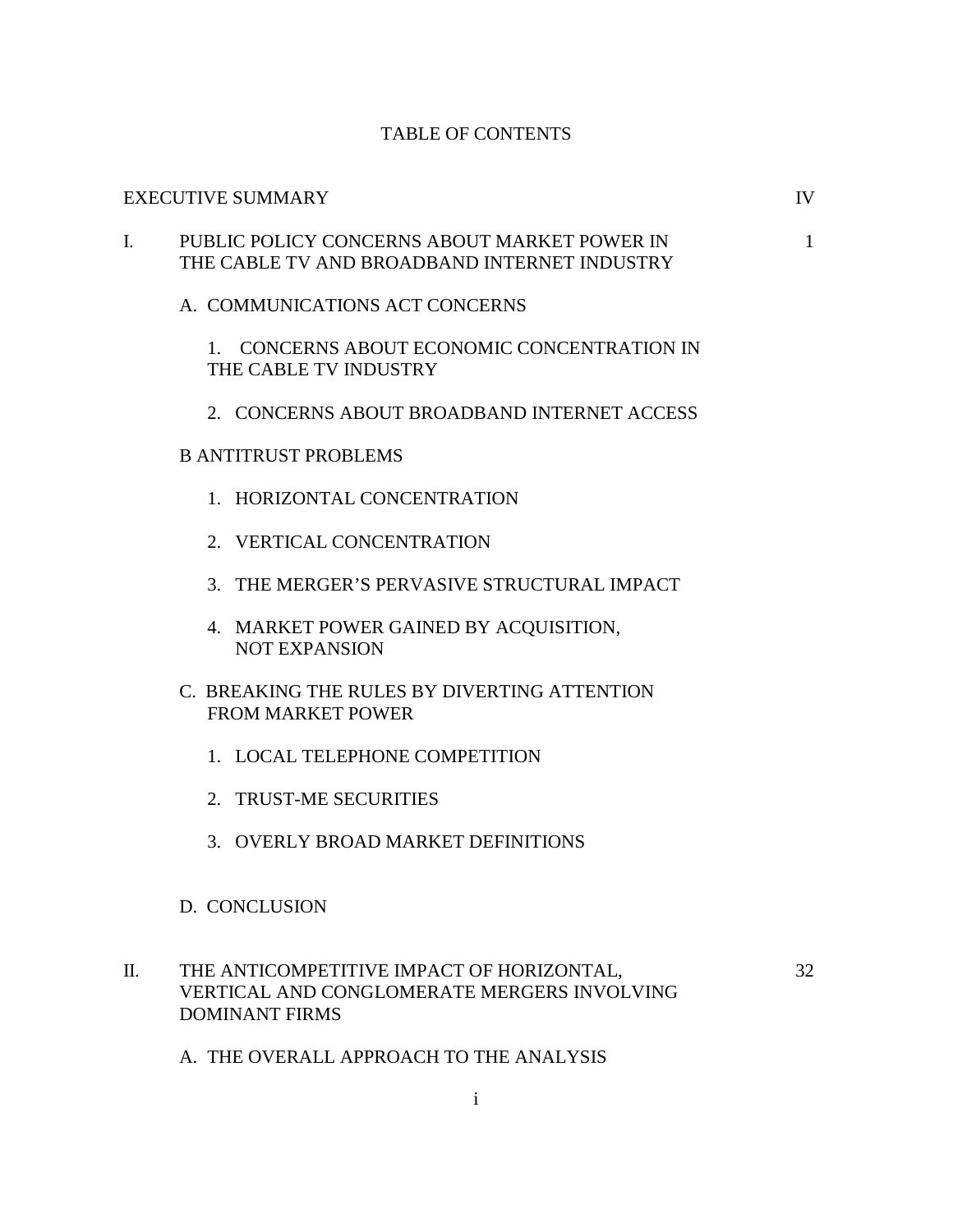- B. MERGER ANALYSIS IN THE SCP PARADIGM
- C. CONCEPTUALIZING AND MEASURING MARKET POWER
	- 1. COMPETITION AND MARKET POWER
	- 2. THE SPECIAL IMPORTANCE OF PREVENTING THE CONCENTRATION OF MARKET IN COMMUNICATIONS MEDIA
- III. THE CONCENTRATION IN THE CABLE TV AND 46 BROADBAND INTERNET MARKETS

- A. THE HORIZONTAL MARKET POWER PROBLEM POSED BY THE MERGER
	- 1. CABLE DISTRIBUTION
	- 2. CABLE PROGRAMMING
- B. BROADBAND INTERNET SERVICE
	- 1. DISTRIBUTION PLANT
	- 2. PROGRAMMING
- C. CONCERNS ABOUT THE ANTICOMPETITIVE EFFECTS OF VERTICAL INTEGRATION
	- 1. BARRIERS TO ENTRY
	- 2. POTENTIAL COMPETITION
	- 3. CONDUCT
	- 4. MONOPSONY POWER
	- 5. OTHER NEGATIVE CONSEQUENCES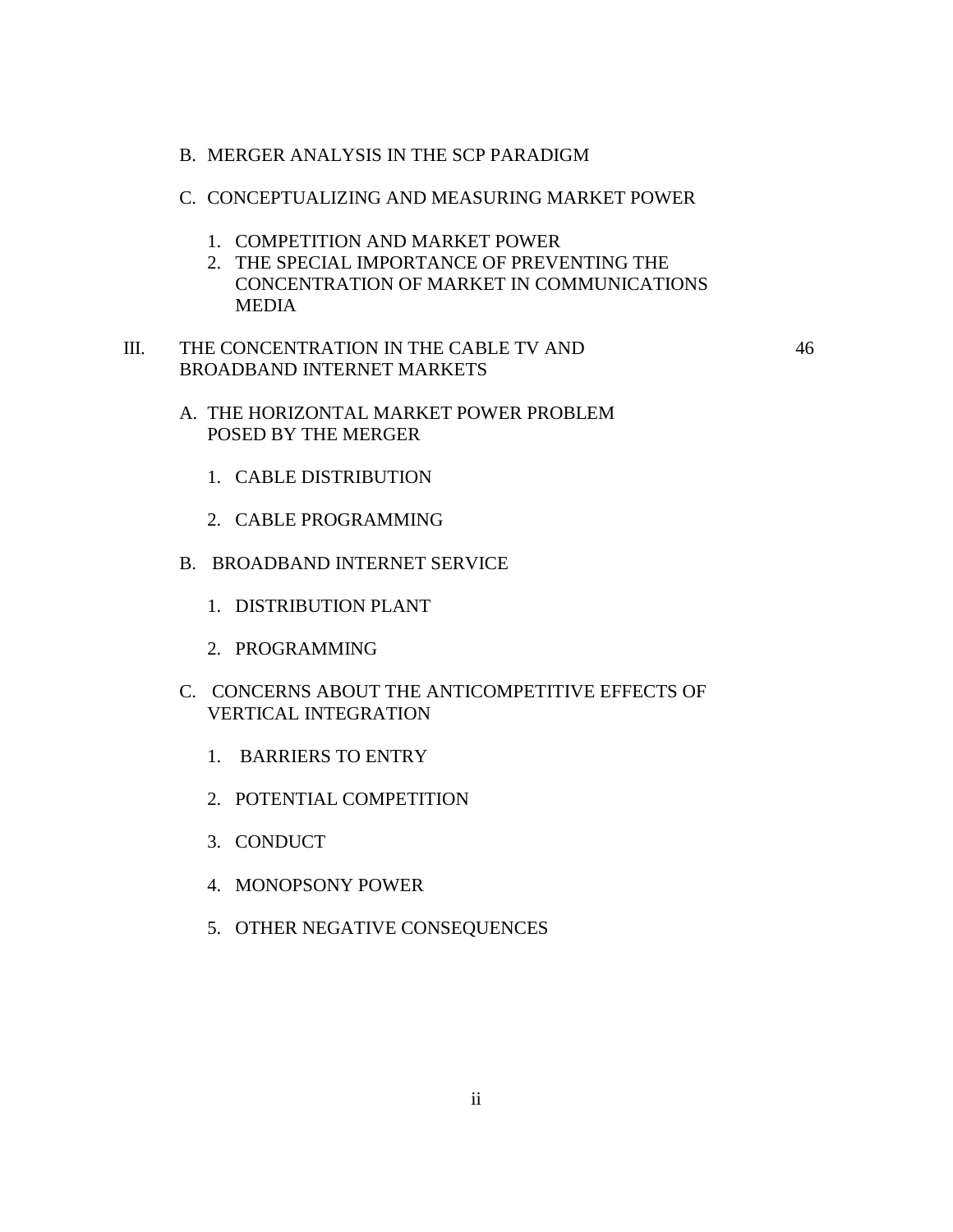# LIST OF EXHIBITS

| 1. AT&T'S SELF-PORTRAIT AS A 'NOT TOO BIG' CABLE COMPANY                                 | $\overline{3}$ |
|------------------------------------------------------------------------------------------|----------------|
| 2. AT&T'S DIGITAL CONGLOMERATE IS AT THE HEART OF A<br><b>BROADBAND CARTEL</b>           | $\overline{7}$ |
| 3. SUMMARY OF MERGER CONCENTRATION EFFECTS                                               | 15             |
| 4. MARKET STRUCTURE ASPECTS OF THE AT&T-MEDIAONE<br>MERGER AND RELATED DEALS             | 18             |
| 5. THE STRUCTURE-CONDUCT-PERFORMANCE PARADIGM FOR<br>ANALYSIS OF INDUSTRIAL ORGANIZATION | 33             |
| 6. THE SPECIAL PROBLEM OF CONGLOMERATES                                                  | 39             |
| 7. AT&T'S CABLE AND BROADBAND REACH                                                      | 47             |
| 8. INDICES OF CABLE SYSTEM CONCENTRATION AT THE<br><b>NATIONAL LEVEL</b>                 | 49             |
| 9. AT&T'S STRATEGY TO SLIP THE DEAL THROUGH                                              | 51             |
| 10. THE CABLE PROGRAMMING MARKET                                                         | 53             |
| 11. NATIONAL PROGRAMMING MARKET CONCENTRATION                                            | 54             |
| 12. CABLE MODEMS VS. ADSL SPEEDS IN THE SHORT AND<br>MID-TERM                            | 61             |
| 13. BROADBAND INTERNET MARKET CONCENTRATION                                              | 63             |
| 14. HORIZONTAL CONCENTRATION AND VERTICAL<br><b>INTEGRATION OF CABLE TV PROGRAMMING</b>  | 70             |
| 15. MICROSOFT'S LEVERAGE IN THE BROADBAND INTERNET<br><b>SET-TOP BOX MARKET</b>          | 75             |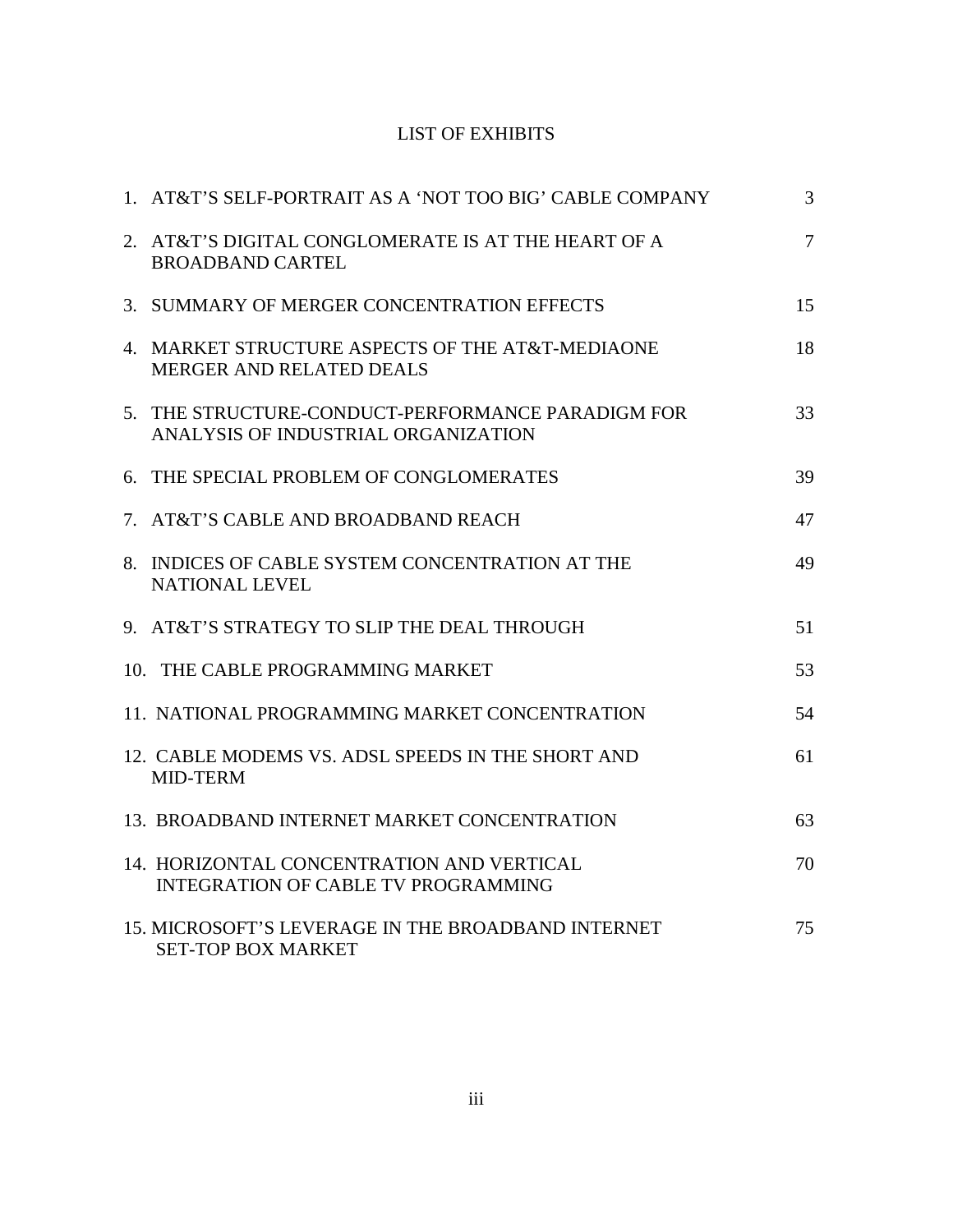# **BREAKING THE RULES: AT&T'S ATTEMPT TO BUY A NATIONAL MONOPOLY IN CABLE TV AND BROADBAND INTERNET SERVICES**

## **EXECUTIVE SUMMARY**

This paper analyzes the horizontal and vertical domination that AT&T is seeking to exert over the cable TV and broadband Internet markets through its acquisition of MediaOne and related deals with Microsoft and Cox.

• The proposed deal breaks every Federal rule designed to protect consumers from the abusive concentration of ownership in the  $1990s$ <sup>1</sup>

# **A. THE IMPACT OF THE MERGER AND RELATED DEALS**

The AT&T-MediaOne merger and related deals have a pervasive impact across several markets (See Exhibit ES-1). The deals result in dramatic increases in concentration in horizontal markets including:

• cable distribution (to the extent that cable companies do or can compete in local, regional and national markets); cable programming (to the extent that programs compete to increase viewership); and broadband Internet services (to the extent that @Home and RoadRunner can and do compete).

The deals pose severe problems of vertical integration between programming and distribution.

- In cable, MediaOne/Time Warner are integrated with the previously acquired TCI distribution system.
- In broadband Internet services they integrate the @Home and RoadRunner programming services with a much larger distribution network and integrate distribution and equipment (the design and operation of the set top box by programming and distribution entities) by giving Microsoft preferred access.

The deals have elements of conglomeration of geographic and product markets.

<sup>&</sup>lt;sup>1</sup> These include the Horizontal ownership limits implemented by the Federal Communications Commission (FCC) under the 1992 Cable Act and the Merger Guidelines adopted by the Department of Justice (DOJ) under the Sherman and Clayton Acts.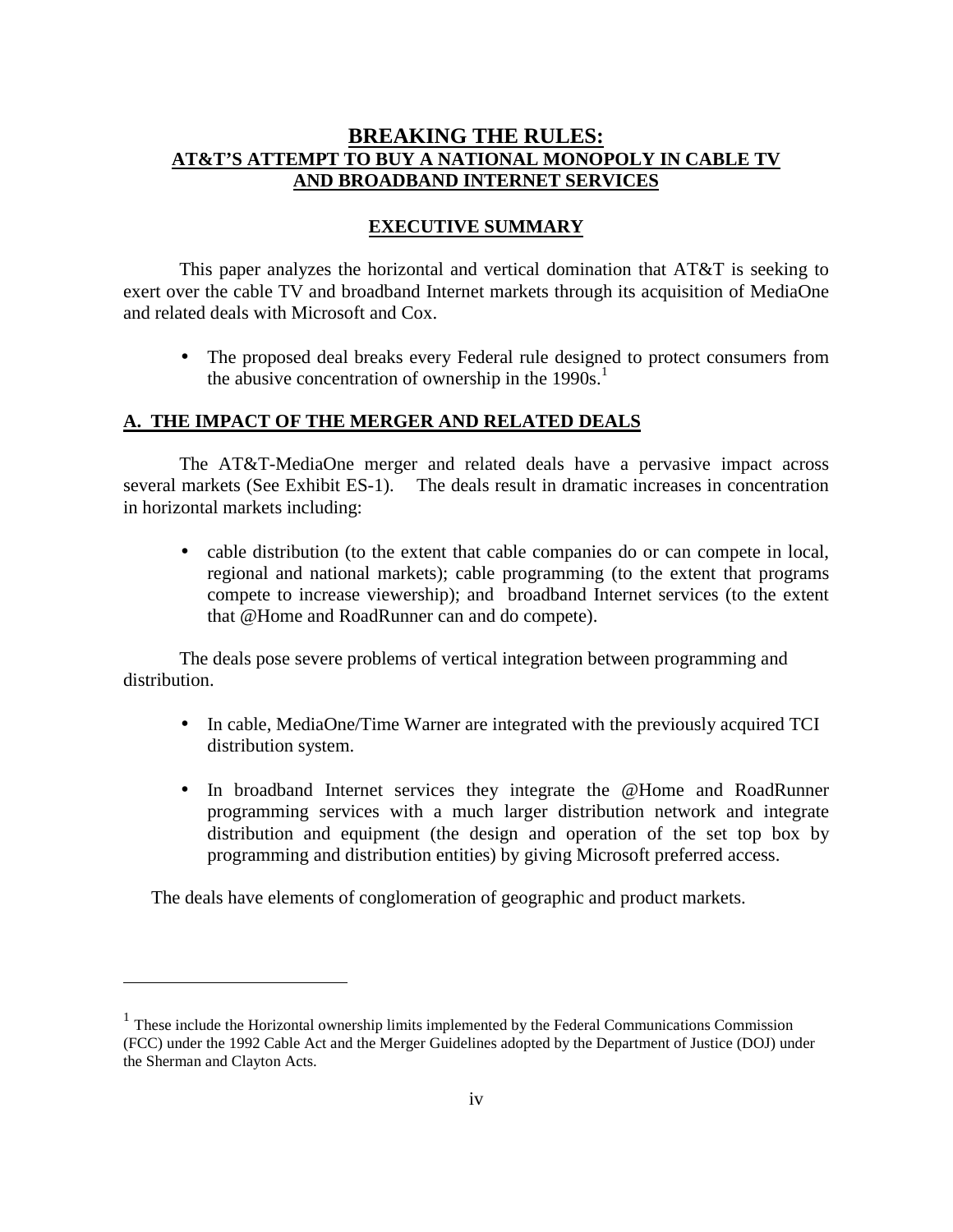

v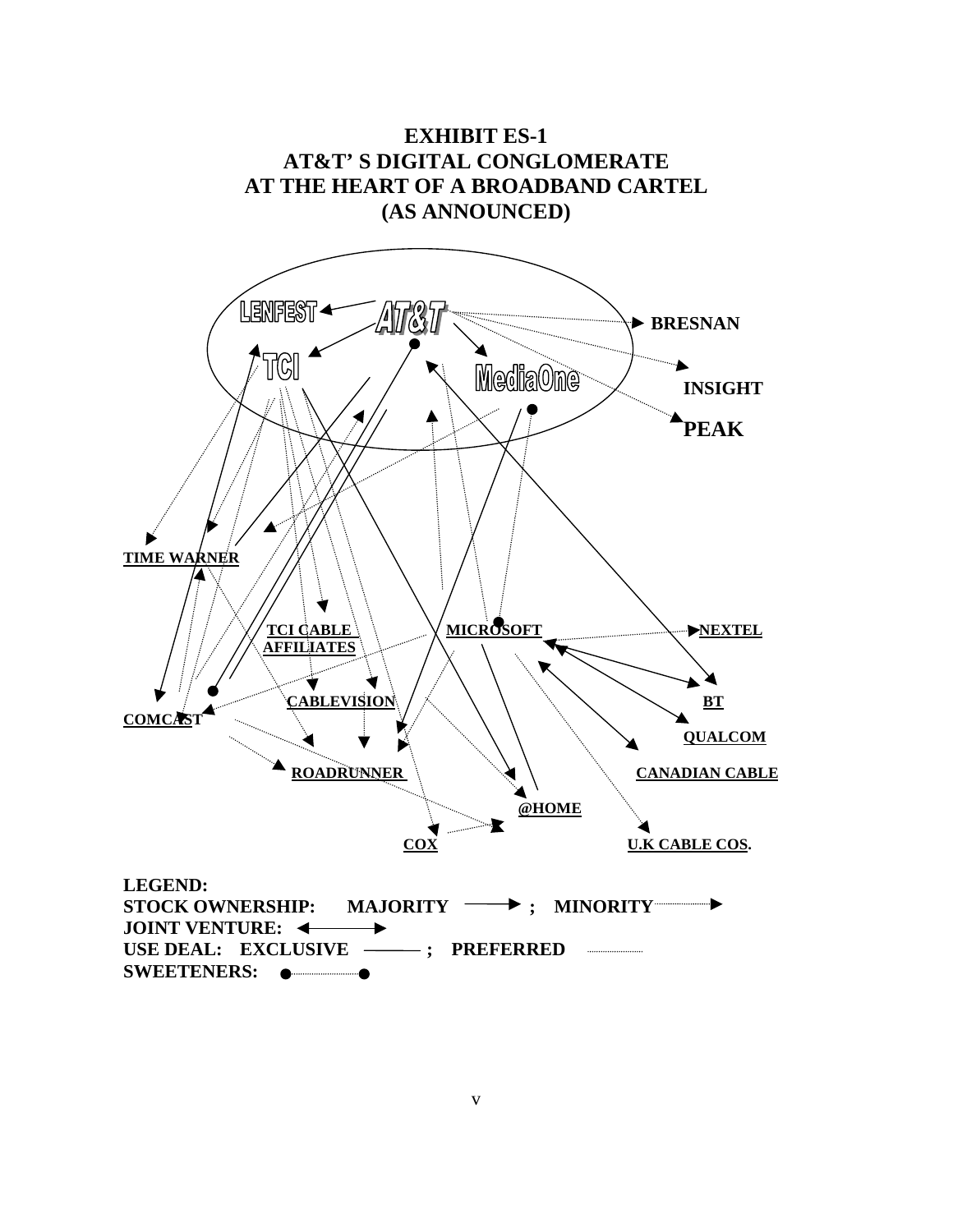- To the extent that distribution is considered a local market, the merger constitutes market-extension, since much greater geographic dominance is achieved.
- To the extent that the purpose of the merger is to utilize the broadband network to distribute cable, Internet and telephone service, it constitutes product-extension, with the power to dominate this new market.

#### **B. BREAKING THE RULES ON CONCENTRATION OF OWNERSHIP**

To summarize the horizontal concentration problem briefly, the Merger Guidelines state that the Department of Justice is likely to challenge mergers in moderately and highly concentrated markets that raise the level of concentrations (as measured by the Hirschman Herfindahl Index (HHI)) by 50 to 100 points. All of the markets that involve cable

#### EXIHIBIT ES-2:

## THE AT&T/MEDIAONE AND RELATED DEALS EXCEED THE LIMITS ON CONCENTRATION OF OWNERSHIP (AS FILED)

|                                      | LEGAL | <b>AT&amp;T MEDIAONE</b> |
|--------------------------------------|-------|--------------------------|
|                                      | LIMIT | <b>IMPACT</b>            |
| FCC HORIZONTAL OWNERSHIP             |       |                          |
| (% OF HOMES PASSED)                  |       |                          |
| <b>CABLE</b>                         | 30    | 57                       |
| DOJ MERGER GUIDELINES (HHI INCREASE) |       |                          |
| <b>CABLE</b>                         |       |                          |
| <b>DISTRIBUTION</b>                  | 50    | 1042                     |
| <b>PROGRAMMING</b>                   | 50    | 1173                     |
| <b>INTERNET</b>                      |       |                          |
| <b>CABLE-BASED BROADBAND</b>         |       |                          |
| <b>DISTRIBUTION</b>                  | 50    | 2970                     |
| <b>SERVICE</b>                       | 50    | 3596                     |
| <b>CABLE-BASED BROADBAND</b>         |       |                          |
| +TELCO WIDEBAND                      |       |                          |
| <b>DISTRIBUTION</b>                  | 100   | 700                      |
| <b>SERVICE</b>                       | 50    | 2064                     |

distribution, cable programming, broadband Internet distribution and broadband Internet programming would be moderately to highly concentrated as a result of the deals.

• The merger raises concentration in each of these markets by between 700 and 3,000 points.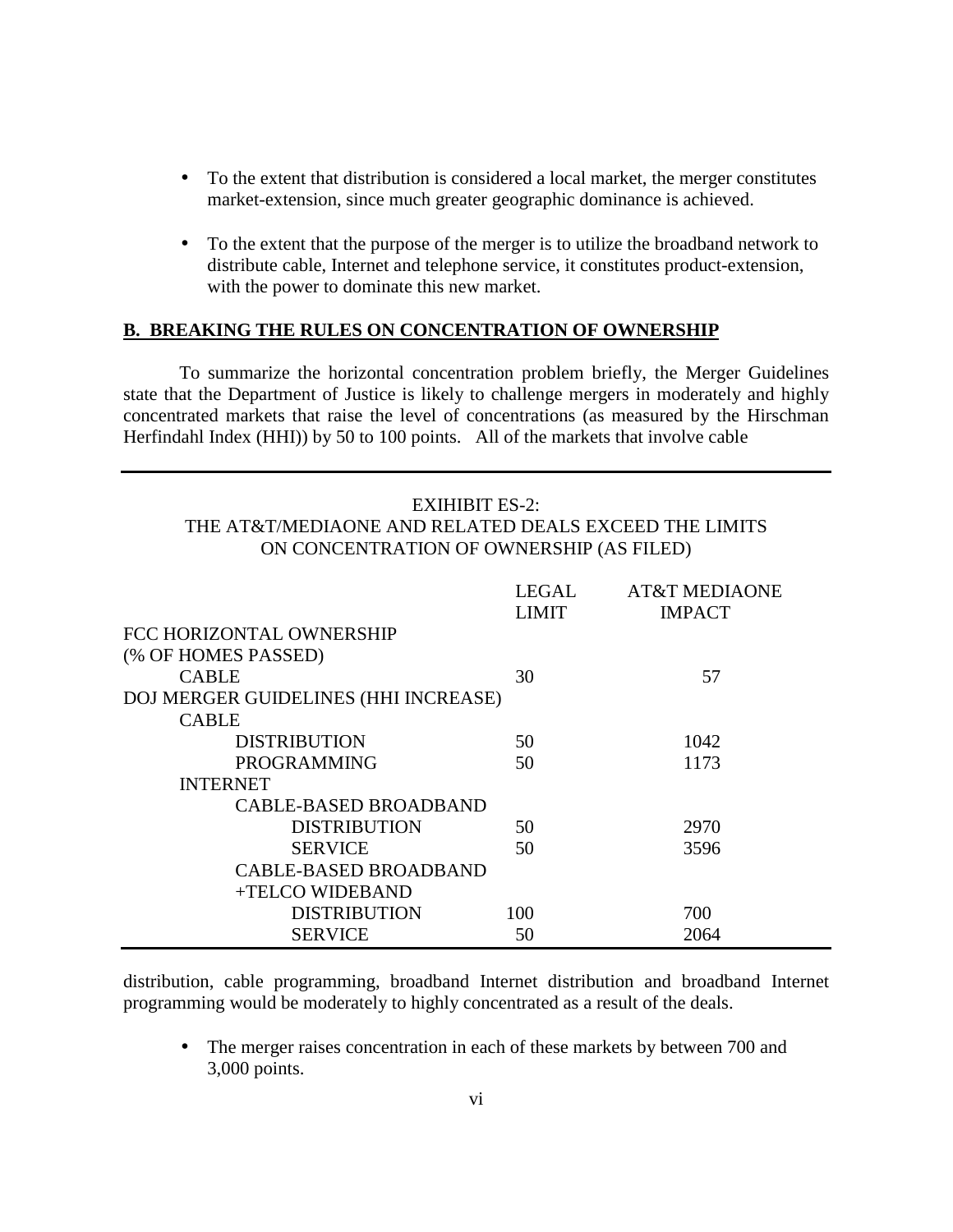Similarly, it fractures the FCC's limits on horizontal ownership.

- Under the FCC ownership attribution rules, AT&T would have about 55 million homes passed which would give it just over 57 percent of the Multichannel Video Programming Distribution market. Given that the FCC has adopted a limit of 30 percent, AT&T is well past the horizontal limit.
- AT&T will have just under 35 million subscribers. This would give it almost 50 percent of the cable TV market.

The horizontal concentration in these markets rises to a level that is unprecedented in the industry. This creates a unique and new barrier to entry to compete against AT&T's cable business, leaving consumers paying inflated prices even when there is some "choice" in the market.

- AT&T could use its vast footprint and leverage its market power to retaliate against an established cable, satellite or telephone company that sought entry into its region.
- As an excessively large programming purchaser, AT&T could exercise market power by raising prices or otherwise driving up costs.

The market concentration problem in the realm of broadband Internet service parallels the cable industry problem. The cable distribution plant is the dominant form of broadband Internet service. Even when developing telephone alternatives like Digital Subscriber Line (DSL) are accounted for, AT&T's broadband distribution system will dominate the market with the power to raise prices and costs to competitors.

The deals have a dramatic impact on programming concentration. The incentive and ability to frustrate competitive entry through leveraging of programming is quite clear.

- The cable companies involved in the AT&T deals are the dominant players by far. The merger raises the national concentration in cable programming by well over 1,000 points.
- The only two widely available Broadband Internet programming services @Home and RoadRunner – are joined in the AT&T/MediaOne merger. The cablebased broadband Internet market is currently highly concentrated. The merger would increase the market share by 3000 points. If the analysis were done on actual customers, it would reveal an even more dramatic impact on the cable-based broadband Internet market.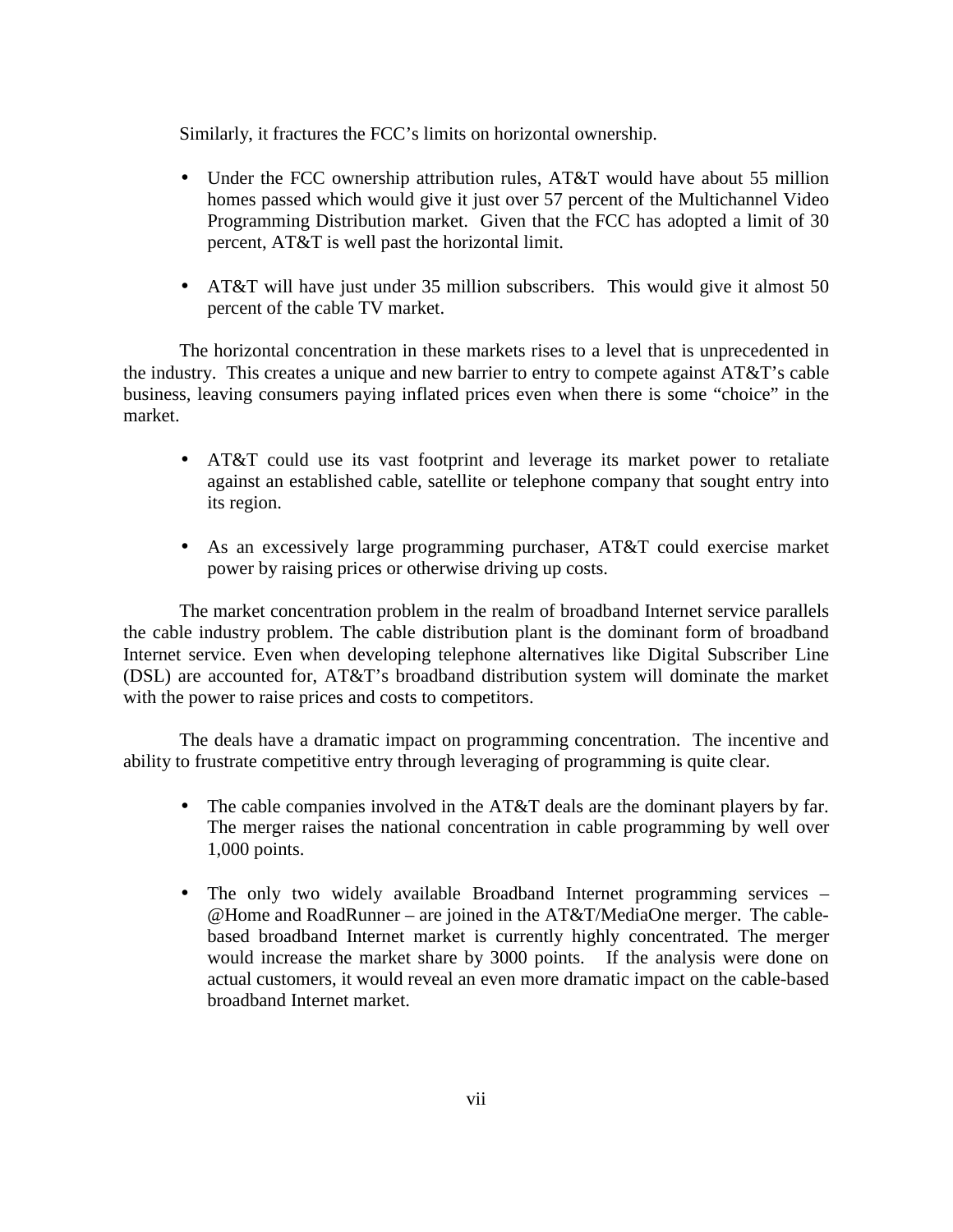Even if telephone wires and the current base of DSL customers are included, the merger fails to pass muster in the high speed Internet entertainment market.

- The market remains moderately concentrated in distribution and the merger increases concentration by much more than the Merger Guideline limit.
- In high speed Internet services the market remains highly concentrated and the merger adds over 2,000 points to the HHI.

# **C. THE ANTICOMPETITIVE EFFECTS OF EXTREME VERTICAL INTEGRATION**

Although vertical mergers are less likely to be challenged as a general proposition, the AT&T-MediaOne merger and related deals present unique and troubling characteristics. Large dominant players in different markets are integrating through an acquisition strategy, not an expansion strategy.

- In addition to the direct ownership and control of vertically integrated activities, AT&T is using a variety of other means – contracts, leasing, etc. – to ensure vertical dominance.
- The size and market reach of the firm raises questions about barriers to entry caused by the need for others to simultaneously enter multiple market.
- The closed access policy being extended by AT&T from the cable TV industry to the broadband Internet industry creates problems of price squeeze and quality discrimination. The network is being designed technologically, implemented contractually and managed operationally in a way that discriminates against unaffiliated service providers and precludes certain forms of commerce.
- As part of the transaction, AT&T has entered into a series of exclusive and preferential deals for the use of facilities and products. Given the size of the parties and the nature of the market, this head start will provide an insurmountable advantage to dominant firms.

# **D. AT&T'S ATTEMPT TO HIDE THE PROBLEM**

To obscure these critical problems in its application for license transfers at the Federal Communications Commission, AT&T establishes a series of diversions to deflect attention away from the fundamental market power issues raised by the merger and its related deals.

AT&T has proposed a series of minor spin-offs and restructured ownership. These do not get to the core of the market concentration or vertical integration problems.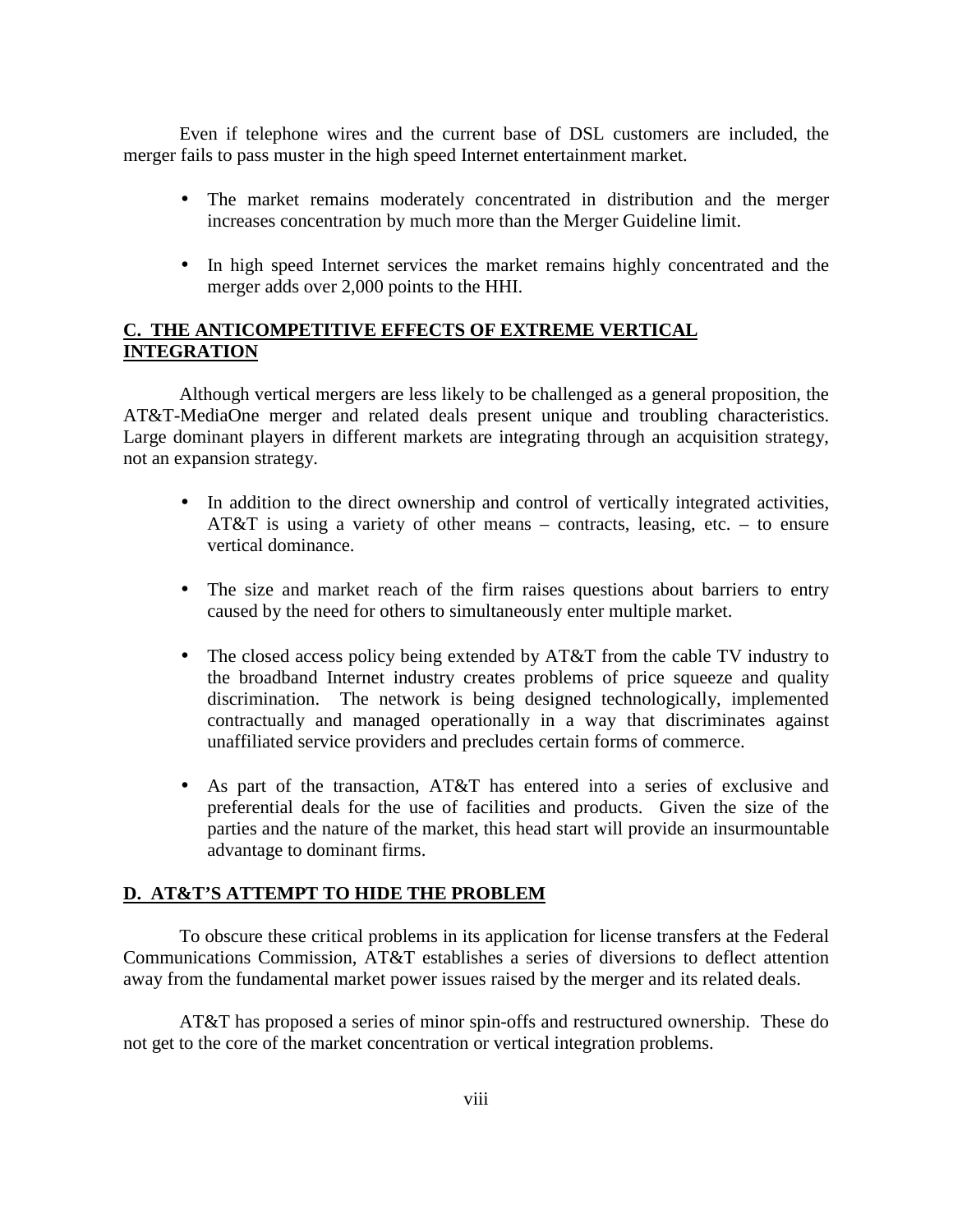AT&T claims to have voluntarily renounced its property rights by setting up Liberty Media as a tracking stock and Time Warner with a management committee. These "trust-me" firewalls are merely band-aids that do not solve the conflict of interest problem.

• There is no better proof that these gimmicks cannot be relied on than to recall that Liberty, the purportedly independent programming subsidiary within the holding company, has been spun off from TCI and pulled back so many times its corporate logo should be a yo-yo.

AT&T defines markets in overly broad terms. For example, AT&T argues that narrowband and broadband Internet services are in one market even though broadband is 100 times faster.

• This is like claiming that the pony express and Federal Express are comparable forms of mail delivery.

AT&T wants federal authorities to assume that future performance of competing technologies will prevent the abuse of market power, even though these very same technologies have failed to prevent the abuse of market power in the cable industry since it was largely deregulated in 1984.

- Wireless has never been able to discipline the pricing abuse of cable and its limitations for broadband Internet are even more severe.
- Digital Subscriber Line does not afford the speed of cable modems, is restricted in the number of households it can pass, is far behind in deployment and subscribers, and is likely to be a business-oriented, not a residential, service.
- AT&T has failed to compete using the very same technologies. Competitors now face the added problem of a massive, integrated company that must be overcome.

AT&T promises to finally deliver local telephone competition.

- As a general principle, trading massive increases in market power in one industry for a potential reduction in market power in another industry is bad public policy.
- As a practical matter, it is clear that the competition AT&T might bring to the local telephone market would not overcome the damage it would do to the cable TV and broadband Internet markets.

# **E. CONCLUSION**

Consumers hope that technological breakthroughs will finally undermine the market power of the cable companies and prevent it from spreading to broadband Internet service, but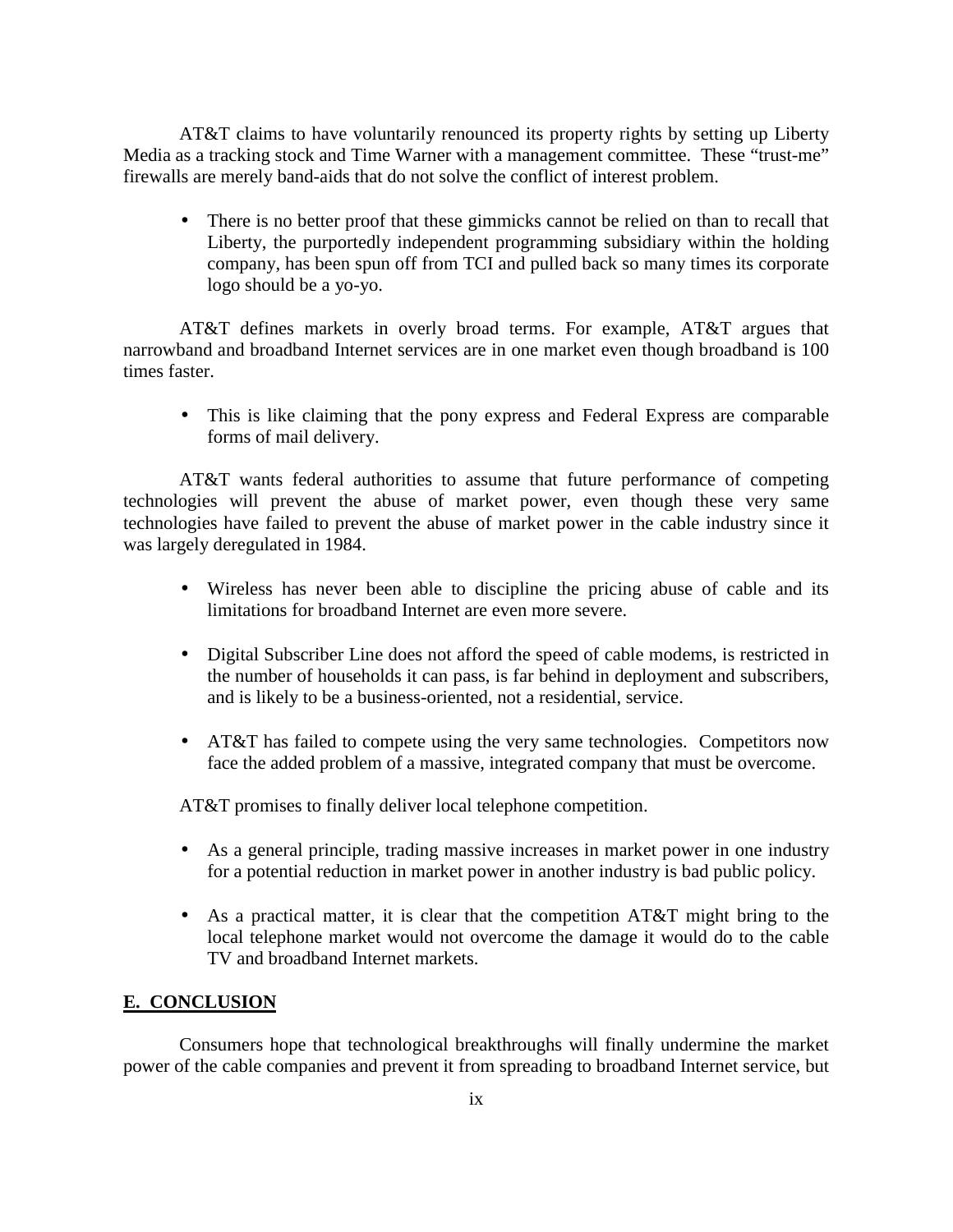merger and market power analysis cannot be based on hope or hype. Federal authorities must deal with the reality of markets.

- The AT&T deals are not a case of a close call that can be mitigated by small changes; this is a massive increase in concentration.
- The rules and guidelines that the merger violates are not "antiquated" relics of some past industrial age; all were adopted within the last decade by policymakers keenly aware of the structural rules necessary to promote competition.

AT&T is seeking exceptions from the rules in industries that are not immune to anticompetitive abuse.

- The primary industry in which the rules and guidelines are being violated cable TV – was just last year called by the Department of Justice one of the nation's "most durable and powerful monopolies."
- The other industry in which the merger would have its anticompetitive impact (broadband Internet services) involves an industry and another company (Microsoft) that have already raised concerns at the Department of Justice.

Just two years ago the Federal Trade Commission (FTC) found that the relevant cable markets were concentrated, entry was difficult, and a previous merger involving Time Warner/Turner/TCI created the incentive and ability to lessen competition and increase prices to consumers. It rejected preferential deals for TCI (now owned by AT&T) and required reduction of TCI ownership in major interconnected firms to non-attributable, passive levels.

Federal authorities should be even more alarmed by the AT&T/MediaOne merger and related deals.

- The cable industry has become more highly concentrated and pricing abuses continue.
- The broadband Internet market is in an even more vulnerable condition.
- AT&T has added a thick layer of vertical domination atop horizontally concentrated markets.
- Given the web of cross ownership, joint ventures, and exclusive or preferential deals, the likelihood that any of the companies interconnected in the digital cartel will vigorously compete against the other companies in the cartel is slim.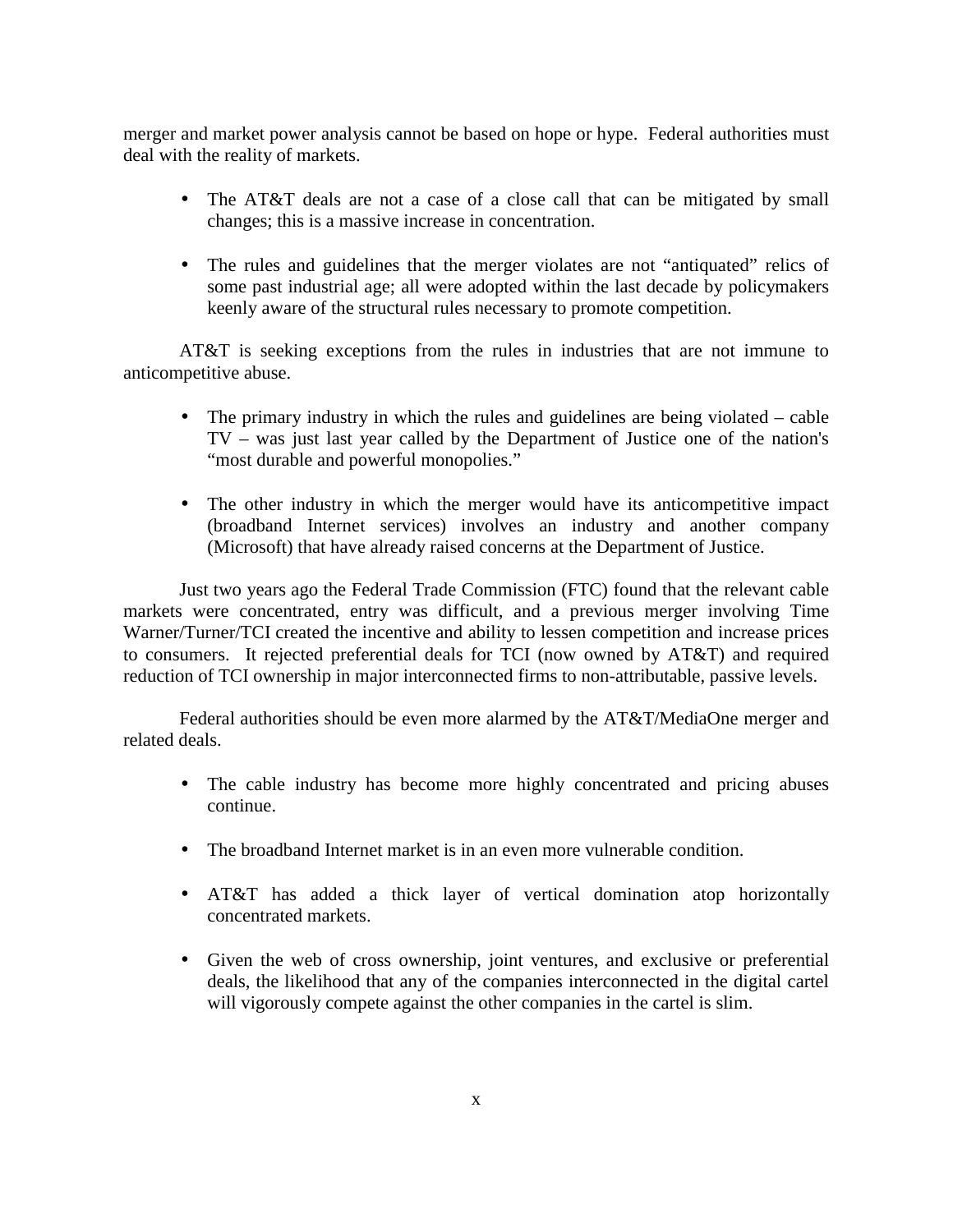# **I. PUBLIC POLICY CONCERNS ABOUT MARKET POWER IN THE CABLE TV AND BROADBAND INTERNET BUSINESS**

This paper analyzes the horizontal and vertical domination that AT&T is seeking to exert over the cable TV and broadband Internet markets through its acquisition of MediaOne and related deals with Microsoft and Cox. The report is organized as follows.

Chapter I presents an introduction to the public policy issues involved and a brief overview of the findings and conclusions.

Chapter II presents a general framework for analysis and an overview of the many markets and market dimensions that are affected by the merger. It provides definitions and concepts and makes no direct reference to the specific merger. Those familiar with the industrial organization branch of economics or who cannot abide economic theory need not tarry here, as all of the empirical analysis is presented in chapters III and IV.

Chapter III presents a discussion of the horizontal concentration and vertical integration resulting.

#### **A. COMMUNICATIONS ACT CONCERNS**

 $\overline{a}$ 

# **1. CONCERNS ABOUT ECONOMIC CONCENTRATION IN THE CABLE TV INDUSTRY**

Soon after AT&T announced its acquisition of MediaOne,<sup>2</sup> which itself came less than a year after the purchase of cable giant TCI, it discovered that federal rules on ownership of

<sup>&</sup>lt;sup>2</sup> Graphic headlines give the context for the flap that the MediaOne acquisition set off (see, for example, Fahri, Paul, "AT&T: Too Big Once Again?," *Washington Post,* April 27, 1999, "AT&T Poised to Regain it Long Reach, Via Cable," *Washington Post,* May 6, 1999; Bank, David, "As World Collide, AT&T Grabs a Power Seat," *Wall Street Journal*, May 6, 1999, Quinton, Brian, "Stealing Home," *Telephony*, June 14, 1999 (hereafter, Stealing Home);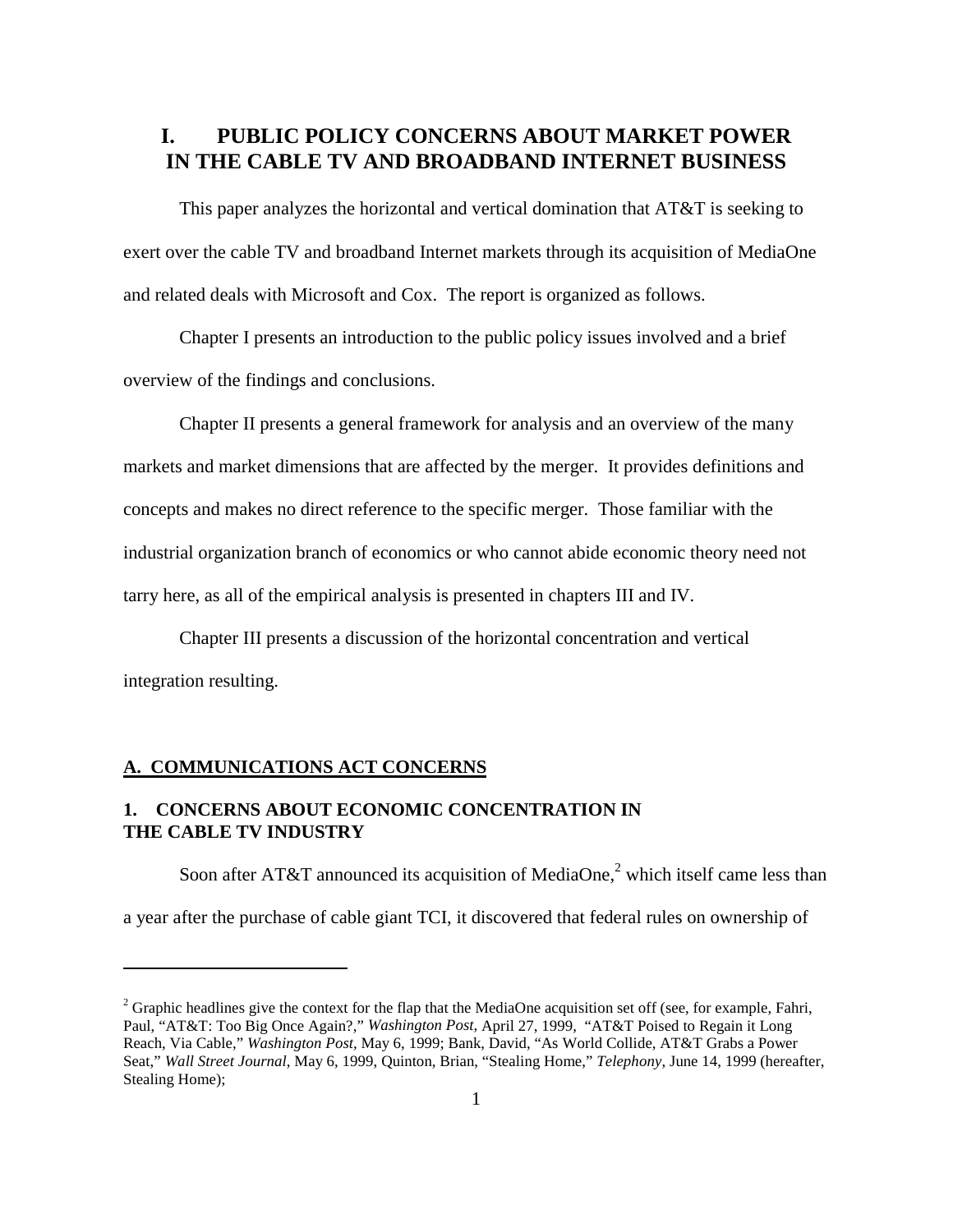cable systems might pose a problem.<sup>3</sup> These rules, which were mandated by the 1992 Cable TV Act,<sup>4</sup> are intended to curb excessive market power in the ownership of cable distribution systems. The rules establish a framework for counting the number of subscribers a cable company owns/controls.<sup>5</sup> The rules attribute control of subscribers based on the ownership of a specific percentage of active (5% voting) and passive (10% non-voting) shares of stock.<sup>6</sup> They then establish an upper limit on the percentage of the national market that any one company can control.<sup>7</sup>

FCC's suspended attribution rules define a mere 5% ownership of voting stock as sufficient for company to have "cognizable interest" under Sec. 613(f) of the Communications Act passed as part of 1992 Cable Act. For passive investments, only 10% interest is necessary. In adopting both these attribution rules and the 30% limit, FCC argued that limits were necessary to prevent any single MSO from having undue influence over programming access. Startup cable networks say they need access to at least 20 million homes to be viable, and fear that they could be blocked by MSO with cable control over too many homes. Owning 5% of MSO may entitle shareholder to seat on board, for example, providing substantial influence, Commission has said.<sup>8</sup>

3 "AT&T Household Reach to be Issue in MediaOne Merger Review," *Communications Daily*, May 10, 1999 (hereafter, Household Reach).

<sup>4</sup> *Cable Television Consumer Protection Act of 1992,*

 $\overline{a}$ 

<sup>5</sup> *Notice of Proposed Rulemaking, In the Matter of Implementation of the Cable Television Consumer Protection Act of 1992 – Review of Commission Cable Attribution Rules*, 13 FCC Rcd. 12990 (1998).

6 Federal Communications Commission, *In The Matter of Annual Assessment of the Status of Competition in Markets for the Delivery of Video Programming*, CC Docket No. 98-102, December 17, 1998, used these rules to describe the market structure of the cable and multichannel video program distribution (MVPD).

<sup>7</sup> *In the Matter of Implementation of Section 11(c) of Cable Television Consumer Protection and Competition Act of 1992 – Horizontal Ownership Limits, MM Docket NO. 92-264.*

<sup>8</sup> Household Reach, the style shortened style appears in the original publication.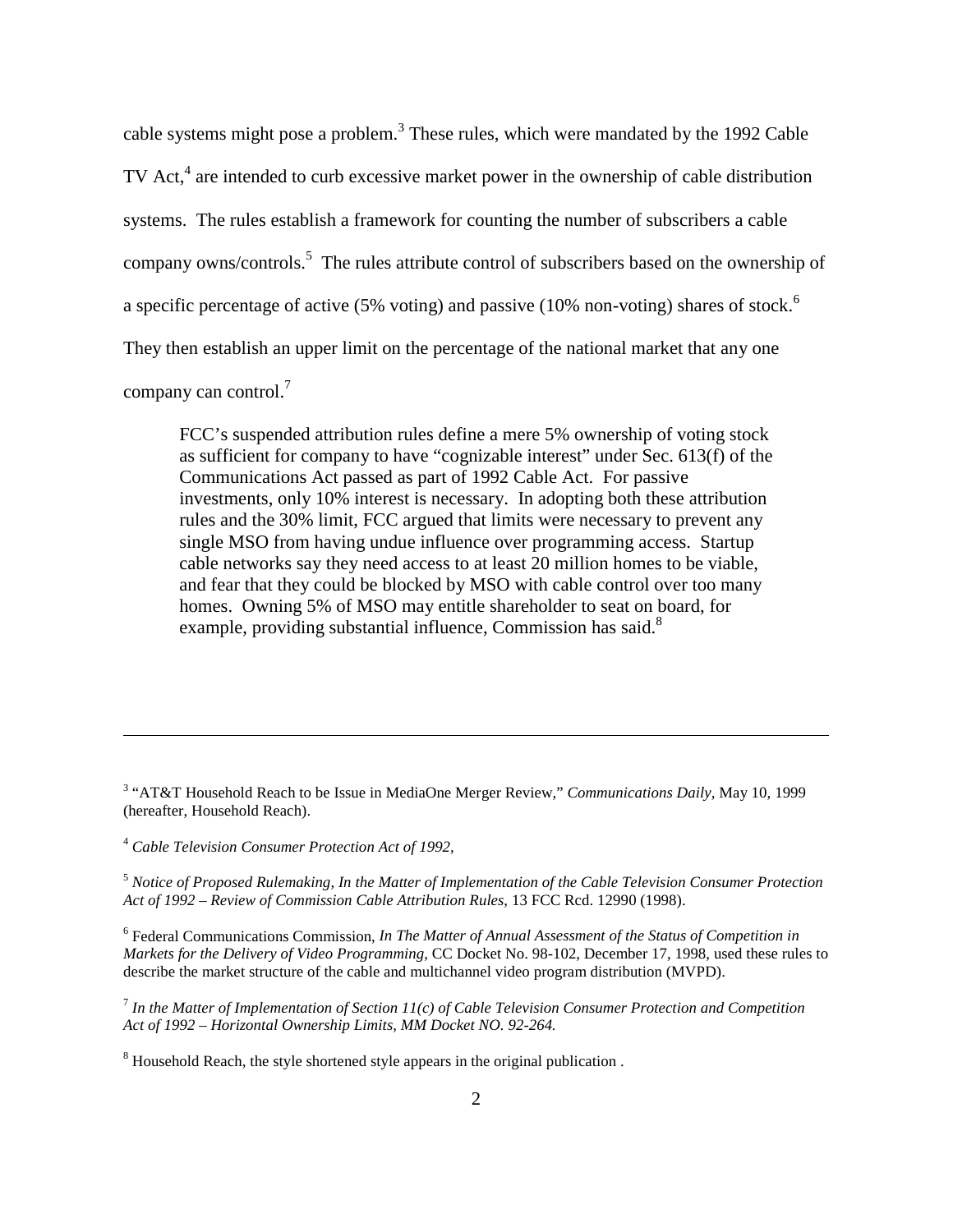Although the Federal Communications Commission (FCC) voluntarily stayed the rules, the FCC is in the process of vigorously defending them in court and is currently considering making minor modifications to them. In order to avoid running afoul of these rules, AT&T attempted to present itself as a large, but not too large, cable system owner. To present this picture, AT&T's ownership interest must take into account only large holdings in cables systems as depicted in Exhibit 1.

\_\_\_\_\_\_\_\_\_\_\_\_\_\_\_\_\_\_\_\_\_\_\_\_\_\_\_\_\_\_\_\_\_\_\_\_\_\_\_\_\_\_\_\_\_\_\_\_\_\_\_\_\_\_\_\_\_\_\_\_\_\_\_\_\_\_\_\_\_\_\_\_\_\_\_

**EXHIBIT 1 AT&T'S SELF-PROTRAIT AS A 'NOT TOO BIG' CABLE COMPANY**



AT&T chairman-CEO Michael Armstrong for 2 weeks has reassured financial analysts that merged AT&T-MediaOne Group wouldn't encounter significant regulatory hurdles. On May 5 he told analysts AT&T would pass only 35% of U.S. homes after deal "if the old [horizontal ownership] rules did come back, which we don't think they will.<sup>9</sup>

Under the FCC's rules, however, AT&T's market share is a concern. The ownership

of cable interests that it portrays, as summarized in Exhibit 1 would give it between 23 and 35

<sup>&</sup>lt;sup>9</sup> Household Reach.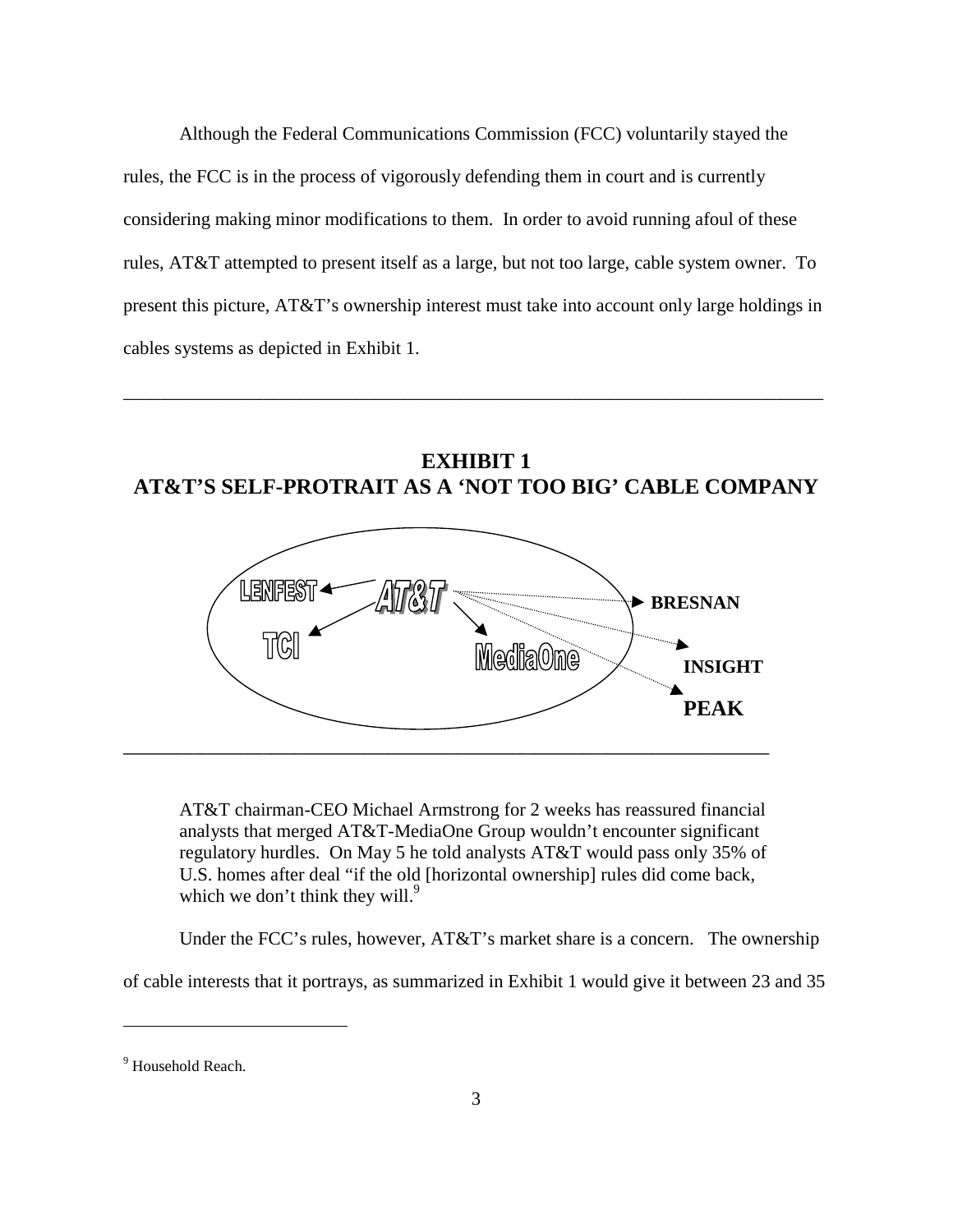percent of the cable TV market.<sup>10</sup> Even at this level, the merger could be challenged.

However, with the attribution rules operative, AT&T is much larger and the merger would have a serious problem passing muster. Moreover, AT&T could be said to pass about 2/3 of homes through combination of those wholly owned systems and systems in which it would have a stake, such as Cablevision Systems (via former TCI) and Time Warner Entertainment  $(ex-MediaOne\ partership).<sup>11</sup>$ 

In an effort to convince Wall Street that regulatory approval of the merger would be

easy, not only did AT&T paint a picture of a somewhat large, but not too large cable

company, it assured investors that it had been talking to the FCC about the issue.

As for suggestions that AT&T has told investors it's talking with Commission when in fact it is not, Cicconi said "we absolutely have had conversations with a number of people over there [at FCC], including today.<sup>12</sup>

AT&T's general counsel also launched an attack on the federal rules that limit the

market share any single cable company could own.

When confronted with this analysis however, AT&T General Counsel James Cicconi said: "These inflated figures... are absurd on [their] face."

Cicconi in conference call Fri. faulted "absurd" attribution rules from FCC... Told that FCC Cable Bureau might find AT&T passed 2/3 of homes under attribution rules, he said, "that's absolutely not the right figure. Cicconi said AT&T doesn't feel Cablevision and Time Warner ownership should count.<sup>13</sup>

<sup>10 &</sup>quot;A Win-Win for Comcast, AT&T," *Broadband,* May 6, 1999 (hereafter Win-Win), attributes to AT&T Chairman Michael Armstrong and estimate "of 23% – 35% (depending on how the FCC ultimately defines cable ownership) of the nationwide cable homes passed,"

<sup>&</sup>lt;sup>11</sup> Household Reach.

<sup>&</sup>lt;sup>12</sup> Household Reach.

<sup>&</sup>lt;sup>13</sup> Household Reach.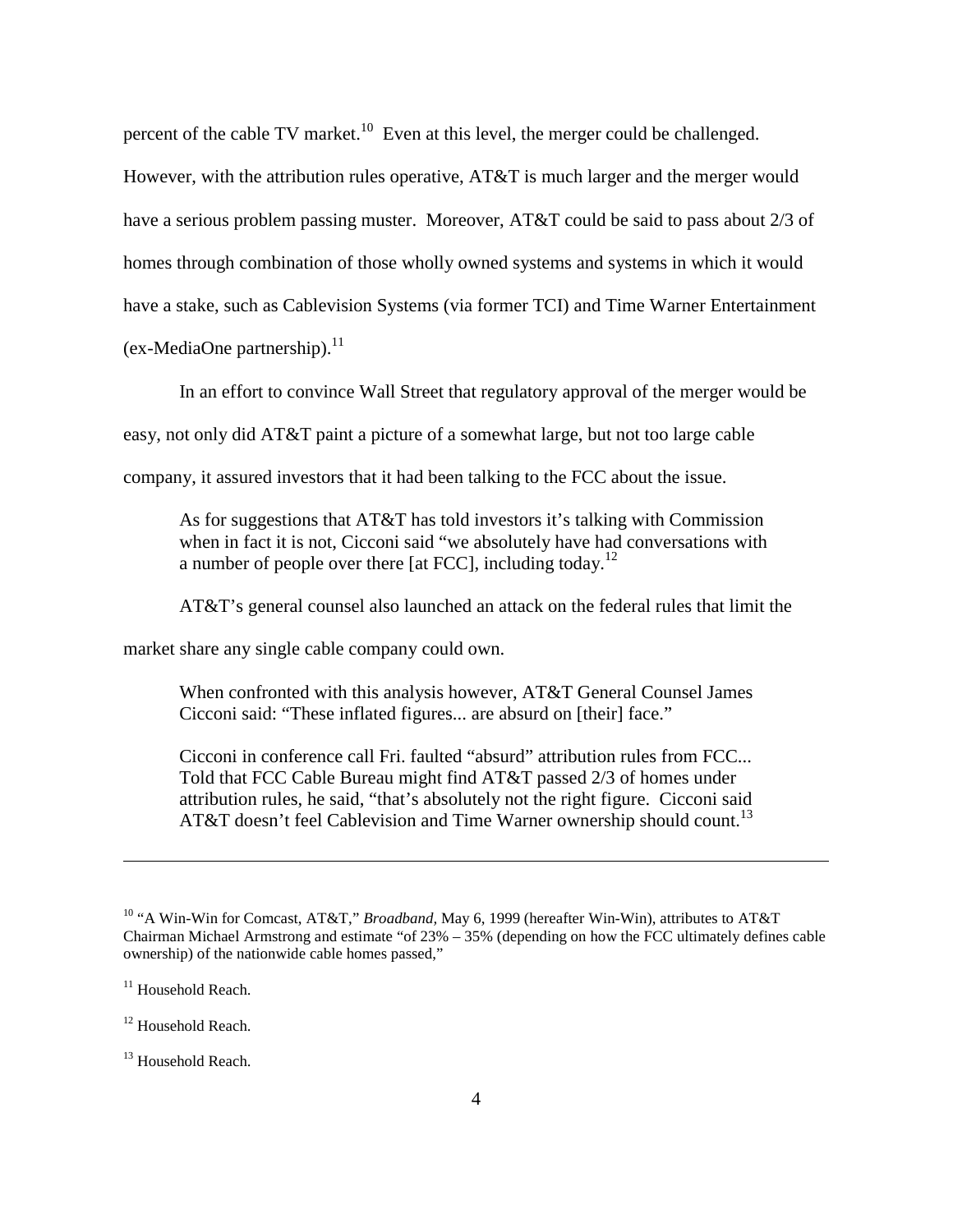AT&T's problem, however, was bigger than a near miss on the horizontal ownership limits. After testing the waters in Washington, AT&T found that there are some policymakers who not only take the horizontal ownership limitations seriously, but also consider vertical integration of programming and control over broadband Internet access using cable modems to be important public policy issues.<sup>14</sup> Policymakers,<sup>15</sup> competitors,<sup>16</sup> and public interest groups<sup>17</sup> expressed concerns and congressional hearings were held.<sup>18</sup>

If AT&T could not simply steam roll through the regulatory review process, the entire corporate structure that it had constructed as part of its foray into the cable industry would be closely scrutinized.19 The actual structure of vertical and horizontal ownership and control that AT&T had amassed was quite different than the simple, self-effacing self-portrait AT&T was painting.

<sup>14</sup> Cleland, Scott C. and Patrick Brogan, "The Regulatory Landscape on Cable Equal Access," *Legg Mason Precursor Research*, May 18, 1999; "Not So Fast, AT&T: DC Reminds Dealmakers of Its Relevance in Setting Approvals," *Phillips Publishing International*, May 11, 1999; Borland, John, "Broadband Cable Access Issue Reaching Congress," *CNET News. Com,* July 6, 1999.

 $<sup>15</sup>$  The TCI merger had already stimulated concerns, see for example, the hearing before the Communications</sup> Subcommittee, Senate Committee on Commerce, Science and Transportation, April 13, 1999; Schiesel, Seth, "Concerns Raised as AT&T Pursues New Foothold," *New York Times,* May 6, 1999; McConnell, Bill, "Washington to Scrutinize Merger," *Broadcasting & Cable*, May 10, 1999.

<sup>&</sup>lt;sup>16</sup> Seminerio, Maria, "Group Demands Open Access to Cable Lines," *ZDNet: PCWeek OnLine*, February 4, 1999.

<sup>17</sup> *Letter to Chairman Bill Kennard from Center for Media Education, Computer Professionals for Social Responsibility, Consumer Federation of America, Consumers Union, Media Access Project,* January 27, 1999, requesting an expedited hearing on open access.

<sup>18 &</sup>quot;AOL, Cable Execs, Sprint Square Off over Broadband Access," *CNNfn*, June 24, 1999.

<sup>19 &</sup>quot;FCC to Scrutinize AT&T, MediaOne Deal," *Broadband,* May 10, 1999.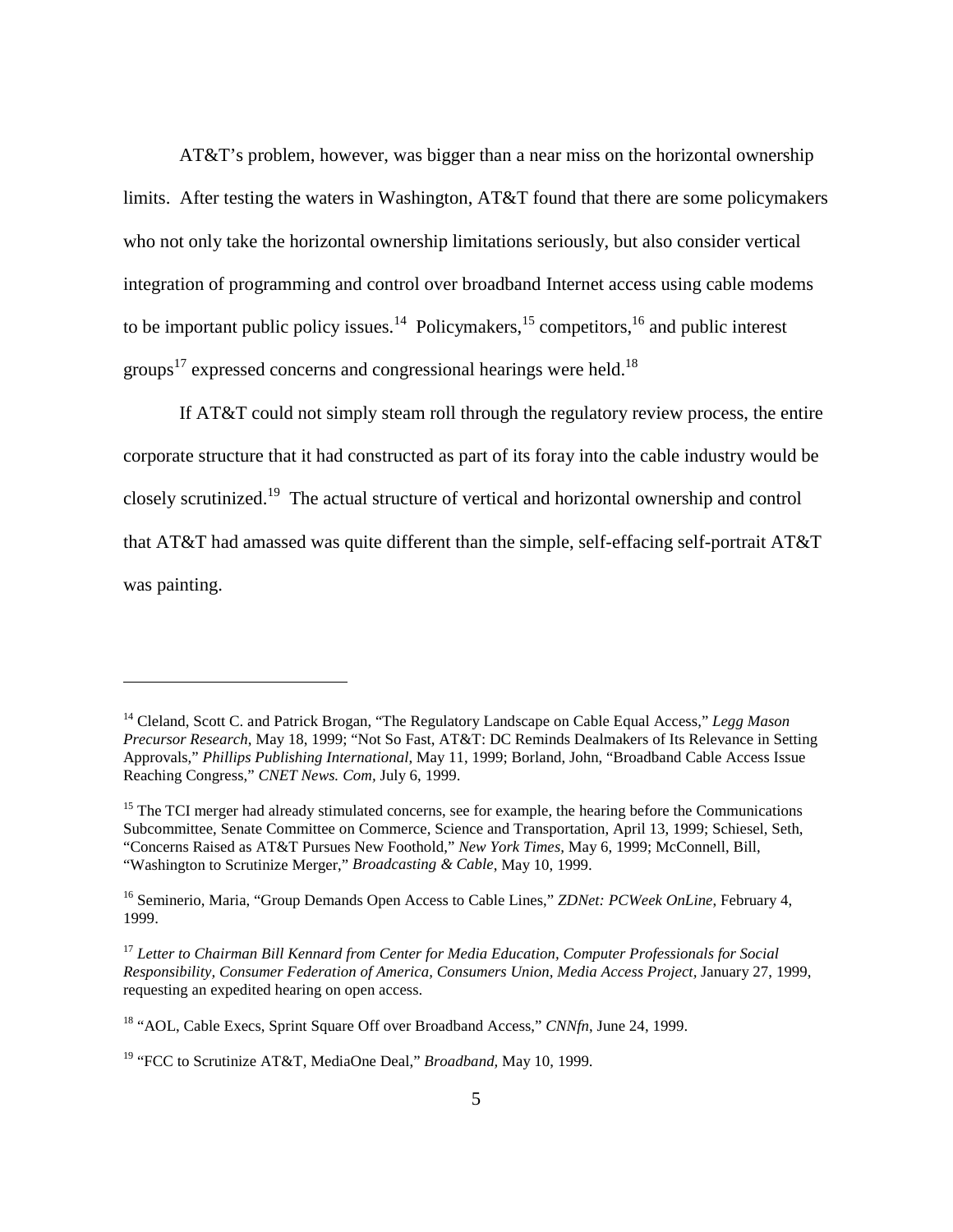Exhibit 2 depicts the various ownership, joint-venture, and leasing arrangements that constitute what can rightly be called a digital, communications cartel. Not only do the number of cable subscribers that are attributable to AT&T skyrocket once the attribution rules are invoked, but AT&T's ownership of programming and Internet services, as well as its equipment deals come into view. Once the concentration of excessive economic power behind this merger is recognized and questioned, AT&T faces a problem.

Recognizing that the scrutiny would be far more probing than it had hoped, AT&T began to restructure its presence in the cable TV industry with respect to some of its more prominent holdings.<sup>20</sup> By all accounts, it still intends to keep its Cablevision and Time Warner interests, as well as its broadband Internet ventures. AT&T appears to be trying to come close enough to horizontal guidelines to get a waiver, if it could not come into actual full compliance with the rules.<sup>21</sup> These actions might alleviate the pressure on the vertical aspects of the merger and related deals and make a waiver more likely.

<sup>20</sup> Higgins, John, M., "AT&T's Incredible Shrinking Plan," *Broadcasting & Cable*, May 31, 1999; Cho, John, "AT&T Seeks to Dissolve Most JV Thru Swaps," *Cable World*, June 28, 1999.

 $21$  Win-Win, presents the following discussion, including Armstrong's suggestion that the cap should be raised

Although the FCC rules, currently suspended pending an upcoming rewrite, cap cable system ownership at 30% of all national homes passed, some cable lawyers think it is likely the new rules will raise the cap to 35%, potentially allowing AT&T to squeak under that limit with the Comcast adjustments.

Even if AT&T slips above the cap, the company will comport itself to fit the regulatory rules, Armstrong said. Still Armstrong made his case on why the rules need to be changed. First, "with the whole world going digital and the need to compete with local telcos," he argued, the cap should be raised. The homes passed component, he argued, should be changed to take into account the multiple competitors, such as direct broadcast satellite and streaming Internet video, that now reach any given home.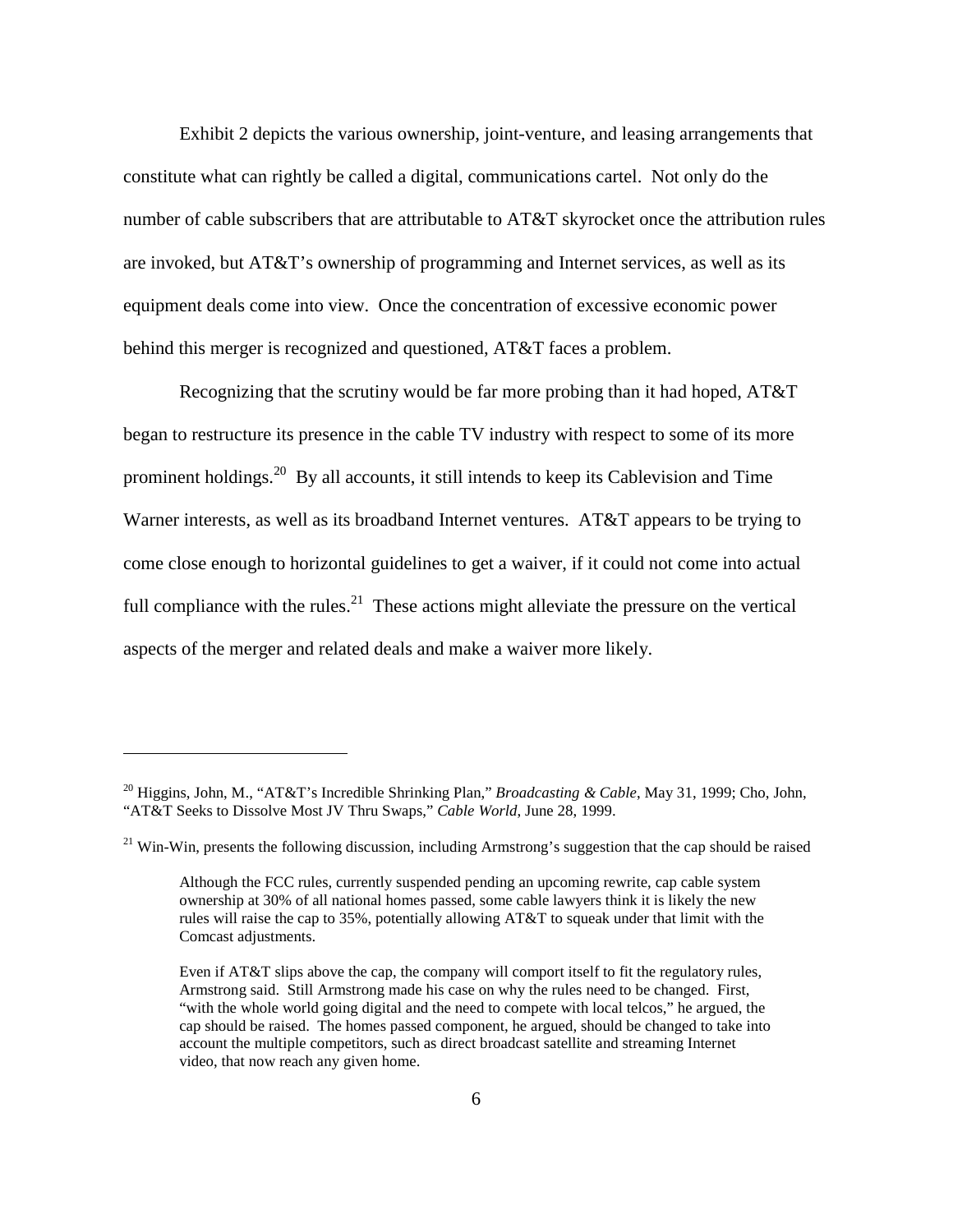

7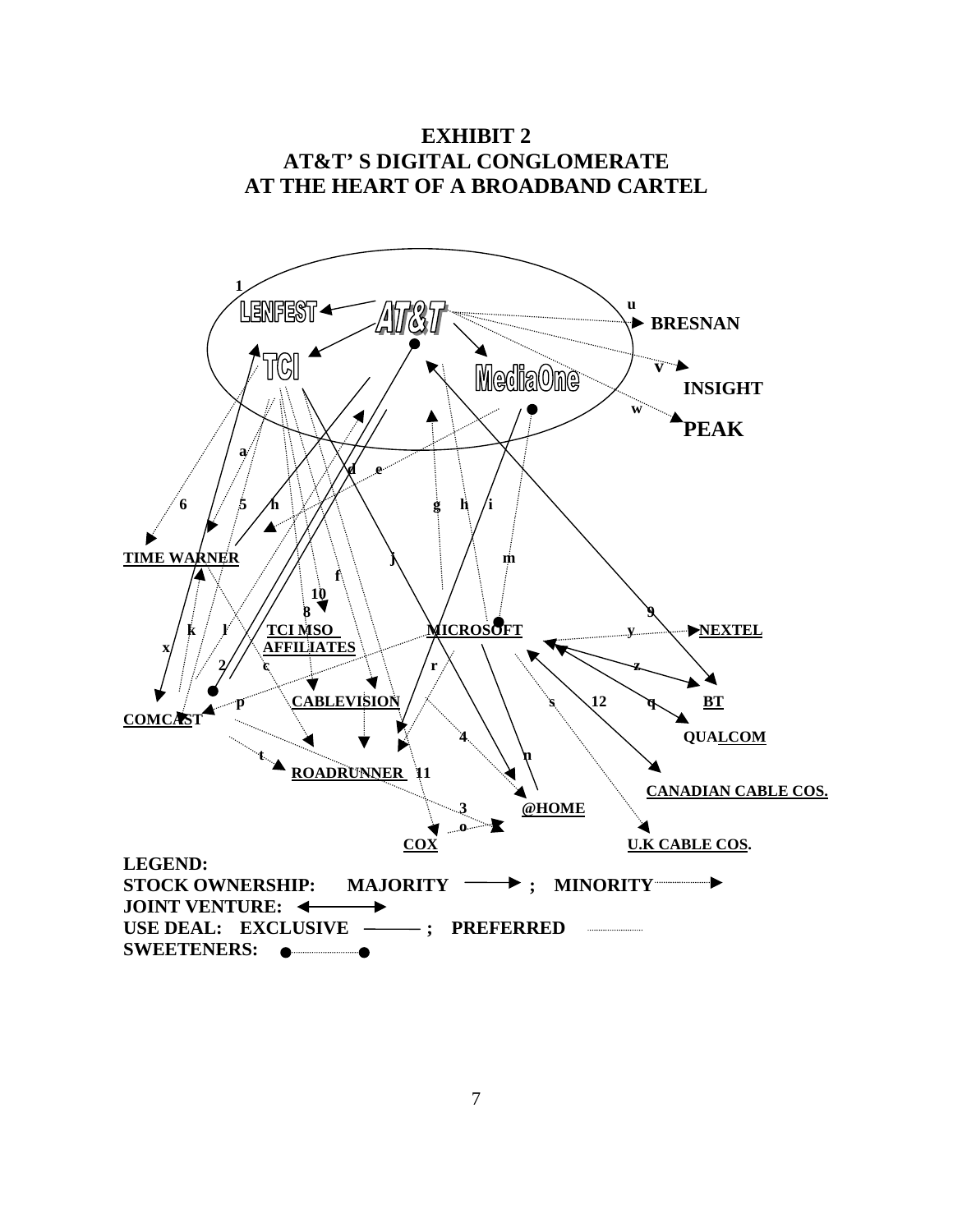#### DESCRIPTIONS OF RELATIONSHIPS AND IDENTIFICATION OF SOURCES:

```
1 = wholly owned subsidiaries (2)2 = $1.5 billion breakup fee (10)
3 =large minority (12); 12% (16)
4 = (6)5= QVC Joint venture (16)
6 = Programming joint venture through Liberty (22); 10% (16)
7 = Wholly owned (16)
8 = Programming joint venture through Liberty (22); Investment (19)
9 = (20)10 = TCI MSO Joint ventures (4)
11 = Programming joint venture through Liberty (22)
12 = Set top box joint venture (15)
a = 10\% Ownership of Time Warner (23)
b = exclusive deal for telephony (6)
c = 25\% (6)
d = exclusive deal for telephony (5)
e = 26\% (1)
f = 25\% (1) (4)
g = 3\% ownership (3) (5)
h =up to ten million set tops guaranteed (3)
i =Majority (5); 25% (6)
j = 39\% (6)
k = 25\% (6)
l = exchange of systems is likely to be consummated with a stock swap (2)m = Microsoft gets to buy MediaOne's European cable systems (9)
n = Windows NT in @Home solutions network (13)
o= Minority (6)p = 11\% ownership (5) (12)(17)
q = wireless Internet (8)
r =Through Comcast (5)(12); Direct (18); 10% (16) (20)
s = 5\% NTL, 30% Telewest, 30% Cable&wireless (14)
t =Minority (5)(12)
u = 49\% (1)
v = 34\% via MediaOne (1)
w =Majority (1)
x =Manager of AT&T owned systems (7) (11)
y = 4\% (8)
z = wireless Internet (8)
```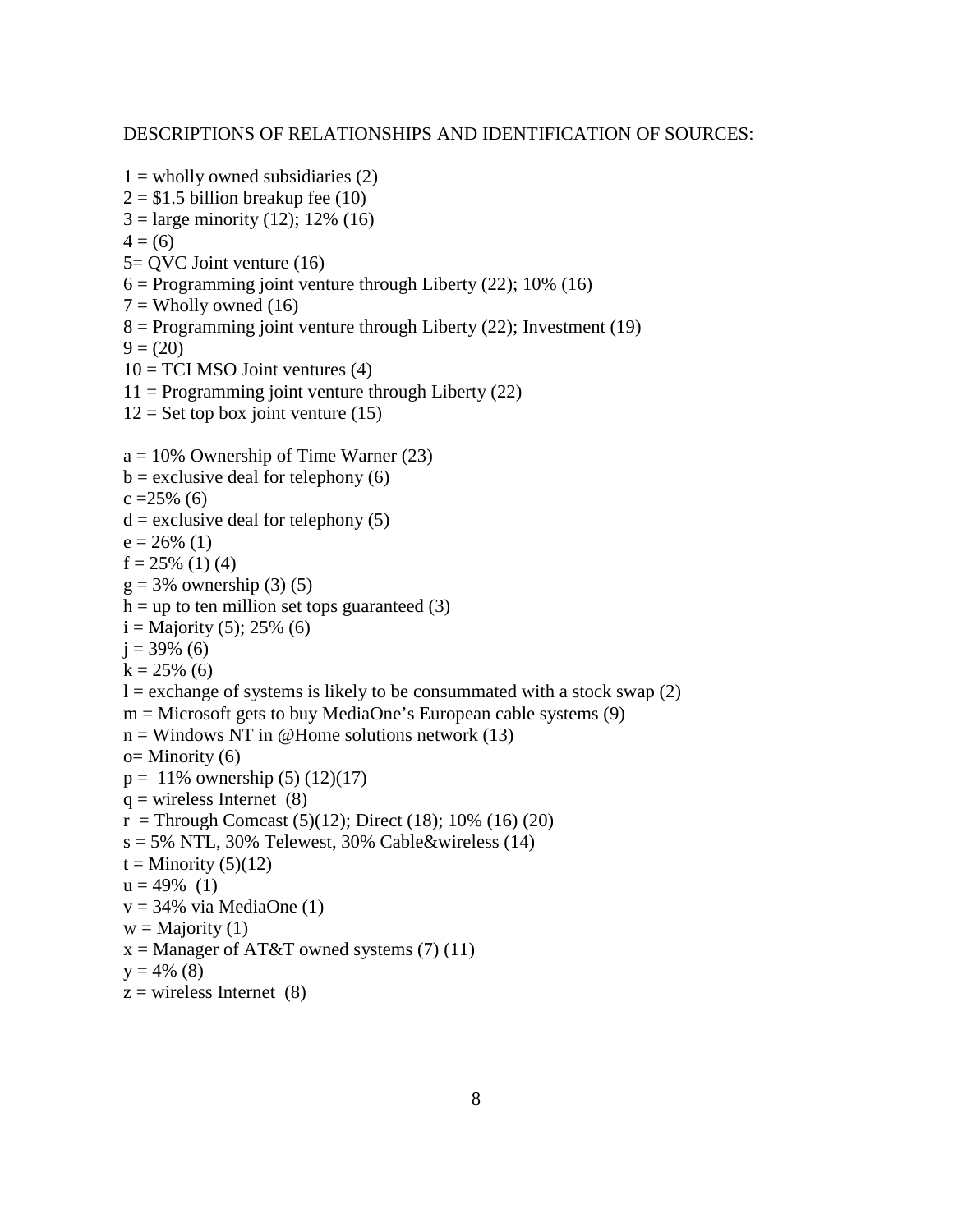#### SOURCES:

- (1) "AT&T Household Reach to be Issue in MediaOne Merger Review," Communications Daily, May 10, 1999.
- (2) "War Ends: AT&T and Comcast Cozy up in Solomon-Like Deal," Broadband Daily, May 5, 1999.
- (3) "AT&T Comes Out on Top in Microsoft Deal," Broadband Daily, May 10, 1999.
- (4) "FCC to Scrutinize AT&T MediaOne Deal," Broadband Daily, May 10, 1999.
- (5) "AT&T Poised to Regain Long Reach, Via Cable," Washington Post, May 5, 1999.
- (6) "AT&T Goes Cable Crazy," Fortune, May 24, 1999.
- (7) AT&T Chief's \$120 Billion Plan Capped by Deal for MediaOne," Washington Post, May 6, 1999.
- (8) "Microsoft to Buy A Stake in Nextel," Washington Post, May 11, 1999
- (9) Allan Sloan, "AT&T-MediaOne Soap Opera Has Just About Everything," Washington Post, May 11, 1999.
- (10) "Pact Ends MediaOne Bid War," Washington Post, May 6, 1999.
- (11) "Comcast, in AT&T Accord, Abandons MediaOne Bid," Wall Street Journal, May 6, 1999.
- (12) "As Worlds Collide, AT&T Grabs Power Seat," Wall Street Journal, May 6, 1999.
- (13) "Microsoft, @Home Make Broadband Pact," ZDNet, May 13, 1999.
- (14) "A Contest Is On In Britain to Revolutionize Cable TV," New York Times, May 13, 1999.
- (15) "Rogers Communications and Microsoft Announce Agreements to Develop and Deploy Advanced Broadband Television Services in Canada," *Microsoft Presspass,* July 12, 1999.
- (16) Schiesel, Seth, "Concerns Raised as AT&T Pursues a New Foothold, New York Times, May 6, 1999.
- (17) Fabrikant, Geraldine and Seth Schiesel, "AT&T Is Seen Forging Link to Microsoft," New York Times, May 6, 1999.
- (18) Markoff, John, "Microsoft Hunts Its Whale, the Digital Set-Top Box," New York Times, May 10, 19999.
- (19) "ACTV Gets Boost from Liberty Digital," Broadband Daily, May 17, 1999.
- (20) Wolk, Martin, "Microsoft Poised for major Role in New Industry," Reuters, May 6, 1999.
- (21) Fabrikant, Geraldine and Laura M Holson, "Key to Deal for MediaOne: Keeping the Losing Bidder Happy," New York Times, May 6, 1999.
- (22) Federal Communications Commission, In the Matter of Annual Assessment of the Status of Competition in Markets for the Delivery of Video Programming, CC Docket No. 98-102, Fifth Report, Table D-6.
- (23) Federal Communications Commission, In the Matter of Annual Assessment of the Status of Competition in Markets for the Delivery of Video Programming, CC Docket No. 98-102, Fifth Report, Table D-1.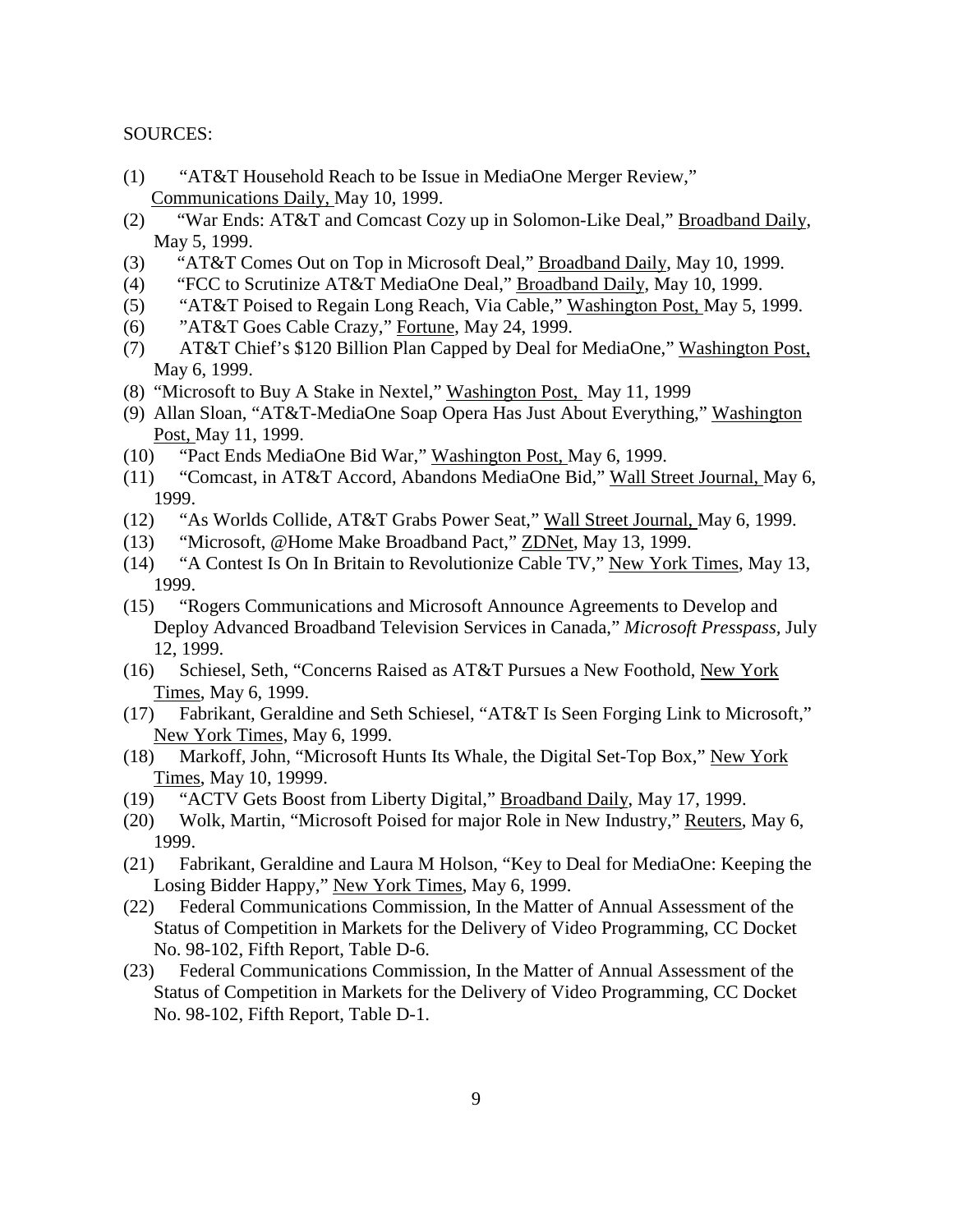#### **B. CONCERNS ABOUT BROADBAND INTERNET ACCESS**

AT&T's problems at the federal level are not its only difficulties. Within months of the announcement of the MediaOne deal, AT&T lost a ruling related to its prior acquisition of TCI.<sup>22</sup> A Federal District Court judge had ruled that the City of Portland, as the franchising authority for cable services, had the right to order the former TCI franchise, now owned by AT&T, to provide nondiscriminatory access to broadband Internet services.

The initial experience in Washington did not change AT&T's attitude about its duty to

comply with this country's laws. AT&T insists that its legal right to sign an exclusive

contract with an Internet service provider takes precedence over the right of the franchising

authority to impose an open access requirement. It has threatened not to deploy the service.

AT&T says the ruling is a catch-22 because the company's contract with @Home grants @Home exclusive distribution rights on AT&T's cable network.

"They have put in place an ordinance we cannot comply with legally or technically," says John Cicconi, AT&T's general counsel. "It is not a condition with which we can comply and still deploy the @Home offer. The real losers in this decision, until it is overturned, are the people of Portland."

In response to AT&T's vow to withhold @Home, Portland officials are considering opening the city's nonexclusive franchise to a second operator.<sup>23</sup>

AT&T again attacked the intelligence of the ruling.

<sup>22</sup> *AT&T; Tele-Communications, Inc.; TCI Cablevision of Oregon, Inc., and TCI of Southern Washington v. City of Portland and Multnomah County*, In the United States District Court for the District of Oregon, CV 99-65-PA, June 3, 1999

<sup>23</sup> Colman, Price and Bill McConnell, "AT&T's Got the Unbundling Blues," *Broadcasting & Cable*, June 14, 1999 (hereafter, Unbundling Blues).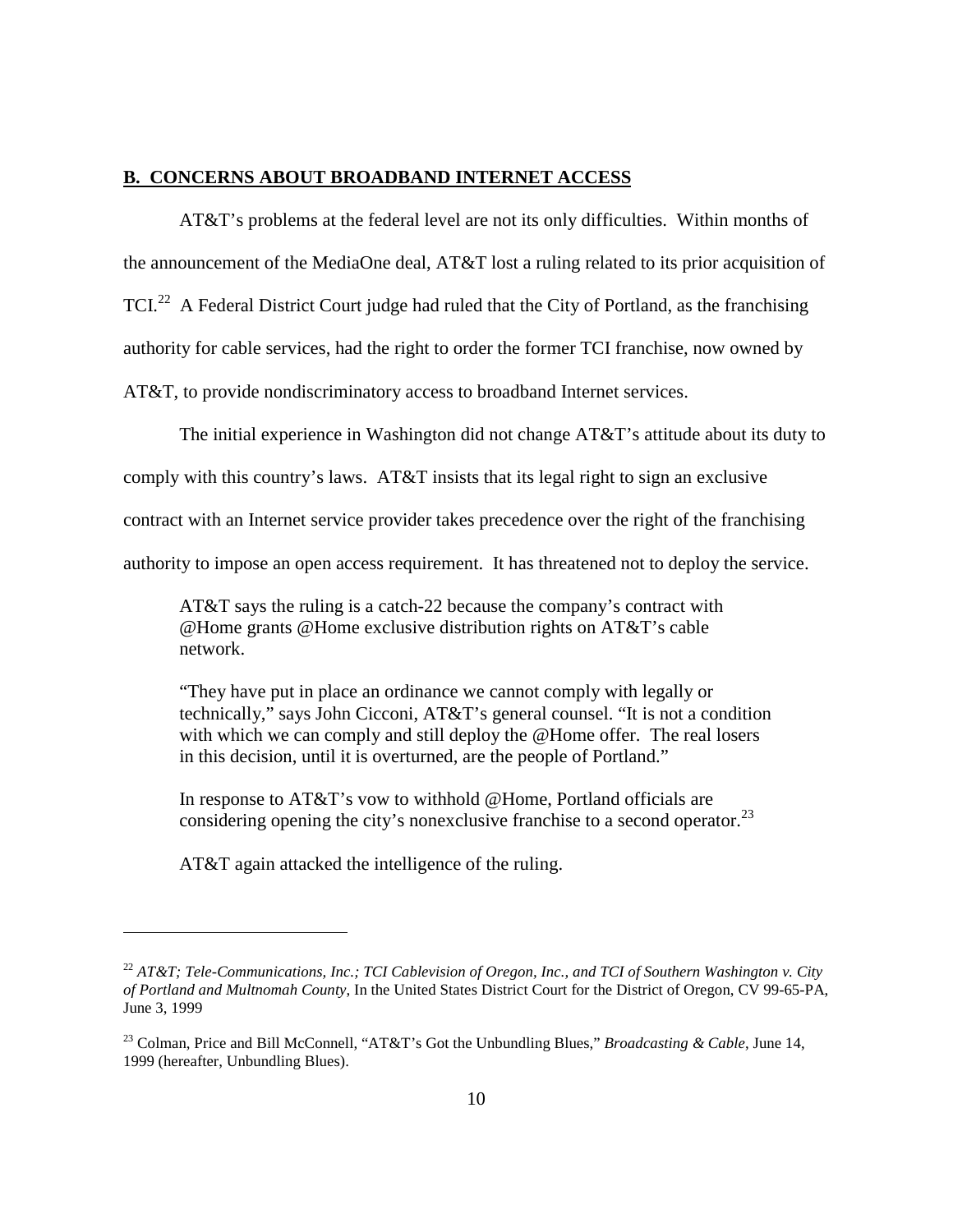Cicconi is confident AT&T will win on appeal, though he acknowledges Panner's ruling was a surprise. "Did we expect this? No," he says. "In a case you don't even consider to be close on the law, you don't expect the court to reach such a result."<sup>24</sup>

Similar disputes relating to the transfer of TCI licenses bubbled up in cities across the country.<sup>25</sup> Broward County, Florida voted for open access.<sup>26</sup> A technology commission in Los Angeles experienced the resignation of three of its members (thereby losing its quorum) in protest over a report that argued against imposing open access on cable broadband Internet services.<sup>27</sup> Similar disputes arose in San Francisco, where the City Council rejected a staff report that failed to recommend open  $access^{28}$  and later voted to declare a general commitment to open access and to join in the Portland suit, but did not adopt specific open access requirements.<sup>29</sup> Counties weighed in on the side of open access.<sup>30</sup> Washington

 $24$  Unbundling Blues.

<sup>25</sup> Quinton, Brian, "Cities Prep for AT&T Siege," *Telephony*, June 28, 1999

<sup>26</sup> Chen, Kathy, "Another Local Government Votes to Open Cable Lines to Competition," *Wall Street Journal*, July 14, 1999.

<sup>27</sup> Guy, Sandra, "Cities March Noisily Into Internet Access Battle," *Techseb*, June 22, 1999; Mullen, Alex, "Broadband Access Battle Erupts," *ZDTV*, July 8, 1999; Grice, Corey, "Cities Take Open Access Fight to the FCC," *CNET News*, June 21, 1999.

<sup>28</sup> Solomon, Deborah, "S.F. Board President Opposes AT&T Cable Plan," *San Francisco Chronicle*, June 24, 1999.

<sup>29</sup> Healy, Jon, "AT&T Wins S.F. Vote on Access," *Mercury News,* July 28, 1999.

<sup>30</sup> Seminerio, Maria, "counties Call for Open Access," *ZDNet*, July 20, 1999.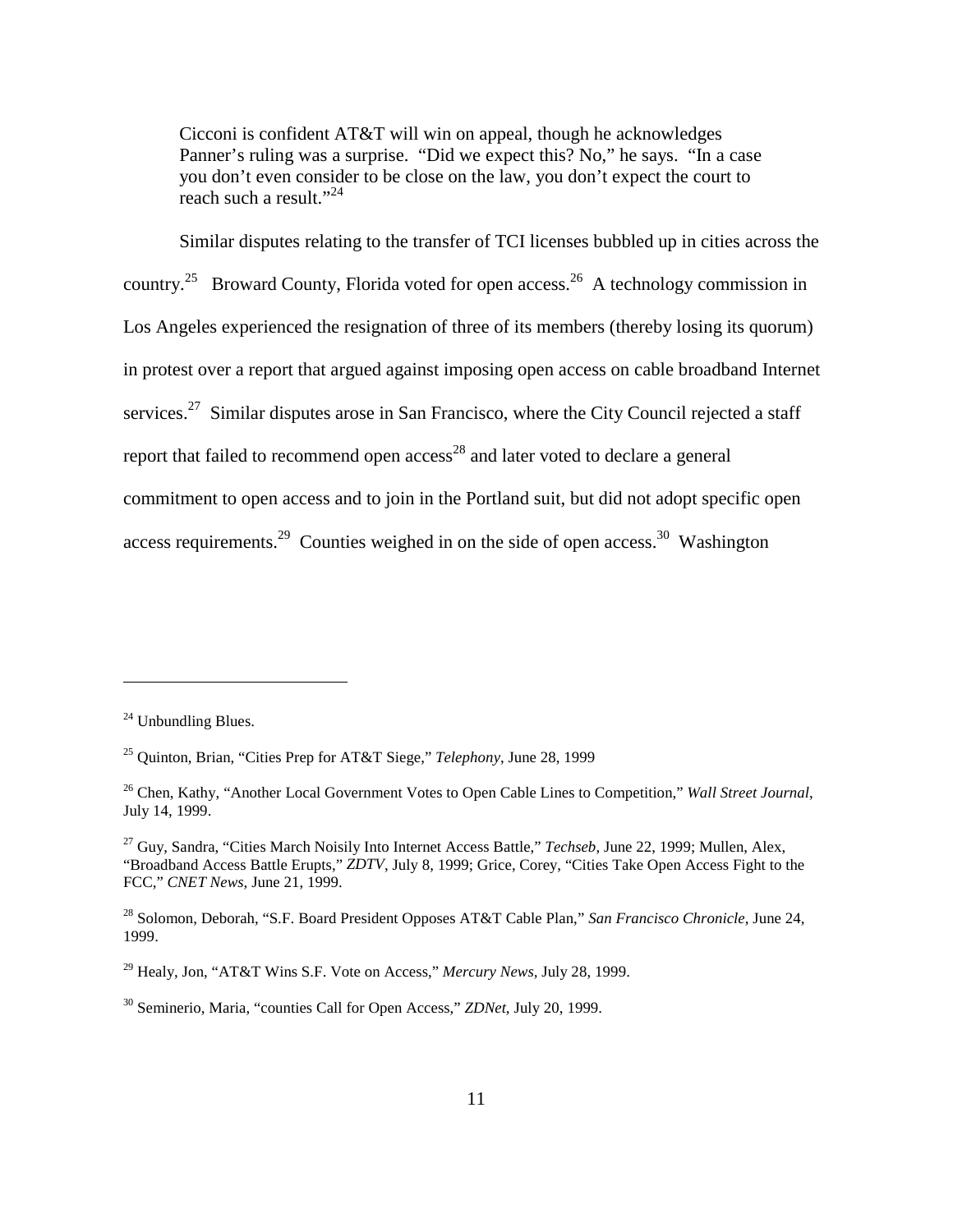policymakers were not inactive in the broadband issue, with hearings<sup>31</sup> and legislation introduced on all sides of the issue.<sup>32</sup>

AT&T's acquisition of MediaOne's broadband services also raises another set of concerns because it includes a deal with Microsoft to supply a very large part of the initial orders for set-top boxes to deliver broadband services. As part of the final deal Microsoft will be allowed to deploy between 7.5 and 10 million of the first set-top boxes.<sup>33</sup>

Microsoft is currently embroiled in the most celebrated antitrust case in several decades (since the breakup of AT&T). The case alleges that Microsoft had engaged in a variety of anticompetitive practices to defend its monopoly control over the operating system

for PCs and extend it to web browsers. Microsoft's deal with AT&T gives it the inside

track in providing the operating system for broadband set-top boxes. This agreement

immediately drew analogies between the interactive broadband market and the PC market.

The laggards feared that they would inevitably fall victim to the same forces that enabled Microsoft to reduce many PC hardware makers to mere purveyors of commodity goods.

But Microsoft's considerable financial heft has eroded most resistance. Besides the Comcast stake, Mr. Gates' investments in pursuit of interactive digital TV have included WebTV, Time Warner's Road Runner, four European interactive cable television investments and, finally, last week's investment in AT&T.

<sup>31</sup> Woods, Bob, "AOL, Cable Execs, Sprint, Square Off Over Broadband Access," *CNNfn,* June 24, 1999; Cable Honchos Fumble Senate Appearance," *The Industry Standards*, July 15, 1999.

<sup>&</sup>lt;sup>32</sup> Rick Boucher, "Internet Growth and Development Act of 1999; Bob Goodlatte, Internet Freedom Act; Billy Tauzin and John Dingell, "The Internet Freedom and Broadband Deployment Act of 1999; Ed Markey, "Concurrent Resolution;" Earl Blumenauer, "Consumer and Community Choice Access Act.

<sup>33</sup> Austria, Melanie, "Microsoft, AT&T in \$5 Billion Pact," *CENT News.Com*, May 6, 1999.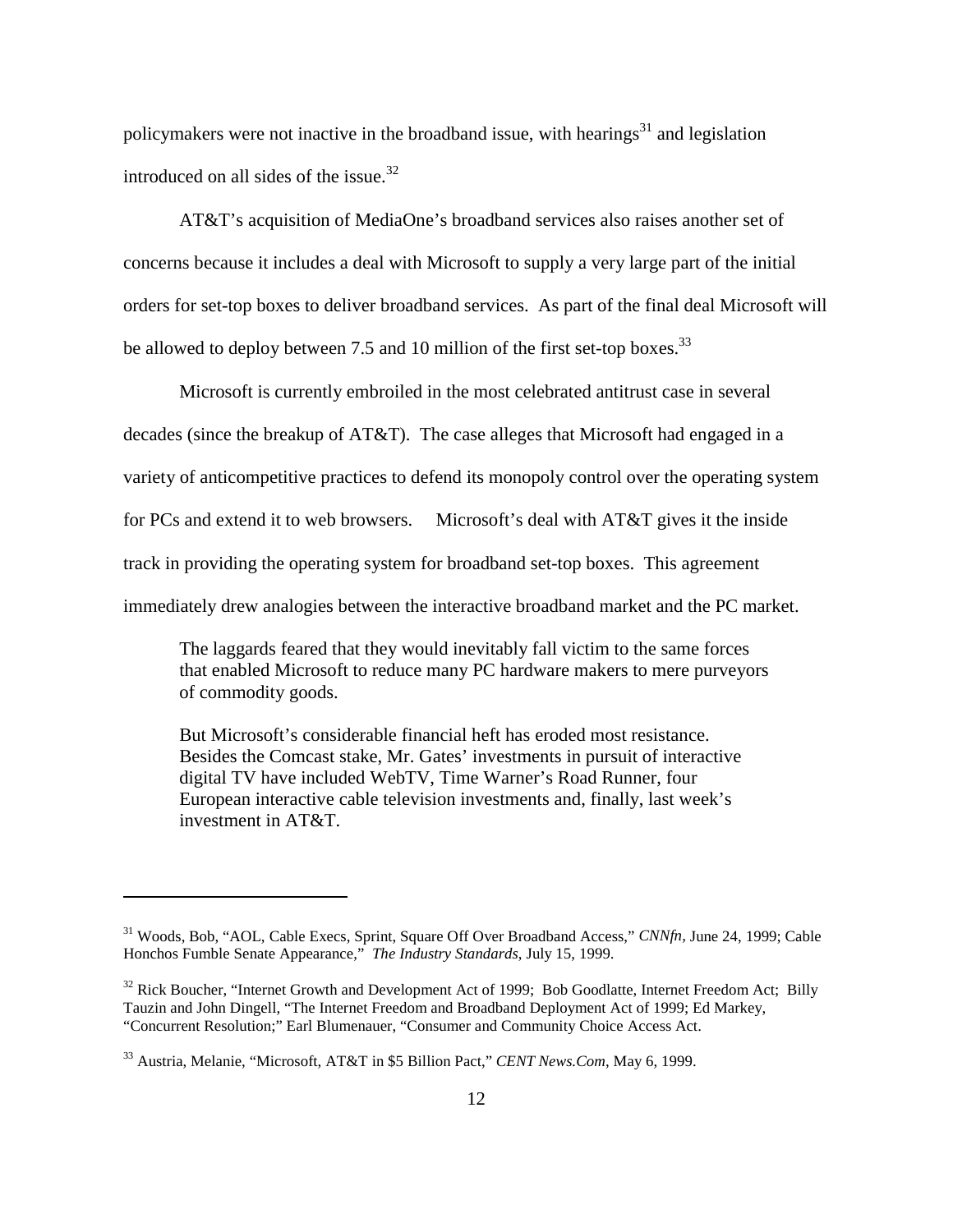In return for a \$5 billion stake, AT&T has warily agreed to license a minimum of five million copies of Microsoft's Windows CE operating system and engage in several showcase tryouts of the software, the consumer electronics version of Microsoft's industry-dominating Windows software for PCs.

The deal will ensure that Microsoft gets an inside track in the new interactive television industry, which after years of delay appears to be showing signs of life.  $34$ 

Although the deal was preferential, not exclusive,  $35$  the union of two giant firms with a history of market domination could not go unnoticed. In fact, after securing preferential access to as many as 10 million of AT&T broadband cable subscribers, Microsoft inked another deal with @Home, a subsidiary of AT&T, to extend its reach even further by capturing part of the server side of the market.<sup>36</sup> It quickly signed similar deals with other cable companies to provide software and acquired interests in other cable companies, increasing its early advantage.  $37$ 

#### **C. ANTITRUST PROBLEMS**

 $\overline{a}$ 

# **1. HORIZONTAL CONCENTRATION**

Although the public policy debates with FCC regulators and local officials have received the greatest attention, the AT&T-MediaOne merger also has problems over at the Department of

<sup>34</sup> Markoff, John, "Microsoft Hunts Its Whale, the Digital Set-Top Box," *New York Times,* May 10, 1999.

<sup>35 &</sup>quot;AT&T Comes Out on Top in Microsoft Deal," *Broadband,* May 7, 1999.

<sup>36</sup> Broersma, Matthew, "Microsoft, @Home Make Broadband Pact," *ZDNET*, May 13, 1999;

<sup>37</sup> Bank, David, "Microsoft to Invest \$600 Million in Nextel," *Wall Street Journal,* May 11, 1999; Cowell, Alan, "A Contest is On In Britain to Revolutionize Cable TV," *New York Times*, May 13, 1999; Broadband Daily, *Microsoft's Broadband Investments Total \$11 Billion,* June 11, 1999; Bruznick, Alan, "Microsoft Sinks \$30 Million into Wink," *Cable World,* June 14, 1999;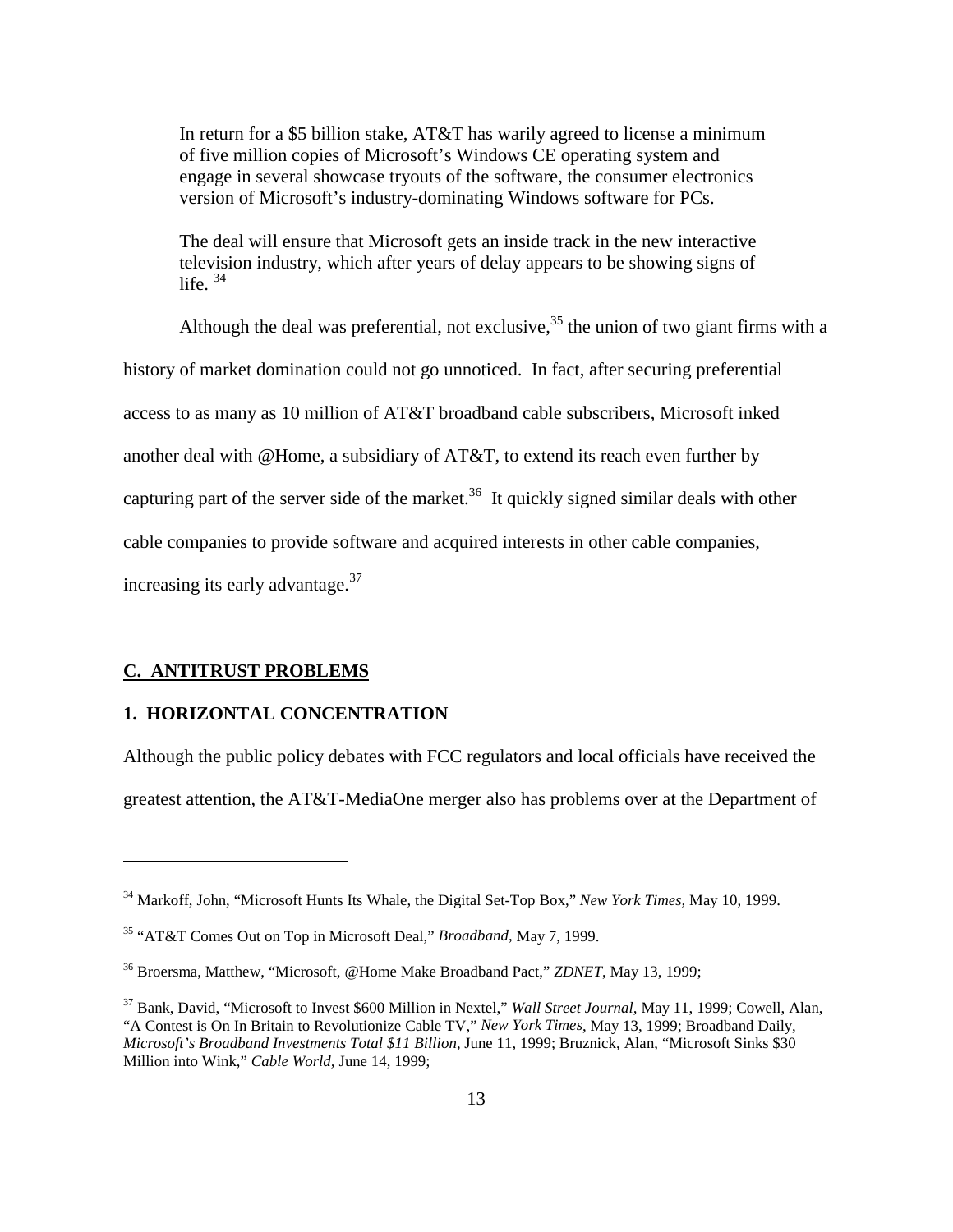Justice. Merger Guidelines issued in 1992 established standards under which mergers are likely to be challenged<sup>38</sup> These guidelines, originally written early in the Reagan administration, establish what are, by historical standards, fairly lenient standards for mergers. Yet, as shown in Exhibit 3, in every media market affected by the merger, the Guidelines are violated by a wide margin.

To summarize the problem briefly, the Merger Guidelines state that the Department of Justice is likely to challenge mergers in moderately and highly concentrated markets that raise the level of concentrations (as measured by the Hirschman Herfindahl Index (HHI)) by 50 to 100 points. All of the markets involved – cable distribution, cable programming, broadband Internet distribution and broadband Internet programming – are moderate to highly concentrated. The merger raises concentration in every one of these markets by between 1,000 and 3,000 points. In simple terms, this is not even a close call and in several markets the merger increases concentration dramatically.

#### **2. VERTICAL CONCERNS**

 $\overline{a}$ 

Although vertical mergers are less likely to be challenged as a general proposition, the AT&T-MediaOne merger and related deals presents unique and troubling characteristics. Large dominant players in related markets are merging. An acquisition strategy, not an expansion strategy, has been used to create a huge entity in a dominant position across several markets. In addition to the direct ownership and control of vertically integrated

<sup>38</sup> Department of Justice and Federal Communications Commission, *Merger Guidelines,* 1992.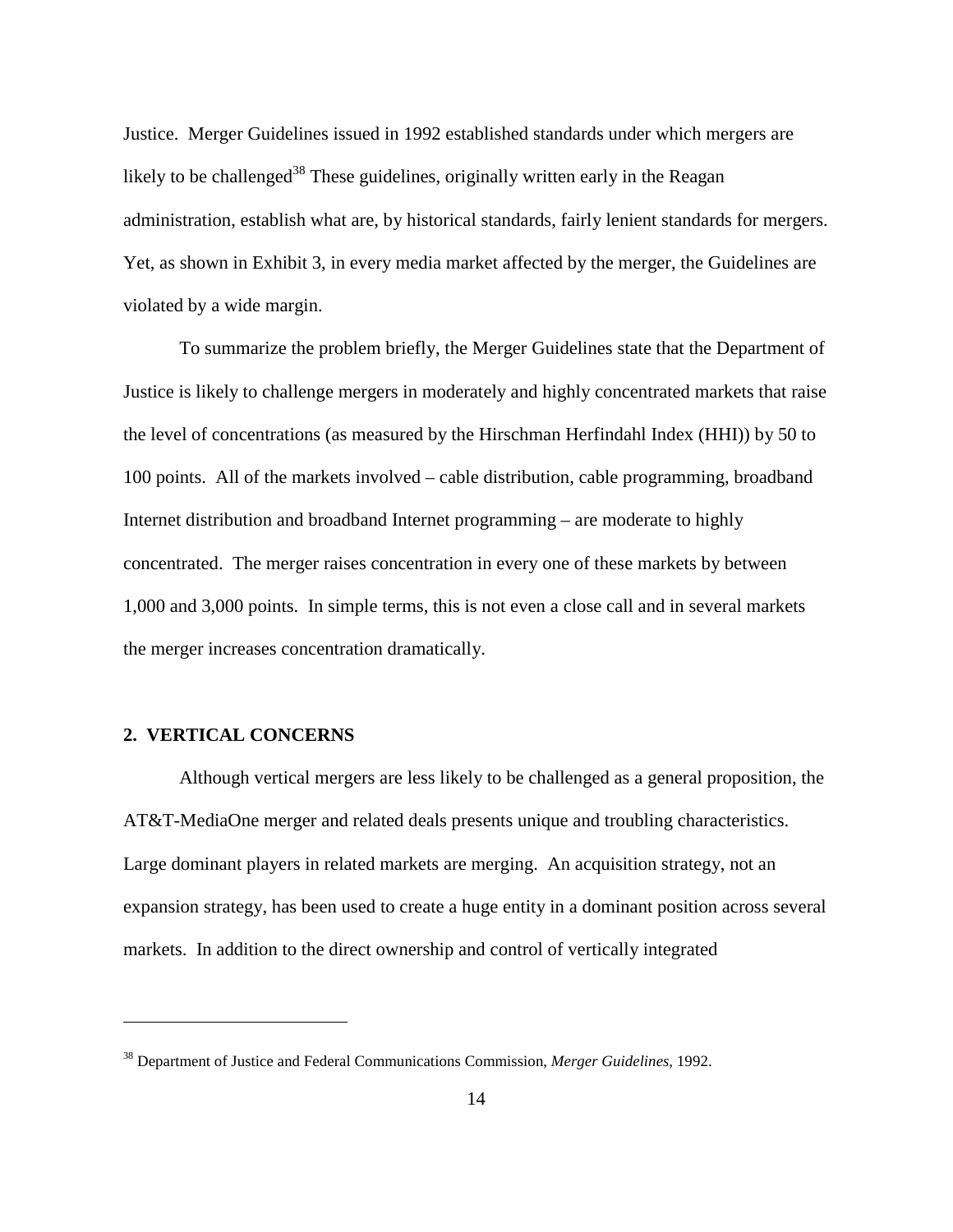#### **EXHIBIT 3: HHI CHANGES IN MARKET CONCENTRATION RESULTING FROM THE AT&T/MEDIAONE MERGER COMPARED TO DOJ GUIDELINES**

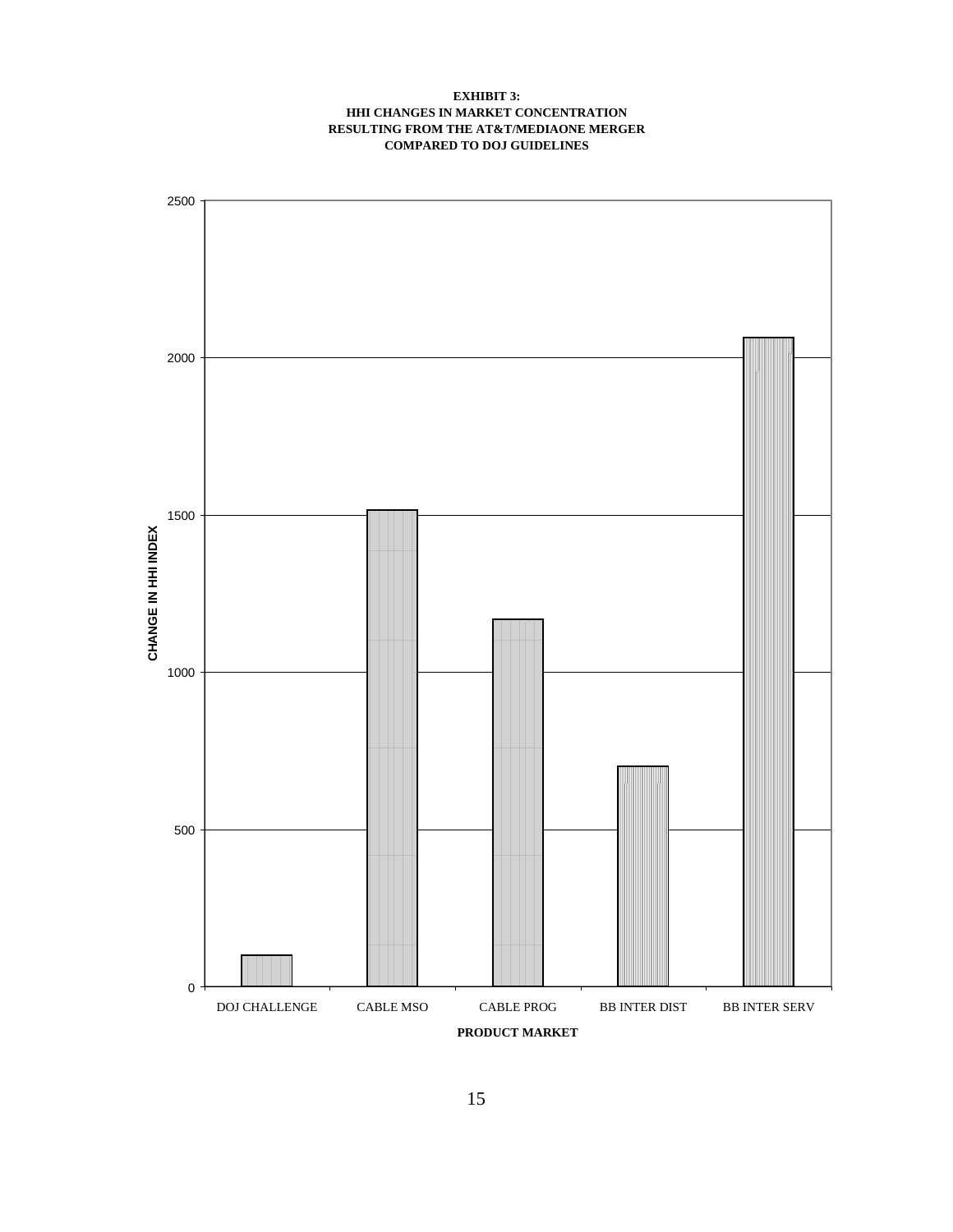activities, AT&T is using a variety of other means – contracts, leasing, etc. – to ensure vertical control.

The size and market reach of the firm raises questions about barriers to entry caused by the need for others to simultaneously enter multiple market. The closed access policy being defended by AT&T reinforces the need to enter multiple markets.

The closed access policy creates problems of price squeeze and quality discrimination. The network is being designed technologically, implemented contractually and managed operationally in a way that discriminates against unaffiliated service providers and precludes certain forms of commerce.

# **3. THE MERGER'S PERVASIVE STRUCTURAL IMPACT**

The AT&T-MediaOne merger has a pervasive impact across several markets and

involves four different aspects of market structure:

 $\overline{a}$ 

A **horizontal** merger is a marriage of rivals. It involves firms doing "the same" thing in "the same" market…

A **vertical** merger involv[es] companies in a supplier-customer relationship…

**Conglomerate** mergers…: [are] **market-extension**, mergers, in which the acquiring and acquired firms do the same thing in different geographic markets; **product-extension** mergers, in which the products (or activities) of the partners do not compete with each other but have some functional relationship in production or distribution.<sup>39</sup>

<sup>&</sup>lt;sup>39</sup> Asch, Peter, *Industrial Organization and Antitrust Policy* (John Wiley and Sons, New York: 1983), pp. 262-263.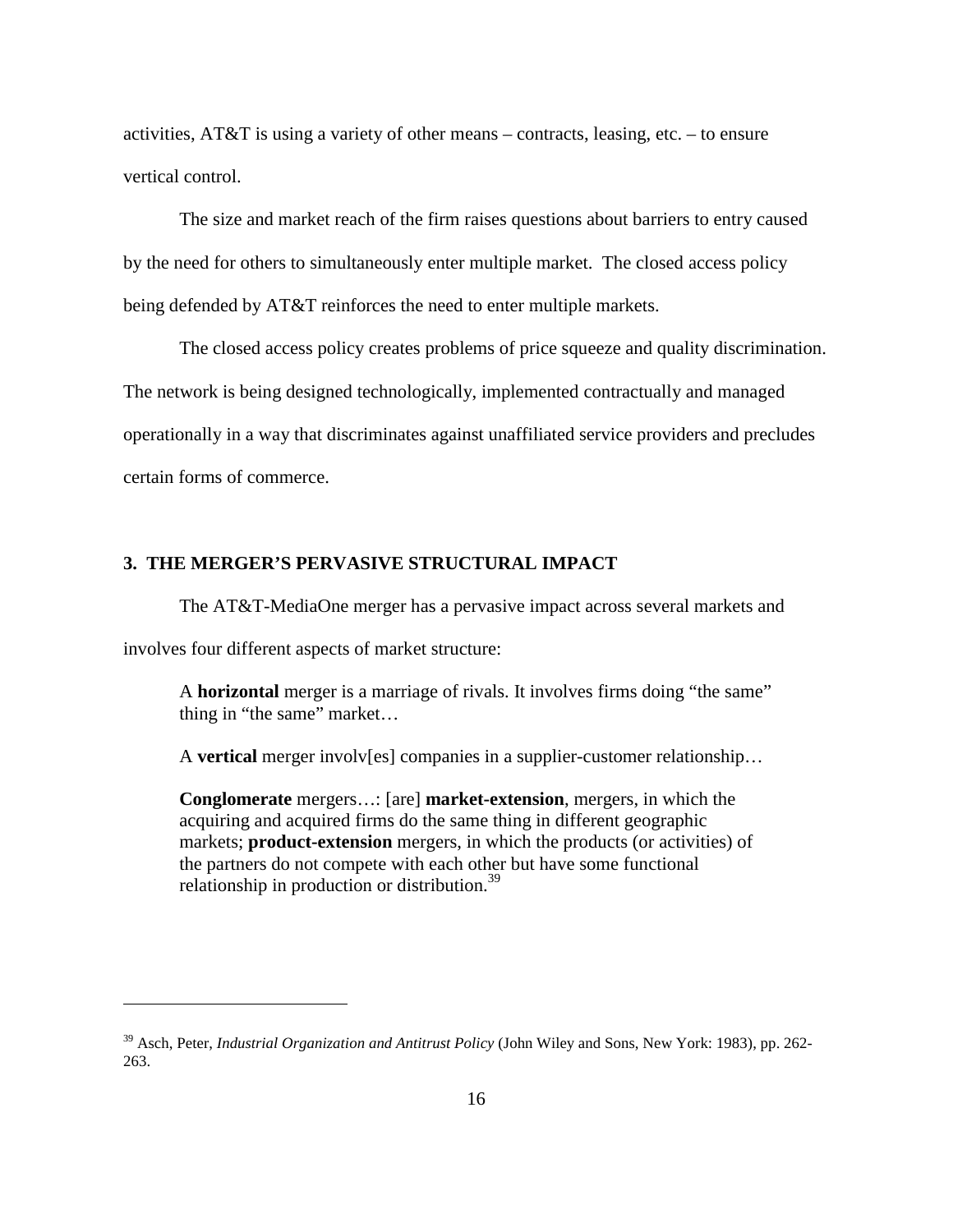The AT&T proposal to purchase MediaOne and the subsequent deals that have been struck with Comcast and Microsoft<sup>40</sup> result not only in a huge financial transaction but one that contains elements of every type of merger. The deal has elements of horizontal merger in cable distribution and horizontal merger in cable programming. It has elements of vertical integration between programming and distribution. It has elements of conglomeration of geographic and product markets.

As described in Exhibit 4, the horizontal aspects of the merger involve mergers between cable distribution systems (to the extent that they do or can compete in regional and national markets). It involves concentration of cable programming (to the extent that programs compete to gain access to customers). It involves concentration of Internet programming (to the extent that @Home and RoadRunner sell the same thing to the public).

<sup>&</sup>lt;sup>40</sup> There is some sense in which the side deals may have been necessary to preserve cooperative relations among the various companies, a source of concern itself. A *New York Times* ("Key to Deal for MediaOne: Keeping the Losing Bidder Happy," May 6, 1999, story describes the side deals as follows:

Comcast had sought help from Microsoft the previous week, hoping that the software giant would dig into its \$22 billion cash coffer to aid the company in its bid. But even as Microsoft's chief financial officer, Gregory Maffei, met that week with Comcast at the offices of Sullivan & Cromwell, Microsoft's law firm, the Comcast team knew that Microsoft representatives were simultaneously meeting with its rival, AT&T, indicating that Microsoft might only be using the talks with Comcast as leverage in the AT&T negotiations… But AT&T executives also knew it was wiser to strike a friendly deal with the cable operator with which it hoped to do business in the future…

Why was AT&T eager to be the industry goliath, willing to give up control of more than four million subscribers? Company executives did not talk publicly, but one person involved in the talks noted that it would behoove AT&T -- which is trying to offer local telephone service through alliances with cable companies – not to alienate Comcast. "Having Comcast, which control six million homes, or 10 percent of the cable industry, as an avowed enemy for life was not smart," said the participant on the condition of anonymity.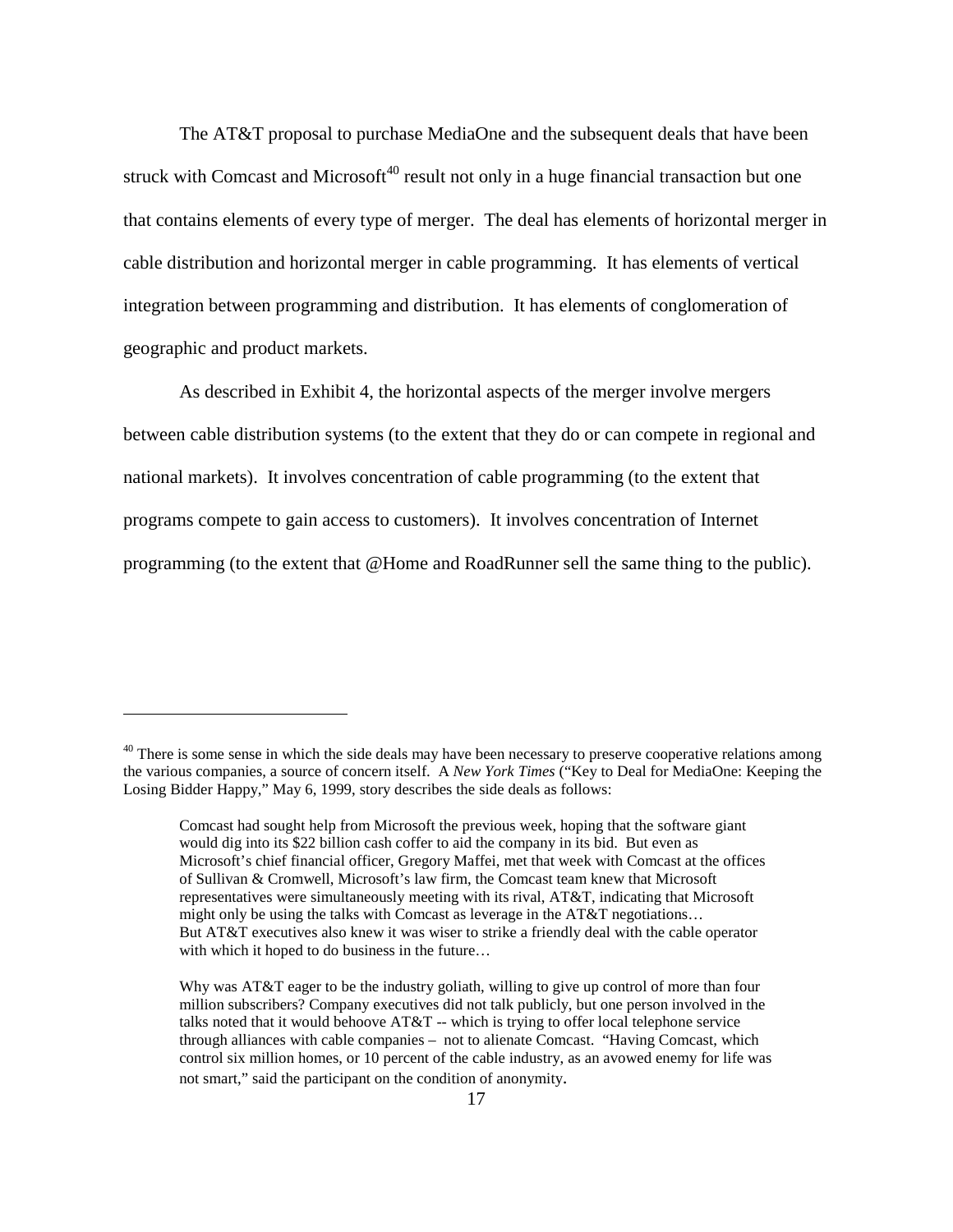# **EXHIBIT 4 MARKET STRUCTURE ASPECTS OF THE AT&T-MEDIAONE MERGER AND RELATED DEALS**

| <b>MERGER IMPACT</b>                      | <b>CABLE</b>                                            | <b>BROADBAND INTERNET</b>                                                                                                  |  |
|-------------------------------------------|---------------------------------------------------------|----------------------------------------------------------------------------------------------------------------------------|--|
| <b>HORIZONAL</b><br><b>CONCENTTRATION</b> | <b>DISTRIBUTION</b><br>TCI/MediaOne,<br>Comcast deal    | <b>DISTRIBUTION</b><br>TCI/MediaOne,                                                                                       |  |
|                                           | <b>PROGRAMMING</b><br>TCI/TWE/MediaOne                  | <b>PROGRAMMING</b><br>@Home/Road Runner                                                                                    |  |
| <b>VERTICAL</b><br><b>INTEGRATION</b>     | PROGRAMMING/<br><b>DISTRIBUTION</b><br>TCI/TWE/MediaOne | PROGRAMMING/<br><b>DISTRIBUTION</b><br>@Home/Road Runner-<br>TCI/TWE/MediaOne<br>DISTRIBUTION/EXHIBITION<br>AT&T/Microsoft |  |
| <b>MARKET</b><br><b>EXTENSION</b>         | <b>CABLE COVERAGE</b>                                   | <b>INTERNET COVERAGE</b>                                                                                                   |  |
| <b>PRODUCT</b><br><b>EXTENSION</b>        | CABLE/BROADBAND CONVERGENCE                             |                                                                                                                            |  |

The vertical aspects of the merger involve the integration of programming and distribution. In cable, MediaOne's programming and distribution will be integrated with the previously acquired TCI programming and distribution. In broadband Internet services the merger integrates programming and distribution services to the extent that @Home and RoadRunner are not currently integrated with a much larger distribution network. It involves the integration of distribution and equipment (the design and operation of the set top box by programming and distribution entities), through the deal with Microsoft.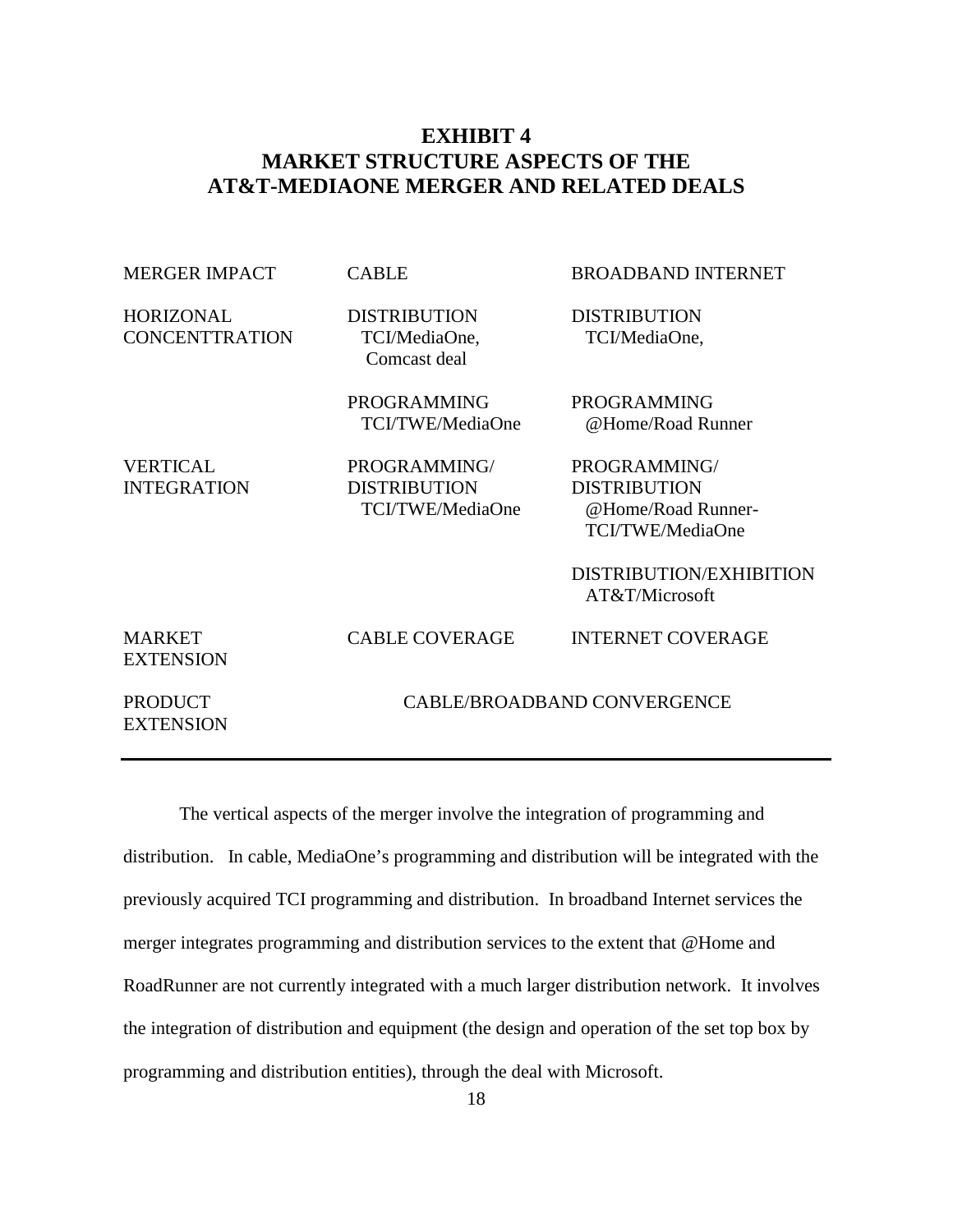To the extent that distribution is considered a local market, the merger constitutes market-extension, since much greater coverage is achieved. To the extent that the purpose of the merger is to utilize the broadband network to distribute cable, Internet and telephone service, it constitutes product-extension.

Economic and antitrust policy has generally been most adverse to horizontal mergers and least adverse to conglomerates, but it can, under certain circumstances, find fault with a merger that involves any one of the above areas. Needless to say, a merger that involves all four should be subject to extremely close scrutiny.

#### **4. MARKET POWER GAINED BY MERGER, NOT EXPANSION**

Second, we note that the issue here is not simply size or vertical integration, as such, but size and vertical integration through merger. If AT&T had increased its size or effectuated this integration through expansion into new areas, there would be no debate about its action. The merger literature places considerable importance on the decision to attack markets through merger, rather than expansion.

[V]ertical merger may have an adverse competitive impact by eliminating specific potential entrants who could integrate by vertical expansion rather than merger. $41$ 

In this case, the fact that AT&T has chosen the merger route takes on even greater significance because it contemplated other routes. It was a self-declared competitor whose decision to buy rather than fight is especially troubling. AT&T announced at least two other

<sup>&</sup>lt;sup>41</sup> Perry, Martin K., "Vertical Integration: Determinants and Effects," in Richard Schmalensee and Robert D. Willig (Eds), *Handbook of Industrial Organization* (North Holland, Amsterdam: 1989), p. 247.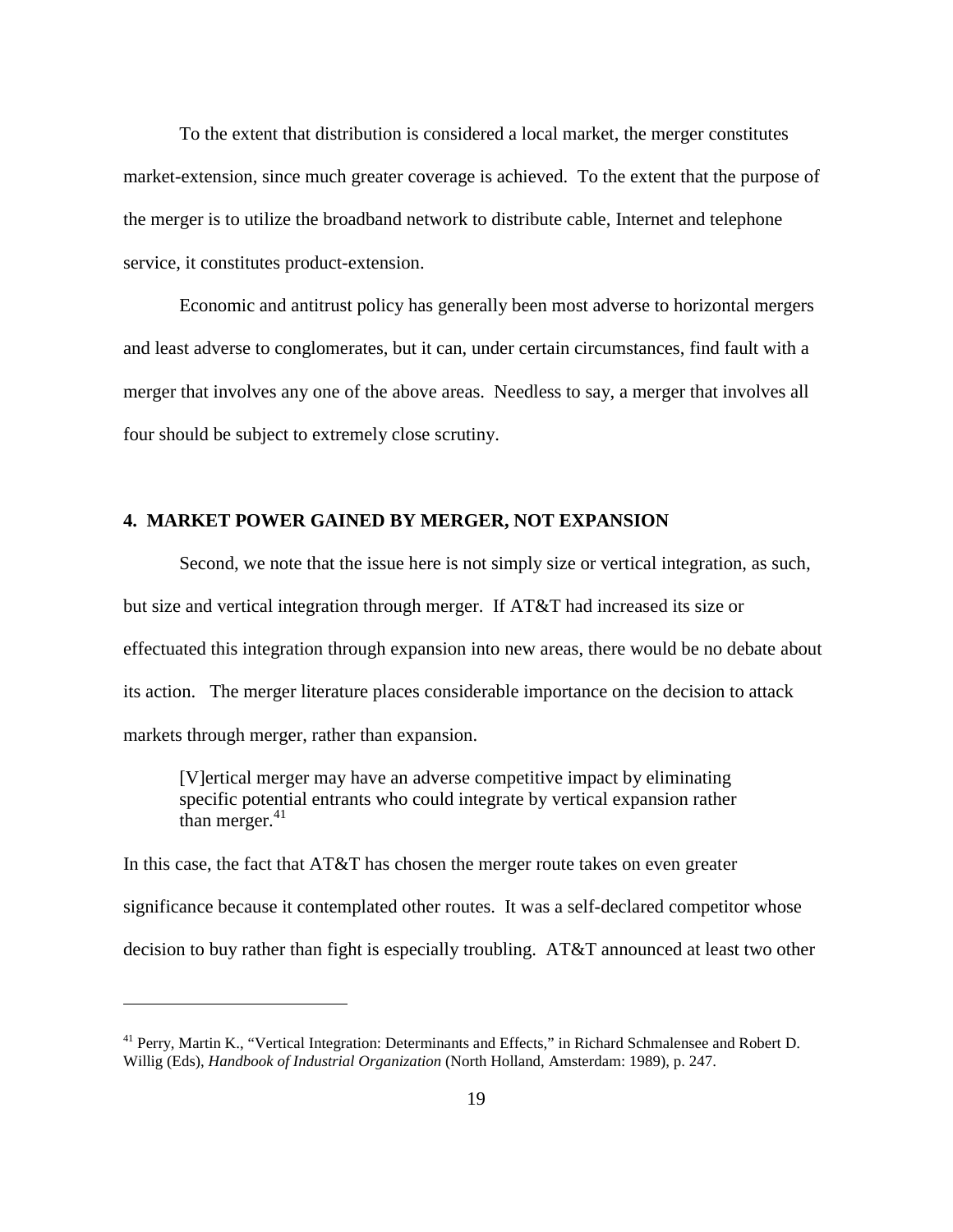decisions to follow a market expansion path to increasing its size and scope of activities, but it abandoned these approaches.<sup>42</sup> It now claims that other companies can and should take the expansion route, which it rejected. It is ironic that  $AT&TT$  now claims that its effort to achieve vertical integration through merger should be allowed because other firms can accomplish the same thing through expansion that it could not. If AT&T could not expand into these fields when they were not dominated by one huge, vertically integrated firm, it is hard to see how smaller rivals can overcome a larger obstacle.

# **D. BREAKING THE RULES BY DIVERTING ATTENTION FROM MARKET POWER**

Before we begin the detailed analysis of concentration, it is important to point out what this paper does not consider. It does not analyze competition in the local telephone market. It does not contemplate changing the guidelines on ownership limitations. It does not consider changing the rules on attribution of ownership and control of corporations. It does not consider these things and policymakers should not.

If regulators go down that path, each merger will ask for a special exception from the general principles of consumer protection and there will be nothing left. Public policy to protect consumers from the abuse of market power will be completely undermined if regulators allow specific deals to rewrite the rules. This merger breaks all the rules, as they stood before it was proposed, and it should be stopped.

<sup>&</sup>lt;sup>42</sup> Ironically, one of the technologies AT&T abandoned – wireless loop – is one it claims will be a competitor.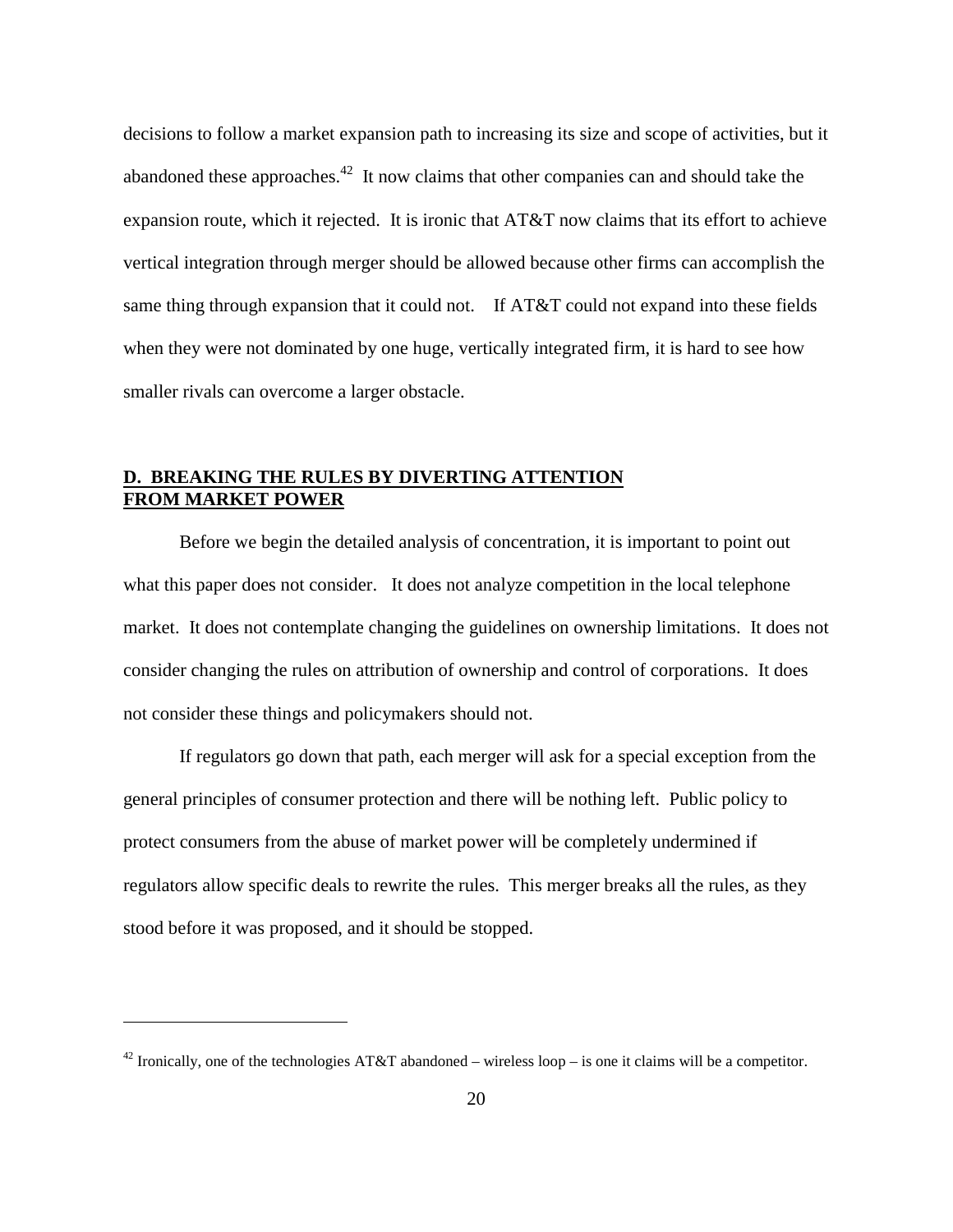The merger violates rules and guidelines by a wide margin. This is not a case of a close call that can be mitigated by small changes. The rules and guidelines that the merger violates are not "antiquated" relics of some past industrial age. All were adopted less than a decade ago. Nor is AT&T seeking exceptions from the rules in industries that are immune from anticompetitive abuse. The primary industry in which the rules and guidelines are being violated – cable TV – was just last year called by the Department of Justice one of the nation's "most durable and powerful monopolies."<sup>43</sup> The other industry in which the merger would have its anticompetitive impact (broadband Internet services) involves an industry and another company (Microsoft) that have already raised concerns at the Department of Justice.<sup>44</sup>

How could one of America's must trusted corporations disregard such clear evidence that the merger breaks the rules and expect to sail the merger through without encountering significant regulatory hurdles? The answer is that AT&T establishes a series of diversions to deflect attention away from the fundamental issues raised by the merger and its related deals.

#### **1. LOCAL TELEPHONE COMPETITION**

 $\overline{a}$ 

The first diversion is to concentrate on local telephone competition. By concentrating on its promise to provide facilities-based competition for local telephone services, AT&T is attempting to divert attention from its dominance in other markets. Policy makers are backed into a corner by AT&T's claim that the only way to get local telephone competition is to

<sup>43</sup> Wilke, John R., "antitrust Suit Filed to block Primestar Purrchase," *Wall Street Journal,* May 13, 1998.

<sup>44</sup> A consumer view of the case is provided in *The Consumer Case Against the Microsoft Monopoly* (Consumer Federation of America, Media Access Project and U.S. PIRG: October 1999).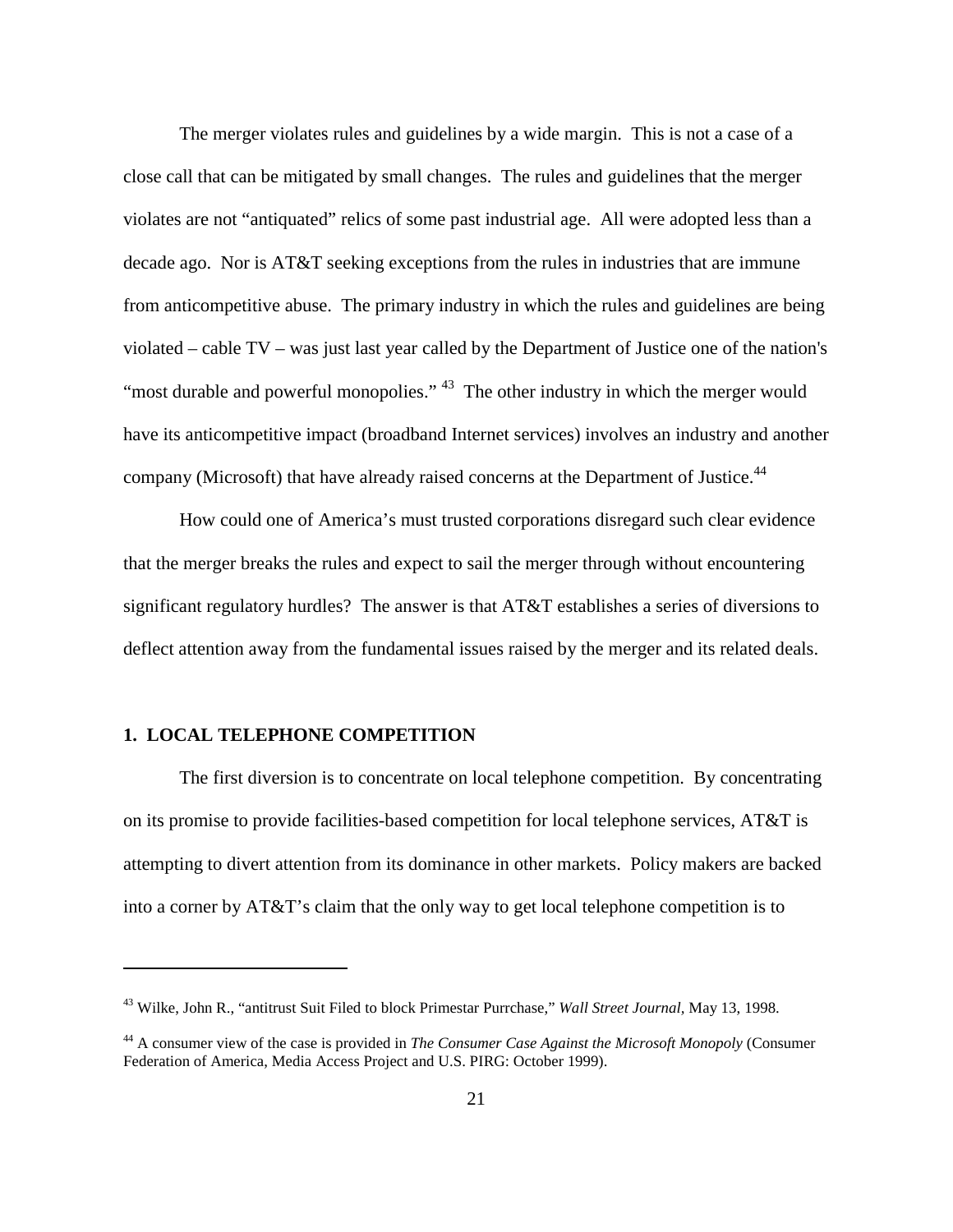allow the creation of a near national monopoly over cable TV wires (which also creates a clear monopoly over broad-band Internet services). Policymakers should reject this diversion for several reasons.

First, as a general principle, they should not trade massive increases in market power in one industry for a potential reduction in market power in another industry.<sup>45</sup>

Second, with respect to the specific market, it is doubtful whether the competition that AT&T would actually bring to the local market would be worth the damage it would do to the cable TV and broadband Internet markets. This is the fifth local entry strategy that AT&T has declared since the passage of the Telecommunications Act.<sup>46</sup> In spite of the fact that AT&T is the largest telecommunications company in the country and has a history of providing local telephone service, it has proven to be far from an effective local service competitor.<sup>47</sup> There is no reason to believe it will do any better with this strategy than it has with its others.

<sup>&</sup>lt;sup>45</sup> Consumer organization have been among the most vigorous critics of Regional Bell Operating Company failure to open local markets and their grossly inflated claims to consumer savings from premature entry into the long distance market (see Consumer Federation of America, *Stonewalling Local Competition: The Baby Sell Strategy to Subvert the Telecommunications Act of 1996* (January 1998), *Affidavit of Mark N. Cooper on Behalf of the Consumer Federation of America*, before the Public Utility Commission of California R.93-04003, I.93- 04-002, R.95-04043, R.85-04044, June 1998; *The Consumer Stake in Vigorous Competition in the Illinois Local Telephone Market*, March 1999). We apply this same principle within the telecommunications industry. One of the fundamental principles we have advocated in opposing premature entry by the RBOCs into long distance is that even if there are small gains to made with long distance entry, they should not be achieved at the expense of lost gains from local competition.

<sup>&</sup>lt;sup>46</sup> The five are resale, wireless loop, unbundled network elements, IP telephony over cable wires and circuit switched telephony over cable TV wires.

<sup>&</sup>lt;sup>47</sup> For example, in August 1999, AT&T announced 6,000 residential subscribers in New York, the most open local market in the nation. In contrast, MCI claimed over 20 times as many residential subscribers.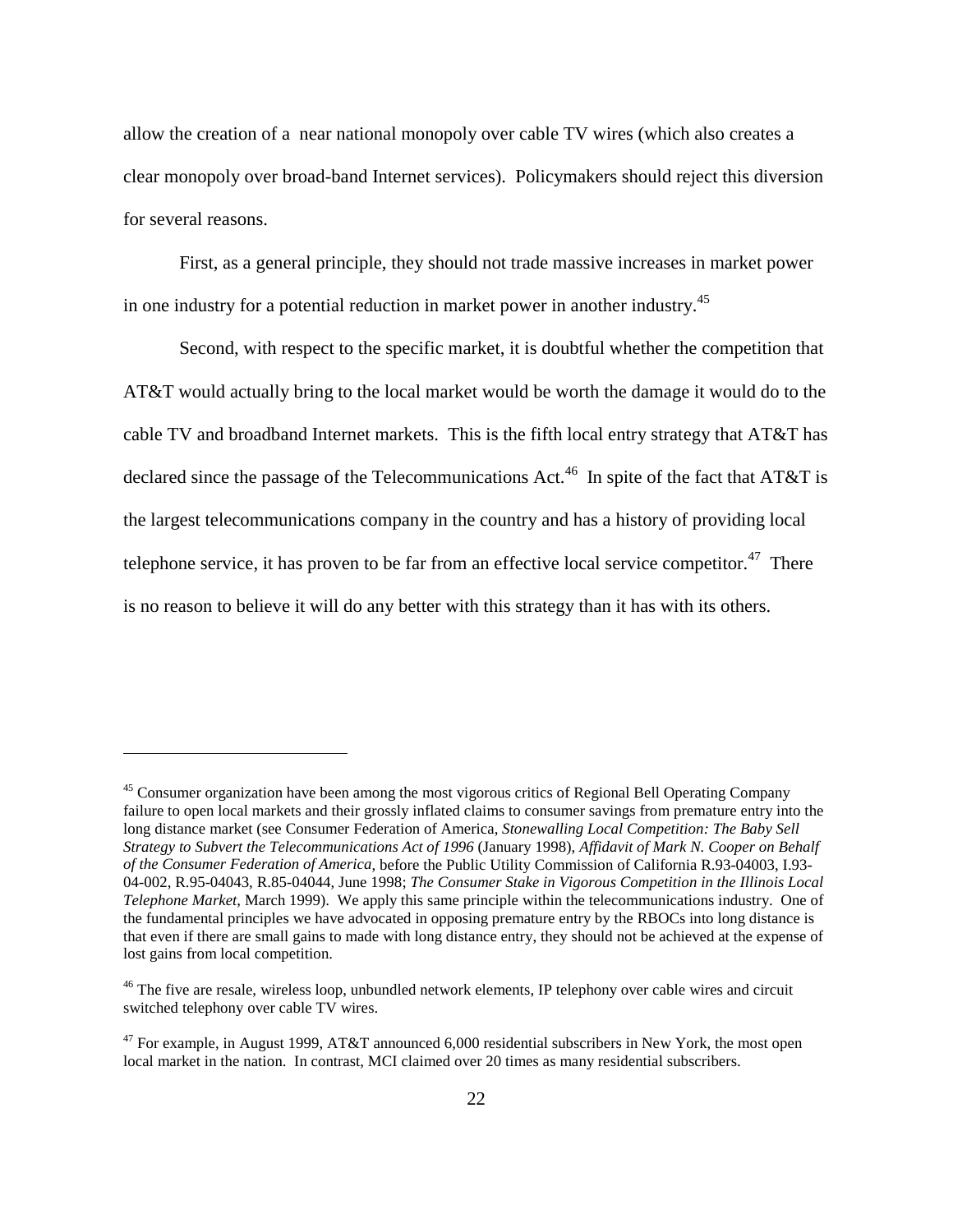Third, the economics of local telephone competition also make it highly unlikely that telephone competition is what this merger is about.<sup>48</sup> The money to pay for this merger comes from the exercise of market power in the cable TV and broadband Internet businesses, not competition for local telephone business.<sup>49</sup> AT&T's cost structure makes it virtually impossible to deliver significant price competition in local telephone service.<sup>50</sup>

#### **2. TRUST-ME SECURITIES**

 $\overline{a}$ 

AT&T's second diversion lies in efforts to redefine ownership limits. AT&T wants authorities to water down or abandon their definitions of influence over companies through ownership or through control of customers. Where the ownership share is small AT&T wants the FCC to ignore it. Where it is large, AT&T wants the FCC to accept voluntary safeguards as a check on concentration of ownership.

AT&T argues that it programming subsidiaries have complete independence. Liberty Media is a tracking stock. Time Warner has a management committee. In essence, AT&T claims to have voluntarily renounced its property rights in and ability to influence its own

<sup>48</sup> AT&T's acquisition costs per subscriber of \$4000 to \$4500 are four times the FCC's most recent estimate of the economic costs of building an efficient telephone network (see Federal Communications Commission, *Synthesis Proxy Cost Model Results*, Version 2.6).

<sup>&</sup>lt;sup>49</sup> Estimates of revenues to support deployment of two-way cable networks list telephone revenues as the smallest contributor (see Morgan Stanley Dean Whitter, *The Digital Decade*, U.S. and the America Investment Research, April 6, 1999, p. 11; Higgins, John M, "All For Just \$5,000," *Broadcast and Cable*, May 10, 1999) .

<sup>&</sup>lt;sup>50</sup> In the course of refuting RBOC claims on efficiency CFA has estimated potential long-term efficiency gains in local telephony on the order of approximately \$10 billion per year. This estimate assumes a cost structure similar to that embodied in the FCC's Synthesis Proxy Cost Model. AT&T's acquisition cost of MediaOne and its combined acquisition/upgrade cost of TCI indicate it could not place the downward pressure on local prices necessary to achieve these cost savings. Given the abuse of market power in the cable industry and the potential for abuse in broadband, the unique value of gaining AT&T as a local telephone competitor is doubtful at best.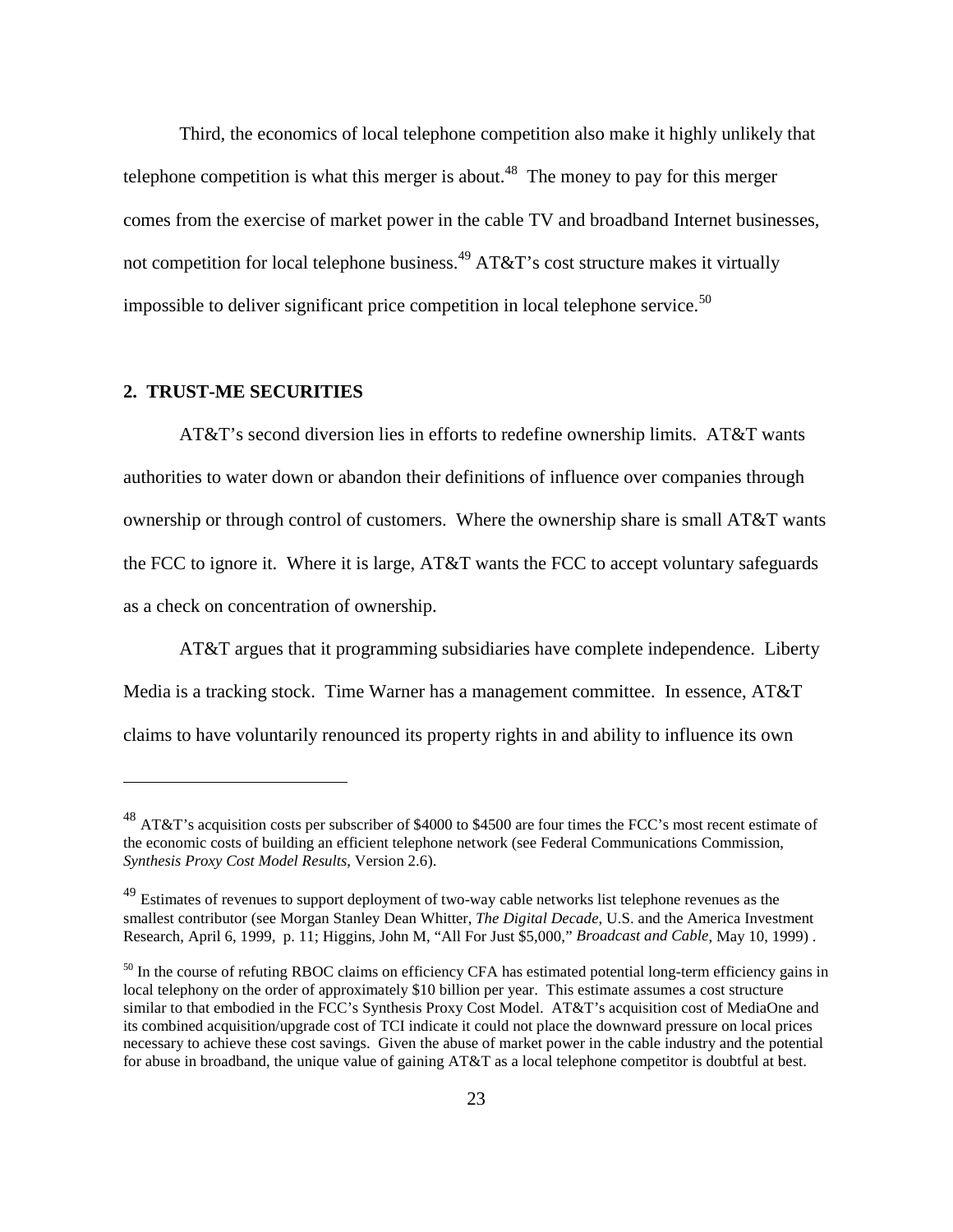subsidiaries. AT&T wants the federal authorities to accept these voluntary agreements as a substitute for true separation of ownership and independence of financial interests.

Policymakers should easily see through this diversion. In AT&T's theory, the company could own all the property in the industry and still pass regulatory muster, if it set up enough voluntary, artificial separations. That is a path that policymakers should decline to go down now, just as they did when AT&T proposed it as an alternative to breaking up the old end-to-end telephone monopoly. The independence is a charade. A recent column in USA Today, makes the point, citing, ironically, officials of Microsoft among others.

Microsoft is debating whether to proceed, Chief Financial Officer Greg Maffei told analysts last week. Tracking stocks bring a mess of complications. They require extra accounting and effort to keep employees and investors from feeling slighted by the allocations of resources to sibling businesses.

Says [Jeffrey] Haas [a tracking stock expert at New York Law School]: "the problem with this structure is that it lends itself to favoritism by executives and directors without recourse." Jeremy Stein, professor at Massachusetts Institute of Technology, notes tracking stocks have been described as "trust-me securities," companies are asking to be trusted not to take from the pockets of one set of shareholders and give to another whose business may be slipping.

The temptation to violate the trust would increase in a recession, particularly because tracking stocks are at risk to debts of the entire corporation. Haas says trackers are "financial Siamese twins" who both suffer if one becomes ill…

When hard times come, says lawyer John D'Alimonte of Willkie Farr, directors will squirm trying to deal with conflicting interests as share prices fall. $51$ 

Regulators do not have to rely on general concerns about "trust-me securities" to

understand why they should see through this diversion. Liberty, the programming subsidiary

<sup>51</sup> Henry, David, "Creating 'Tracking Stocks' Could Backfire," *USA Today*, July 29, 1999.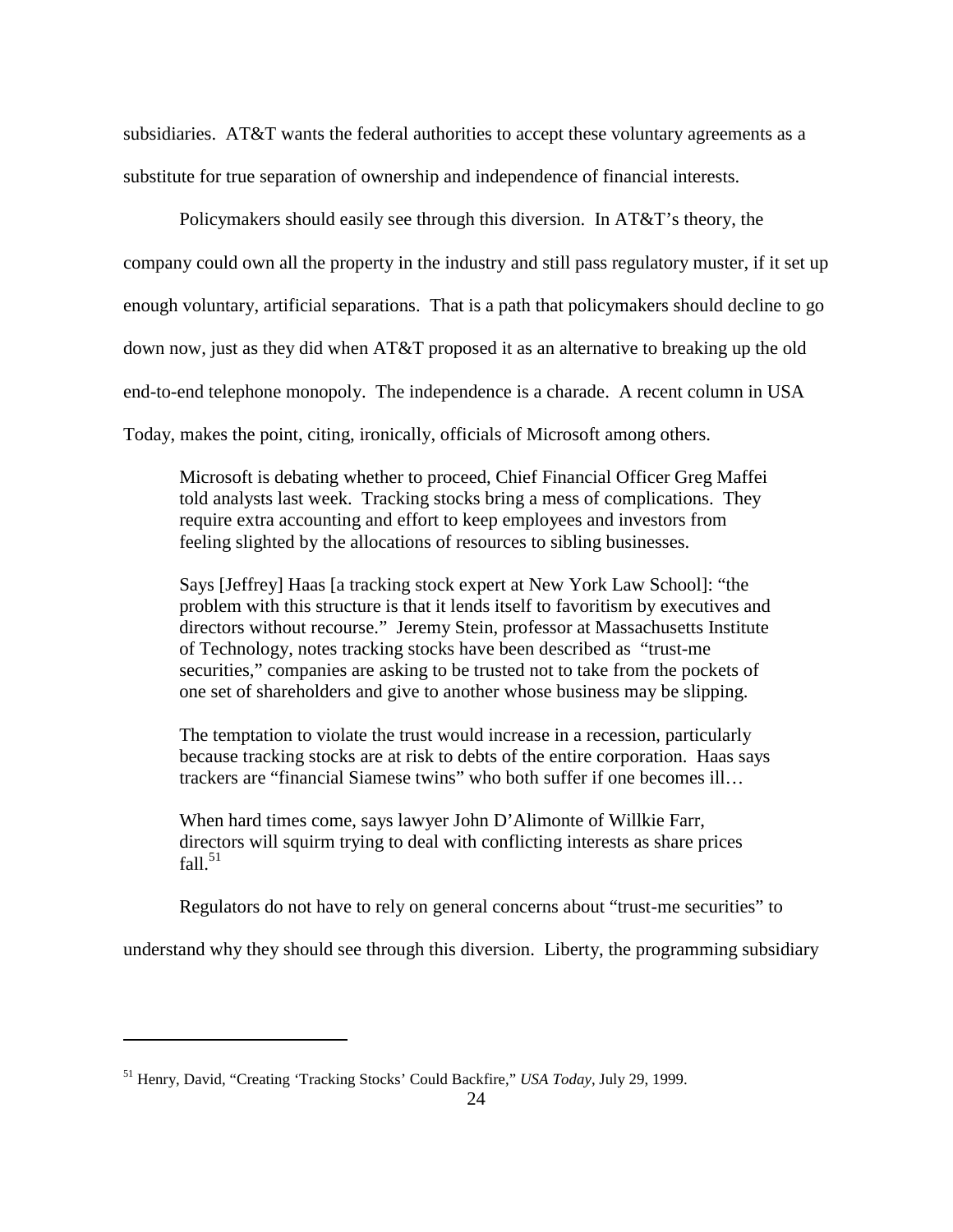that that is supposed to be independent within the holding company, has been spun off from TCI and pulled back so many times its corporate logo should be a yo-yo.

#### **3. OVERLY BROAD MARKET DEFINITIONS**

AT&T's third diversion is to the define market in overly broad and "potential" terms. This diverts attention from the highly concentrated actual markets that AT&T will dominate. For example, AT&T argues that narrowband and broadband Internet services are in one market, even though broadband has 1000 times the speed. This is like claiming that the pony express and Federal Express are comparable forms of mail delivery.

Similarly, AT&T wants federal authorities to assume that future performance of competing technologies will prevent the current abuse of market power. AT&T wants regulators to bet on a technological breakthrough or a miraculous market transformation in failed technologies. Those are the very same technologies that have failed to prevent the abuse of market power in the very recent past. Consumers have been waiting for an alternative technology to break the monopoly power of the cable industry since it was largely deregulated in 1984. We hope such a breakthrough will occur, but merger and market power analysis should not be based on hope or hype.

#### **D. CONCLUSION**

Just two years ago the Federal Trade Commission (FTC) looked at a merger between Time Warner/Turner/TCI that looked very similar to the one that has been proposed by AT&T, which involves TCI and MediaOne (which owns a substantial stake in Time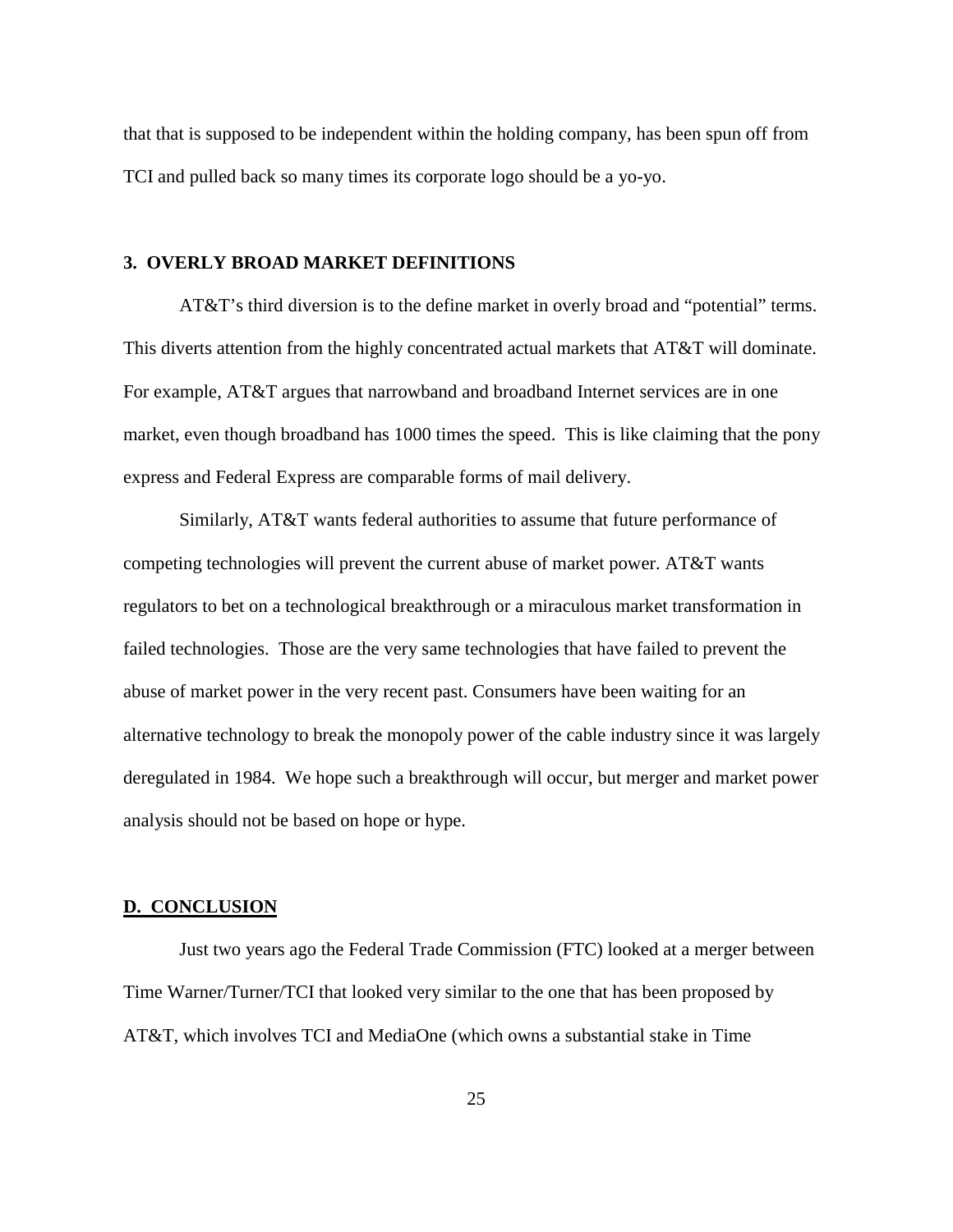Warner/Turner).<sup>52</sup> The FTC rejected that merger and imposed conditions on it. It rejected a preferential deal for TCI purchase of Time Warner programming and required TCI to reduce its level of ownership in Time Warner to less than 10 percent of nonvoting stock (i.e. a nonattributable, passive level).

The FTC found that the programming market was concentrated.

The sale of Cable Television Programming Services to MVPDs in the United States is highly concentrated, whether measured by the Herfindahl-Hirschman Index (commonly referred to as "HHI") or by two-firm and four firm concentration ratios.<sup>53</sup>

The same is true today of the market for the sale of Television Programming Services

to MVPDs (we refer to this as the cable programming market). The same is true of the

broadband cable market. Indeed, this market starts at much higher levels of concentration.

The FTC found that "entry into the relevant markets is difficult,, and would not be

timely, likely or sufficient to prevent anticompetitive effects.<sup>54</sup> With respect to the

programming market it found

Entry into the production of Cable Television Programming Services for sale to MVPDs that would have a significant impact and prevent the anticompetitive effects is difficult. It generally takes more than two years to develop a Cable Television Programming Service to a point where it has a substantial subscriber base and competes directly with the Time Warner Turner "marquee" or "crown jewel" service throughout the United States. Timely entry is made even more difficult and time consuming due to a shortage of available channel capacity.<sup>55</sup>

<sup>52</sup> Federal Trade Commission, *In the Matter of Time Warner Inc., Turner Broadcasting Systems Inc., Telecommunications Inc. and Liberty Media Corporation,,* Complaint, Docket No. , September 1997 (hereafter, Time Warner/Turner/TCI).

<sup>53</sup> Time Warner/Turner/TCI, pp. 6-7.

<sup>54</sup> Time Warner/Turner/TCI, pp. 7.

<sup>55</sup> Time Warner/Turner/TCI, pp. 7.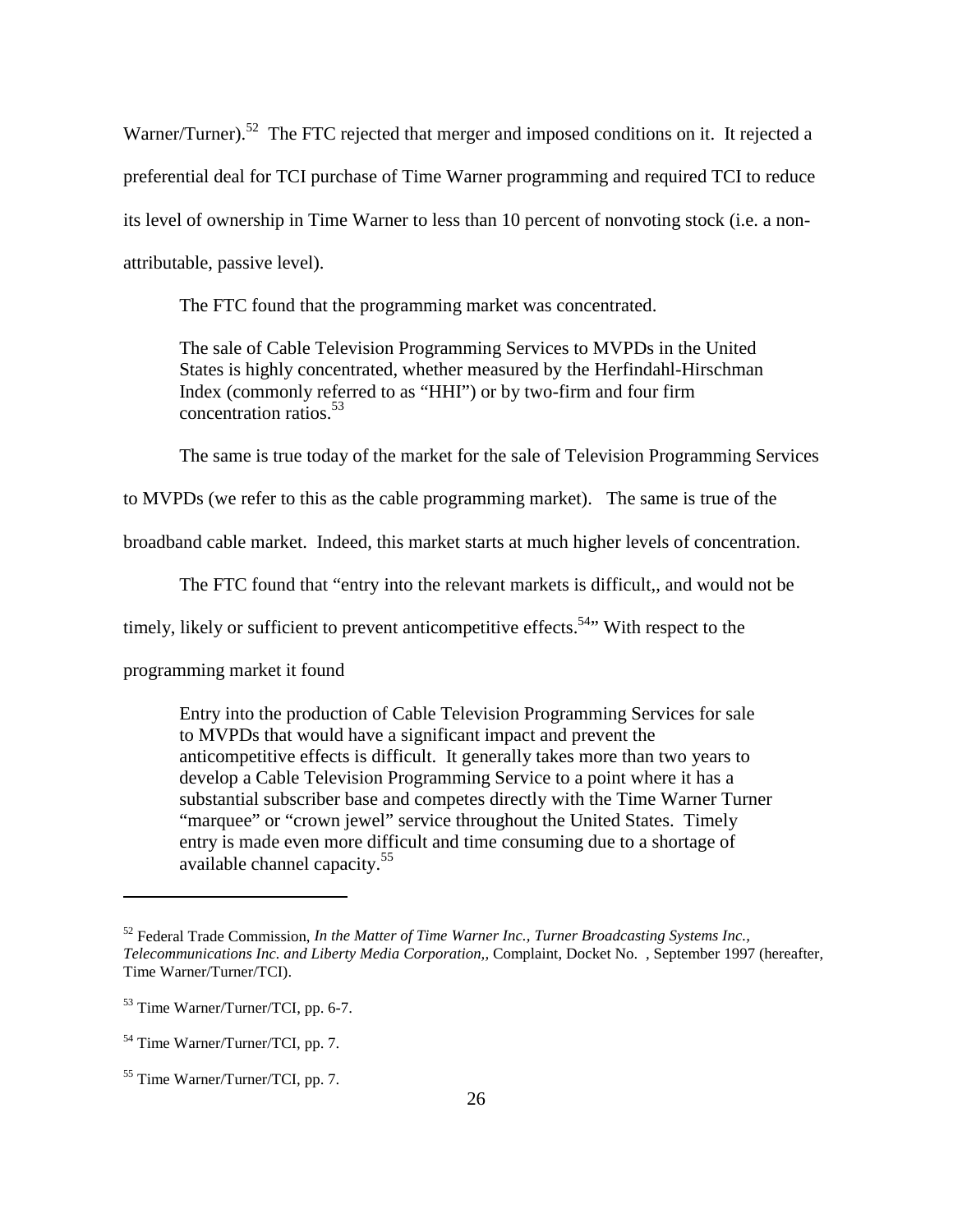Much the same is true of that market today.

Given the underlying conditions, the FTC found that the merger would unacceptably

increase concentration in the programming market.

The post acquisition HHI for the sale of Cable Television Programming Services to MVPDs in the United States measured on the basis of subscription revenues would increase by approximately 663 points, from 1,549 to 2,212 and will increase even further if Time Warner converts WTBS from a "superstation" to a cable network charging subscriber fees. Post acquisition, Time Warner will be the largest provider of Cable Television Programming Services to MVPDs in the United States and its market share will be in excess of 40 percent. $56$ 

The impact of the AT&T/MediaOne merger would be even larger, resulting in an even

more highly concentrated market programming market and a leading firm with an equally

large market share. The increase in concentration in the broadband programming market is

even more dramatic than the cable market.

The FTC found that the distribution market is highly concentrated.

The post-acquisition HHI for the sale of Cable Television Programming Service by MVPDs to households in each of the local areas in which Respondent Time Warner and Respondent TCI sell Cable Television is unchanged from the proposed acquisition and remains highly concentrated.<sup>57</sup>

The same is certainly true today of the market for the sale of Cable Television

Programming services to households (we refer to this as distribution). In every local market

there is a virtual monopoly a MVPD distribution. The same is true of broadband Internet

distribution.

<sup>56</sup> Time Warner/Turner/TCI, pp. 7.

<sup>57</sup> Time Warner/Turner/TCI, pp. 7.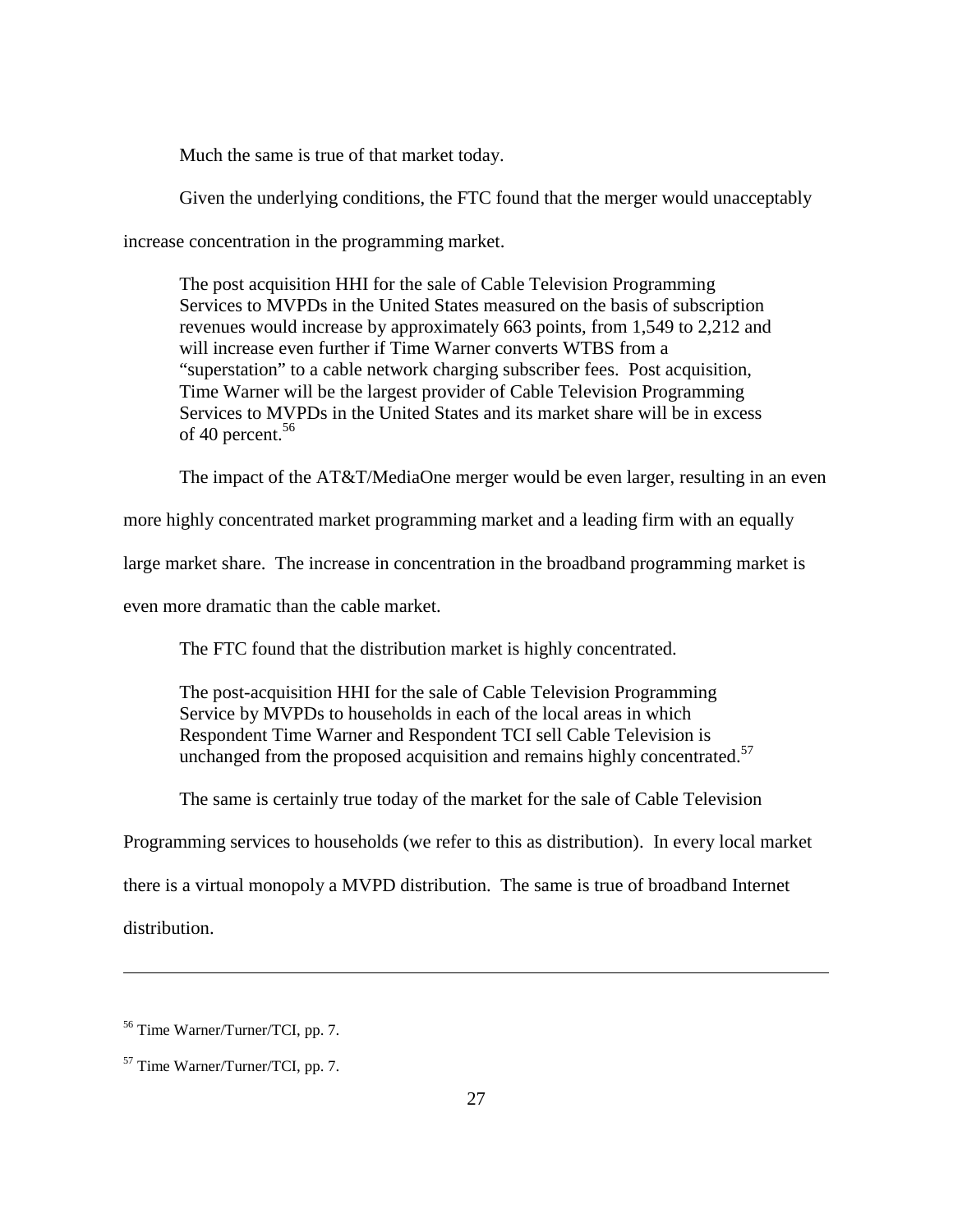The FTC found that entry into the distribution market is also difficult.

Entry into the sale of Cable Television Programming Services to households in each of the local areas in which Respondent Time Warner and Respondent TCI operate as MVPDs is dependent upon access to a substantial majority of the high quality, "marquee" or "crown jewel" programming that MVPD subscribers deem important to their decision to subscribe and that such access is threatened by increasing concentration at the programming level, combined with vertical integration o such programming into the MVPD  $level.<sup>58</sup>$ 

Little has changed in the cable markets identified by the FTC. Moreover, the severe

vertical problems posed by the merger extend beyond cable TV services into broadband

Internet services.

Because the cable operators are near monopolists in their local areas, traditional

horizontal analysis does not find harm in mergers. The FTC concluded, we think incorrectly,

that two monopolists are no better than one. However, the FTC did conclude that vertical

aspects of the merger could harm competition in the distribution market.

Respondent Time Warner and Respondent Turner are actual competitors with each other and with other sellers in the sale of Cable Television Programming Services to MVPDs and Time Warner's HBO, and Turner's CNN, TNT and WTBS ,are a large percentage of the limited number of "marquee" or "crown Jewel" Cable Television Programming Services which disproportionately attract subscribers to MVPDs.

Respondent Time Warner faces actual and potential competition from other MVPDs and potential MVPD entrants in the sale of Cable Television Programming services to households in each of the local areas in which it serves as an MVPD.

<sup>58</sup> Time Warner/Turner/TCI, pp. 7.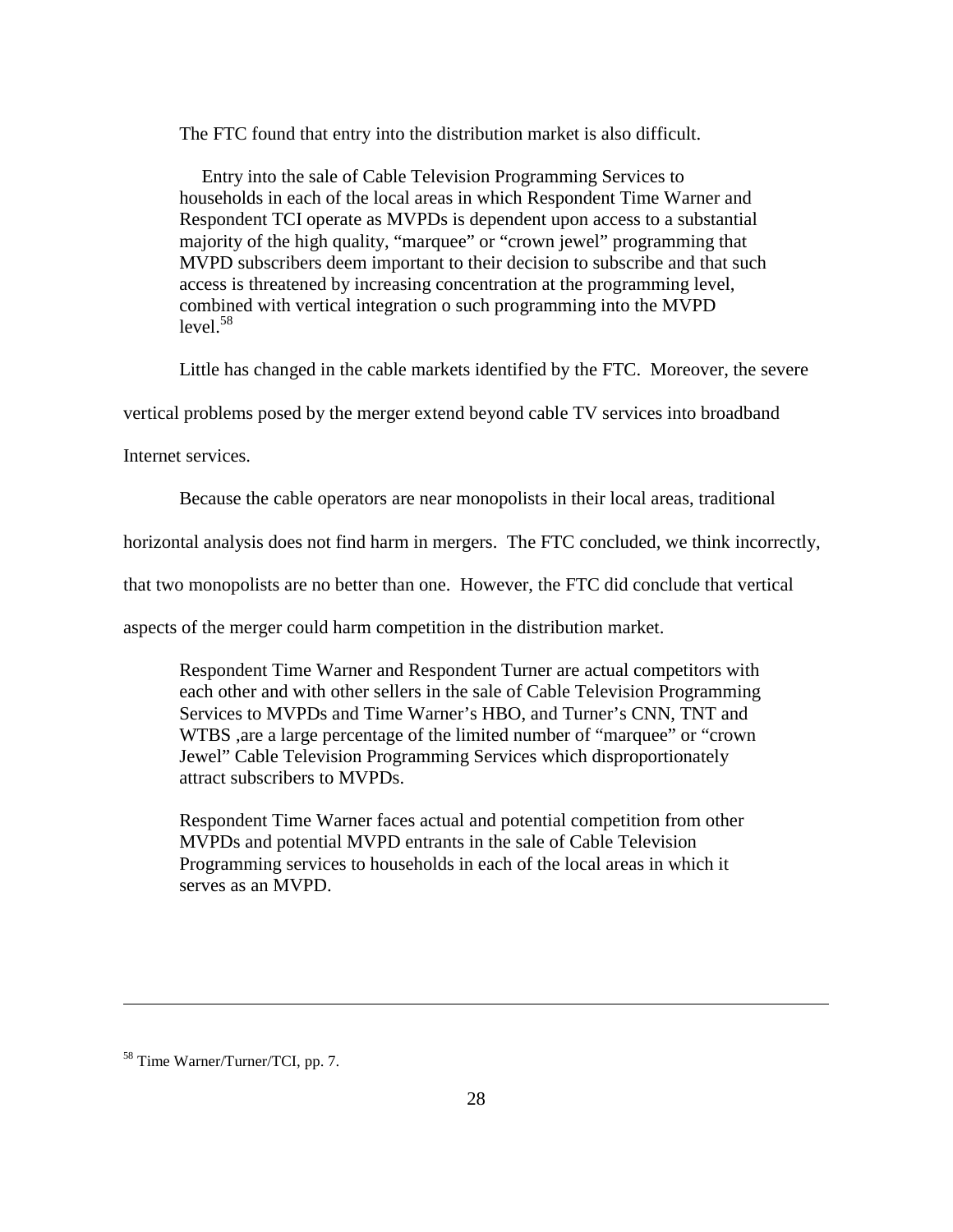The effects of the agreements, if consummated, may be substantially to lessen competition in the relevant lines of commerce in the relevant sections of the country in violation of Section 7 of the Clayton Act.<sup>59</sup>

The same is true of the broadband programming market. The two dominant firms in

that market are joined by this merger and their domination would be even greater.

The enumeration of the ways in which the merger is a threat to lessen competition are

instructive for both the cable TV and the broadband Internet markets. First with respect to

programming the FTC saw a number of grounds for believing competition would be lessened.

enabling Respondent Time Warner to increase prices on its Cable Television Programming Services sold to MVPDs, directly or indirectly (e.g. by requiring the purchase of unwanted programming). Through its increased negotiating leverage with MVPDs, including through purchase of one or more "marquee" or "crown jewel" channels on purchase of other channels.

enabling Respondent Time Warner to increase prices on its Cable Television Programming Services sold to MVPDs by raising barriers to entry by new competitors or to repositioning by existing competitors, by preventing such rivals from achieving sufficient distribution to realize economies of scale; these effects are likely, because

- (1) Respondent time Warner has direct financial incentives as the postacquisition owner of the Turner Cable Television Programming Services not to carry other Cable Television Programming Services that directly compete with Turner Cable Television Programming Services; and
- (2) Respondent TCI has diminished incentives and diminished ability to either carry or invest in Cable Television Programming Services that directly compete with the Turner Cable Television Programming Services because the PSA agreements require TCI to carry Turner's CNN, Headline News, TNT and WTBS for 20 years, and because TCI, as a significant shareholder of Time Warner, will have significant financial incentives to protect all of Time Warner's Cable Television Programming<sup>60</sup>

<sup>59</sup> Time Warner/Turner/TCI, pp. 7-8.

 $60$  Time Warner/Turner/TCI, pp. 8.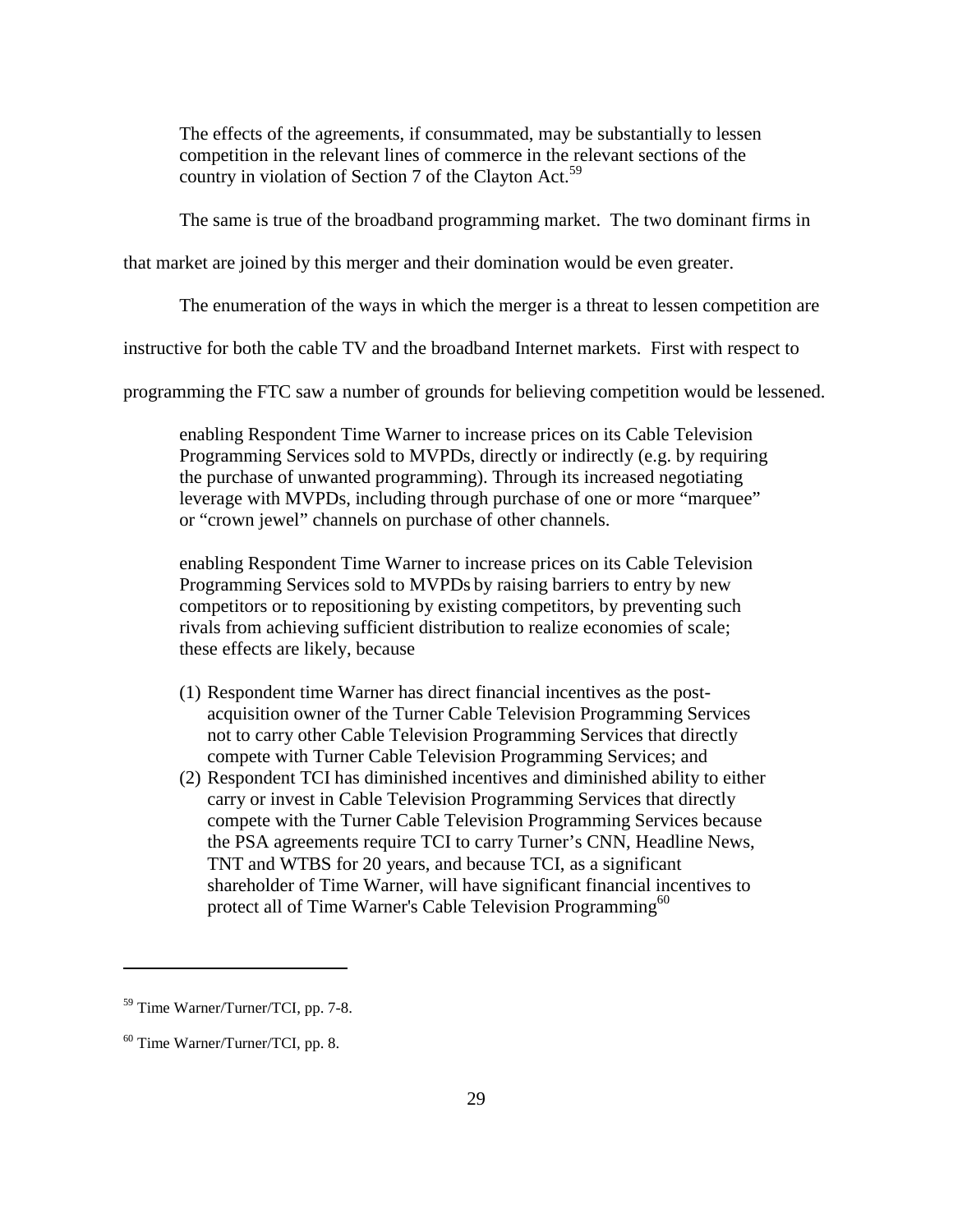The cable TV programming market has not changed since the FTC made these observations and the merger recreates these anticompetitive incentives and sources of market power. The impact of the merger on the broadband programming market is even more powerful. AT&T is using the cable-broadband wire as its "crown jewel." It conditions access to cable-based broadband transmission capacity on the taking of "unwanted programming." Consumers must buy the @Home service before they can have access to other services over the broadband pipe.

The FTC also concluded that the merger could reduce competition in distribution markets by

denying rival MVPDs and any potential rival MVPDs of Respondent Time Warner competitive prices for Cable Television Programming Services, or charging rivals discriminatorily high prices for Cable Television Programming services.  $61$ 

Little has changed in the vertically integrated, horizontally concentrated cable TV industry since the FTC reached those conclusions. The proposed merger places even more market power in the hands of  $AT&T$ . On the broadband side, price and quality discrimination are at the core of the @Home business model.

Thus, in both the traditional cable services and evolving broadband Internet services, at both the federal and local levels, the effort by a large, dominant firm to gain a commanding economic position on the information superhighway through merger and other forms of vertical domination have encountered resistance. The stiff resistance arises because the

<sup>61</sup> Time Warner/Turner/TCI, pp. 8.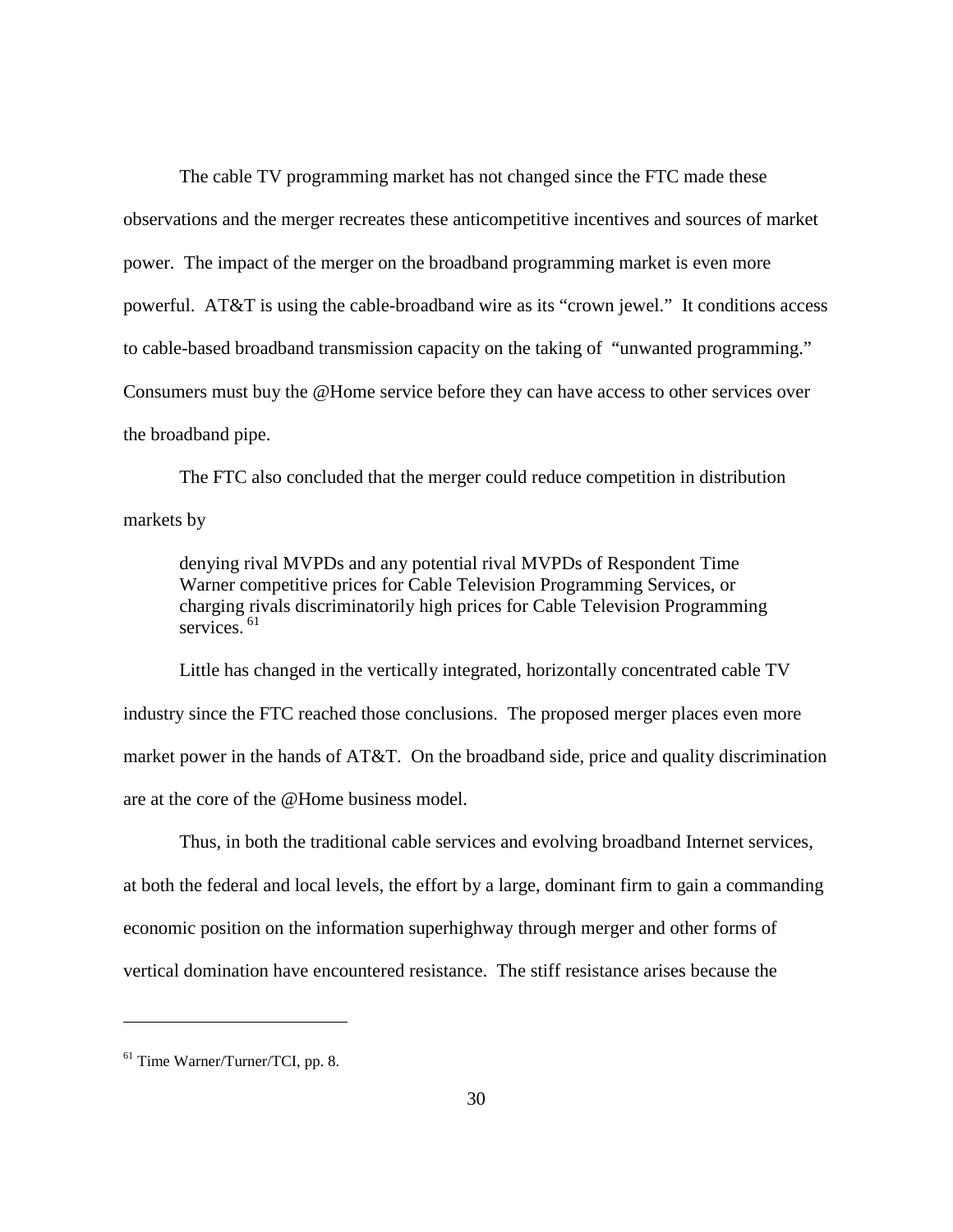merger breaks recently enacted and clear rules regarding ownership and franchise authority under the Communications Act, as well as the merger guidelines adopted under the Sherman and Clayton Acts.

Although the FTC allowed the Time Warner/Turner/TCI merger to go forward with conditions, the AT&T/MediaOne merger poses a much more serious threat to consumers. The industry has become more highly concentrated and the broad picture of combined horizontal and vertical concentration/integration should spark greater concern. Given the web of cross ownership, joint ventures, and exclusive or preferential deals, the likelihood that any of the companies identified in Exhibit 2 will vigorously compete against the other companies in the cartel is slim.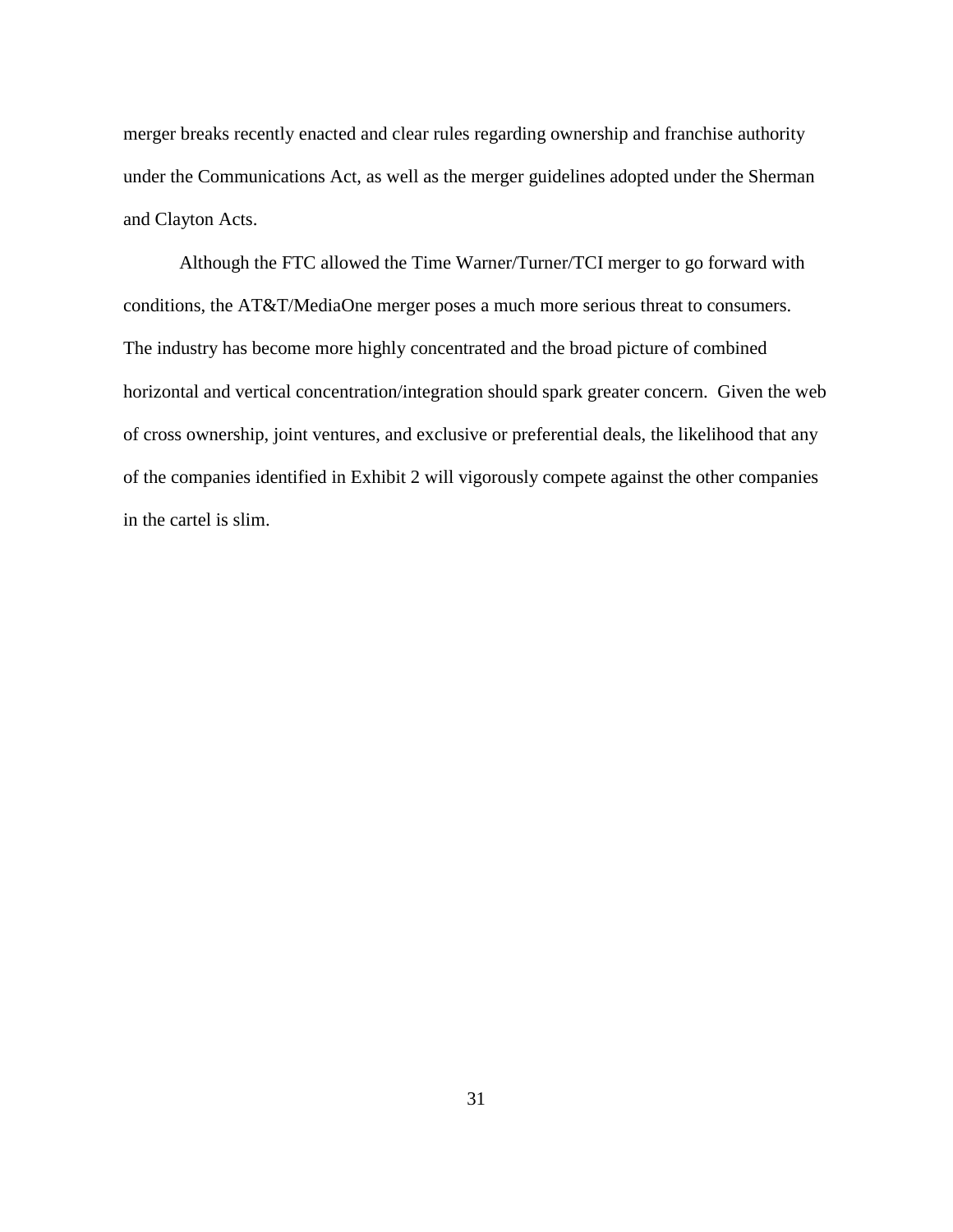# **II. THE ANTICOMPETITIVE IMPACT OF HORIZONTAL, VERTICAL AND CONGLOMERATE MERGERS INVOLVING DOMINANT FIRMS**

## **A. THE OVERALL APPROACH TO THE ANALYSIS**

 $\overline{a}$ 

This analysis relies on the structure, conduct performance (SCP) view of economic activity.<sup>62</sup> Exhibit 5 presents the factors identified as playing an important role in the paradigm.63 The SCP approach has been the dominant public policy paradigm in the United States for the better part of this century.<sup>64</sup> The elements of the approach can be described as follows.

 $62$  The Consumer Federation of America has applied a similar analysis to a variety of "network" industries including Consumer Federation of America*, Stonewalling Local Competition: The Baby Bell Strategy to Subvert the Telecommunications Act of 1996* (Consumer Federation of America, January 1998); *Open Skies Closed Airports* (Consumer Federation of America, February, 1997*; Economic Concentration and Diversity in Broadcast Media* (Consumer Federation of America, November 1995*); The Economics of Deregulation and Reregulation in the Cable Industry: A Consumer View* (Consumer Federation of America, September 1992), **"**Statement of Dr. Mark N. Cooper**,"** *In re: Petition of Consumers Union and the Consumer Federation of America to Update Cable TV Regulation and Freeze Existing Cable Television Rates***,** MM Docket Nos. 92-264, 92-265, 92-266, September 22, 1997; and Consumer Federation of America and Consumers Union*, Residential Consumer Economics of Electric Utility Restructuring* (1998), *Electricity Restructuring and the Price Spikes of 1998*, June 1999; Consumer Federation of America and the Media Access Project, *The Consumer Case Against Microsoft* (October 1998).

<sup>63</sup> Shepherd, William, G., *The Economics of Industrial Organization* (Prentice Hall, Engelwood Cliffs, N.J., 1985), p. 5, presents a similar view.

<sup>64</sup> Scherer, F. M. and David Ross, Industrial *Market Structure and Economic Performance* (Boston, Houghton Mifflin: 1990), p. 4.

We seek to identify sets of attributes or variables that influence economic performance and to build theories detailing the nature of the links between these attributes and end performance. The broad descriptive model of these relationships used in most industrial organization studies was conceived by Edward S. Mason at Harvard during the 1930s and extended by numerous scholars.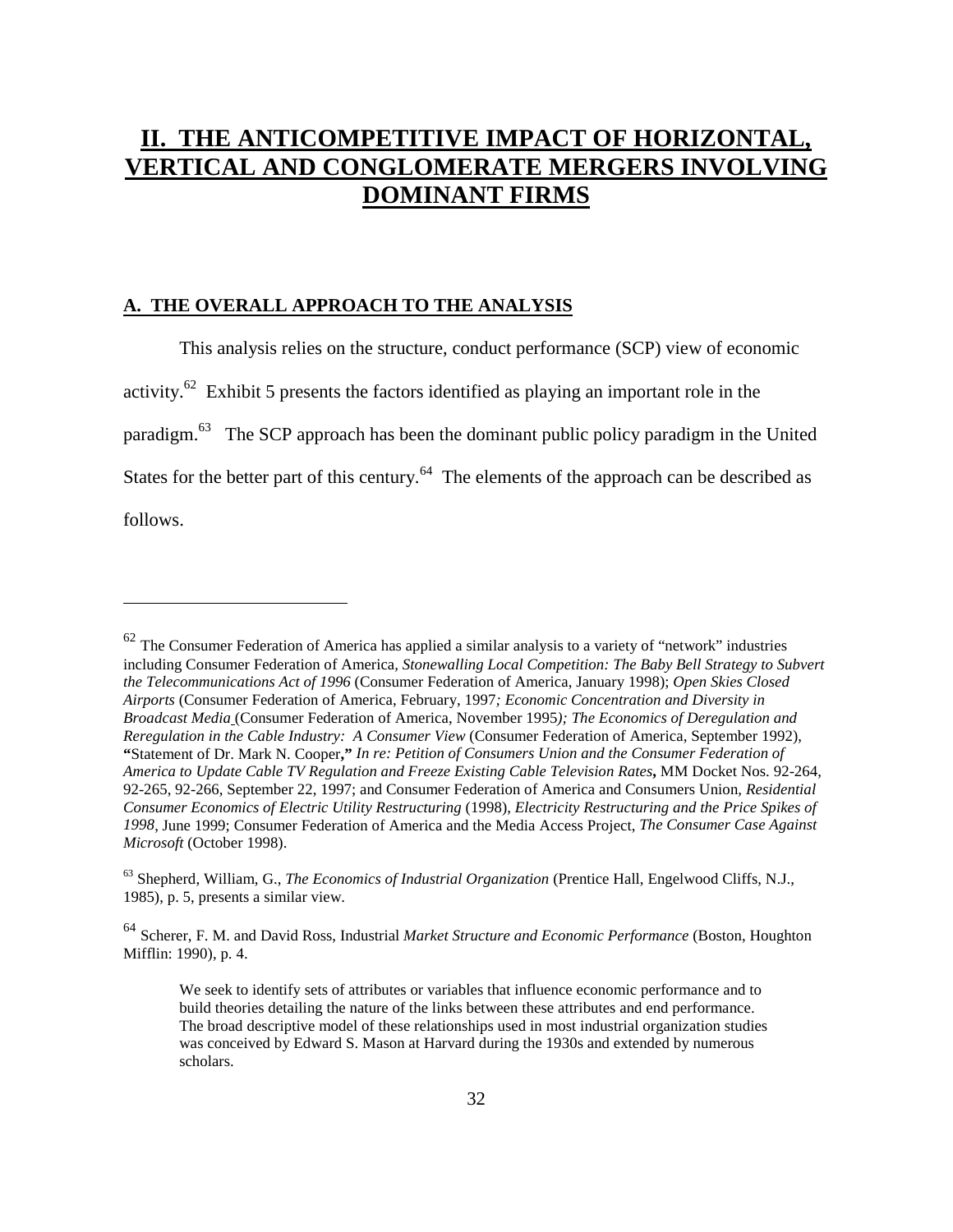# **EXHIBIT 5 THE STRUCTURE-CONDUCT-PERFORMANCE PARADIM**



Progress Full employment Equity

SOURCE: Scherer and Ross, F. M., and David Ross, *Industrial Market Structure and Economic Performance* (Houghton Mifflin Company: Boston, 1990), p. 5.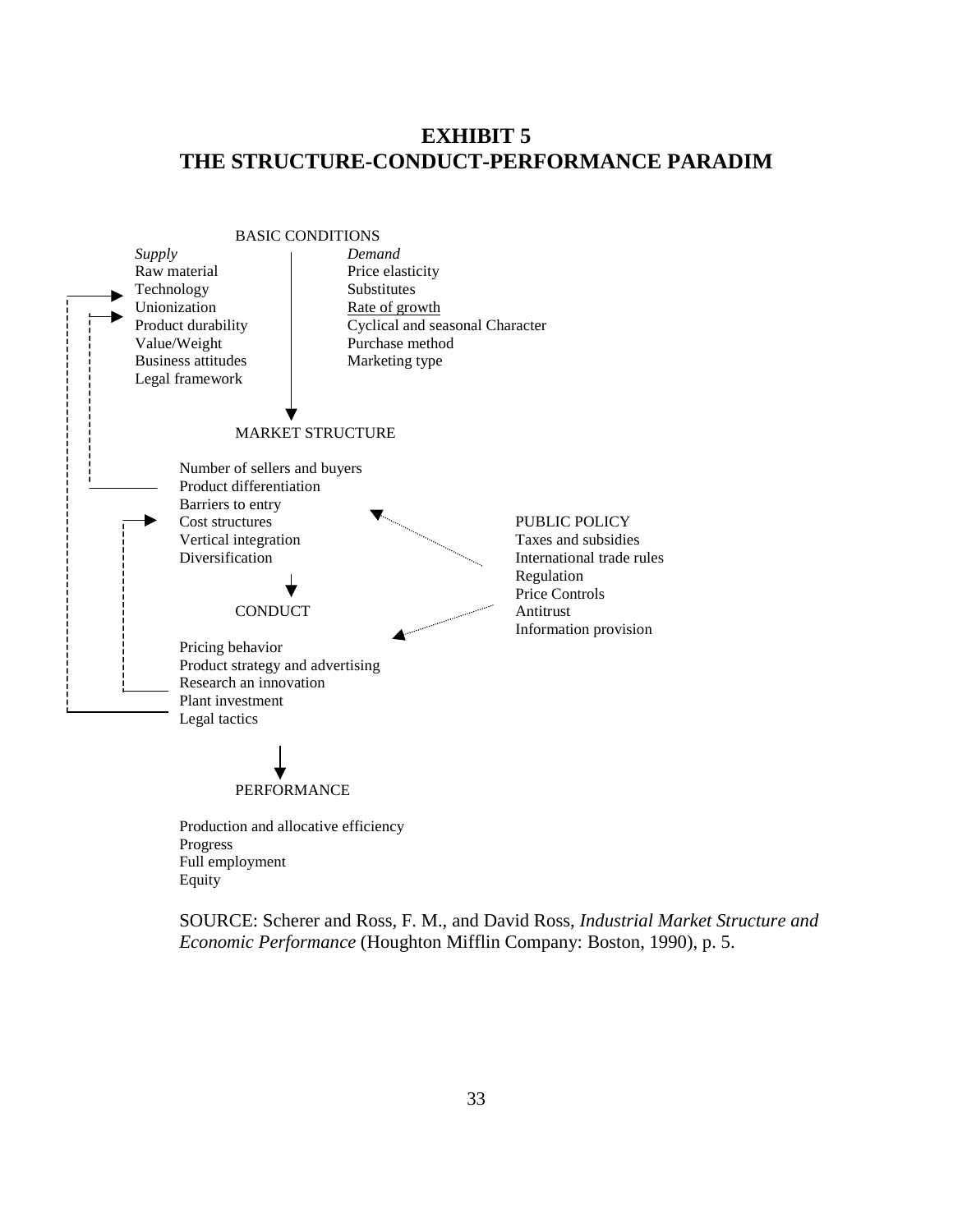In SCP analysis the central concern is with market performance, since that is the outcome that affects consumers most directly. The concept of performance is multifaceted. It includes both efficiency and fairness.<sup>65</sup> The measures of performance to which we traditionally look are pricing and profits. Pricing and profits address both efficiency and fairness. They are the most direct measure of how society's wealth is being allocated and distributed.

The performance of industries is determined by a number of factors, most directly the conduct of market participants. Do they compete? What legal tactics do they employ? How do they advertise and price their products? <sup>66</sup> The fact that conduct is only part of the overall analytic paradigm is important to keep in mind.

 $\overline{a}$ 

The operations of producers should be progressive, taking advantage of opportunities opened up by science and technology to increase output per unit of input and to provide consumers with superior new products, in both ways contributing to the long-run growth of real income per person. The operation of producers should facilitate stable full employment of resources… The distribution of income should be equitable. Equity is notoriously difficult to define, but it implies at least that producers do not secure rewards in excess of what is needed to call forth the amount of services supplied.

66 Scherer and Ross, p. 4.

Performance in particular industries or markets is said to depend upon the conduct of sellers and buyers in such matters as pricing policies and practices, overt and taciturn interfirm cooperation, product line and advertising strategies, research and development commitments, investment in production facilities, legal tactics (e. g. enforcing patent rights), and so on.

<sup>65</sup> Scherer and Ross, p. 4.

We begin with the fundamental proposition that what society wants from producers of goods and services is good performance. Good performance is multidimensional… Decisions as to what, how much and how to produce should be efficient in two respects: Scarce resources should not be wasted, and production decisions should be responsive qualitatively and quantitatively to consumer demands.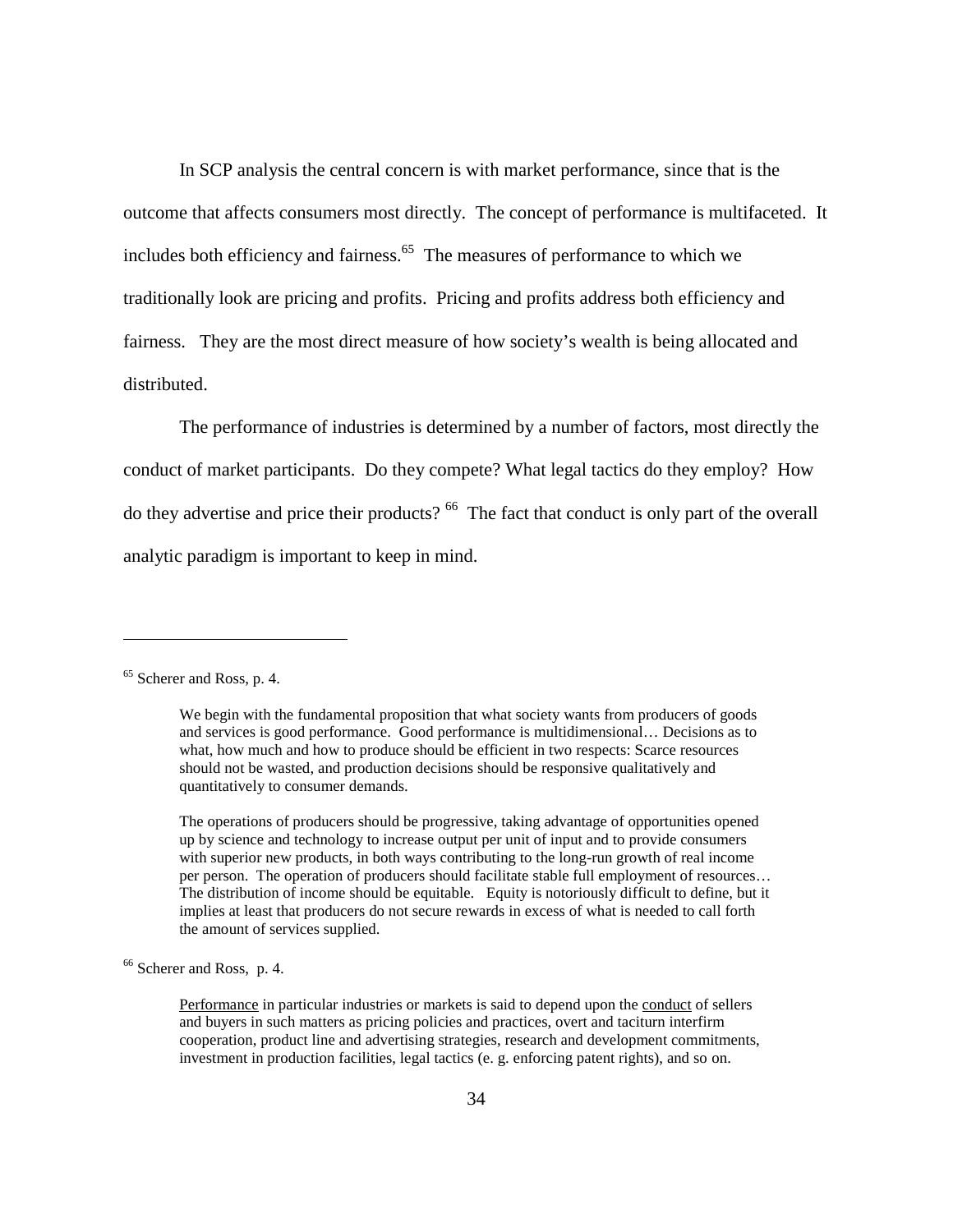Conduct is primarily a product of other factors. Conduct is affected and circumscribed by market structure. Market structure includes an analysis of the number and size of the firms in the industry, their cost characteristics and barriers to entry, as well as the basic conditions of supply and demand.<sup>67</sup>

Regardless of how much weight one gives to the causal assumptions of the paradigm,

giving more or less weight to basic conditions or market structure, the list of variables is

important. These are the factors that make markets work.<sup>68</sup>

#### **B. MERGER ANALYSIS IN THE SCP PARADIGM**

Mergers are an especially important event in the analytic paradigm because they rapidly

and, in some cases, significantly alter the supply-side of the market.

 $\overline{a}$ 

Market structure and conduct are also influenced by various basic conditions. For example, on the supply side, basic conditions include the location and ownership of essential raw materials; the characteristics of the available technology (e.g. batch versus continuous process productions or high versus low elasticity of input substitution); the degree of work force unionization; the durability of the product; the time pattern of production (e.g. whether goods are produced to order or delivered from inventory); the value/weight characteristics of the product an so on. A list of significant basic conditions on the demand side must include at least the price elasticity of demand at various prices; the availability of (and cross elasticity of demand for) substitute products; the rate of growth and variability over time of demand; the method employed by buyers in purchasing (e.g. acceptance of list prices as given versus solicitation of sealed bids versus haggling); and the marketing characteristics of the product sold (e.g. specialty versus convenience shopping method).

68 Scherer and Ross, p. 6.

<sup>67</sup> Scherer and Ross, p. 5.

Conduct depends in turn upon the structure of the relevant market, embracing such features as the number and size distribution of buyers and sellers, the degree of physical or subjective differentiation prevailing among competing seller's products, the presence or absence of barriers to entry of new firms, the ratio of fixed to total costs in the short run for a typical firm, the degree to which firms are vertically integrated from raw material production to retail distribution and the amount of diversity or conglomerateness characterizing individual firms' product lines.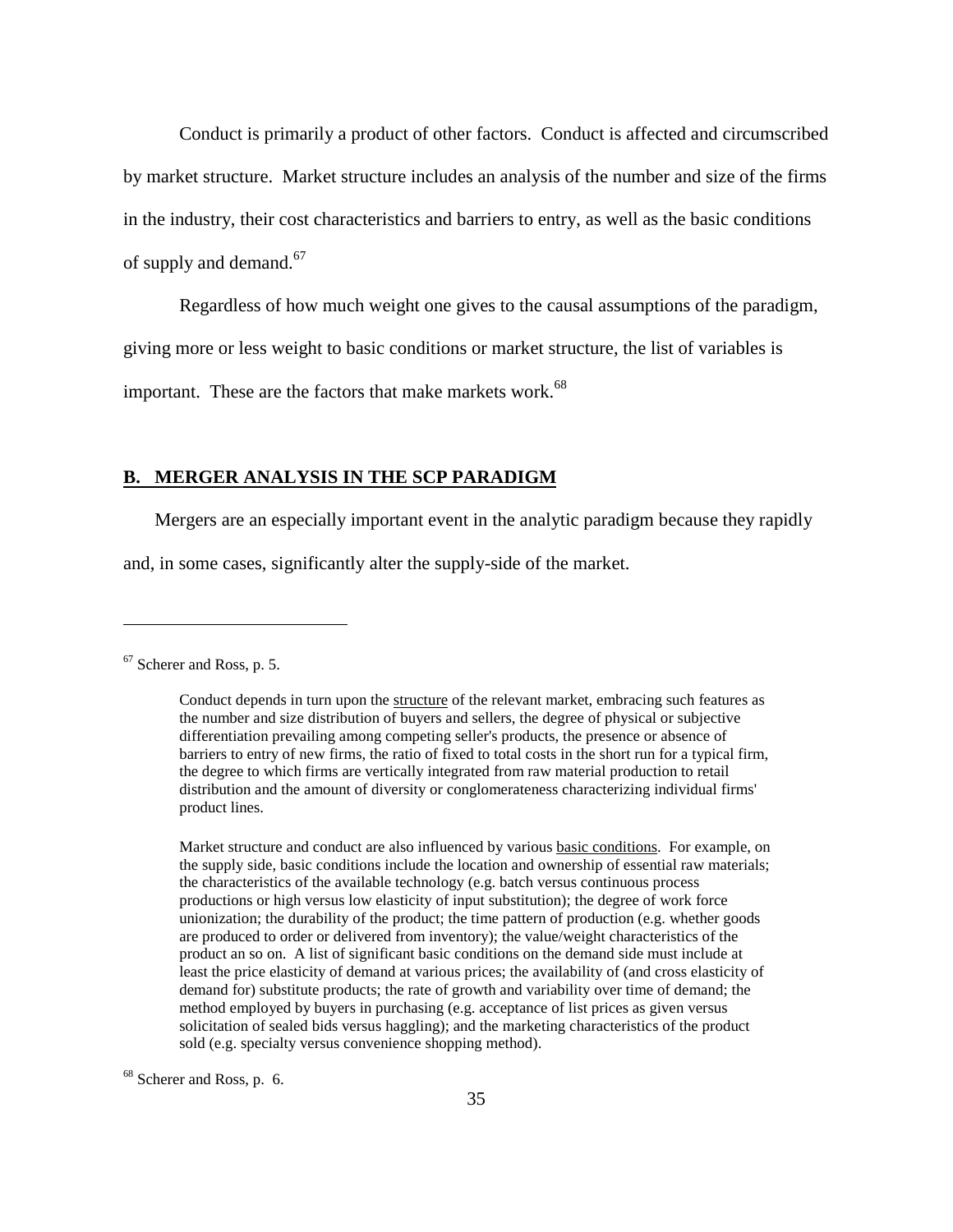We have saved for separate treatment a set of particularly important market structure-shaping forces – mergers, takeovers, and other legal transformations through which two or more formerly independent firms come under common control…

Few topics in industrial organization economics arouse more passionate debate than mergers and takeovers. Some see mergers as an important source of efficiency; others emphasize their prominence as an outlet for managerial empire-building instincts whose pursuit degrades, not enhances efficiency; still others focus on mergers' role in altering market structure and enhancing monopoly power.<sup>69</sup>

Given the passionate debate over mergers, it is not surprising to find that mergers in general, and vertical integration through merger in particular, have come to be governed by a "rule of reason" or case-by-case approach in contemporary economic and legal analysis.<sup>70</sup> Because arguments can be made both for and against vertical integration through merger, in particular, economists and antitrust authorities judge each merger based on the facts of the specific case.<sup>71</sup> They weigh claimed efficiency gains against likely harm to competition. They ask whether the efficiencies could be achieved in other ways that would not harm competition at all. When mergers are vertical, they are particularly concerned about the level of competition in each of the affected markets and the impact of the merger on competition across stages of production.

AT&T has offered up all of the textbook claims about the positive effects of its

<sup>69</sup> Scherer and Ross, p. 153… 198.

 $70$  Scherer and Ross, pp. 450-458, on the "Emergence of a Rule of Reason."

 $71$  Asch, chapter 14.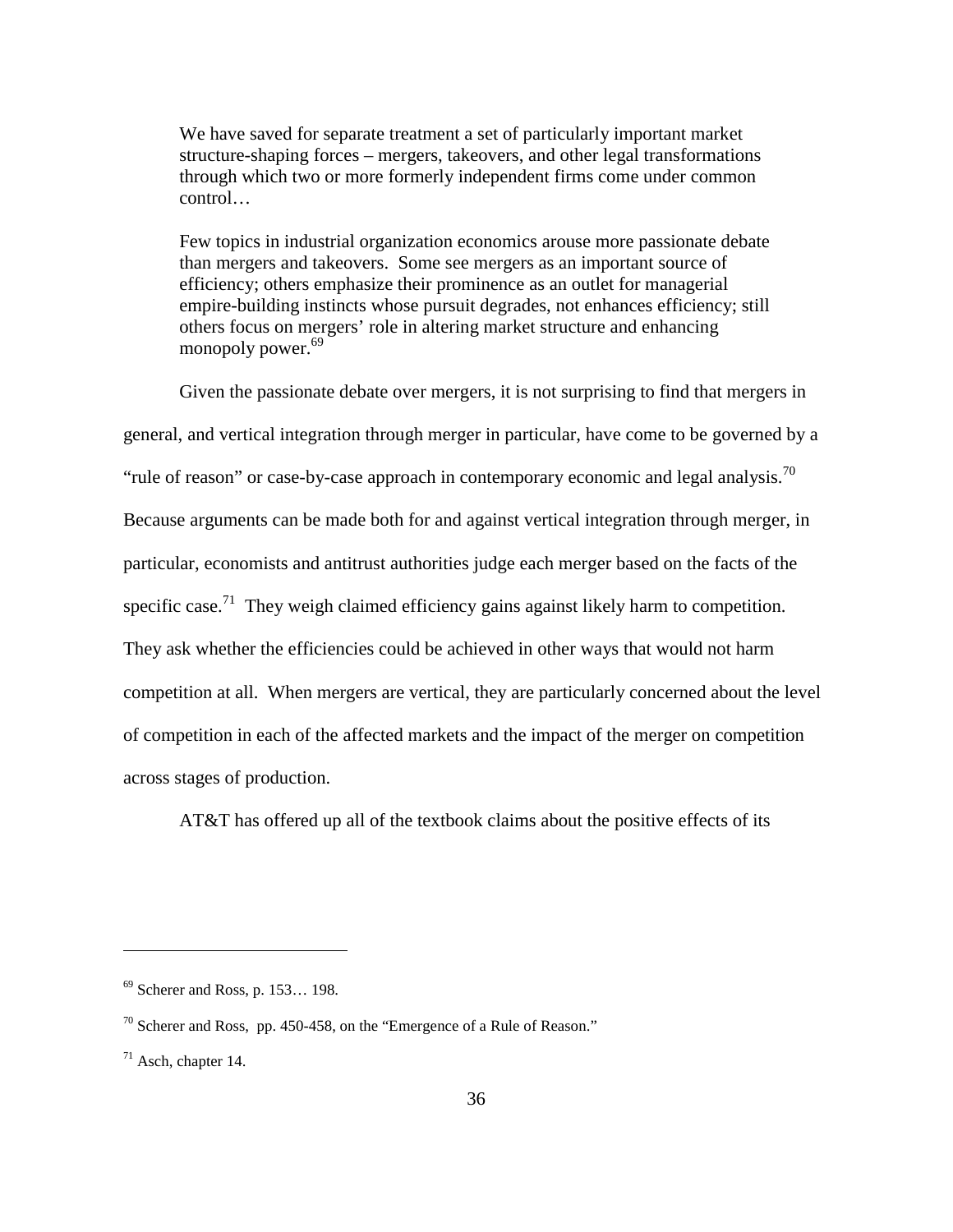proposed merger and why competition will not be harmed.<sup>72</sup> This paper takes the opposite view.<sup>73</sup> As we go through the economic and legal discussions, we finds that under specific circumstances mergers are consistently likely to reduce competition and impose a cost on the public.

The horizontal problem presented by the AT&T/MediaOne merger is clear as noted in the previous chapter. A good case can be made that the merger violates horizontal standards or raises serious antitrust concerns in each of the stages of production – cable and Internet programming, cable and broadband distribution, and set top boxes. Horizontal concentration, the result of horizontal mergers, has been the most suspect type of merger activity.<sup>74</sup>

 $\overline{a}$ 

Scherer and Ross further identify specific factors that render the conclusion an open question (pp. 522…523).

One answer is that the world is a good deal more complex than assumed in the models generating the Chicago propositions. In particular, those models ignore the possibility of substitutions between monopolized and competitive upstream inputs. Relaxation of the simplifying assumptions shows that monopoly power may be (but is not necessarily) enhanced through vertical combinations…

<sup>72</sup> AT&T Corp. and MediaOne Group, Inc., "Applications and Public Interest Statement," *In the Matter of Applications for Consent to Transfer of Control of Licenses*, before the Federal Communications Commission

 $^{73}$  As noted above, our arguments are generally associated with the structure conduct performance paradigm, which is in contrast to the Chicago school approach. There is little dispute that horizontal mergers can have negative consequences. Vertical mergers are more hotly debated but the central conclusion of SCP paradigm is that, as Scherer and Ross conclude "Our analysis reveals that under plausible circumstances, vertical integration downstream by an input monopolist can lead to enhanced monopoly power and price increases (p. 525)..

However, there is also a minus that works contrary to the Chicago propositions. By extending its monopoly downstream operations, the integrated firm gains control over the downstream industry's use of all inputs, and not merely the use of input X. In addition to controlling the proportions in which X and Y are used, the integrated monopolist can determine the amount of previously competitive input Y used and hence increases its control over the amount of downstream output. The result may be restriction of output relative to the preintegration case, and thus an increase in the downstream product's price.

<sup>74</sup> Asch, Peter and Rosalind Senaca, *Government and the Marketplace* (Dryden Press, Chicago: 1985), pp. 192- 195.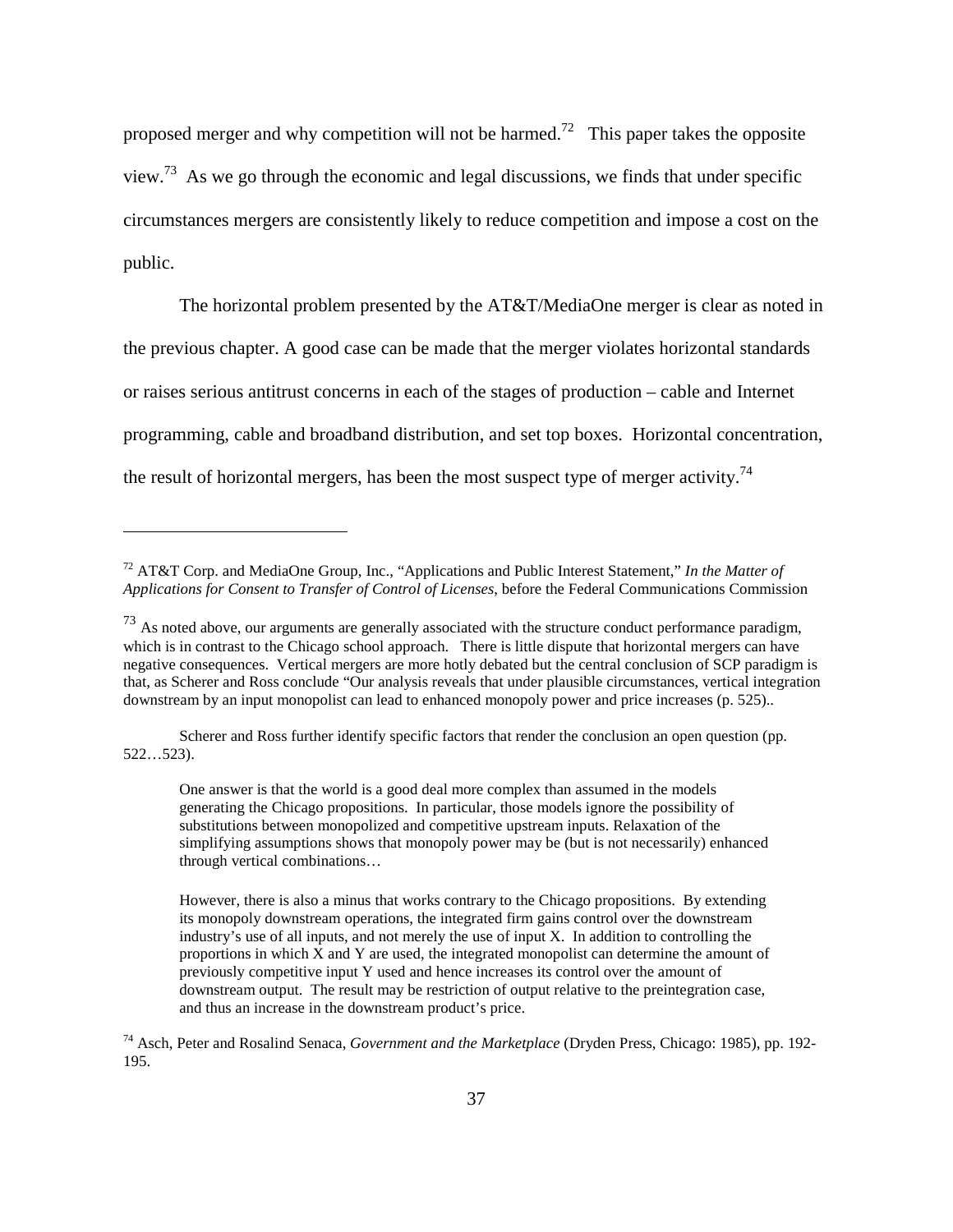The firm may simply buy out its rivals, merging with them to get a high combined market share for the new larger firm. Once unified, the former competitors no longer compete with one another.<sup>75</sup>

The corporate merger is the ultimate form of collusion: when two firms merge they cease to have separate identities and act thereafter as a single unit…

The horizontal merger [is] the most troubling form from a policy point of view (due to its effect on concentration) and the one that is subject to the closest scrutiny from antitrust authorities. The reason for economists concern with horizontal combinations can best be seen by exploring the relationship between industry concentration and price.<sup>76</sup>

It is also notable that the vertical aspects of the merger and related deals raise

concerns. Exhibit 6 summarizes the anticompetitive conduct and negative market performance that can emerge from the weakened market structures that result from the particular type of concentration caused by the AT&T-MediaOne merger and its related transactions. These vertical impediments to effective competition are overlaid on the horizontal problems in the individual industries that the consolidation spans.

The proposed AT&T deal possesses each of the most troubling characteristics. As a result, we conclude that this merger has a high probability of imposing substantial harm on the public. The most succinct statement from the general literature that captures the problems with such a merger is from William Shepherd who concludes that:

 $75$  Shepherd, p. 28.

<sup>&</sup>lt;sup>76</sup> Jacquemin, Alexis and Margaret E. Slade, "Cartels, Collusion and Horizontal Merger," in Richard Schmalensee and Robert D. Willig, Eds., *Handbook of Industrial Organization* (North-Holland: New York, 1989), p. 430.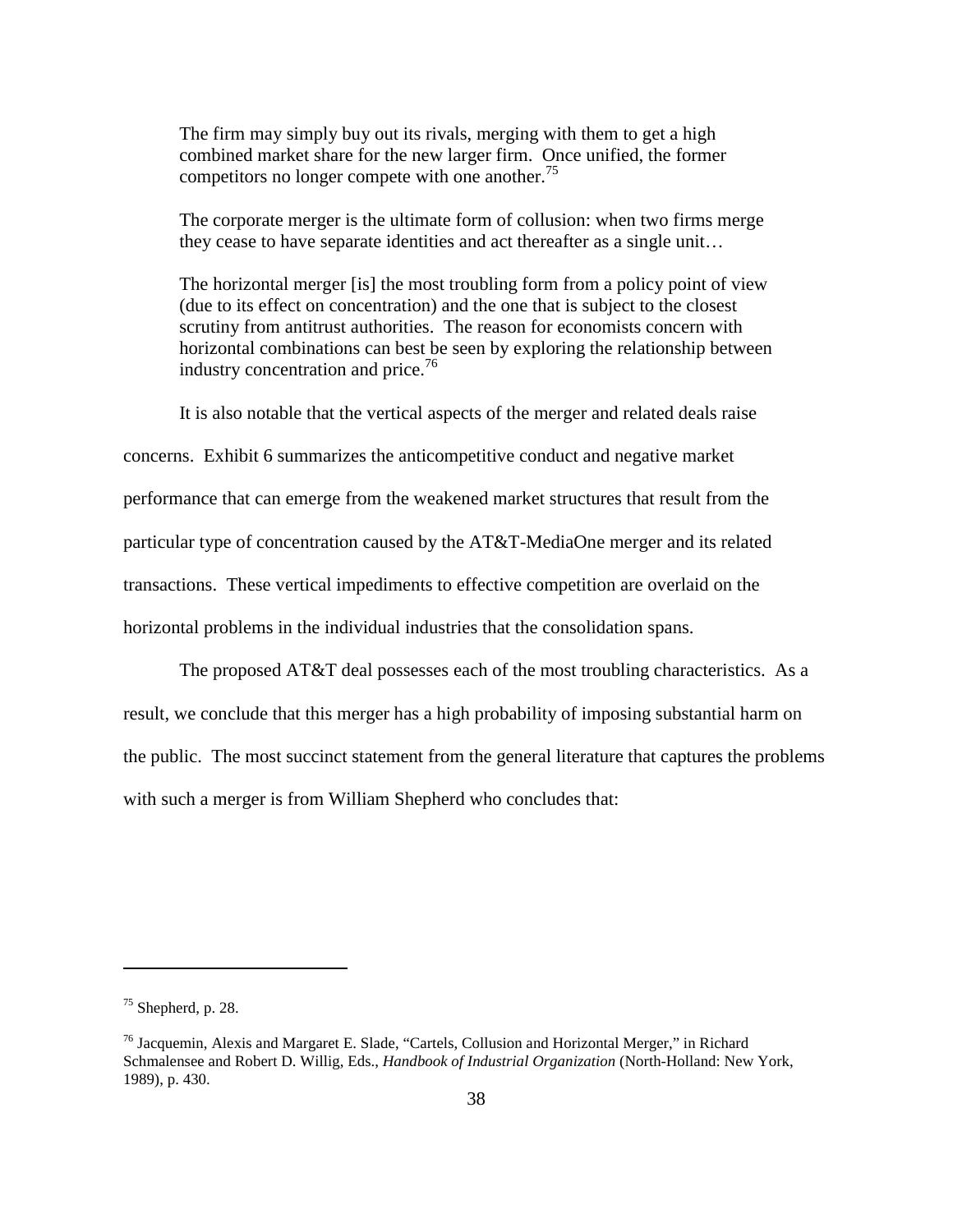# **EXHIBIT 6: THE SPECIAL PROBLEM OF CONGLOMERATES**



## **ACQUIRED FIRM (IMPORTANCE IN MARKET)**

Shepherd, William G. The Economics of Industrial Organization (Prentice Hall, Englewood Cliffs, N.J., 1985), pp. 289-304.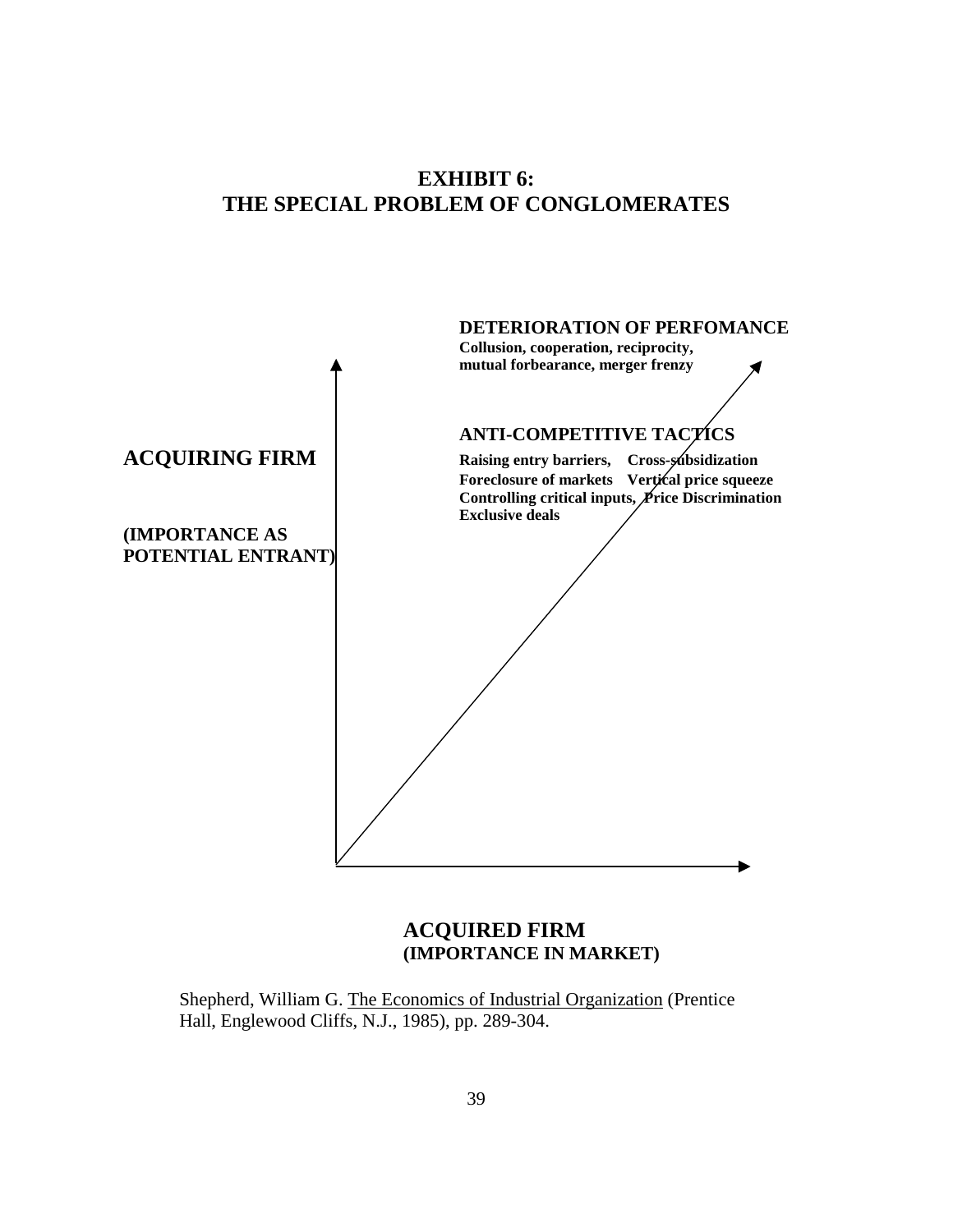The "ideal" conglomerate merger is by an unexpected entrant acquiring a minor firm. By contrast, if an important potential entrant buys up a dominant firm (or vice versa), competition will be doubly reduced.<sup>77</sup>

Large costs could arise if the two merging firms are both heavily dominant at their levels, and capital barriers are high at one level.<sup>78</sup>

In Chapter IV we demonstrate each of these vertical problems in the merger.

#### **C. CONCEPTUALIZING AND MEASURING MARKET POWER**

## **1. COMPETITION AND MARKET POWER**

Measuring concentration for purposes of market structure analysis has received a great deal of attention. Market structure analysis is used to identify situations where a small number of firms control a sufficiently large part of the market as to make coordinated or reinforcing activities feasible. Through various implicit and explicit mechanisms a small number of firms can reinforce each other's behavior, rather than compete. Identification of when a small number of firms can exercise this power is not a precise science. Generally, however, when the number of significant firms falls into the single digits, there is cause for concern, as the following suggests.

Where is the line to be drawn between oligopoly and competition? At what number do we draw the line between few and many? In principle, competition applies when the number of competing firms is infinite; at the same time, the textbooks usually say that a market is competitive if the cross effects between firms are negligible. Up to six firms one has oligopoly, and with fifty firms or more of roughly equal size one has competition; however, for sizes in between

 $77$  Shepherd, p. 304.

<sup>78</sup> Shepherd, p. 292.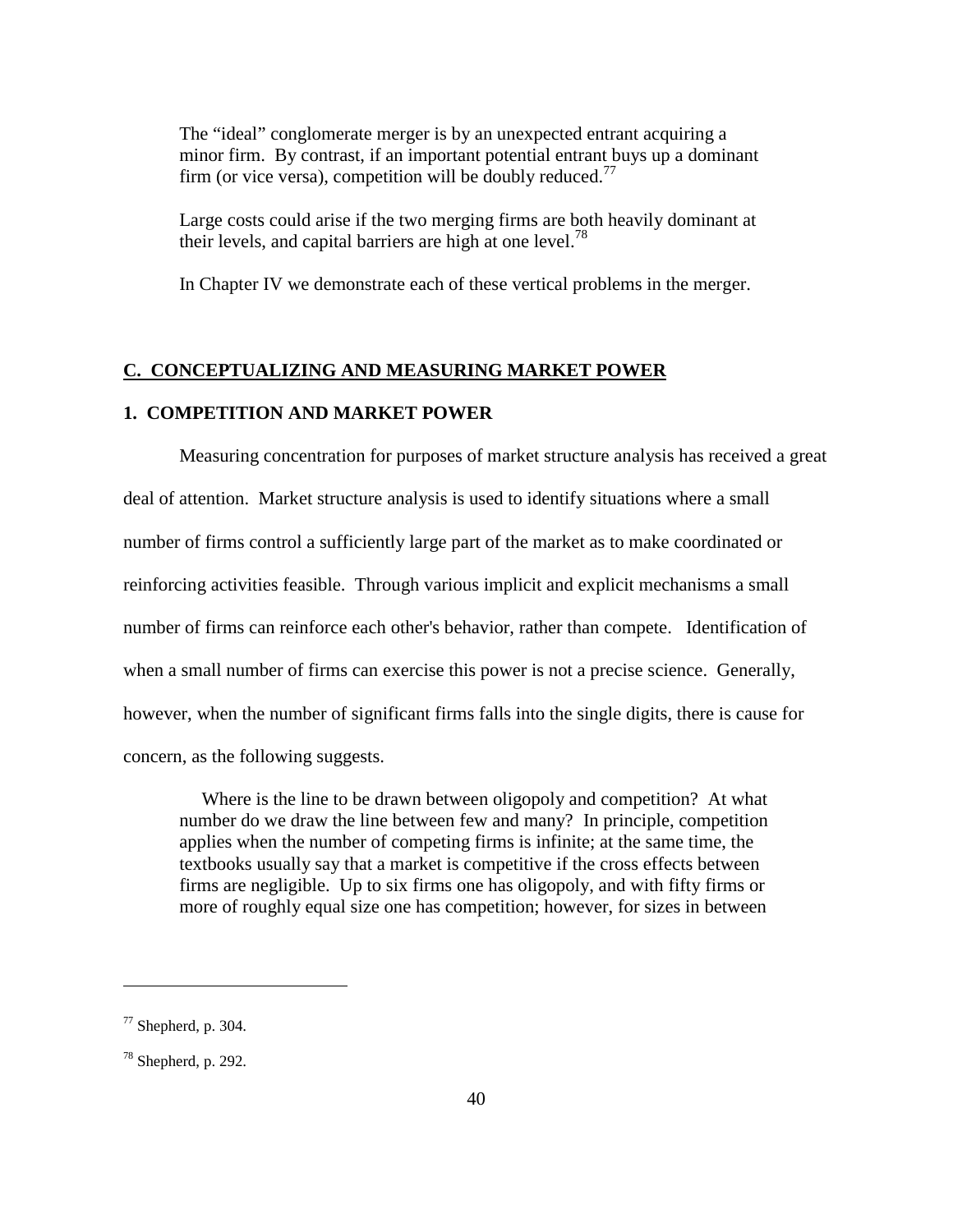it may be difficult to say. The answer is not a matter of principle but rather an empirical matter.<sup>79</sup>

The clear danger of a market with a structure equivalent to only six equal sized firms was recognized by the Department of Justice in its Merger Guidelines.<sup>80</sup> These guidelines were defined in terms of the Herfindahl-Hirschman Index (HHI). This measure takes the market share of each firm squares it, sums the result and multiplies by  $10,000$ .<sup>81</sup>

A market with six equal sized firms would have a HHI of 1667. The Department declared any market with an HHI above 1800 to be highly concentrated. Thus, the key threshold is at about the equivalent of six of fewer firms.

Another way that economists look at a market at this level of concentration is to consider the market share of the largest four firms (called the 4-Firm concentration ratio).<sup>82</sup> In a market with six equal sized firms, the 4-Firm concentration would be 67 percent. The

 $82$  See note 59.

<sup>79</sup> J. W. Friedman, Oligopoly Theory (Cambridge: Cambridge University Press, 1983), pp. 8-9.

<sup>80</sup>U.S. Department of Justice, Merger Guideline, revised, 1992.

<sup>&</sup>lt;sup>81</sup> Shepherd, p. 389, gives the following formulas for the Hirschman Herfindahl Index (HHI) and the Concentration Ratio (CR):

n 2  $H =$  p i=1 i m  $CR = p$ m  $i = 1$  i where  $n =$  the number of firms m= the market share of the largest firms (4 for the 4 firm concentration ratio)  $p =$  the share of the ith firm. i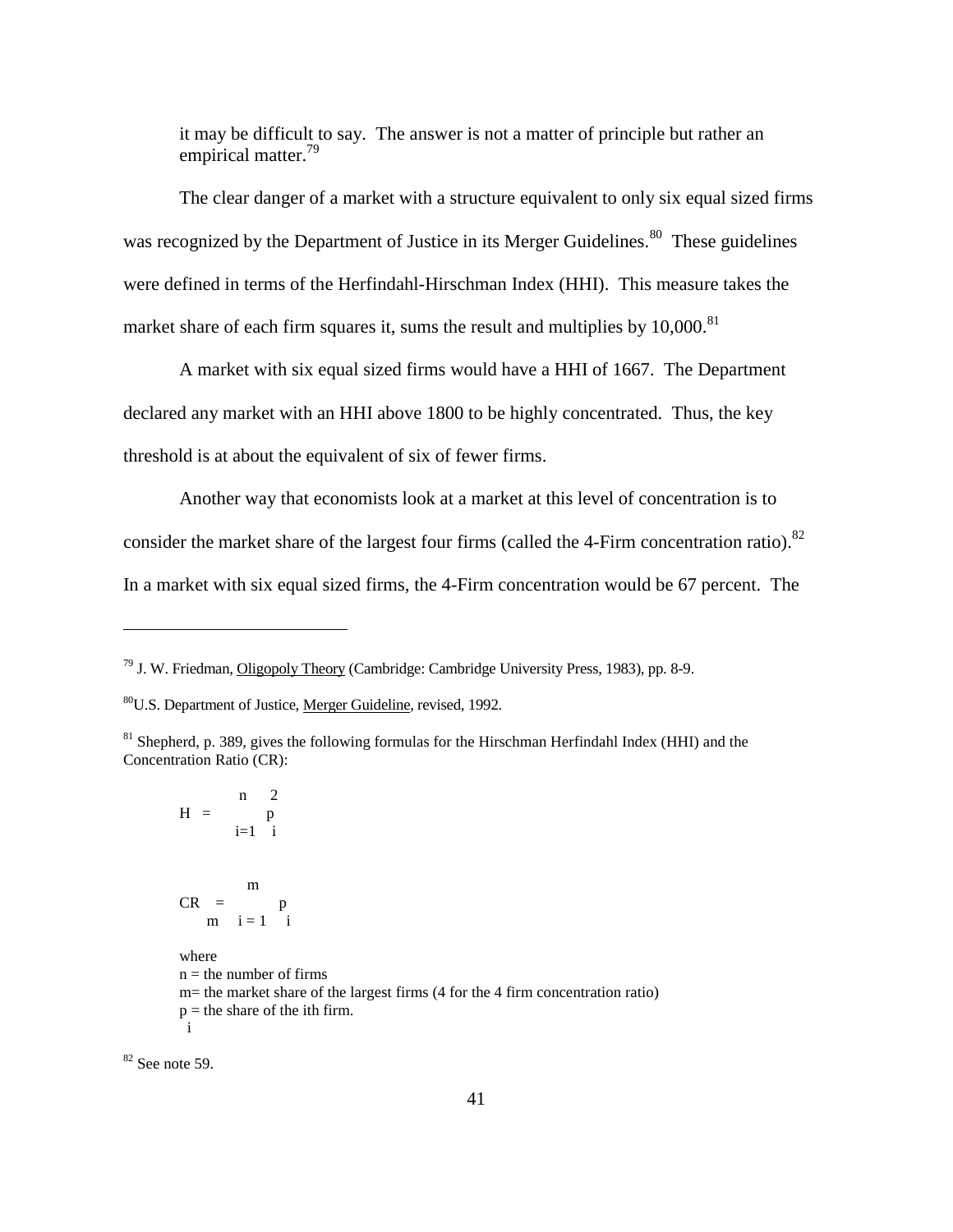reason that this is considered an oligopoly is that with a small a number of firms controlling that large a market share, their ability to avoid competing with each other is clear.

Shepherd describes this threshold as follows:<sup>83</sup>

Tight Oligopoly: The leading four firms combined have 60-100 percent of the market; collusion among them is relatively easy.

While six is a clear danger sign, theoretical and empirical evidence indicates that many more than six firms are necessary for competition – perhaps as many as fifty firms are necessary. Reflecting this basic observation, the Department of Justice established a second threshold to identify a moderately concentrated market. This market was defined by an HHI of 1000, which is equivalent to a market made up of 10 equal sized firms. In this market, the 4-Firm concentration ratio would be 40 percent.

Shepherd describes this threshold as follows:

Loose Oligopoly: The leading four firms, combined, have 40 percent or less of the market; collusion among them to fix prices is virtually impossible. $84$ 

Shepherd also notes that a dominant firm – "one firm has 50-100 percent of the market and no close rival $1.85 - 1$  is even more of a concern.<sup>86</sup>

<sup>83</sup> Shepherd, p. 4.

 $84$ Shepherd, p. 4.

 $85$  Shepherd, p. 4.

<sup>&</sup>lt;sup>86</sup> The Department of Justice Guidelines of 1984 had a dominant firm proviso, which was dropped in the 1992 update.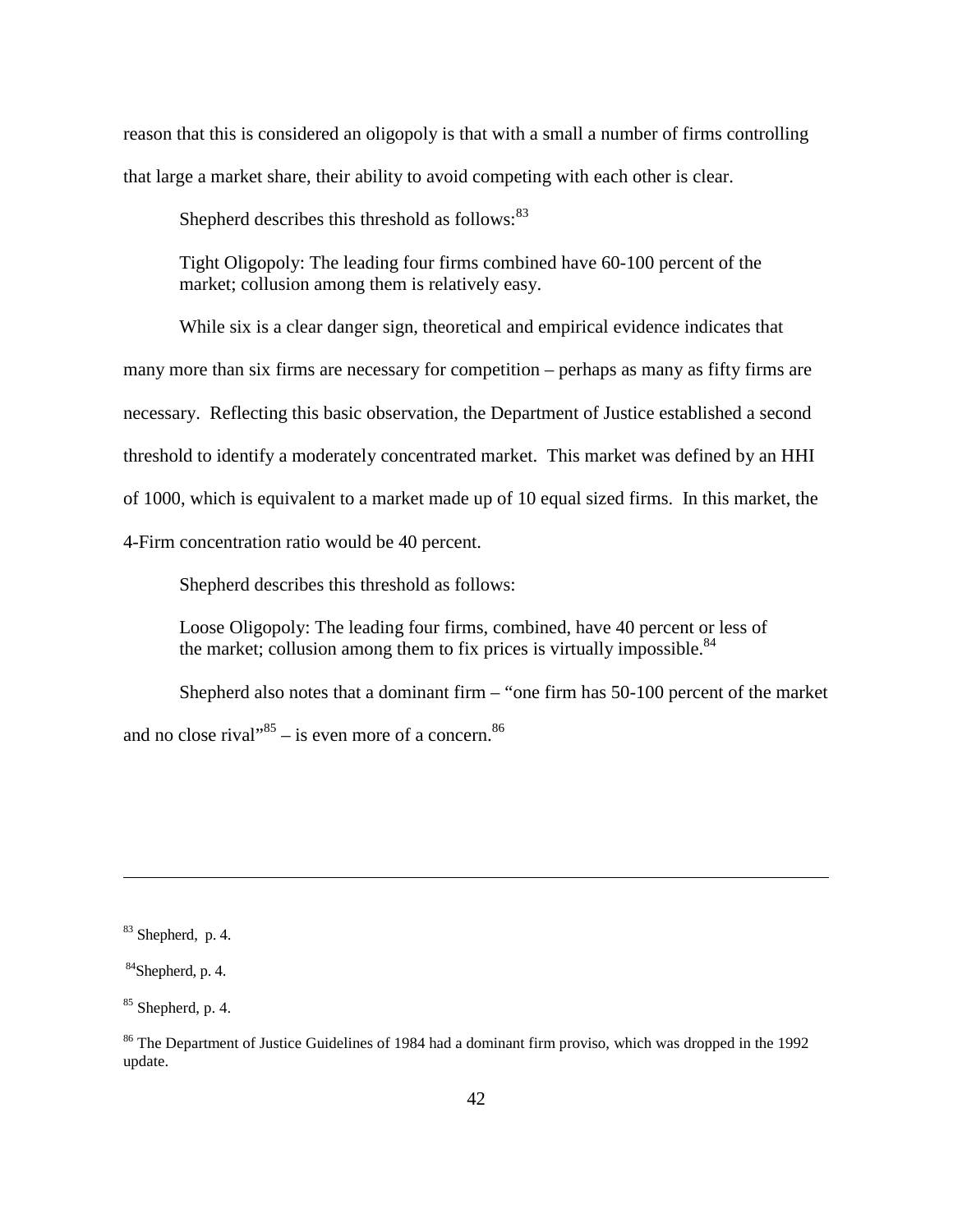## **2. THE SPECIAL IMPORTANCE OF PREVENTING CONCENTRATION OF MARKET POWER IN COMMUNICATIONS MEDIA**

Even the moderately concentrated threshold of the Merger Guidelines barely begins to move down the danger zone of concentration from 6 to 50 equal sized firms. For a "commodity" with the importance of telecommunications, certainly this moderately concentrated standard is a more appropriate place to focus in assessing the structure of the market.

The Bill of Rights established the principle that the press plays a special role in politics. Diversity of political ideas available through the public media is believed to be a cornerstone of vibrant and free political debate. While the print media dominated the first century and a half of American political life, the enactment of the Communications Act of 1934 extended the commitment of public interest obligations to the broadcast media. In fact, the concerns about the important role of mass communications have only been redoubled as electronic media have come to dominate political discourse and cultural value formation.

Because policymakers recognize the uniquely important role that broadcast media radio and later television -- play in the marketplace of political ideas and in forming cultural values, they have imposed more explicit standards on the industry. Above all, policymakers have rejected the notion that economics alone should decide the nature, availability, and content of political and cultural programming. Instead, policy has sought to prevent concentration of economic power from controlling the flow of ideas in the broadcast media by placing limits on the ownership of media outlets and imposing obligations to expand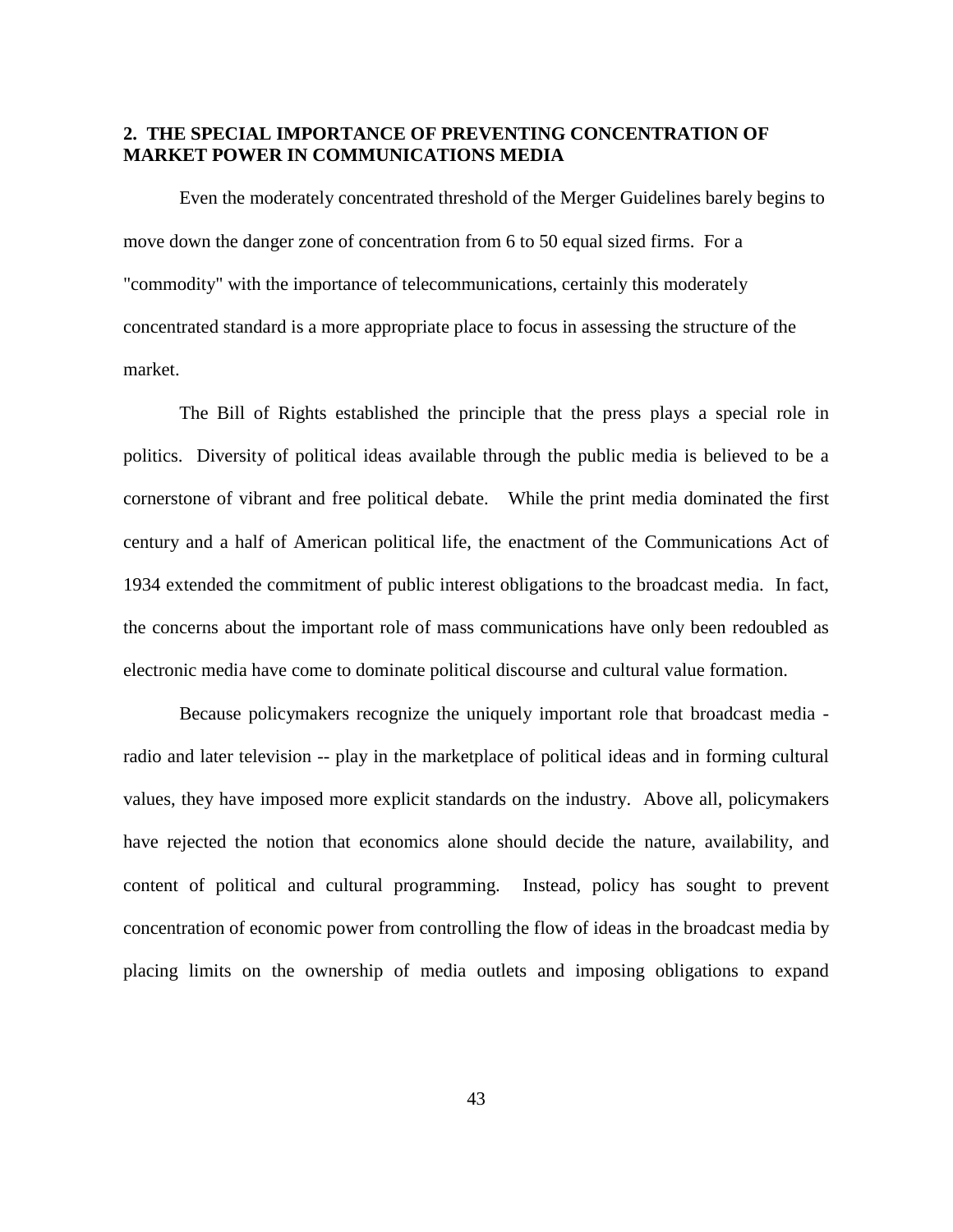programming beyond what is simply profitable.<sup>87</sup> In short, what is good enough in the economic marketplace has not been considered to be good enough in the political and cultural marketplace.

Almost three-quarters of a century of public policy toward the mass media have been predicated on the recognition of the uniquely powerful impact of that media.<sup>88</sup> Broadband Internet services takes the role of the broadcast media to a higher level adding interactivity to immense reach, $89$  real time immediacy, $90$  and visual impact, $91$  Because it is such a potent method of information dissemination, economic control over mass media can result in excessive political power.  $92$ 

In other words, in simple economic markets levels of concentration typified by 10

equal sized firms are high enough to raise questions about the competitive behaviors of the

 $\overline{a}$ 

<sup>90</sup>Gigi Sohn and Andrew Jay Schwartzman, "Broadcast Licensees and Localism: At Home in the 'Communications Revolution,'" Federal Communications Law Journal, December 1994; M. Griffin, "Looking at TV News: Strategies for Research," Communication, 1992.

<sup>91</sup> Kathryn Olson, "Exploiting the Tension between the New Media's "Objective" and Adversarial Roles: The Role Imbalance Attach and its Use of the Implied Audience, Communications Quarterly 42: 1, 1994 (pp. 40-41); A. G. Stavitsky, "The Changing Conception of Localism in U.S. Public Radio," Journal of Broadcasting and Electronic Media, 1994.

 $92$  P. C. Washburn, "Top of the Hour Radio Newscasts and the Public Interest," Journal of Broadcasting and Electronic Media, 1995, pp. 74-75.

Widespread belief in economic competition as the foundation for a genuine "marketplace of ideas" was exploited effectively by the Reagan administration and by powerful corporations such as AT&T, ITT, General Electric, CBS, Capital Cities, and IBM to eliminate much of the regulatory structure of America's communications industry.

<sup>&</sup>lt;sup>87</sup> The Federal Communications Commission, *Further Notice of Proposed Rulemaking in the Matter of Review* of the Commission's Regulations Governing Television Broadcasting, MM Docket No. 91-221, January 17, 1995, pp. 54-55).

<sup>88</sup> C. M. Firestone and J. M. Schement, Toward an Information Bill of Rights and Responsibilities (Aspen Institute, Washington, D.C., 1995), p. 45

 $89$  Bagdakian describes the economic and cultural impact of television as follows (p. 182):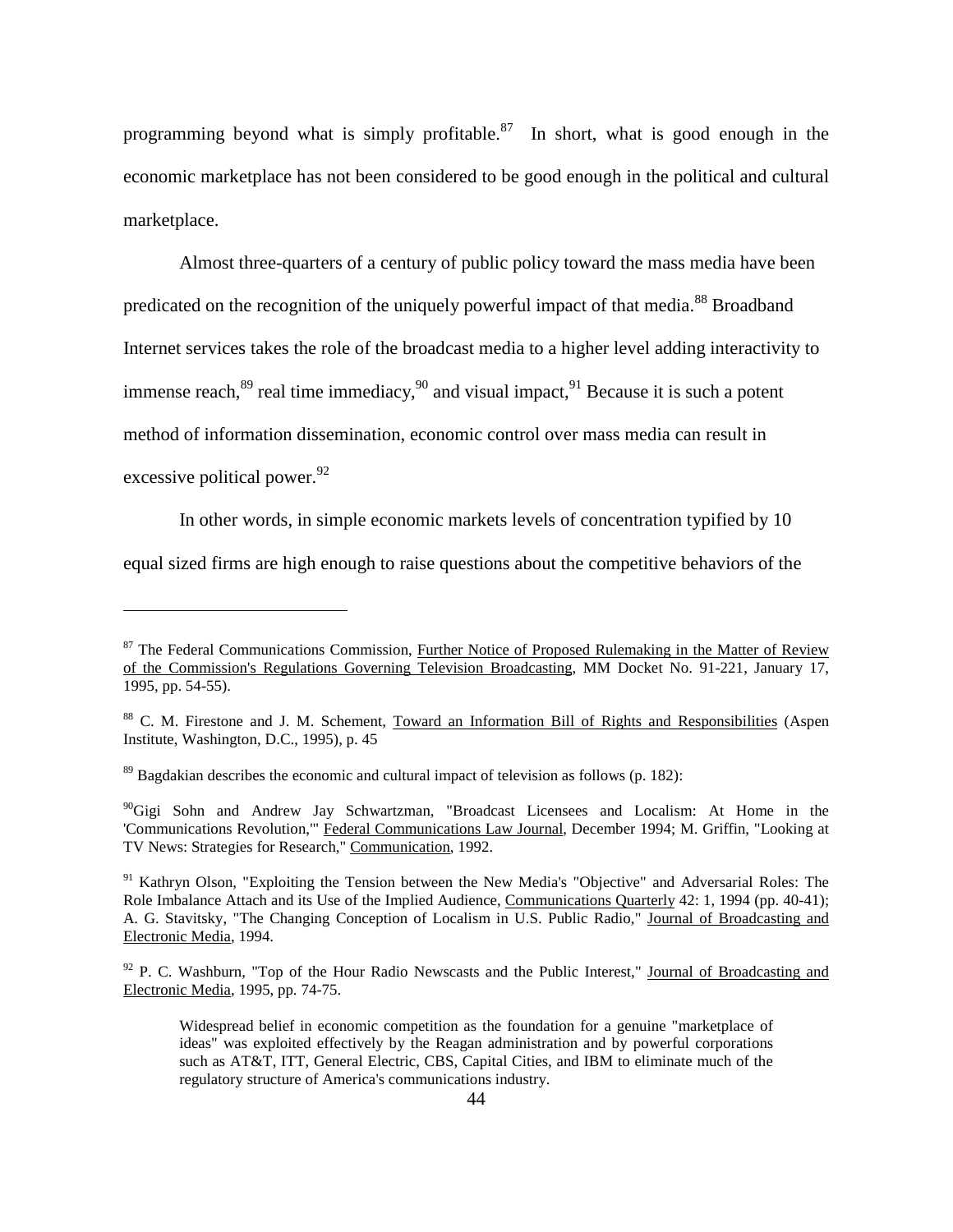firms in the market. Given the nature of the telecommunications industry and the special concern about the free flow of ideas, this is a conservative level of concentration about which to be alarmed.

As demonstrated in the next chapter, by these standards, the AT&T deals pose a horrendous problem of concentration and presents a severe threat to the public interest.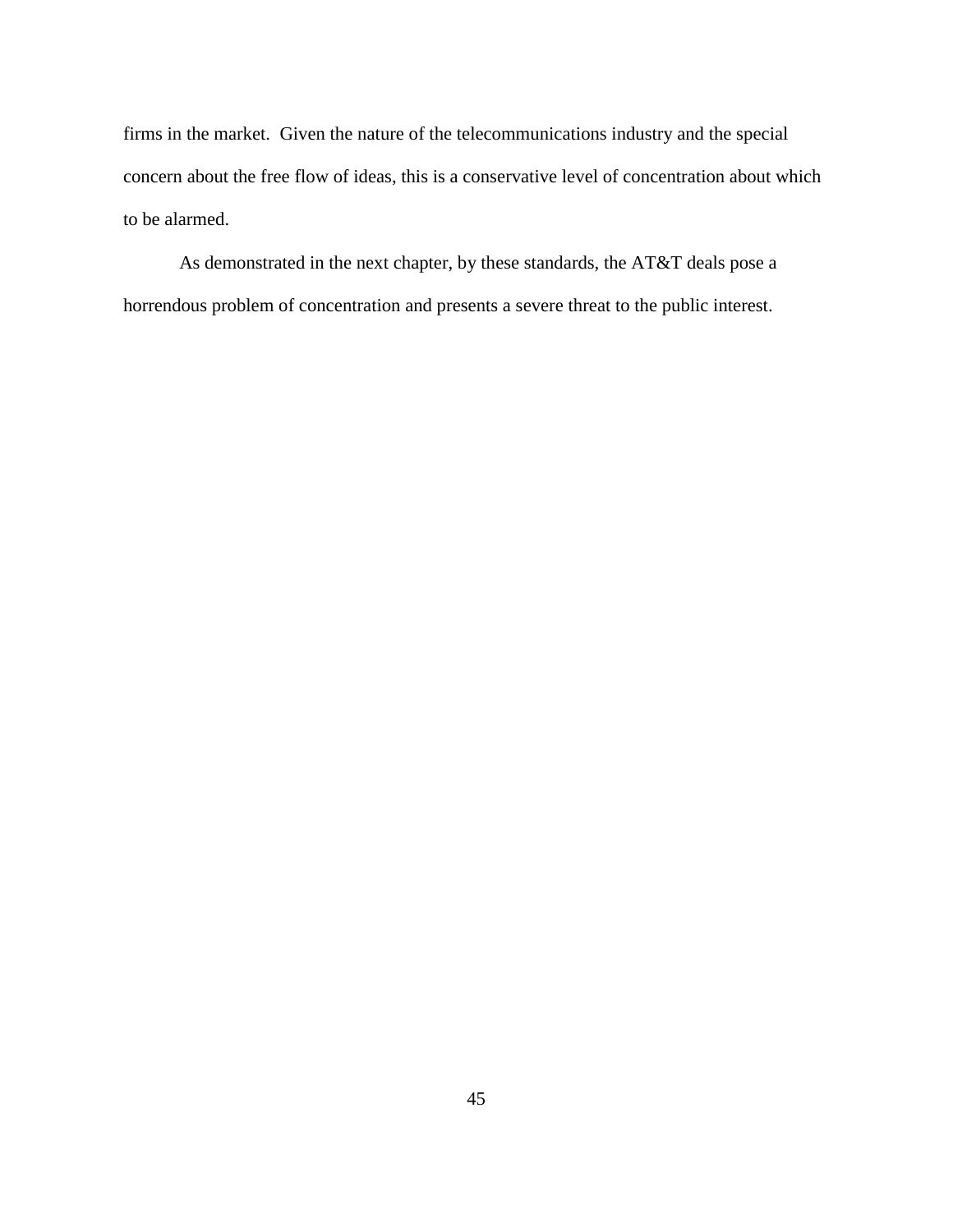# **III. THE CONCENTRATION IN THE CABLE TV AND BROADBAND INTERNET MARKETS**

## **A. THE HORIZONTAL CABLE MARKET POWER PROBLEM POSED BY THE MERGER**

The central characteristic rendering the AT&T merger and related deals is suspect is that it involves a dominant firm in concentrated industries becoming more dominant horizontally, rendering those horizontal markets more concentrated. This concentrated horizontal base links vertically to the other stages of production.

## **1. CABLE DISTRIBUTION**

Exhibit 7 presents a count of the number of subscribers and homes passed that are in play in the AT&T deals. We say in play because different views of the attribution of ownership will lead to different counts and the actual structure of the deal is still influx. AT&T's filing makes vague references to other deals in the works.  $93$ 

We consider both subscribers and homes passed because different aspects of the merger review focus on these numbers. For example, the subscriber number is particularly relevant to Department of Justice review, since this is the actual market for cable services. Homes passed, is the potential market for cable and broadband. It is also the referent for the

<sup>93</sup> AT&T Filing.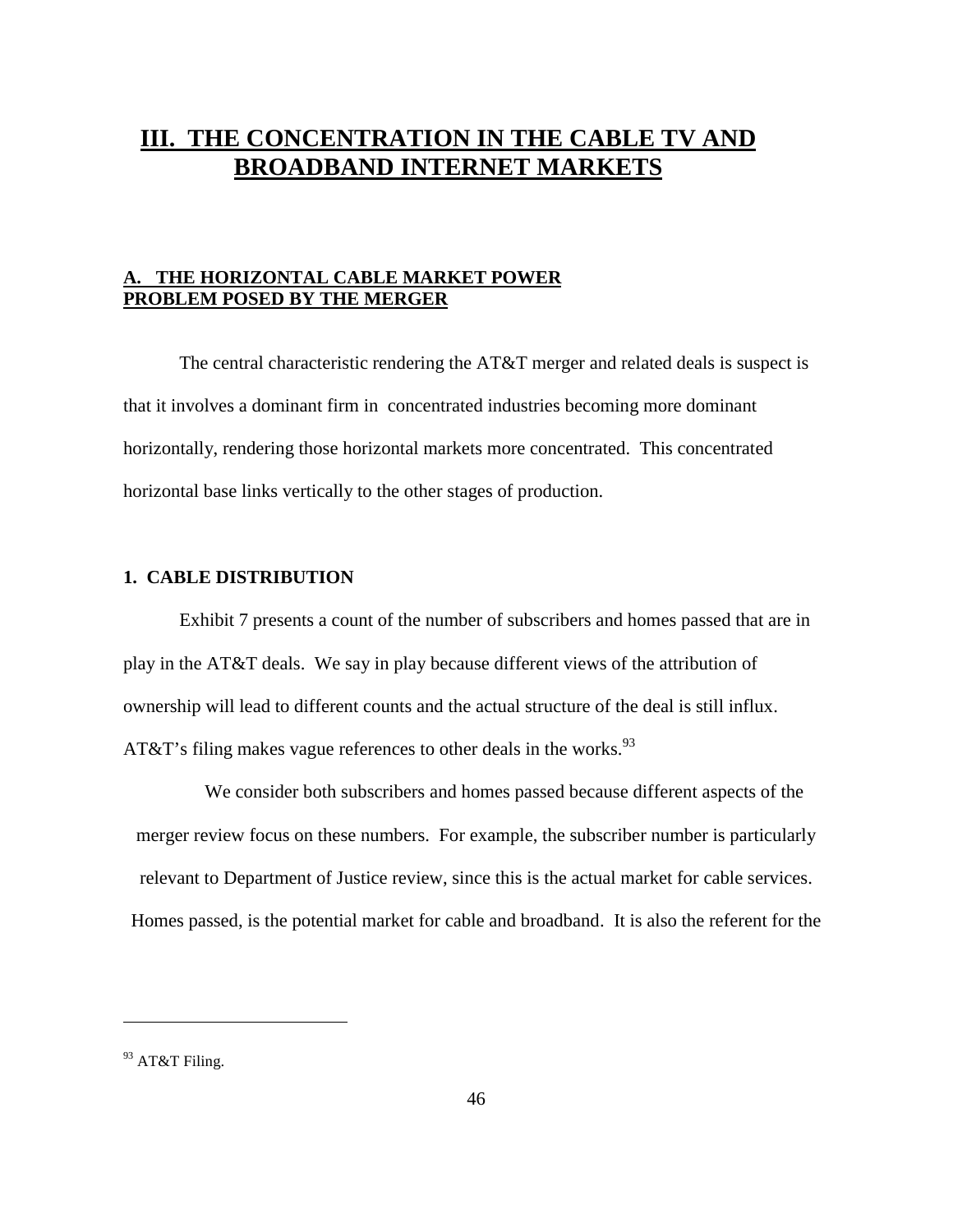## **EXHIBIT 7**

## **AT&T'S CABLE, BROADBAND, AND TELEPHONE REACH (COUNTS AS FILED AT THE FCC AND USING FCC RULES)**

|                               | <b>MILLIONS OF HOUSEHOLDS</b> |                          |  |
|-------------------------------|-------------------------------|--------------------------|--|
| <b>SYSTEM</b>                 |                               | SUBSCRIBERS HOMES PASSED |  |
| <b>AT&amp;T ATTRIBUTABLES</b> |                               |                          |  |
| TCI OWNED AND OPERATED        | 10.7                          | 17.2                     |  |
| <b>TCI/CONSOLIDATED</b>       | .7                            | 1.8                      |  |
| TCI/NON-CONSOLIDATED          | 10.4                          | 15.2                     |  |
| <b>MEDIAONE</b>               | 4.9                           | 8.5                      |  |
| TIME WARNER-MEDIA ONE         | 9.7                           | 15.2                     |  |
| <b>LESS COMCAST NET GAIN</b>  |                               |                          |  |
| <b>TO DATE</b>                | .7                            | 1.2                      |  |
| <b>FUTURE</b>                 | 1.3                           | 1.7                      |  |
| <b>AT&amp;T TOTAL</b>         | 34.4                          | 55.0                     |  |
| NATIONAL TOTAL                | 74.0                          | 96.0                     |  |
| AT&T PERCENT OF NATIONAL      | 49                            | 57                       |  |
| <b>COMCAST</b>                | 6.4                           | 8.5                      |  |
| TOTAL IN CONGLOMERATE         | 40.4                          | 64.3                     |  |

SOURCES: AT&T Corp. and MediaOne Group, Inc., "Applications and Public Interest Statement," *In the Matter of Applications for Consent to Transfer of Control of Licenses*, before the Federal Communications Commission; "Higgins, John M., "Top MSOs Own 90% of Subs," *Broadcasting & Cable*, May 24, 1999; "FCC to Scrutinize AT&T MediaOne Deal," *Broadband Daily*, May 10, 1999; "AT&T Household Reach to be Issue in MediaOne Merger Review," Communications *Daily*, May 10, 1999.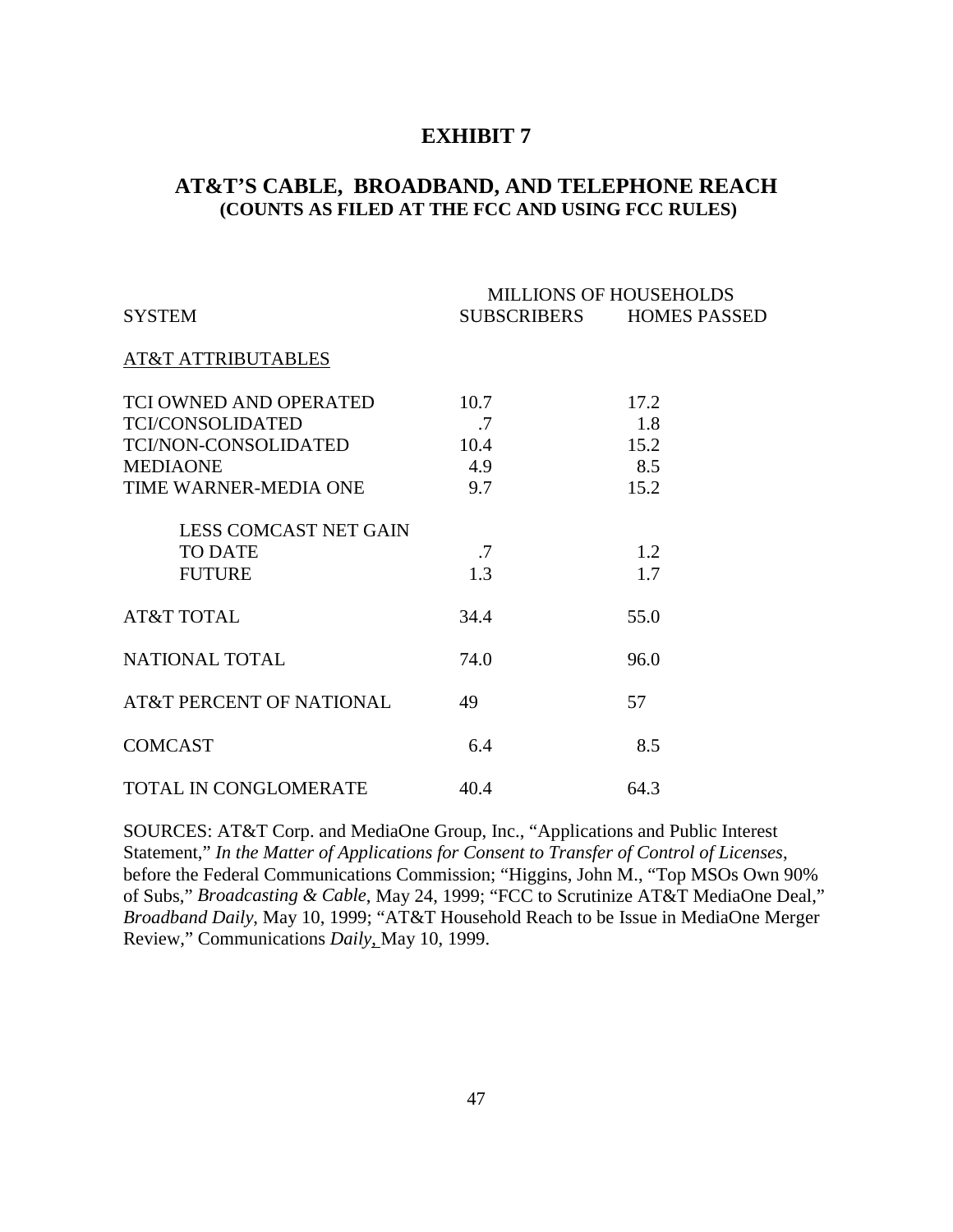horizontal limit rule established by the FCC. The homes passed number is also a measure of the broadband and telephone market that AT&T could reach.

The top part of the table includes all of the subscribers and homes passed that should be attributed to AT&T. This is a combination of wholly and partially owned systems. Measured by the FCC's ownership attribution rules, we find that AT&T will have just under 35 million subscribers. This would give it just under 50 percent of the cable TV market. It would have about 55 million homes passed. This would give it just over 57 percent of the Multichannel Programming Video Distribution(MPVD) market. It is well past the horizontal limit. Thus, the deal violates the public policy embodied in the 1992 Cable Act.

AT&T has argued to not include some of the systems in which it has ownership interests in its attributable total. For the reasons given in Chapter I, we do not believe that his is appropriate. AT&T has also argued that more households should be included in the base. That is, it wishes to include satellite in the count, which would raise the national total to about 80 million subscribers and the total homes passed to about 100 million. Even with these numbers in the base, it would violate the horizontal ownership limits (with about 44 percent of subscribers and 55 percent of homes passed). Only if regulators ignore the ownership relationships and expand the base does AT&T's horizontal presence come even close to the limits.

The problem goes even further. Measured by the FCC attribution rules, the merger would take a moderately concentrated market and move it significantly toward being highly concentrated. Exhibit 8 presents an estimate of the horizontal impact of the merger in the market where it has attracted the greatest attention – cable distribution.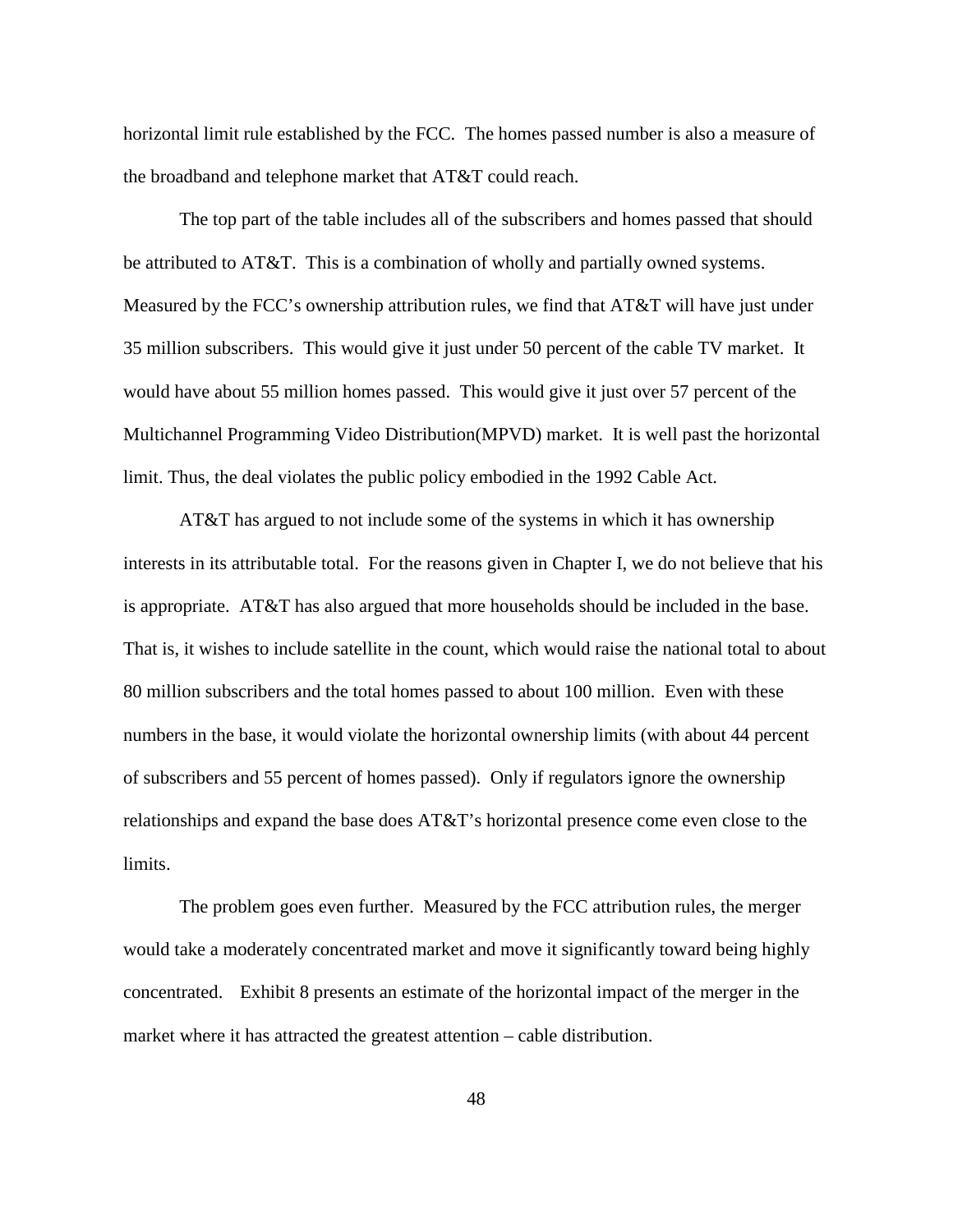# **EXHIBIT 8 INDICES OF CONCENTRATION AT THE NATIONAL LEVEL**

\_\_\_\_\_\_\_\_\_\_\_\_\_\_\_\_\_\_\_\_\_\_\_\_\_\_\_\_\_\_\_\_\_\_\_\_\_\_\_\_\_\_\_\_\_\_\_\_\_\_\_\_\_\_\_\_\_\_\_\_\_\_\_\_\_\_\_\_\_\_\_\_\_\_\_

|                                      | <b>CFA/CU MARKET</b><br><b>DEFINITION</b> |            | <b>FCC MARKET</b><br><b>DEFINITION</b>    |            |
|--------------------------------------|-------------------------------------------|------------|-------------------------------------------|------------|
|                                      | <b>MKT SHARE</b><br><b>ATT</b><br>(HOMES) | <b>HHI</b> | <b>MKT SHARE</b><br><b>ATT</b><br>(HOMES) | <b>HHI</b> |
| 1995                                 | <b>NA</b>                                 | 1098       | <b>NA</b>                                 | 1098       |
| <b>CURRENT</b><br><b>BEFORE DEAL</b> | 36                                        | 1406       | 34                                        | 1225       |
| WITH ATT/<br><b>MEDIAONE DEAL</b>    | 57                                        | 2633       | 55                                        | 2267       |

SOURCES: Federal Communications Commission, In the Matter of Annual Assessment of the Status of Competition in Markets for the Delivery of Video Programming, CS Docket No. 97-141, Fourth Annual Report, December 31, 1997, Appendix E, Table E-4., for 1995 and 1998. In addition to subscribers listed in Exhibit 7, the following subscriber numbers are used, Cox 5.1; Adelphia, 4.9; Direct TV 4.4; Charter, 3.7 and Jones, 1.

The Merger Guidelines of the Department of Justice indicate that a merger in a

\_\_\_\_\_\_\_\_\_\_\_\_\_\_\_\_\_\_\_\_\_\_\_\_\_\_\_\_\_\_\_\_\_\_\_\_\_\_\_\_\_\_\_\_\_\_\_\_\_\_\_\_\_\_\_\_\_\_\_\_\_\_\_\_\_\_\_\_\_\_\_\_\_\_\_

moderately concentrated industry (with an HHI index between 1,000 and 1,8000) that

increases the concentration in such a market by 100 points would be subject to challenge.

This merger raises the index by over 1000 points, even using the FCC number published in

January of 1999.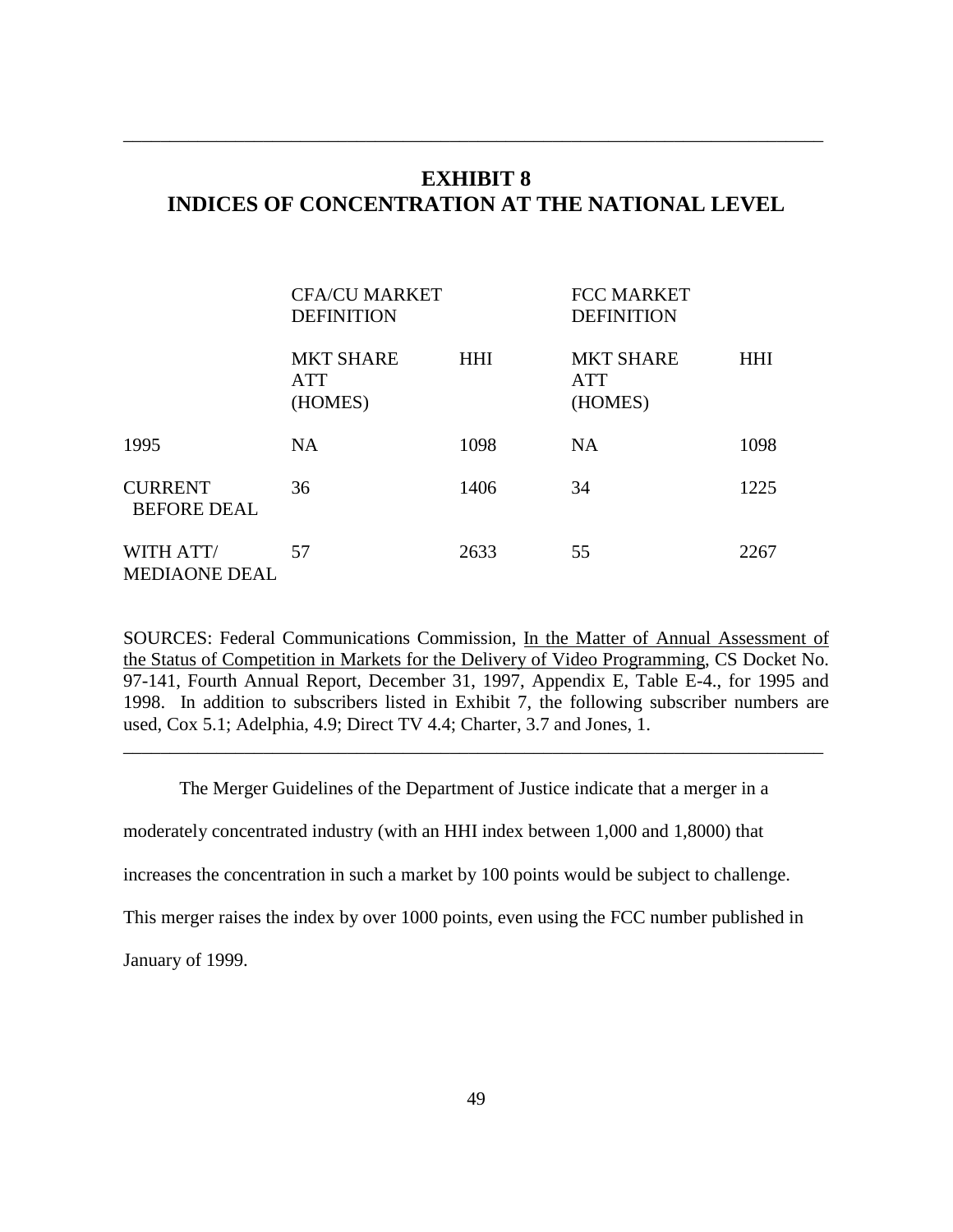Having noted that the merger poses substantial problems based on recently published FCC analyses, it should be noted that we believe that the FCC's definitions underestimate the extent of market concentration and market power for two reasons.

First, in 1998, for the first time, the FCC included direct broadcast satellite in the base for the calculation of industry concentration. This is not justified.<sup>94</sup> DBS costs several times as much as cable and does not compete on price. It certainly did not restrain cable price increases in 1997-1998. The DBS niche market is growing, but it did not slow the growth of cable. Cable subscribership increased more in 1997-1998 than it did in 1996-1997 and just about as much as it did in 1995-1996.

Second, the FCC analysis, based on mid-1998 numbers, did not include pending transactions, which would further concentrate the industry, even before the AT&T deals.

Taking these two factors into account, we conclude that the merger has an even larger impact and moves the industry into the highly concentrated range. AT&T's count of 35 million subscribers results in a market that exceeds the DOJ measure of highly concentrated by a wide margin, even with DBS in the base.

As previously noted, once AT&T found that policymakers in Washington take concentration in the cable industry seriously, it began to restructure its deals and to put pressure on the FCC to reconsider its approach to measuring ownership. Exhibit 9 describes the steps AT&T has taken and the redefinition that it wants the FCC to make in order to allow

 $\overline{a}$ 

*.*

<sup>94</sup> Cooper, Mark and Gene Kimmelman, *Digital Divide* (Consumer Federation of America and Consumers Union, Washington, D. C, 1999*)*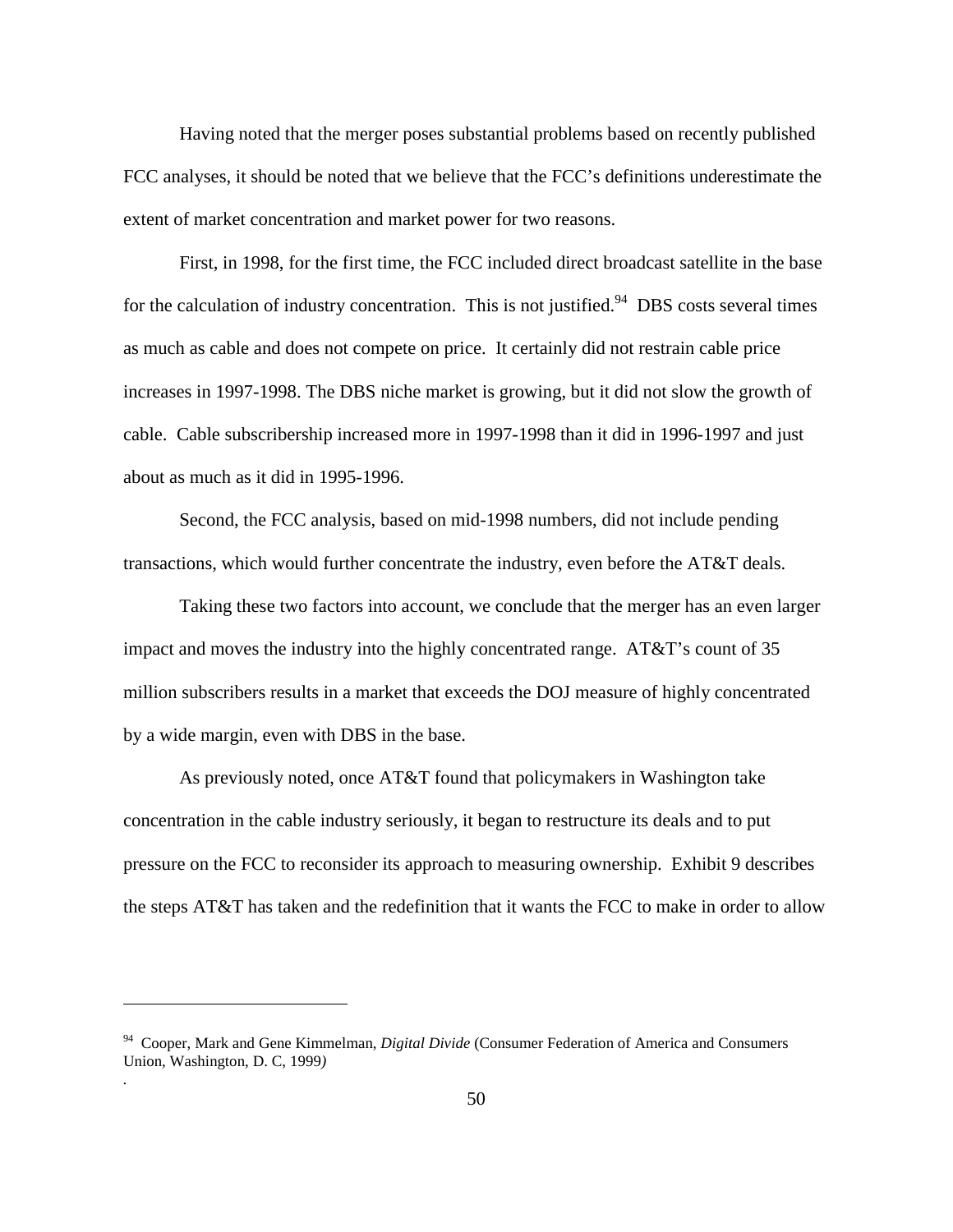# **EXHIBIT 9 AT&T'S STRATEGY TO SLIP THE DEAL THROUGH**

| <b>FULL DEAL</b> |                                              | <b>PASSED</b> | % HOMES | <b>HHI</b> |
|------------------|----------------------------------------------|---------------|---------|------------|
|                  | <b>CFA/CU DEFINITIONS</b>                    |               | 57      | 2633       |
|                  | <b>FCC DEFINITIONS</b>                       |               | 55      | 2267       |
|                  | <b>AT&amp;T REDEFNITION</b>                  |               |         |            |
|                  | <b>EXPANDED BASE</b><br><b>SPIN OFF SUBS</b> |               | 48      | 2047       |
|                  | <b>DO NOT COUNT</b><br><b>TWE OWNERSHIP</b>  |               | 33      | 957        |

the deal to go forward. First we have the spin off of approximately 4.5 million subscribers and the expansion of the base of subscribers and households in the homes passed count. This does not come close to solving either the merger guideline problem or the horizontal ownership problem. Only by having the ownership in Time Warner ignored (or spun-off) would the damage to industry structure be repaired.

Regardless of the precise measurement, this merger leaves AT&T with excessive horizontal control of cable distribution systems. The horizontal concentration rises to a level that is unprecedented in the industry. This create a unique and new barrier to entry in the horizontal dimension, since AT&T could use its vast footprint and leverage it market power to retaliate against an established MSO that sought entry into its region. This concern is in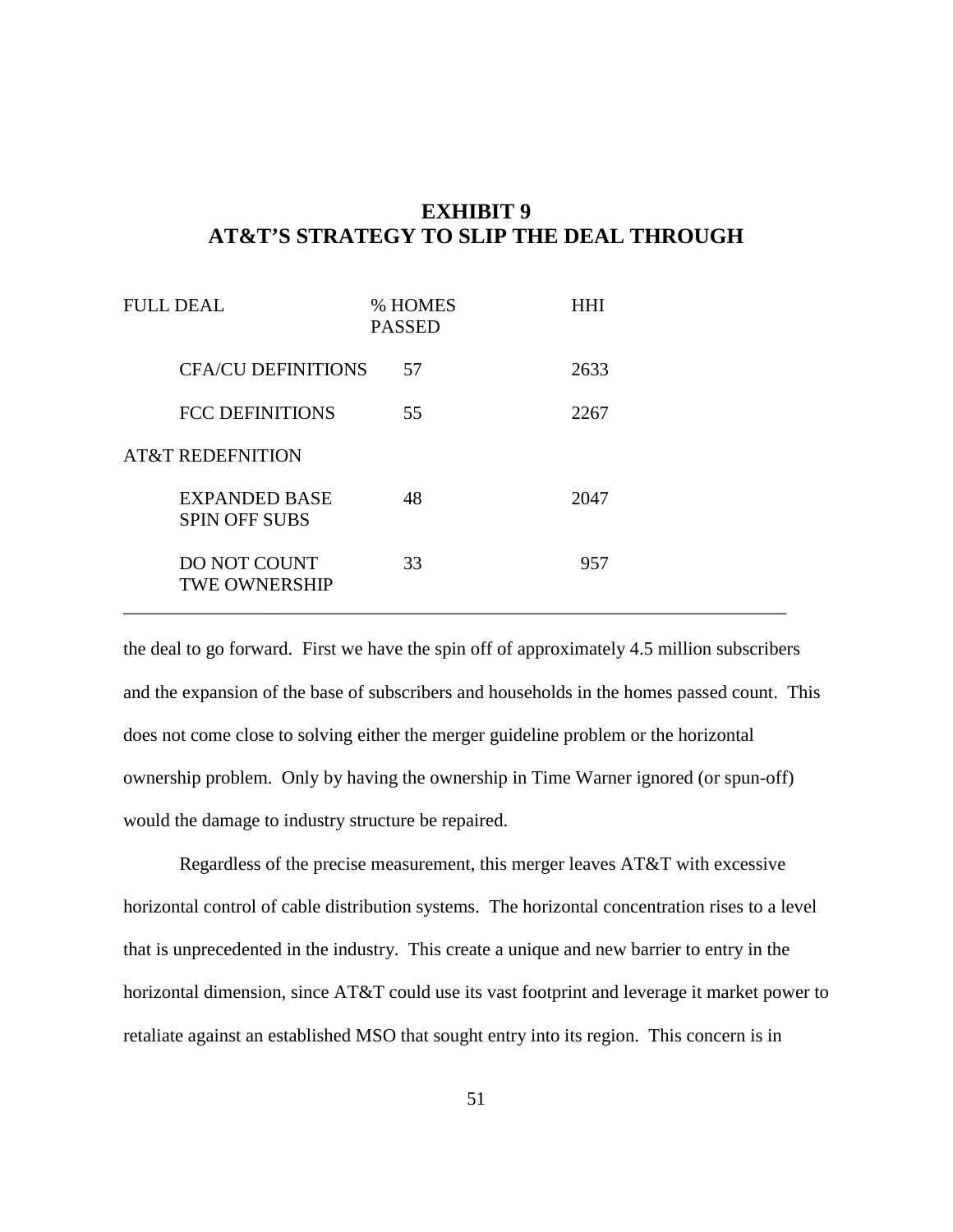addition to the programming concern expressed by the FTC. An excessively large purchaser could exercise market power by denying economies to potential entrants. The cable operators in which AT&T has an interest would be the largest purchaser of cable programming by far. This alone would give AT&T the ability to make or break programming.

## **2. CABLE PROGRAMMING**

 $\overline{a}$ 

Measuring horizontal concentration in programming is more difficult, since programming is both national and regional and channel capacity differs across systems. Moreover, cable programming concentration has always had a vertical dimension to it. The analysis has always been focused on programming owned by MSOs, since as the owners of bottleneck facilities, MSOs could make or break programmers. The AT&T deals would have such a substantial impact on concentration in the industry that it could change the focus away from vertical to horizontal concerns.

As Exhibit 10 shows, there are 254 national and regional programming services listed in the FCC annual report on cable competition.<sup>95</sup> Of these about 45 percent are owned by MSOs in whole or in part (as per the attribution rules). The MSO share at the national level

<sup>95</sup> Federal Communications Commission, *In the Matter of Annual Assessment of Competition in markets for the Delivery of Video Programming*, CS Docket No. 98-102, December 23, 1998.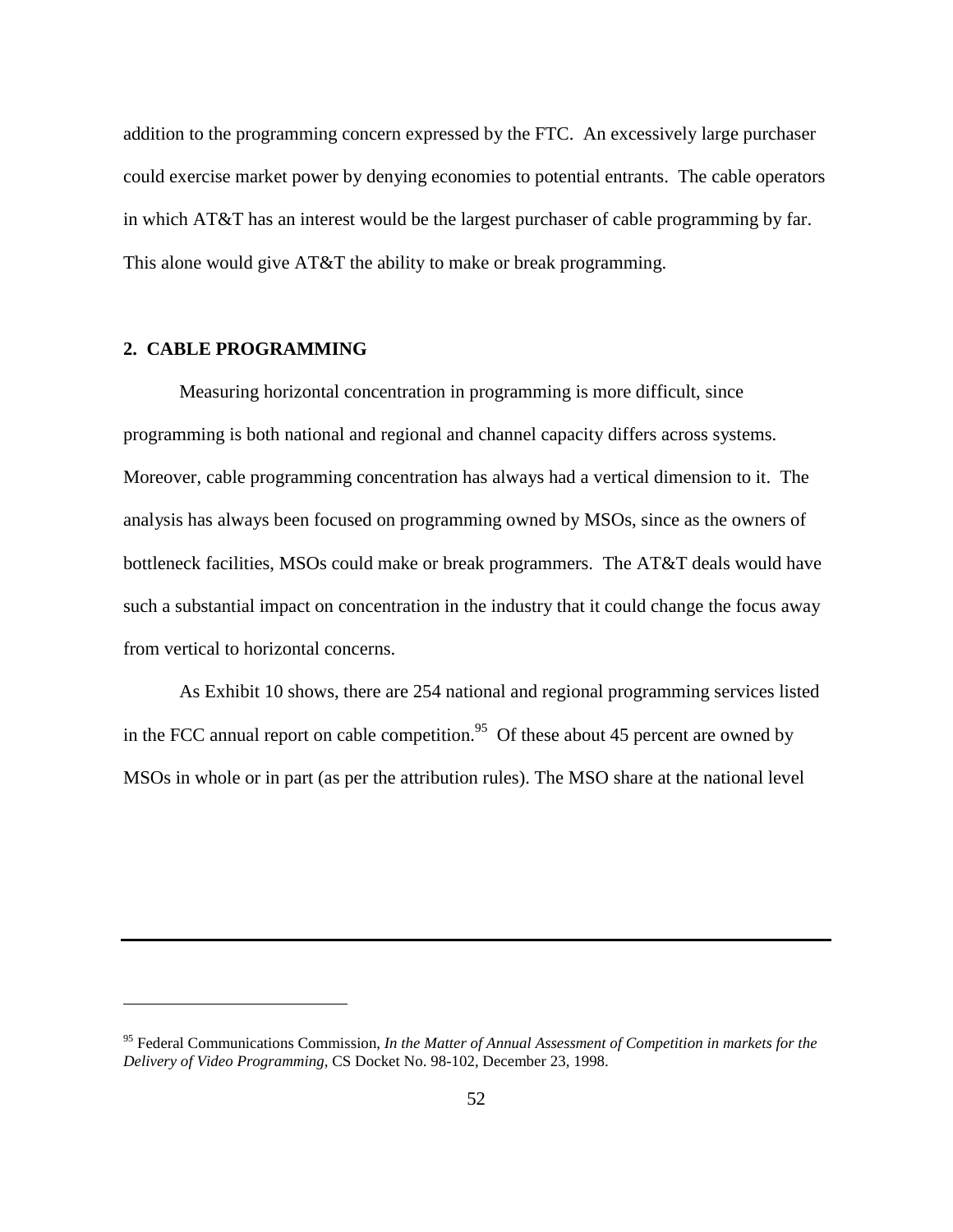# **EXHIBIT 10 THE CABLE PROGRAMMING MARKET**

|                                             | <b>NUMBER</b> | PERCENT OWNED<br>BY MSO |
|---------------------------------------------|---------------|-------------------------|
| NUMBER OF PROGRAMS                          | 254           | 45                      |
| <b>NATIONAL PROGRAMS</b>                    | 194           | 40                      |
| NATIONAL AUDIENCE<br>(SUBSCRIBERS, Billion) | 2.54          | 44                      |
| <b>REGIONAL PROGRAMS</b>                    |               | 60                      |

SOURCES: Federal Communications Commission, In the Matter of Annual Assessment of the Status of Competition in Markets for the Delivery of Video Programming, CC Docket No. 98-102, Fifth Report, Table D-1, D-2, D-3.

\_\_\_\_\_\_\_\_\_\_\_\_\_\_\_\_\_\_\_\_\_\_\_\_\_\_\_\_\_\_\_\_\_\_\_\_\_\_\_\_\_\_\_\_\_\_\_\_\_\_\_\_\_\_\_\_\_\_\_\_\_\_\_\_\_

measured by number of programs is 40 percent; by subscribership it is about 44 percent. The MSOs have a larger numerical share of the regional programming. The MSO share of regional programs is about 60 percent.

The MSOs involved in the AT&T deals are quite prominent in the programming market shown in Exhibit 11. Time Warner and TCI (including Cablevision) are the dominant players by far. Subscriber counts are available only for national programming. Focusing only on the MSO involved in the AT&T deal, we find that the national market is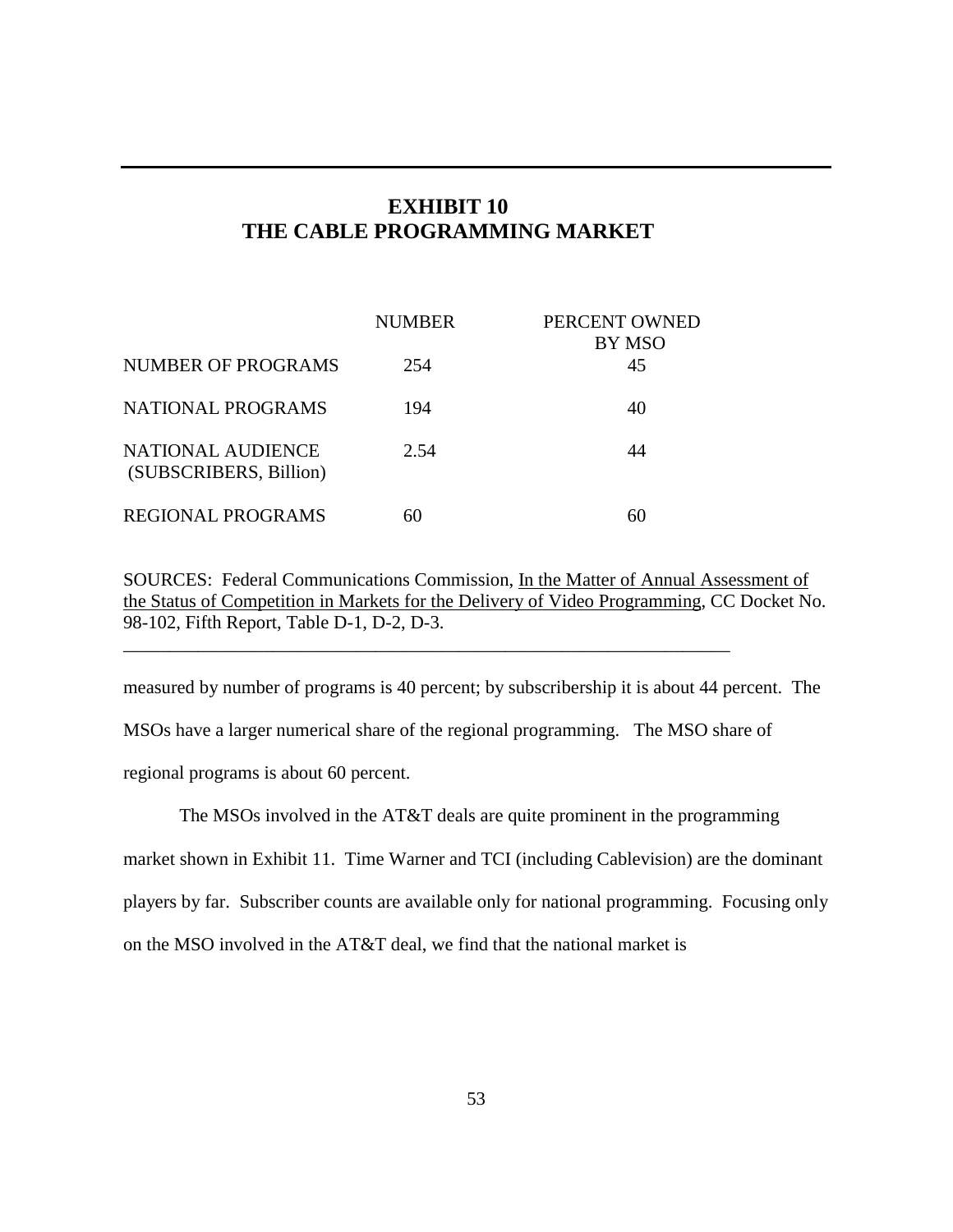# **EXHIBIT 11 NATIONAL PROBRAMMING MARKET CONCENTRATION ALL PROGRAMS IN BASE, MSO OWNED USED FOR CALCULATION**

## **THE INCREASED CONCENTRATION IN THE CABLE PROGRAMMING MARKET VIOLATES THE DOJ GUIDELINES**

|                          | <b>MARKET SHARE</b><br>(% ) |
|--------------------------|-----------------------------|
|                          |                             |
| <b>TCI/CABLEVISION</b>   | 32                          |
| <b>TIME WARNER</b>       | 16                          |
| <b>COMCAST</b>           | 5                           |
| <b>MEDIAONE</b>          | 2                           |
| <b>HHI</b>               |                             |
| <b>CURRENT</b>           | 1301                        |
| <b>TCI/TWE/M1 MERGER</b> | 2474                        |
|                          |                             |

SOURCE: FCC ANNUAL REPORT

moderately concentrated (HHI of about 1300). If the TCI-Time Warner interests are allowed to merge by the consummation of the AT&T deals, the HHI jumps almost 1,000 points to 2282, well above the highly concentrated range. Adding in the consolidation of the programming interests of the other MSOs involved in the deal adds another 200 points to the index. Even this smaller change, given the level of concentration in the industry, should be challenged.

\_\_\_\_\_\_\_\_\_\_\_\_\_\_\_\_\_\_\_\_\_\_\_\_\_\_\_\_\_\_\_\_\_\_\_\_\_\_\_\_\_\_\_\_\_\_\_\_\_\_\_\_\_\_\_\_\_\_\_\_\_\_\_\_\_\_\_\_\_\_\_\_\_\_\_

The dramatic increases in the concentration of programming and the vertical integration with the highly concentrated distribution market underscore the complaint lodged by the FTC in opposition to the Time Warner/Turner/TCI merger. The incentive and ability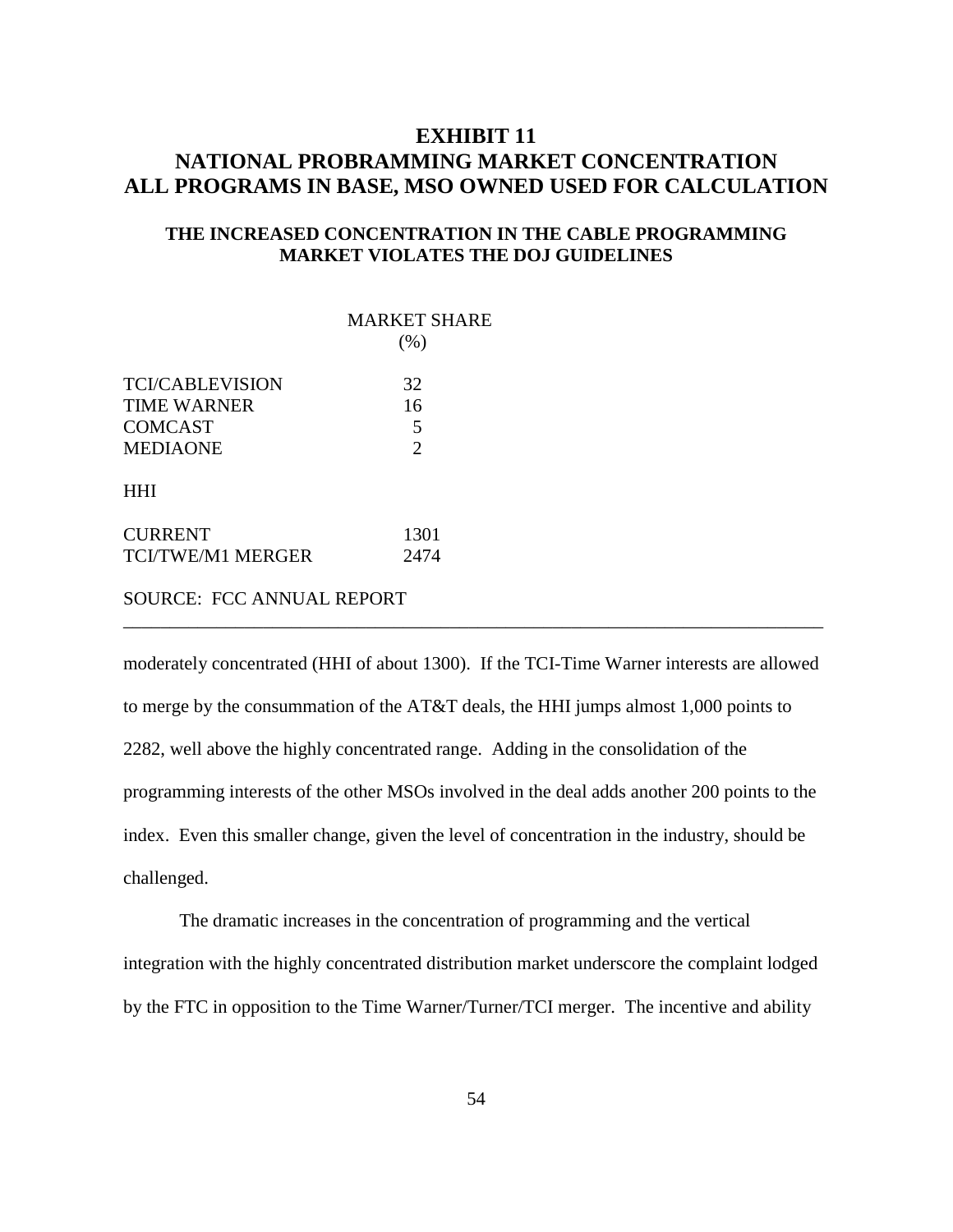to frustrate competitive entry in both distribution and programming through leveraging of programming is quite clear.

#### **B.. BROADBAND INTERNET SERVICE**

The market concentration problem in the realm of broadband Internet service parallels the cable industry problem.

### **1. DISTRIBUTION PLANT**

The cable distribution plant is the dominant form of broadband Internet service. The homes passed numbers are particularly important in this regard. This is the market for Broadband Internet services and AT&T's reach is even greater in this market than as measured by cable subscribers.

Market definition becomes the central issue in deciding the impact of the merger on the broadband Internet market. If the market is defined narrowly as cable-based broadband Internet, there is no question that the merger poses a severe problem. If the market is defined broadly, to include narrowband Internet access, then it clearly does not, since @Home and Road Runner are small compared to AOL and other narrowband Internet service providers. We believe that the narrow definition is appropriate.

Distribution of Internet service over the telephone network is overwhelmingly narrowband, and cannot compete with broadband over cable. @Home describes its advantage over narrowband as follows:

Our primary offering, the @Home service, allows residential subscribers to connect their personal computers via cable modems to a high-speed Internet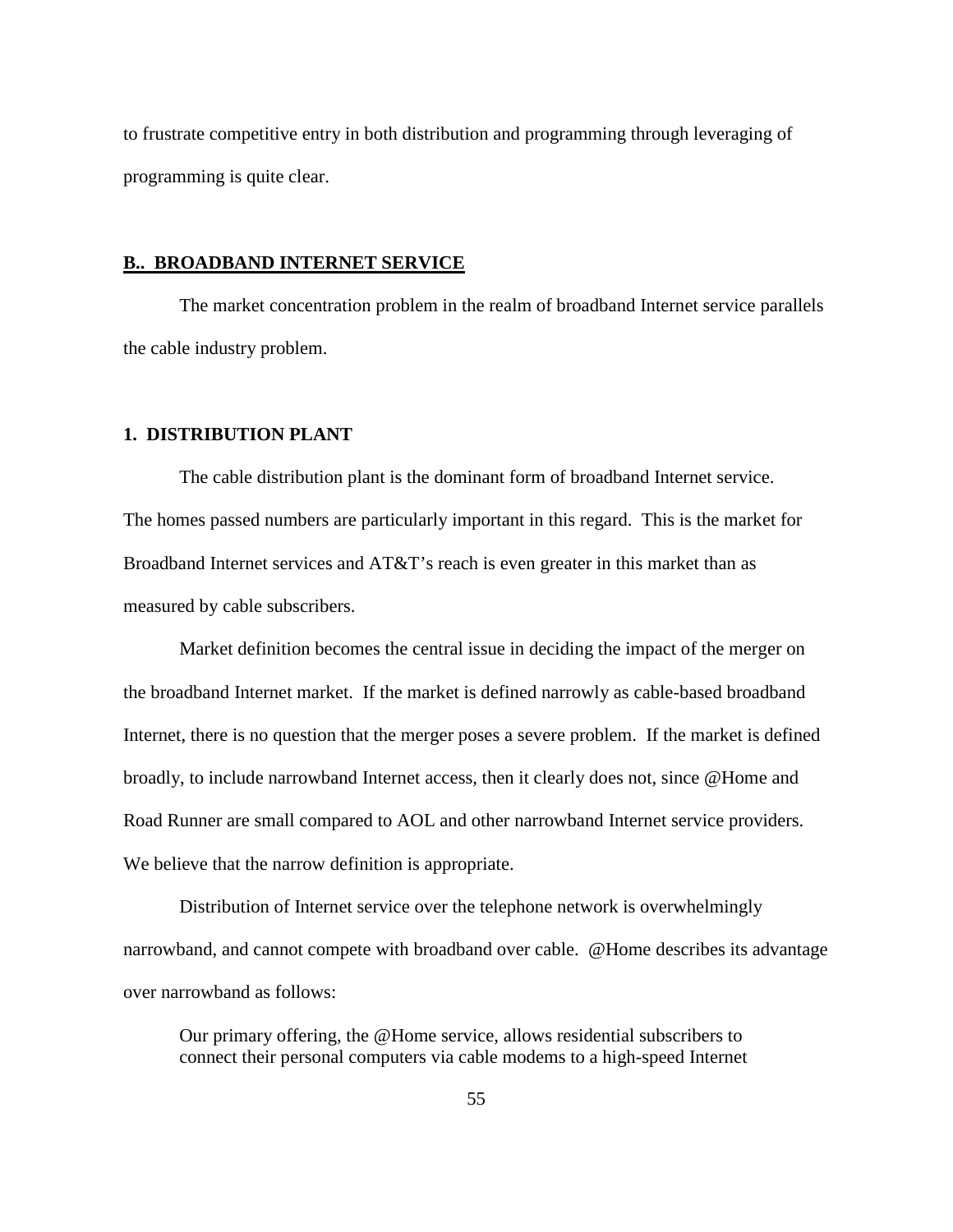backbone network developed and managed by us. This service enables subscribers to receive the "@Home Experience," which includes Internet service over hybrid fiber co-axial, or HFC, cable at transmission speeds up to 100 times faster than typical dial up connections, "always on" connection and rich multimedia programming through our broadband Internet portal.

While narrowband can easily be excluded as a competitor for cable-based broadband

because of its much slower speed, another technology delivered over the telephone network

presents a more complex picture. Digital Subscriber Line technologies (referred to as xDSL),

is being deployed over the telephone network. This technology is wideband and does not

afford the speed of cable modems, with cable modems being up to six times as fast. Further,

xDSL is restricted in the number of households it can pass by limitation of the distance the

end-user can be located from the central office. It is also far behind in deployment and

subscribers.

A Cisco Systems *White Paper* describing its cable oriented network equipment makes

the point.

 $\overline{a}$ 

This paper discusses the opportunities that streaming-media technologies offer for the cable operator, as well as the architecture needed to support streamingmedia services, and the economics of building out the required infrastructure and offering basic streaming media services…

Now, with the infrastructure for high-speed data services already being deployed, the cable industry is positioned to harness this trend to create services that combine on-demand, interactive, and broadcast services into a unique service offering. By offering both on-demand services and broadcast services, cable operators can effectively differentiate themselves from competing providers who can offer only on-demand delivery (for example, digital subscriber line [DSL]) or who can offer only broadcast services over large footprint (for example, digital satellite). $96$ 

<sup>96</sup> Cisco Systems, *New Revenue Opportunities for Cable Operators From Streaming-Media Technology: A Case for Leveraging IP Technologies in Implementing VoD*, 1999.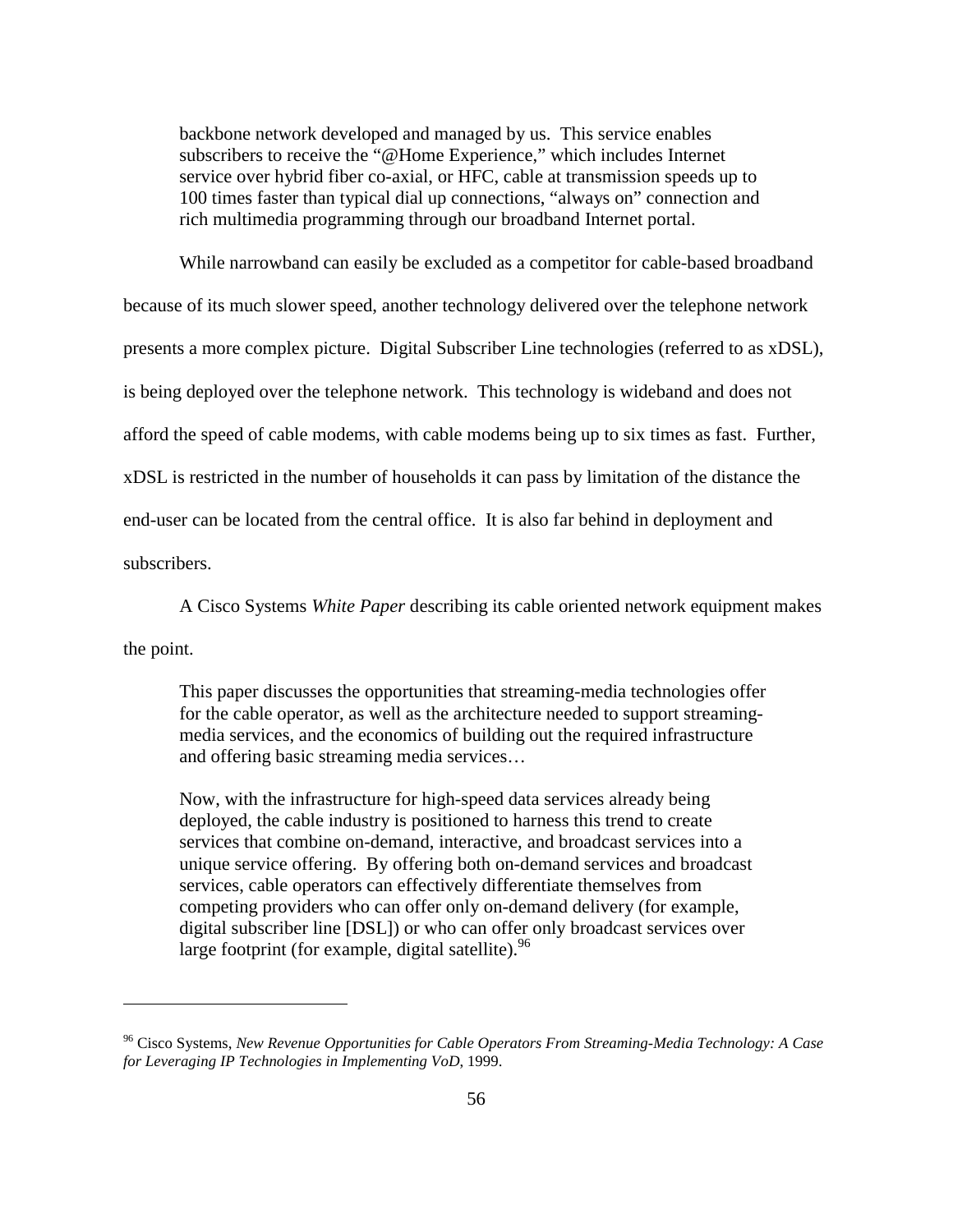Although Cisco is trying to sell systems to cable operators, this sharp difference

between telephone company wideband and cable broadband has been noted by disinterested

parties as well. One recent academic analysis presents a sharp contrast between constraint

DSL capacity and cable broadband.

Maximum distance between the central office and the premise is 18,000 feet, which should reach more subscribers. ADSL… can deliver a 1.5-Mbps channel over a distance of 18,000, a 3-Mbps channel over a span of 12,000 feet, or a 6- Mbps channel over lops up to 8,000 feet long. It also provides a POTS voice circuit in both directions, plus a low-speed (16 Kbps) digital maintenance and control channel….

Cable TV companies are using cable modems and their existing H-F/C networks to offer broadband video, telephony, and data over their subscribers in competition with other local exchange providers. These modems and H-F/C provide 80 or more television channels in the downstream direction plus telephony and data transmission at rates from 4 to 10 Mbps in the upstream and downstream directions. Using the modems, cable companies can provide Internet and other data transport at rates  $1,000$  times those of the PTSN.<sup>97</sup>

The near to mid term advantage of the cable TV plant rests on a number of factors.

Cable TV provides greater bandwidth immediately<sup>98</sup> that supports a much broader range of

<sup>97</sup> Nellist, John G. and Elliott M. Gilbert, *Understanding Modern Telecommunications and the Information Superhighway* (Norwood, MA, Artech House: 1999*),* pp. 137-1388… 147-148.

<sup>98</sup> Residential Broadband, p.22, 140, 145.

Early networks will use one of two forms of existing wiring (1) telephone lines terminated with Asynchronous Digital Subscriber Line (ADSL) modems capable of downstream speeds from 1 to 12 Mbps depending on distance; or (2) upgraded fiber/Coax CATV lines capable of two-way transmission and cable modems capable of 1 to 30 Mbps, depending on traffic (not distance) over the shared CATV line..

While CATV cannot deliver interactive broadband to many people now, the CATV plant upgrade is considerably quicker and cheaper than central office switch replacement. If the telephone companies want to play they will have to play with new facilities dedicated to broadband...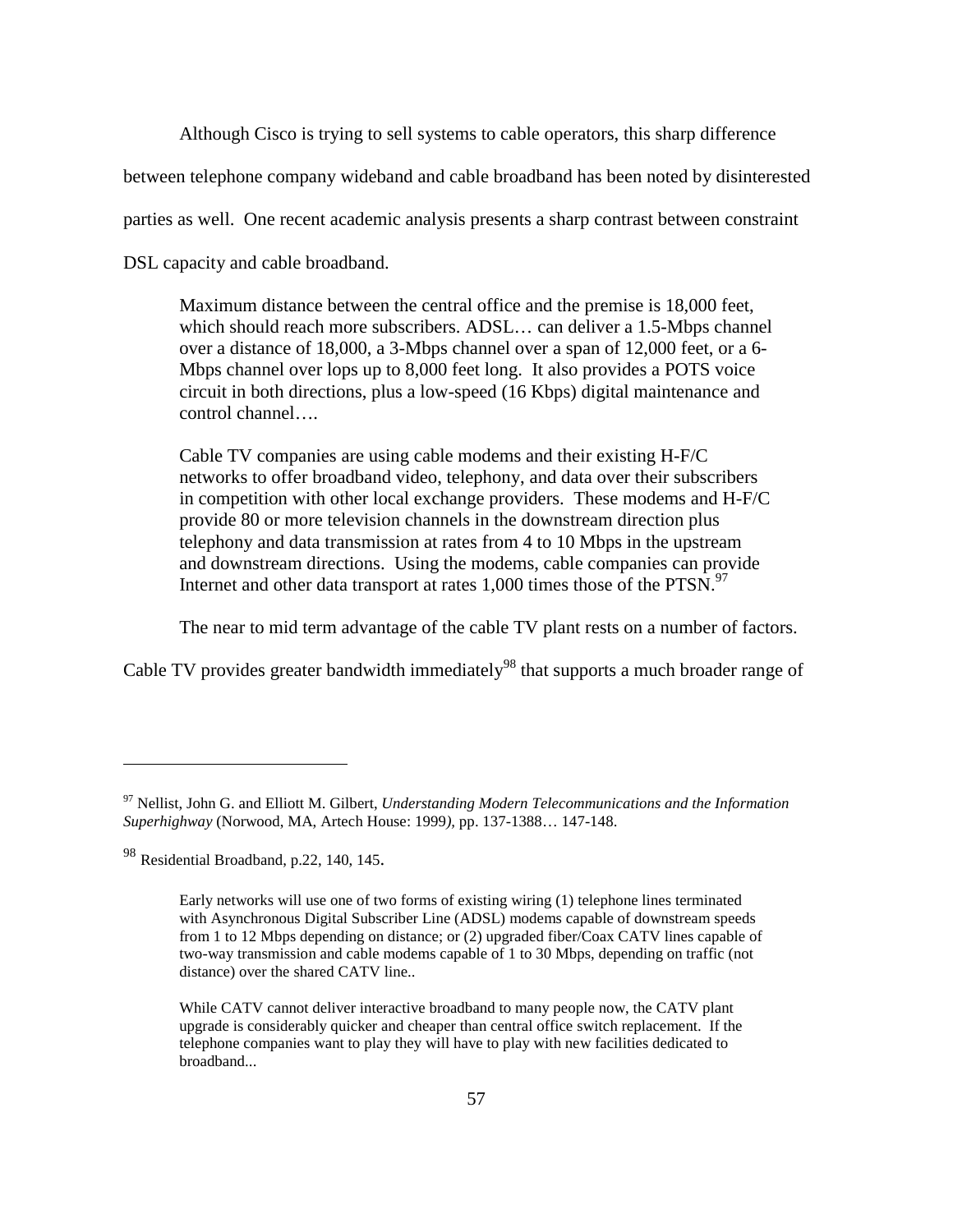services, particularly the video entertainment services that seem to be driving consolidation and technology deployment in the industry.  $99$  It does not face problems in distribution including weather, geography and distance limitations<sup>100</sup> and a lower cost upgrade to provision high quality video services.

The limitations on xDSL undermine its potential as a residential service, orienting it

more toward business.

 $\overline{a}$ 

Widespread availability of xDSL services has been a long time coming. Standards issues, copper line quality, noise interference with other technologies and reticence by telephone companies have prevented mass deployment. But a study by the Business Research Group in Newton, Mass., says 250,000 xDSL lines will be deployed by year's end. And service rollouts

But CATV networks have the one thing telephone networks lack, namely, inherent broadband speed... This is why many have come to believe CATV lights the future of residential broadband.

99 Residential Broadband, p. 170.

First-generation ADSL network will support data traffic, principally, not video traffic.

<sup>100</sup> Residential Broadband, pp. 166-167.

CATV systems (HFC) wills start with higher speeds, lose ground to many users sharing the same bandwidth, then recover (this is, move to another generation) by splitting nodes to reduce users per line.

The distinguishing feature of first-generation ADSL networks will be data rate. ASDL data rates depend principally upon line distance. The longest usable lines in the United States will only support ADSL rates of about 1.5 Mbps. However, 1.5 Mbps sits first applications – Internet and corporate LAN access... To squeeze the last ounce out of each line, ADSL-based network service providers will deploy a so-called Rate Adaptive AS=DSL that adjusts itself to the conditions and finds the fastest rate for a given line. Network service providers may put an upper limit on rate – a line capable of 6 Mbps may be restricted to 3 Mbps, for example, with what's left coming only with a higher tariff – but the longest lines with other impairments such as bridge taps may only yield 1 Mbps.

If we divide the entire capacity into 6-Mhz channels and applied average modems to each channel, we could accumulate 6 Gbps of digital bandwidth, a capacity far exceeding what ordinary telephone lines can possibly provide.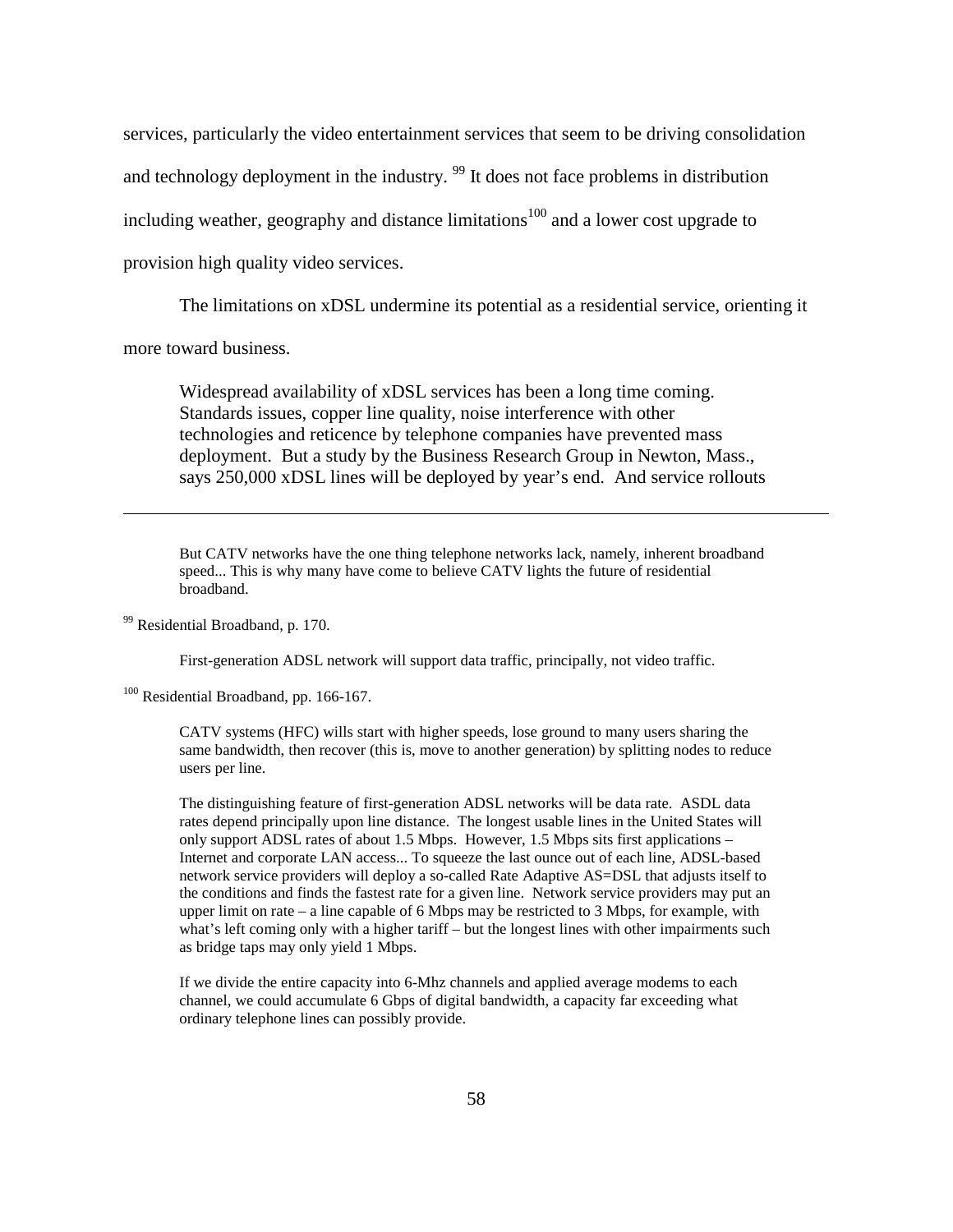are gaining momentum. According to Gary Cline, a principal analyst at BRG, 35 percent of ISPs will deploy xDSL this year…

Analysts predict cable won't compete directly with xDSL and that cable providers will end up catering to other markets...

"ADSL and cable modems don't compete," says Cline. "Cable modems are providing service to residential markets. @Home Network's @Work is the farthest you can go with cable. $^{101}$ 

The business market is suited to xDSL because it does not require high quality video

and loops are shorter.

Another Cisco Systems *White Paper* describing its cable oriented network equipment

makes the point.

 $\overline{a}$ 

This paper discusses the opportunities that streaming-media technologies offer for the cable operator, as well as the architecture needed to support streaming-media services, and the economic of building out the required infrastructure and offering basic streaming media services…

Now, with the infrastructure for high-speed data services already being deployed, the cable industry is positioned to harness this trend to create services that combine on-demand, interactive, and broadcast services into a unique service offering. By offering both on-demand services and broadcast services, cable operators can effectively differentiate themselves from competing providers who can offer only on-demand delivery (for example, digital subscriber line [DSL]) or who can offer only broadcast services over large footprint (for example, digital satellite). $102$ 

Although Cisco is trying to sell systems to cable operators, this sharp difference

between telephone company wideband and cable broadband has been noted by disinterested

<sup>101</sup> Cholweke, Kathleen, "XDSL: A Hire Wire Act," *Inter2active Week*, April 29, 1998.

<sup>102</sup> Cisco Systems, *New Revenue Opportunities for Cable Operators From Streaming-Media Technology: A Case for Leveraging IP Technologies in Implementing VoD*, 1999.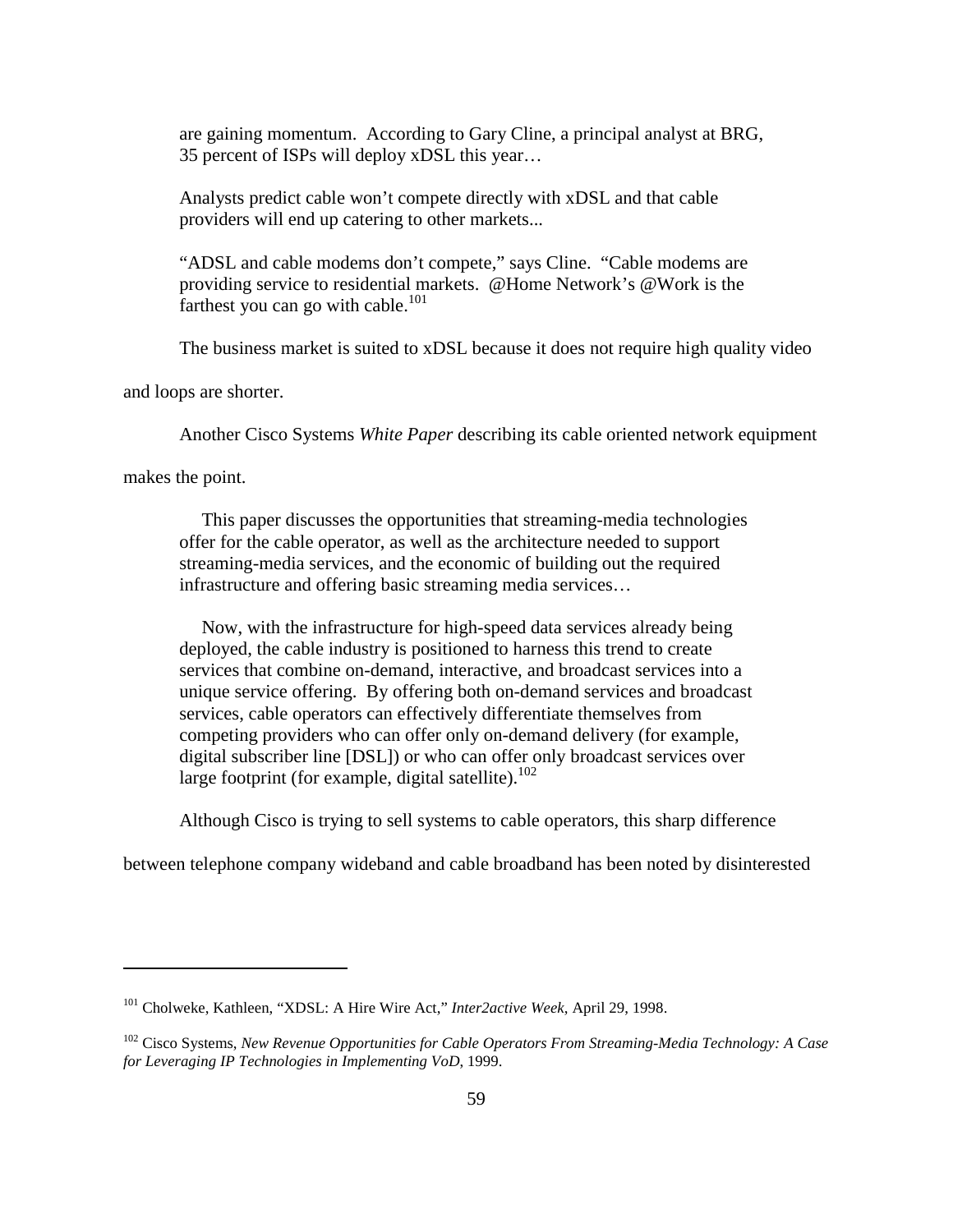parties as well. One recent academic analysis presents a sharp contrast between constraint DSL capacity and cable broadband.

Maximum distance between the central office and the premise is 18,000 feet, which should reach more subscribers. ADSL… can deliver a 1.5-Mbps channel over a distance of 18,000, a 3-Mbps channel over a span of 12,000 feet, or a 6-Mbps channel over lops up to 8,000 feet long. It also provides a POTS voice circuit in both directions, plus a low-speed (16 Kbps) digital maintenance and control channel….

Cable TV companies are using cable modems and their existing H-F/C networks to offer broadband video, telephony, and data over their subscribers in competition with other local exchange providers. These modems and H-F/C provide 80 or more television channels in the downstream direction plus telephony and data transmission at rates from 4 to 10 Mbps in the upstream and downstream directions. Using the modems, cable companies can provide Internet and other data transport at rates 1,000 times those of the PTSN.<sup>103</sup>

Given the substantial head start that cable based Internet service enjoys in deployment

and its superior and distinct technological capabilities, it is incorrect to include telephone-

based xDSL as an alternative. It is certainly inappropriate to cite potential competition from

an inferior competitor as a reason not to stop an otherwise anticompetitive merger. Even a

strong advocate of ADSL is forced to admit that for the near to mid-term, the cable system is

far superior in terms of speed (see Exhibit 12).<sup>104</sup> For the next five to ten years, DSL is

deemed inadequate to provide video services.

<sup>103</sup> Nellist, John G. and Elliott M. Gilbert, *Understanding Modern Telecommunications and the Information Superhighway* (Norwood, MA, Artech House: 1999*),* pp. 137-1388… 147-148.

<sup>&</sup>lt;sup>104</sup> The jacket blurb on Kim Maxwell says he "is the father of the modern dial-up modem and led the successful standards battle against AT&T and others for ADSL."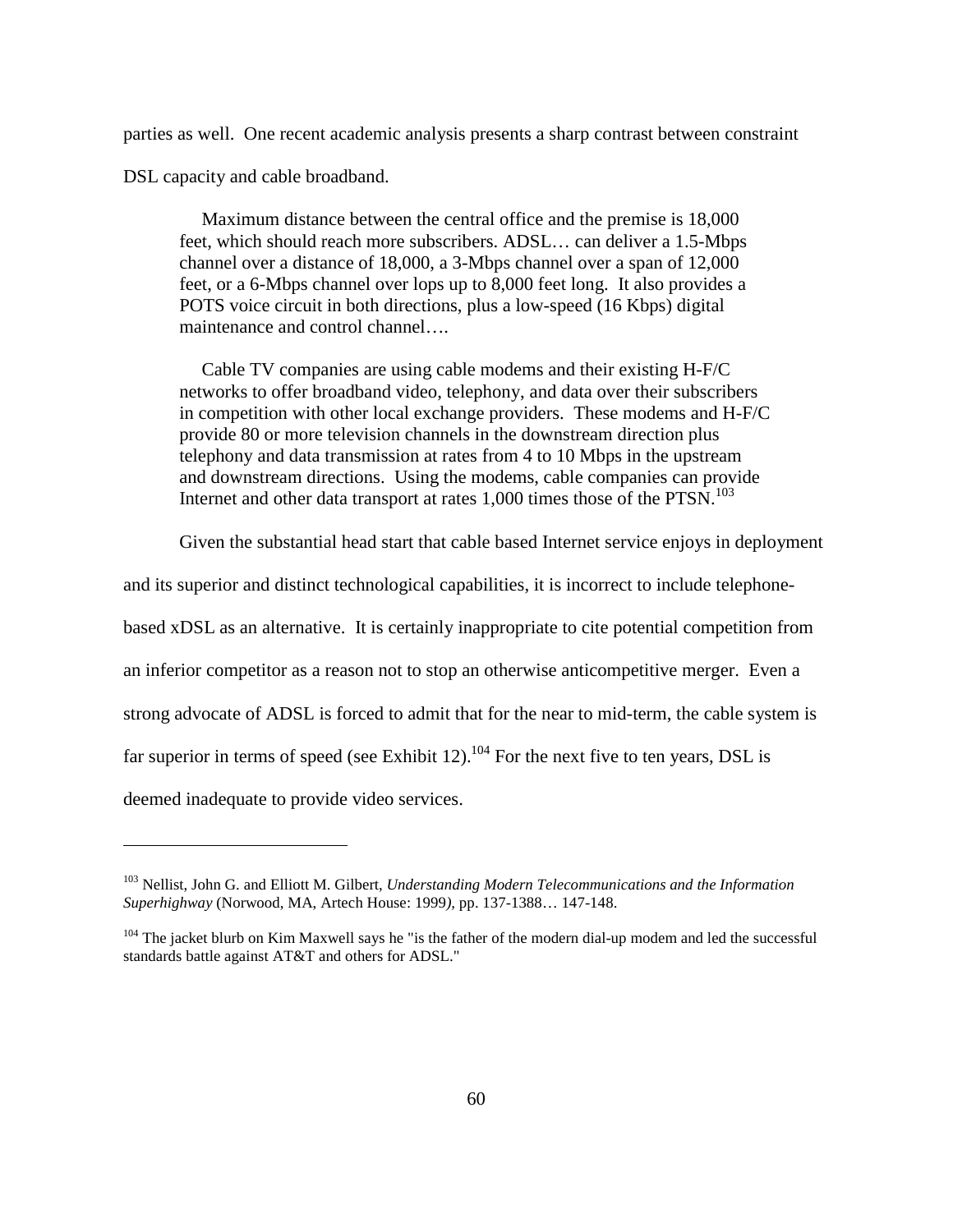#### EXHIBIT 12: NEAR AND MID-TERM CAPABILITIES OF ADSL AND CABLE MODEMS (THOUSAND BITS PER SECOND, KBPS)

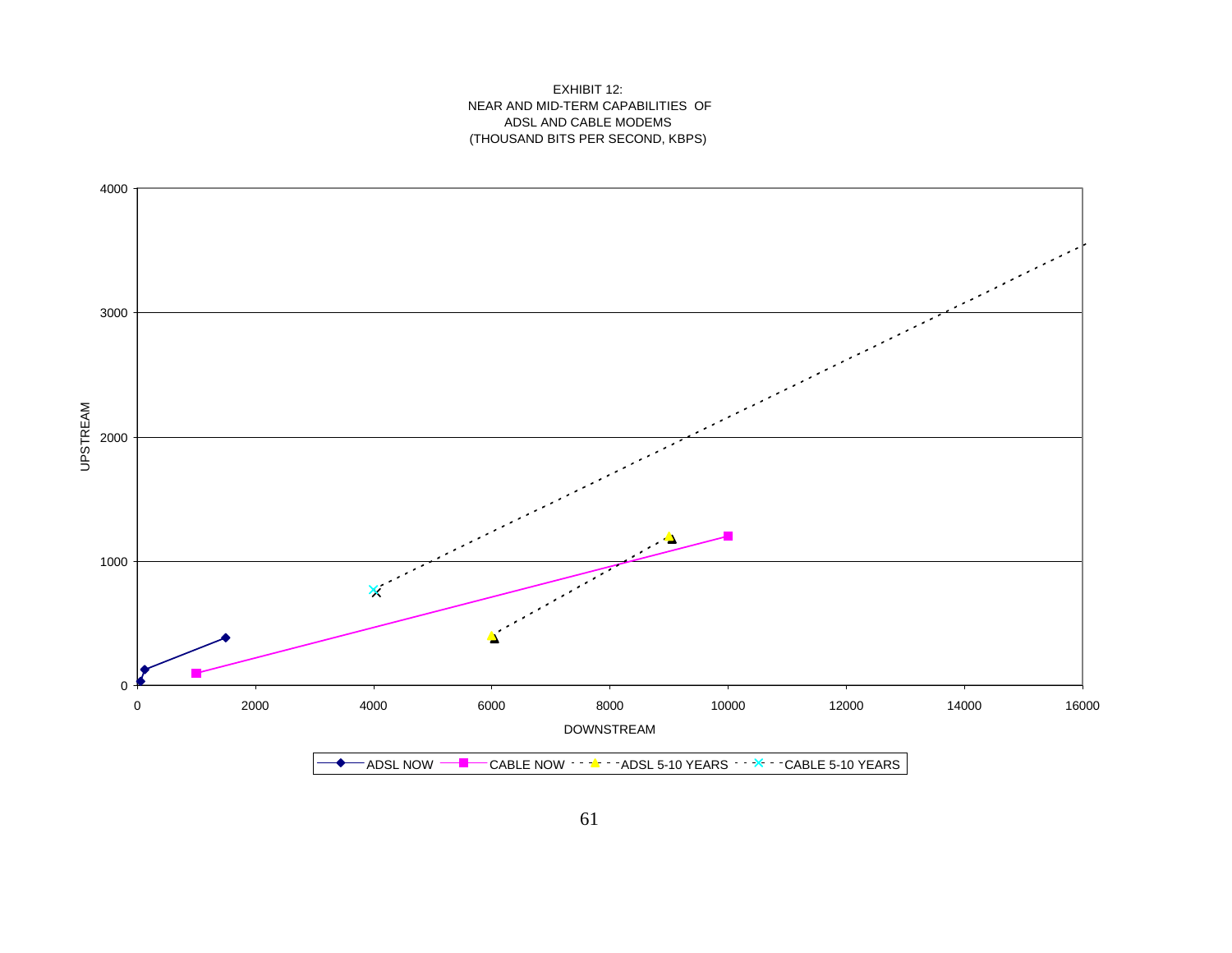### **2. PROGRAMMING**

The only two widely available Broadband Internet programming services – @Home and RoadRunner – are joined in the AT&T/MediaOne merger. In its financial disclosure statements @Home identifies Road Runner as the first source of competition for its service, the only one that is cable-based, and the only one that competes for both cable distribution arrangements and potentially end-user customers.

Providers of cable-based Internet services. For example, Time Warner Inc. and Media One Group have deployed high-speed Internet access services over their local cable networks through their own cable-based Internet service, Road runner. We currently compete with Road Runner to establish distribution arrangements with cable system operators, but may compete for subscribers in the future if and when our cable partners cease to be subject to our exclusivity obligations.105

@Home describes itself as "the leading provider of broadband Internet services over

cable television infrastructure to consumers."<sup>106</sup> Its business model rests on exclusive

arrangements with cable companies.

By virtue of our relationship with 21 cable companies in North America and Europe, we have access to approximately 65 million homes, which includes exclusive access to over 50% of the households in the United States and Canada… We have entered into distribution agreements with 18 cable companies in North America whose cable systems pass approximately 58.5 million homes $107$ 

Based upon the list of companies provided in the 10-Q report, we estimate that it has

exclusive arrangements with companies that pass 53.4 million homes in the U.S. Not

<sup>&</sup>lt;sup>105</sup> At Home Corporation, For 10-Q, May 17, 1999 (hereafter @Home 10-Q).

<sup>106 @</sup>Home 10-Q.

<sup>107 @</sup>Home 10-Q.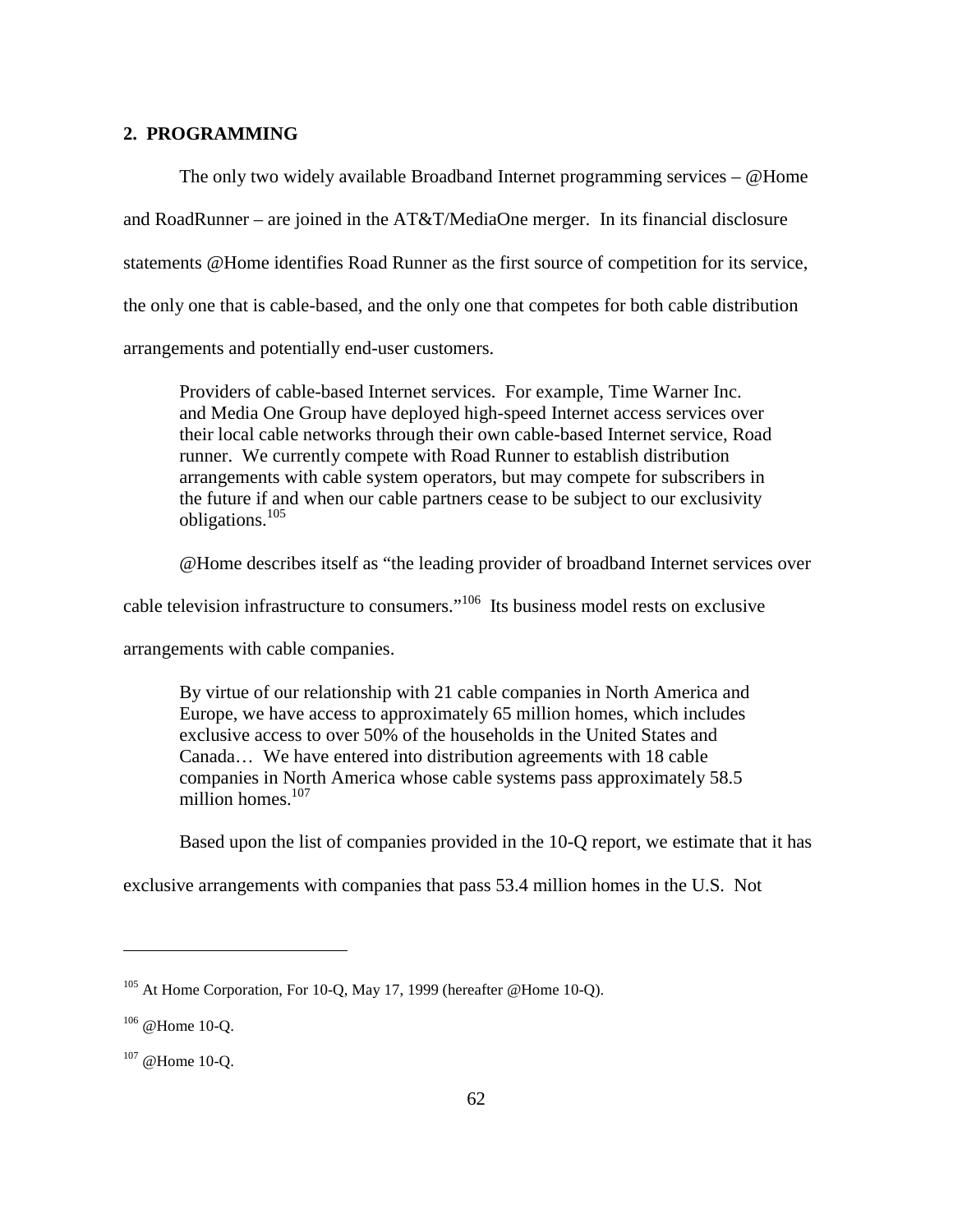surprisingly, this includes the entire AT&T/TCI cable system. The additional cross-ownership with RoadRunner would have a dramatic effect on the market structure (as shown in Exhibit

13).

# **EXHIBIT 13 BROADBAND INTERNET MARKET CONCENTRATION**

\_\_\_\_\_\_\_\_\_\_\_\_\_\_\_\_\_\_\_\_\_\_\_\_\_\_\_\_\_\_\_\_\_\_\_\_\_\_\_\_\_\_\_\_\_\_\_\_\_\_\_\_\_\_\_\_\_\_\_\_\_\_\_\_\_\_\_\_\_\_\_

| <b>MARKET</b><br><b>SHARE</b> | <b>CABLE-BASED BROADBAND</b>     |             | <b>BROADBAND+ WIDEBAND</b> |             |
|-------------------------------|----------------------------------|-------------|----------------------------|-------------|
|                               | <b>HOMES</b>                     | <b>SUBS</b> | <b>HOMES</b>               | <b>SUBS</b> |
|                               | <b>PASSED</b><br><b>Millions</b> | (% )        | <b>PASSED</b><br>Million   | (% )        |
| @HOME                         |                                  | 58          | 26.7                       | 43          |
| 13 SYSTEMS                    | 53.4                             |             |                            |             |
| <b>ROAD RUNNER</b>            |                                  | 31          | 13.1                       | 24          |
| <b>TIME WARNER</b>            | 17.9                             |             |                            |             |
| <b>MEDIA ONE</b>              | 8.3                              |             |                            |             |
| <b>HHI</b>                    |                                  |             |                            |             |
| <b>BEFORE</b>                 | 3754                             | 4325        | 884                        | 2425        |
| <b>AFTER</b>                  | 6724                             | 7921        | 1584                       | 4489        |

Subscribers all broadband = "The Battle for the Last Mile," *The Economist,* May 1, 1999. \_\_\_\_\_\_\_\_\_\_\_\_\_\_\_\_\_\_\_\_\_\_\_\_\_\_\_\_\_\_\_\_\_\_\_\_\_\_\_\_\_\_\_\_\_\_\_\_\_\_\_\_\_\_\_\_\_\_\_\_\_\_\_\_\_\_\_\_\_\_\_\_\_

The cable-based broadband Internet market is currently highly concentrated, with an HHI based on the three firms of 3754. This assumes that Time Warner and MediaOne, the dominant joint venturers in Road Runner, claim exclusive rights to cable-based broadband Internet to their own subscribers. The merger would increase the market share by 3000 points. If the analysis is done on actual customers, it would reveal an even more dramatic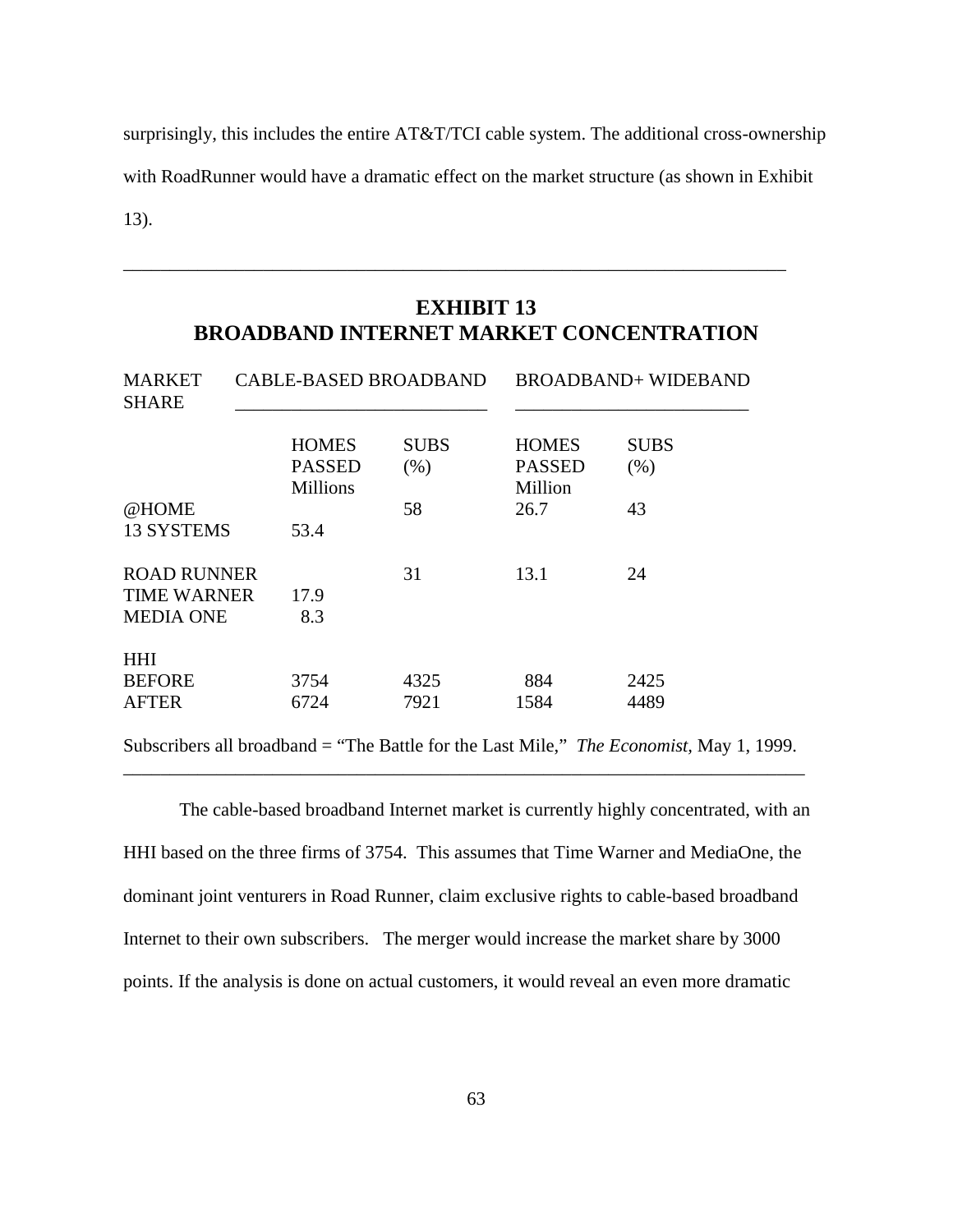impact on the cable-based broadband Internet market. These two companies account for virtually all such subscribers, with @Home accounting for almost 90 percent of the market. This is a merger between a number one and a number two in a highly concentrated market.

Even if the current base of all cable-based and DSL customers is included, the two cable-based firms are dominant. The market remains highly concentrated as measured by actual subscribers and its concentration doubles as a result of the merger. The merger adds almost two thousand points to the HHI. The merger services account for about two-third of all subscribers.

Only by assuming that market share should be measured by counting each wire that passes each home, might we conclude that the current market is not highly concentrated. Suppose the base is doubled, by assuming two wires into the home. The HHI would fall to about 1500 before the merger.<sup>108</sup> However, the merger would be suspect because it doubles the concentration and drives it well into the highly concentrated range. The analysis based on all cable modem and xDSL subscribers leads to a similar conclusion. What this analysis really indicates is that the duopoly that customer would face in a two wire world should not be an acceptable outcome. As noted above, two rivals is not enough to make a competitive market.

If one examines the projections for the next year or two, one can argue that preventing the merger of the two leading cable-based broadband services would promote competition.

 $108$  For the purposes of this analysis assume 200 million wires (2 per home passed). Market shares are approximately as follows:

<sup>@</sup>Home=.267; SBC/Ameritech=.167; Bell Atlantic/GTE=.167; RoadRunner=.131; USWest=.08; Bellsouth=.08.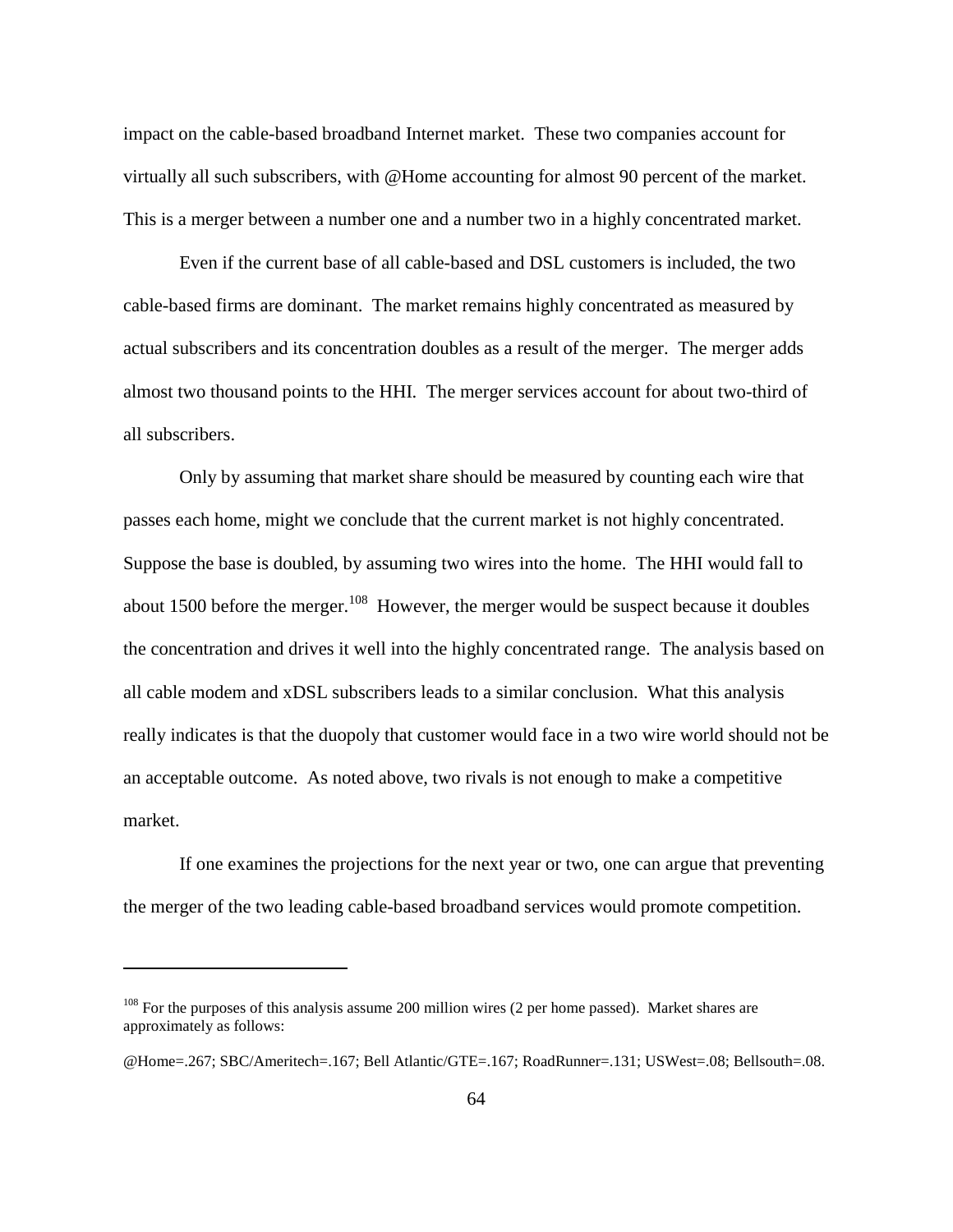Cable-based modems are projected to control two-thirds or more of the broadband Internet market.<sup>109</sup> If one assumes that Road Runner would hold its market share or achieve a market share equal to its share of homes passed it would be significant player in the market. Therefore, the merger eliminated an important player and increases current and likely future concentration in the market.

This concentration in and vertical domination of the cable-based broadband market is striking. The avowed principles of exclusivity and bundling of access to broadband services with programming will dramatically lessen competitive entry into broadband Internet programming.

## **C. CONCERNS ABOUT THE ANTICOMPETITIVE EFFECTS OF VERTICAL INTEGRATION**

We believe that the merger can be rejected on horizontal grounds in all three markets: cable systems, cable programming and broadband Internet. While the horizontal concentration problems that the merger poses are quite obvious in both the economic and regulatory dimensions, the vertical problems are more subtle but quite serious. Although the literature is generally more ambivalent about the impact of vertical integration, it is unequivocal where dominant firms merge in concentrated markets virtual integration through merger is likely to harm competition and hurt the public.

<sup>109</sup> Boersman, Matthew, "The Battle for Better Bandwidth – Should Cable Networks be Open?," *ZDNet*, July 11, 1999; Morgan Stanley Dean Witter, *The Digital Decade,* April 6, 1999.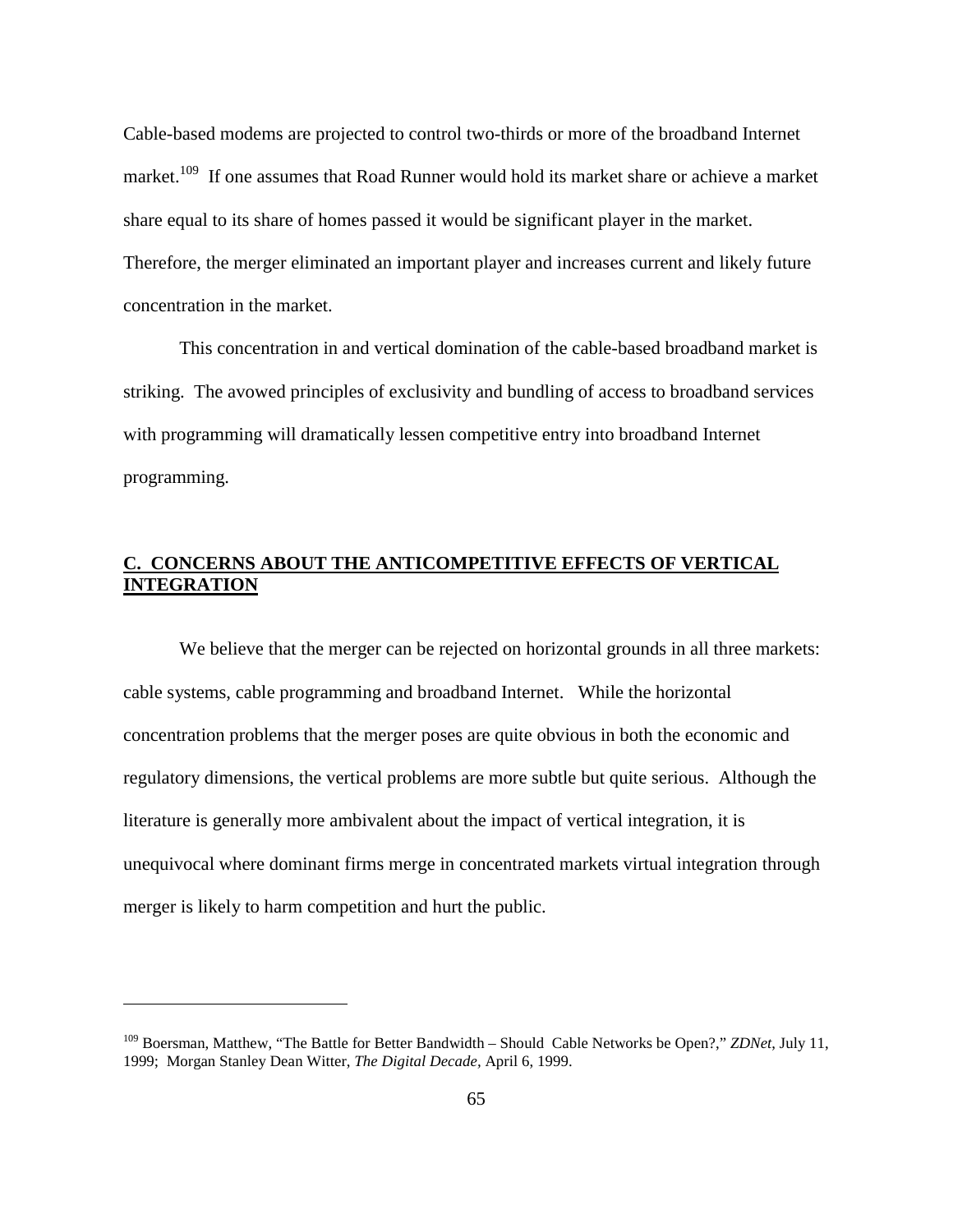When markets are concentrated and dominant firms are involved, the market structural conditions that allow firms to exercise of market power exist. Here it is important to note that the merger entails virtually all of the mechanisms of vertical dominance.<sup>110</sup> In addition to direct ownership of some companies, the AT&T merger and related deals includes leasing of facilities, contracts and quasi-integration. Moreover, it embraces all three stages of the cable/Internet industry – production of programming (in both cable and Internet services), distribution (wires), and exhibition through control of equipment (set top box hardware and more importantly, software).

Given the complex nature of the merger and the market structure that would result, we believe that the appropriate description of what is happening is the creation of a digital conglomerate at the heart of a broadband cartel.

 $110$  Perry, p. 186:

 $\overline{a}$ 

Leasing of capital can allow control of production without ownership.

Vertical integration means the ownership and complete control over neighboring state of productions or distribution. In particular, a vertically integrated firm would have complete flexibility to make the investment, employment, and production and distribution decisions of all stages encompassed within the firm.

Vertical "controls" characterize a vertical relationship between the two extremes of vertical integration and anonymous spot market exchanges. A vertical control arises from a contract between two firms at different stages, which transfers control of some, but not all, aspects of production or distribution.

Vertical "quasi-integration" is a term used to define financial relationships between firms in neighboring stages. These relationships need not involve additional control of productions and distribution decisions. Examples include equity investments, loads or loan guarantees, leases on real estate or capital, and inventory credits. Porter argues that these arrangements may create a community of interests, which can achieve some of the benefits of vertical integration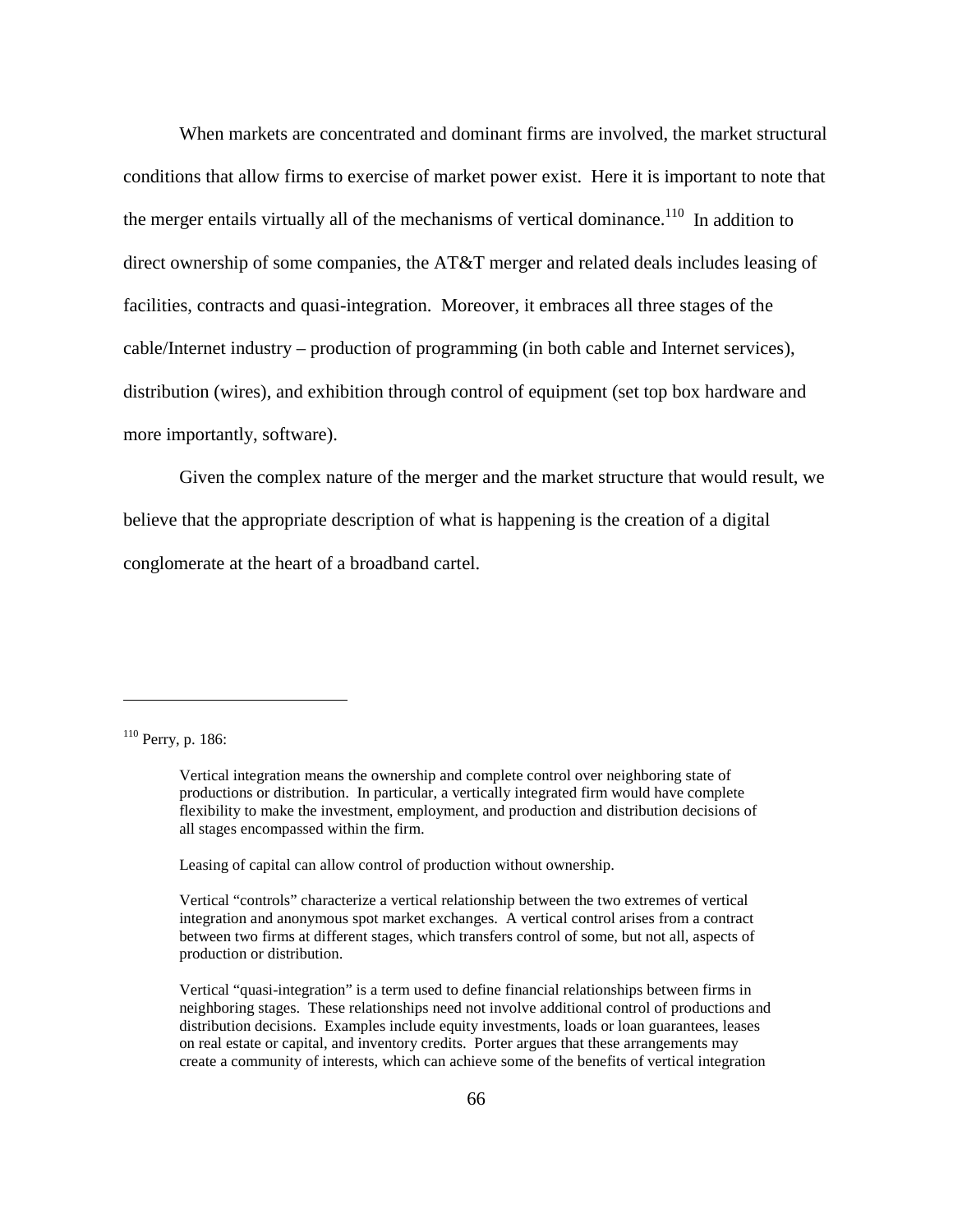## **1. BARRIERS TO ENTRY**

Vertical integration through merger can create barriers to entry. By integrating across

stages of production, incumbents may force potential competitors to enter at both stages,

making competition much less likely. These barriers take a variety of forms.

[V]ertical mergers may enhance barriers to entry into the primary industry if entrants must operate at both stages in order to be competitive with existing firms and if entry at both stages is substantially more difficult than entry at one stage. $111$ 

A barrier to entry that receives considerable attention in the general literature is the

need to raise large sums of capital for entry into vertically integrated industries.

Backward integration by a dominant manufacturer may also create a barrier to entry so as to preserve its dominance. Bain popularized the concept of barriers to entry and also discussed the importance of potential competition. Bain argued that vertical integration creates a capital barrier to entry by forcing potential entrant to contemplate entry at two stages of production rather than just one. $^{112}$ 

To avoid these hazards, firms entering either of the markets in question might feel compelled to enter both, increasing the amount of capital investment required for entry. If, in addition, unit capital costs were higher with largerscale entry attempts or if there were absolute barriers to raising the amount of capital needed for integrated entry, a chain of causation would run from vertical integration to increased risk of nonintegrated operation of the need for large-scale entry to capital cost barrier to entry.<sup>113</sup>

The emphasis on capital markets in the above discussions of barriers to entry is

appropriate to this merger. The three dominant firms in the conglomerate  $- AT&T$ , Time

<sup>111</sup> Perry, p. 247.

<sup>112</sup> Perry, p. 197.

<sup>&</sup>lt;sup>113</sup> Scherer and Ross, p. 526.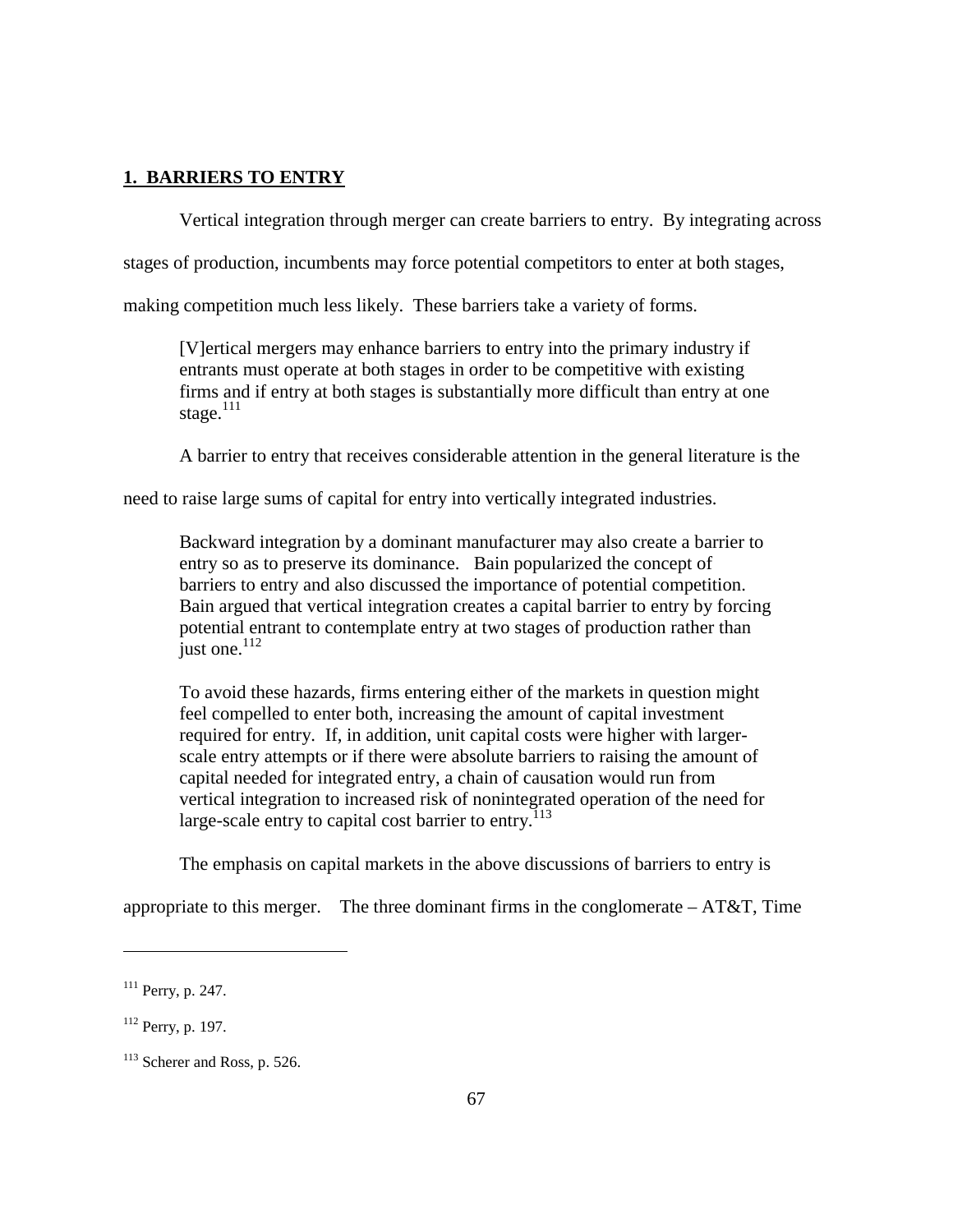Warner, and Microsoft ranked 7, 28 and 1 in terms of market valuation. Adding Time Warner to the count would push the total to almost three-quarters of a trillion dollars in capital. Other players in the cable TV and Broadband Internet markets come nowhere near this size. The largest programmer, Disney, ranks  $34<sup>th</sup>$ , less than half the size of AT&T alone. No other cable operator comes even close.

Together, AT&T and Microsoft have a market value of more than half a trillion dollars and, if linked, would form the worlds leading force in technology and communications. Any AT&T-Microsoft partnership would be sure to arouse concerns among politicians and regulators. Though the two companies are not now competitors, both AT&T and Microsoft are behemoths with long traditions of dominating their industries. The prospect of an alliance is sure to seem mind boggling to at least some powerful people in Washington.<sup>114</sup>

The problem is not hypothetical. [AT&T/@Home](mailto:AT&T/@Home) stress the fact that Internet Service

Providers who want access to broadband technologies will have to make the investment in the

transmission capacity.

Medin said if Prodigy and other ISPs don't like the current situation, instead of running to regulators for help, they should get behind DSL, or wireless or satellite access. Or, if they're so keen on cable, said Medin, they should string their own wires, or "overbuild" as it's called in the cable industry.<sup>115</sup>

Capital market barriers are only one of the problems that vertical integration and

conglomeration can create to entry. Such mergers can also foreclose input markets to

competitors.

<sup>114</sup> Fabricant, Geraldine and Seth Schiesel, "AT&T Is Seen Forging Link to Microsoft," *New York Times*, May 7, 1999.

<sup>115</sup> McWilliams Brian, "Prodigy Stumps for Access to Cable," *Internet News.com*, July 23, 1999.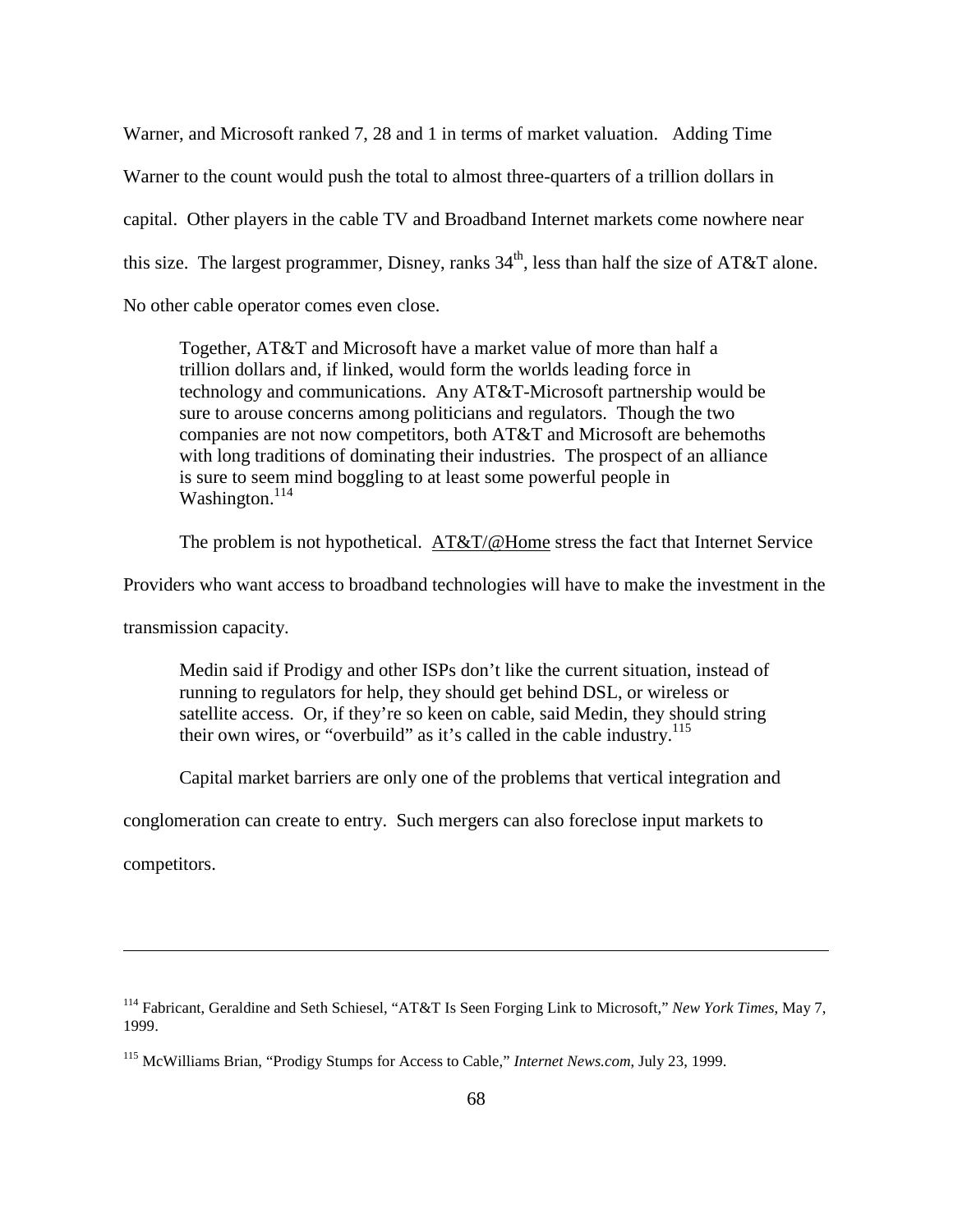When all production at a level of an industry is "in-house," no market at all exists from which independent firms can buy inputs. If they face impediments or delays in setting up a new supplier, competition at their level will be reduced. The clearest form of this is the rise in capital a new entrant needs to set up at both levels.<sup>116</sup>

Ores, special locations, or other indispensable inputs may be held by the integrated firm and withheld from others. The integration prevents the inputs from being offered in a market, and so outsiders are excluded. A rational integrated firm might choose to sell them at a sufficiently high price.<sup>117</sup>

The focal point of concern about vertical integration in the cable industry has been the

link between cable programming and cable systems. As noted, the major MSO's involved in

the AT&T deal are also the largest programmers. Concerns about this general pattern are

heightened by AT&T's consolidation of a cartel in programming as depicted in Exhibit 14.

There is a long history of complaints about denial of access to subscribers by

integrated MSOs and preferential access for affiliated programming. Evidence of these

problems is both qualitative and quantitative.<sup>118</sup> The dominant, integrated firms get the best

deals,

<sup>116</sup> Shepherd, pp. 289-290.

 $117$  Shepherd, p. 290.

<sup>&</sup>lt;sup>118</sup> Ahn, Hoekyun and Barry r. Litman, "Vertical Integration and Consumer Welfare in the Cable Industry," *Journal of Broadcasting and Electronic Media,* 41.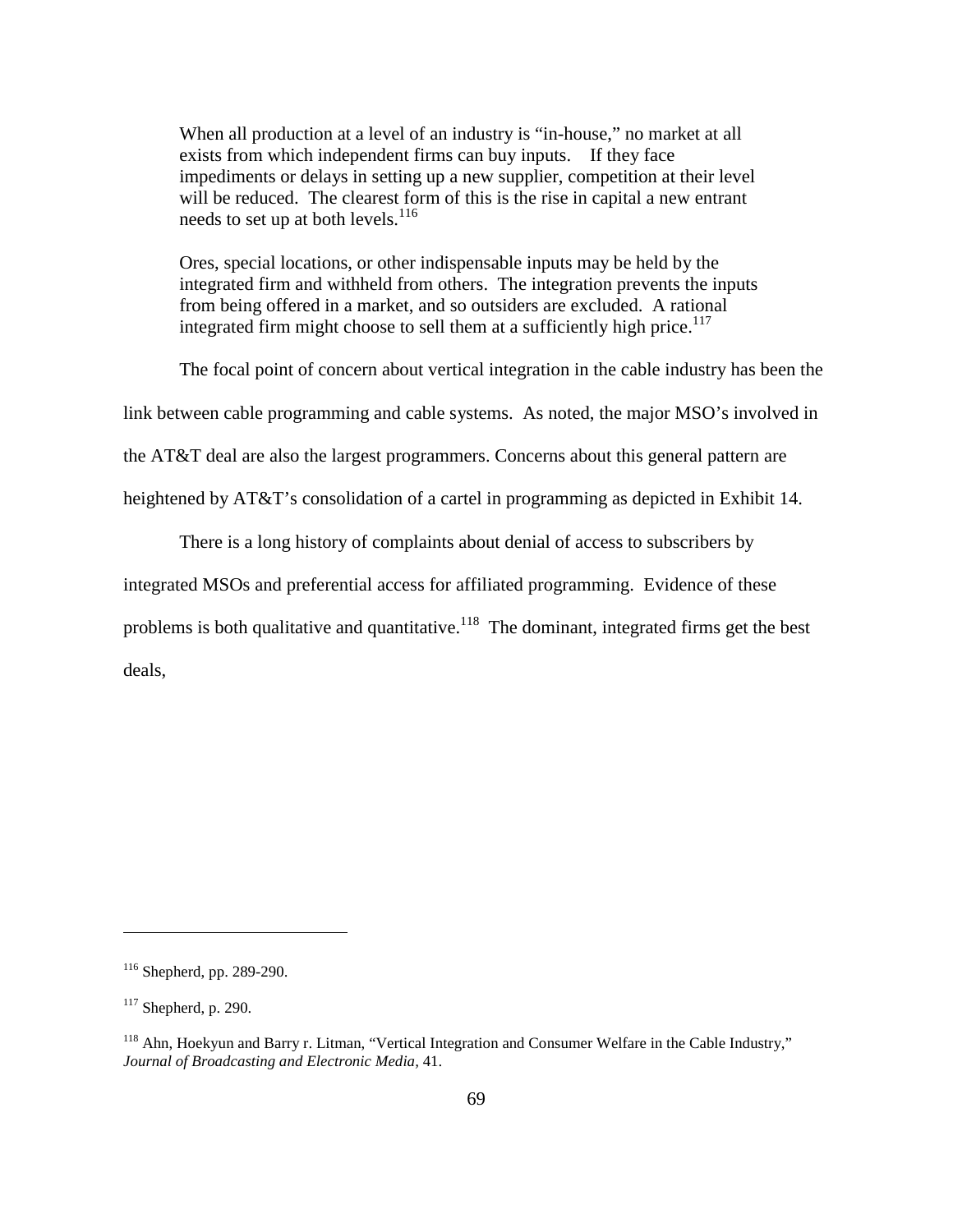

## **EXHIBIT 14 HORIZONTAL CONCENTRATION AND VERTICAL INTEGRATION OF CABLE TV PROGRAMMING**



SOURCES: Federal Communications Commission, In the Matter of Annual Assessment of the Status of Competition in Markets for the Delivery of Video Programming, CC Docket No. 98-102, Fifth Report, Table D-3, D-5.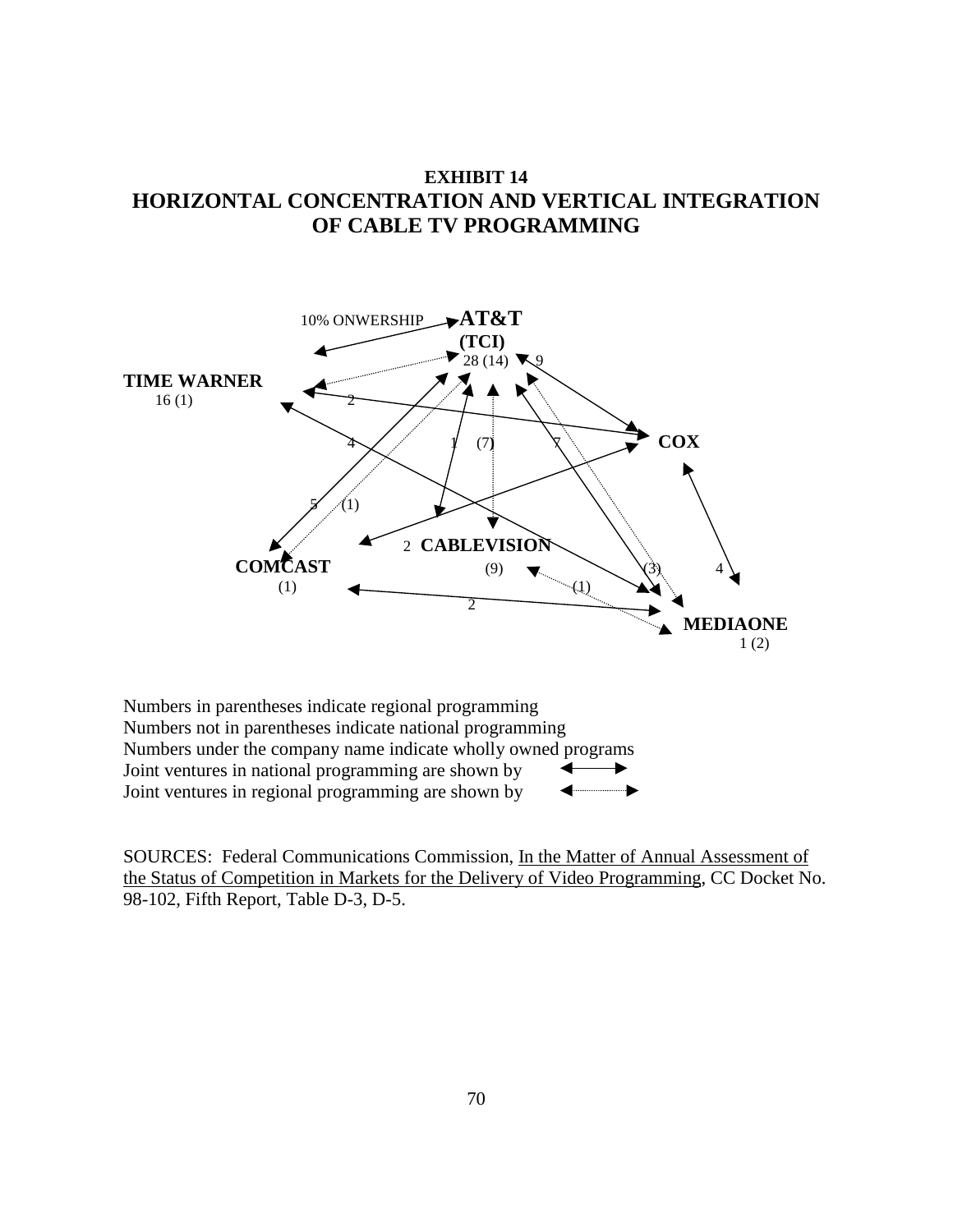One problem comes from most favored nation clauses that large operators often secure from programmers. Such clauses are supposed to guarantee an MSO of getting as good a price as any other operator, sometimes excluding Time Warner and TCI.<sup>119</sup>

Efforts to impose or obtain exclusive arrangements have become ever present controversies in the industry including efforts to prevent competing technologies from obtaining programming, as well as to prevent competition from developing within the cable industry.<sup>120</sup> Price discrimination against competitors and other strategies, such as placing programming of competitors at a disadvantageous position on the dial have also been evident in recent years.<sup>121</sup>

Allegations of anti-competitive cable practices are not limited to industry critics. The practices within the industry became so bad that even major players became involved in formal protests. Viacom and its affiliates, a group not interconnected significantly with the top two cabals in the industry, filed an antitrust lawsuit against the largest chain of affiliated

<sup>119</sup> McAdams, John M. Higgins, "Hangover from Takeovers," *Broadcasting & Cable,* April 19, 1999.

<sup>&</sup>lt;sup>120</sup> HBO, a subsidiary of Time, played a key role in the effort to prevent TVRO operators from obtaining programming (see Chan-Olmsted, op. cit., at 11), and the effort to sell overbuild insurance (Competitive Issues in the Cable Television on Industry, Subcommittee on Antitrust, Monopolies and Business Rights, Committee on the Judiciary, United States Congress, March 17, 1988, at 127, 152-174. The current efforts to impose exclusive arrangements have raised numerous complaints from potential competitors (see for example "Statement of William Reddersen on Behalf of Bell South Enterprises (hereafter, Bell South)," and "Testimony of Deborah L. Lenart on Behalf of Ameritech (hereafter, Ameritech)," Subcommittee on Telecommunications, Trade and Consumer Protection, Committee on Commerce, U.S. House of Representatives, July 29, 1997.

<sup>&</sup>lt;sup>121</sup> Competitive Issues in the Cable Television Industry, Subcommittee on Antitrust, Monopolies and Business Rights, Committee on the Judiciary, United States Congress, March 17, 1988. More recently, for example, The Time Warner, Turner merger as originally proposed included preferential treatment for TCI (see "Separate Statement of Chairman Pitofsky and Commissioners Steiger and Varney," In the Matter of Time Warner, File No. 961-0004. Efforts to exclude non-affiliated program have also been in evidence, as Viacom's most popular programming (MTV) has been bumped.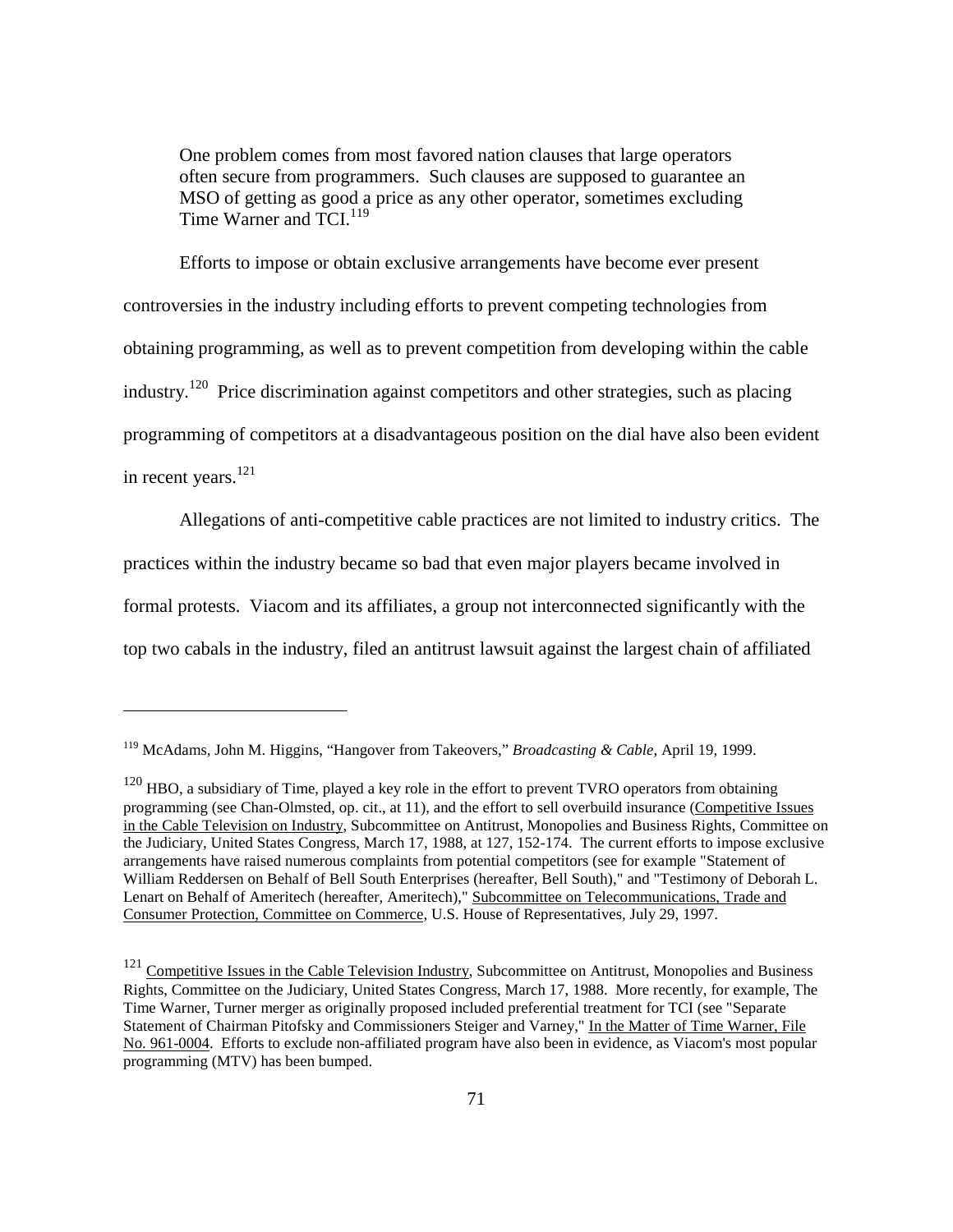competitors in its New York territory. Ultimately, it sold its distribution business to its competitors.

The landscape of the cable industry is littered with examples of these anti-competitive behaviors. These include, for example, exclusive deals with independents that freeze out overbuilders,  $122$  refusals to deal for programming due to loopholes in the law requiring nondiscriminatory access to programming,<sup>123</sup> tying arrangements,<sup>124</sup> and denial of access to facilities.<sup>125</sup>

Integration through this merger removes the leading cable broadband Internet service

provider as a customer for broadband backbone transport. As @Home put it

On January 5, 1999, we announced that we had entered an agreement with AT&T to create a nationwide Internet Protocol network utilizing AT&T's backbone to cost-effectively support broadband service throughout North America over the next 20 years. This new backbone facility, which is scheduled to be deployed in mid-1999, represent a 100-fold increase in our backbone capacity and initially will enable use to support up to five million broadband users. $^{126}$ 

The merger and its associated deals also entail another structural characteristic that

does not receive much attention in the merger-related vertical integration literature, but does

<sup>&</sup>lt;sup>122</sup> Bell South (p. 4)cites examples of suspected exclusive arrangements involving Eye on People, MSNBC, Viacom, and Fox, as does Ameritech (p. 7).

 $123$  The loophole will be terrestrial transmission to regional clusters, thereby avoiding the requirement to provide non-discriminatory access to satellite delivered programming. Bell South gives examples of Comcast in Philadelphia and Time Warner in Orlando (p. 5). Ameritech cites Cablevision in New York (p. 8). A similar process seems to be developing in Detroit (see ).

<sup>&</sup>lt;sup>124</sup> Bell South gives examples including NBC/CNBC, Scripps Howard/Home and Garden (p. 5).

<sup>&</sup>lt;sup>125</sup>Testimony of Michael J. Mahoney on Behalf of C-TEC Corporation Subcommittee on Telecommunications, Trade and Consumer Protection, Committee on Commerce, U.S. House of Representatives, July 29, 1997.

 $126$  @ Home 10-O.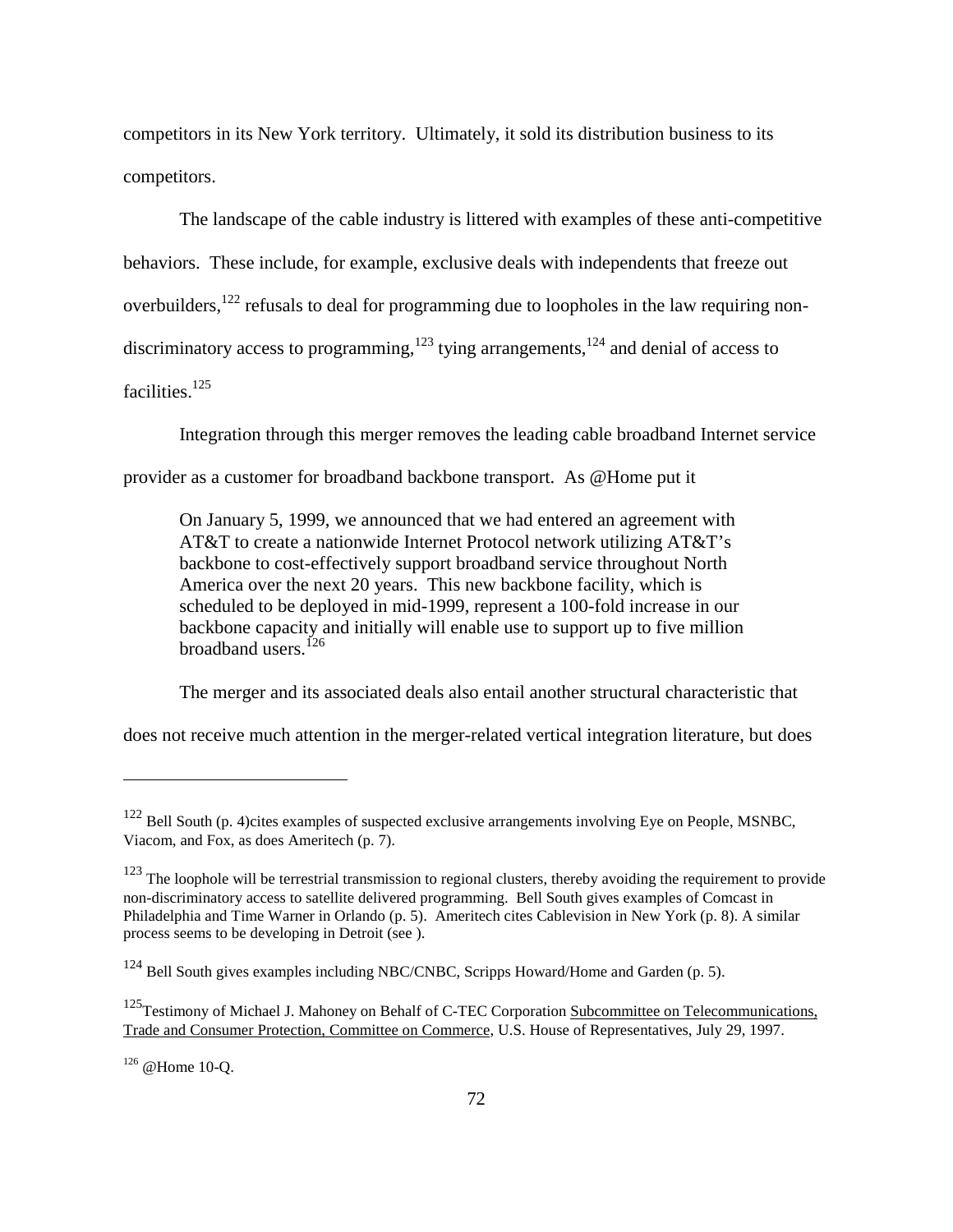receive considerable attention in the general vertical restraint literature. As part of the transaction, AT&T has entered into a series of exclusive and preferential deals for the use of facilities and products. Given the size of the parties and the nature of the market, this can be anticompetitive.

The first firms to integrate into neighboring stages reduce the number of alternative sources for other firms at either stage. This "thinning" of the market can increase the costs of market or contractual exchange. Subsequent integration by other firms then becomes more likely.<sup>127</sup>

Restrictions may be set on areas, prices or other dimension… Only when they are done by small-share firms may competition be increased. When done by leading firms with market shares above 20 percent, the restrictions do *reduce* competition.<sup>128</sup>

Similarly, a dominant firm may also use vertical integration to raise the costs of its competitors… By leaving the open market thin, competitors may be unable to expand without significantly driving up the input price, they may be subject to higher prices set by the fewer remaining suppliers, or they may incur higher transaction costs for having to negotiate contracts with suppliers...<sup>129</sup>

As previously noted, the AT&T-Microsoft deal on set top boxes is a major concern.

With Microsoft embroiled in a high profile antitrust case, its privileged position in the cable-

based broadband market that would result from the deal has drawn fire. Not only does it

dominate set top boxes, but it reduces potential competition for operating systems that could

come from a broadband cable-based Internet industry.

As cable providers led by AT&T Corp. move aggressively to put increased computing power in television set-top boxes, the dominant computing platform

<sup>&</sup>lt;sup>127</sup> Perry, p. 247.

 $128$  Shepherd, p. 294.

<sup>129</sup> Perry, p. 197.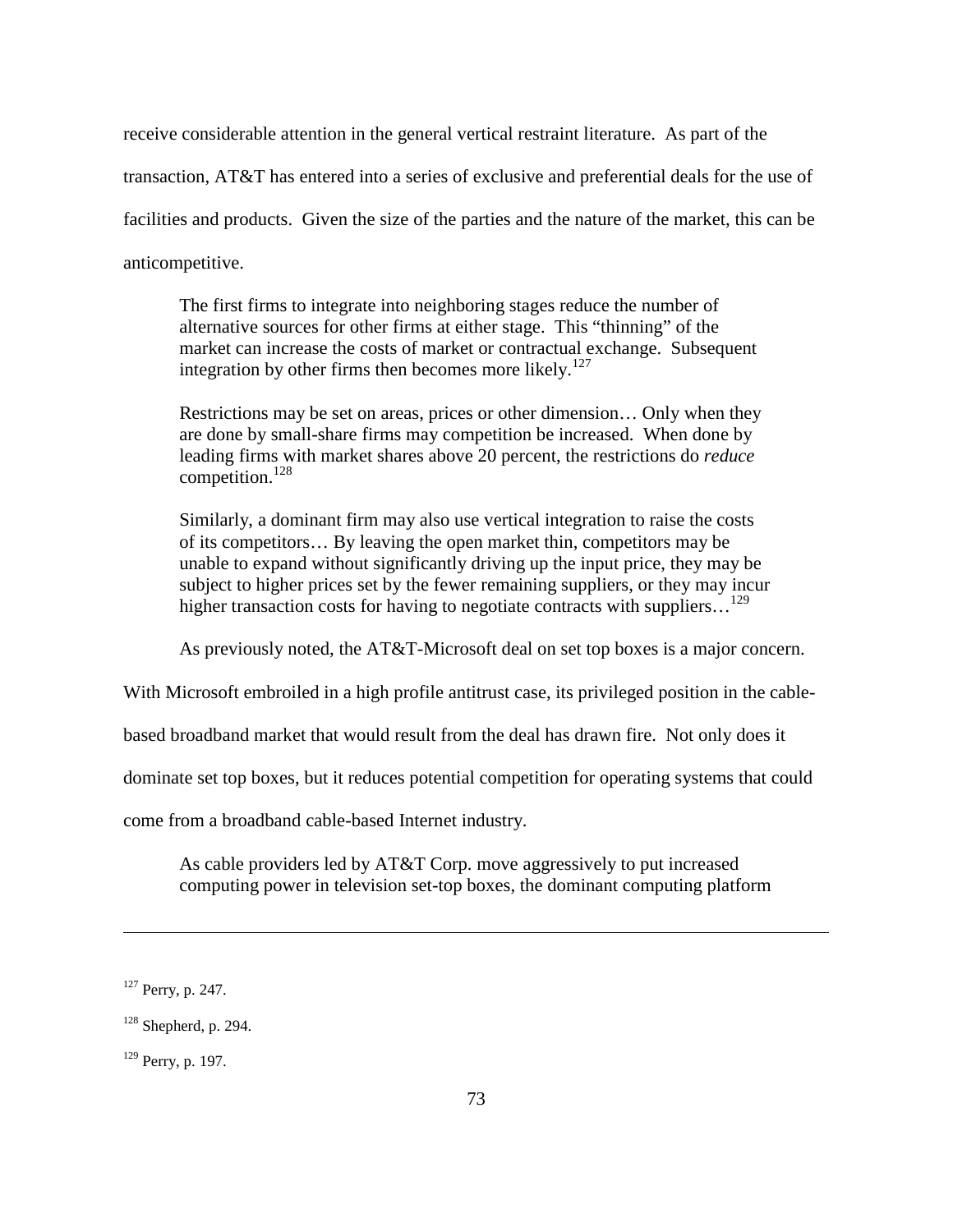of software giants Microsoft and its hardware partner Intel may fade in importance.

But with one sweeping deal, Microsoft has forged a wide-ranging alliance with the telecommunications leader that could leave it with a similarly dominant position in the emerging market for high-speed Internet and cable television services…

There are still some small-scale battles that have to be mopped up, but overall Microsoft looks like it has secured a pretty dominate position in this marketplace, both on the server and client side, said Scott McAdams. President of Seattle based brokerage McAdams, Wright Ragen. "I think it would be pretty hard for them to lose control going forward."

AT&T chairman C. Michael Armstrong himself drew the analogy between the part Microsoft plays in the personal computer industry and its role in the new generation of home entertainment and communications services.

"Just as Microsoft has published APIs (applications program interfaces) and had an open environment for their operating system, that will be true in the interactive TV arena of publishing APIs as well," he said.

That may be good news for software developers eager to create a new class of games, browsers and other programs that build on the new platform. But it is bad news for Microsoft's rivals and detractors who contend the Redmond, Wash.-based giant has abused its current monopoly position.<sup>130</sup>

The irony of  $AT&T$ , which itself had been the target of a major antitrust action, citing

Microsoft's routine business practices, which were the target of an even more high-profile

antitrust case, is striking. But even without making assumptions about the business practices,

the advantage gained could well be considered a threat to competition in the market.

AT&T seems to have agreed to make Microsoft's Windows CE the main (though not exclusive) operating system for the set-top box that cable subscribers will need to make their homes into multimedia centers, and to use other Microsoft software to offer customers email and Internet access through their televisions. Windows CE is somewhat clunky; but the alliance would

<sup>130</sup> Wolk, Martin, "Microsoft Poised for Major role in New Industry," *Reuters*, Seattle, May 6, 1999.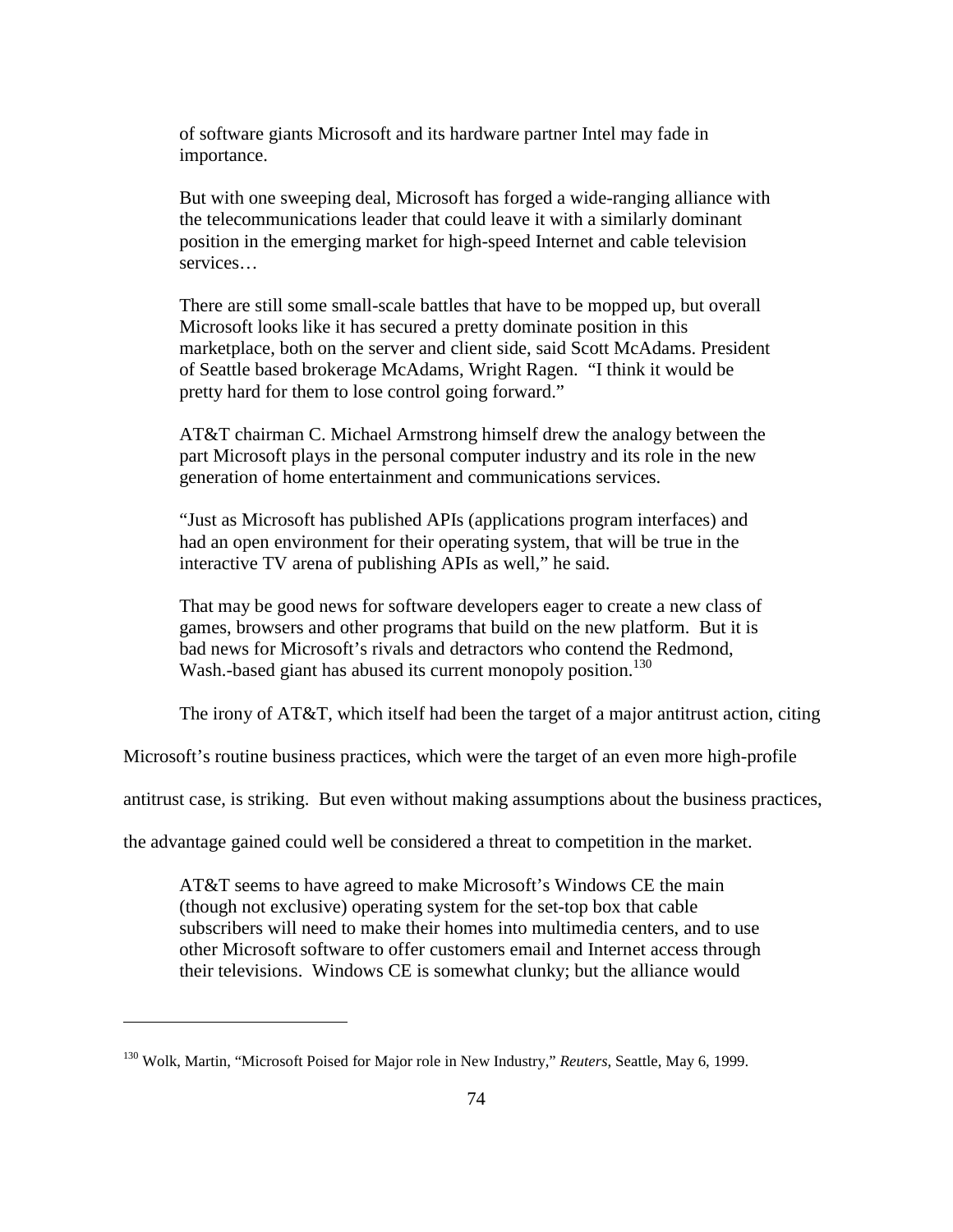give Microsoft a first mover-mover advantage of the sort that Mr. Gates is good at exploiting.<sup>131</sup>

The Microsoft subplot in the deal involves more than the preferential access to as

many as 10million of AT&T's set-top boxes (see Exhibit 15). Microsoft has forged separate

\_\_\_\_\_\_\_\_\_\_\_\_\_\_\_\_\_\_\_\_\_\_\_\_\_\_\_\_\_\_\_\_\_\_\_\_\_\_\_\_\_\_\_\_\_\_\_\_\_\_\_\_\_\_\_\_\_\_\_\_\_\_\_\_\_\_\_\_\_\_\_\_\_\_\_

# **EXHIBIT 15 MICROSOFT'S LEVERAGE IN THE BROADBAND INTERNET SET-TOP BOX MARKET**

## **WITH A HISTORY OF EXCLUSIONARY PRACTICES AND A SERIES OF PREFERENTIAL DEALS, MICROSOFT GAINS A FIRST MOVER ADVANTAGE THAT WILL BE INSURMOUNTABLE**



SOURCES: Cowell, Alan, "A Contest is On in Britain to Revolutionize Cable TV," *New York Times*, May 13, 1999; Boersma, Matthew, "Microsoft @Home Make Broadband Pact," *ZDNET*, May 13, 1999; Markhoff, John, "Microsoft Hunts Its Whale, the Digital Set-Top Box," *New York Times*, May 10, 1999.

<sup>131</sup> "The Carve-up," *The Economist*, May 8, 1999.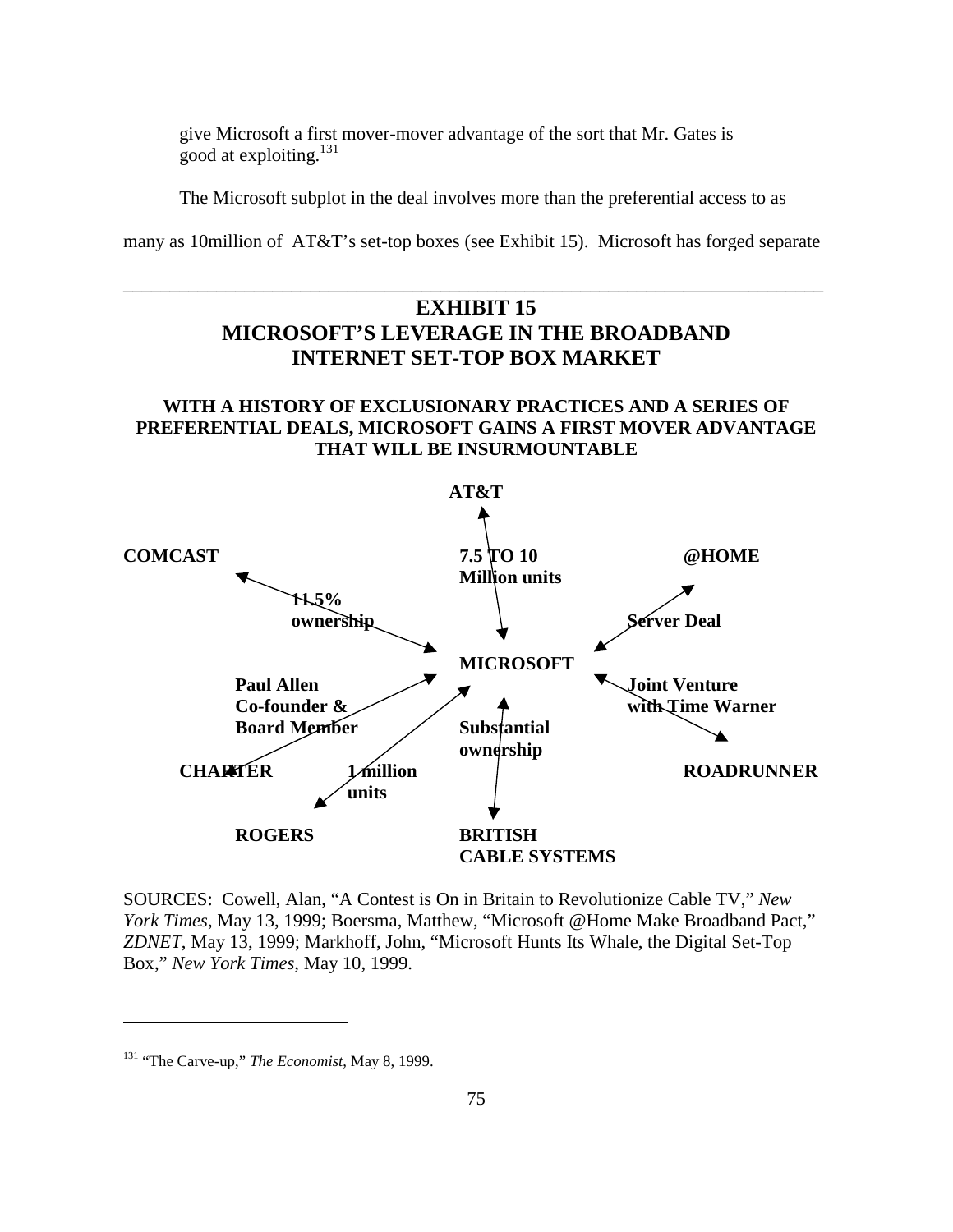links to cable systems with many millions more subscribers at Comcast, Charter, Rogers and several British cable companies, and has other links to the broadband service companies including a deal for the server side of the market with @Home.

Thus, the backbone market for the first five million subscribers and the set-top box market for the first 10 million subscribers served by the dominant cable-based Internet service firm has been foreclosed.

## **2. POTENTIAL COMPETITION**

The merger and its related deals remove several of the most important potential

entrants across a number of markets and stages of production.

Potential competition may be important for some markets. If one such potential entrant merges with a firm already inside the market, the ranks of actual plus potential competitors are reduced by one. Unless the entrant is in a vertical relation, the conglomerate reduces the total degree of competitive constraint, even if only slightly.<sup>132</sup>

In addition, [Bain] pointed out that vertical merger also eliminated one of the most natural potential entrants into each stage. Indeed, these two theories are complements. It is difficult to argue that firms in neighboring stages are the most likely entrants without also believing that entry at both stages is more difficult than entry at one stage. $133$ 

The obvious implication of the AT&T deals is that there are fewer competitors to enter

each of these markets. Both AT&T and MediaOne should have been entering this market. As

noted previously, AT&T had contemplated entry through new facilities, rather than the

purchase of existing players.

 $132$  Shepherd, p. 303.

<sup>133</sup> Perry, p. 197.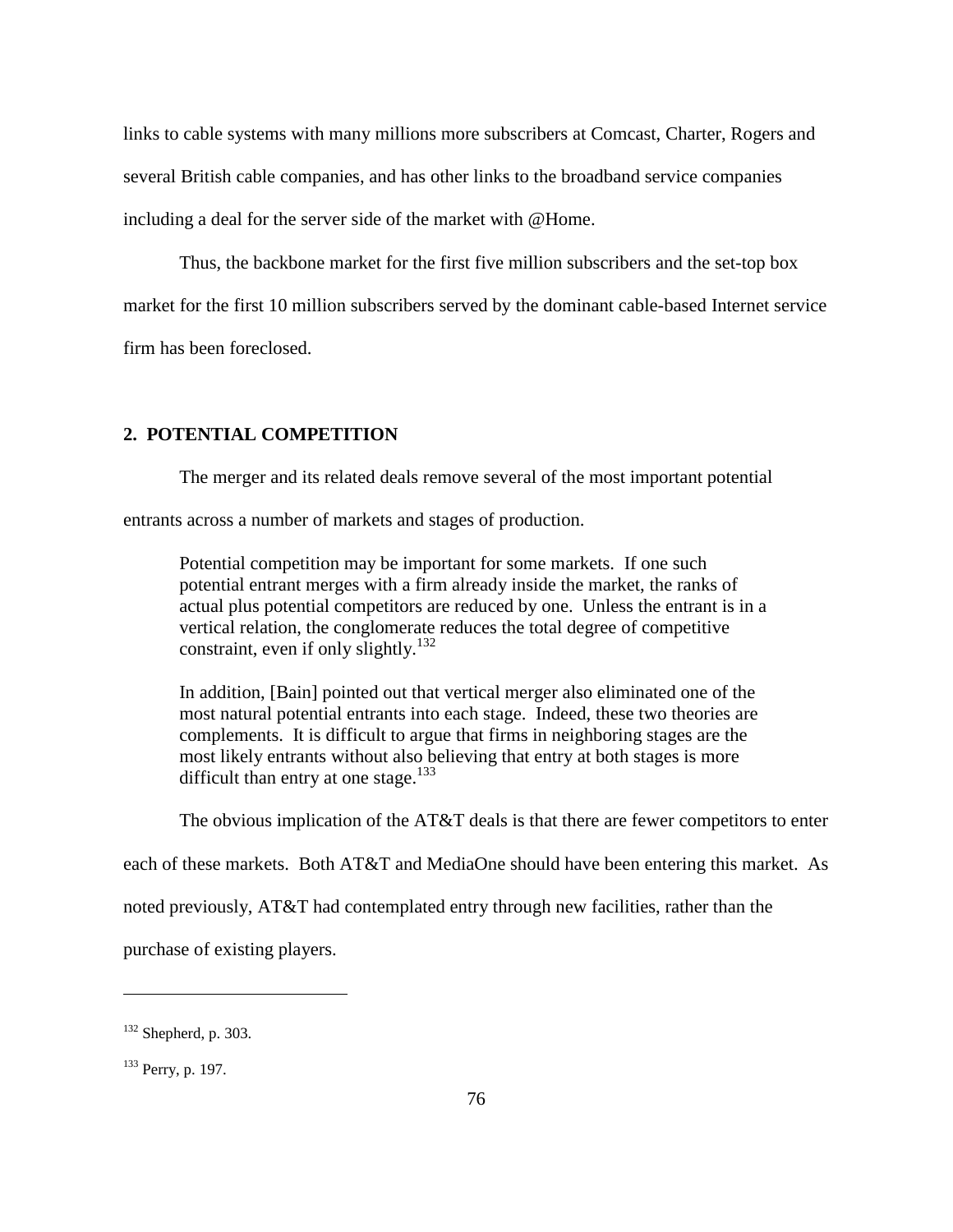There is another aspect of the loss of potential competition in these industries.

Because the cable industry has not been competitive, the possibility that broadband Internet services could compete against cable TV offerings is particularly important. Allowing cable TV companies to dominate broadband Internet undermines that possibility.

Not surprisingly one of the first steps taken by cable companies is to foreclose that possibility. Cable TV operators restrict the amount or duration of streaming video that consumers may receive over the broadband Internet. Unlike the relatively poor-quality streaming video over a common telephone modem connection, broadband-streaming video actually can give regular cable TV a run for the money. Unrestricted and open broadband Internet service could potentially compete against cable TV – by streaming full video programming to consumers. The private regulation of broadband access imposes restrictions to ensure that broadband Internet services will not undermine the cable TV monopoly.

AT&T's invokes the need to manage its network in response to the charges of discrimination and exclusion.

For this reason, concerns that have been raised about legitimate restrictions imposed on the @Home and RoadRunner services to limit video streaming applications are entirely misplaced. Cable Internet service actually *expand* the number of Internet applications available to consumers. Ancillary restrictions on the use of these services, which help manage bandwidth utilization, are entirely reasonable.<sup>134</sup>

The Microsoft deal presents a similar cross-industry loss of potential competition. The vertical integration between AT&T and Microsoft allows it to capture a new market, which reinforces its hold on the PC operating system market.

<sup>134</sup> AT&T Filing, pp. 84-85.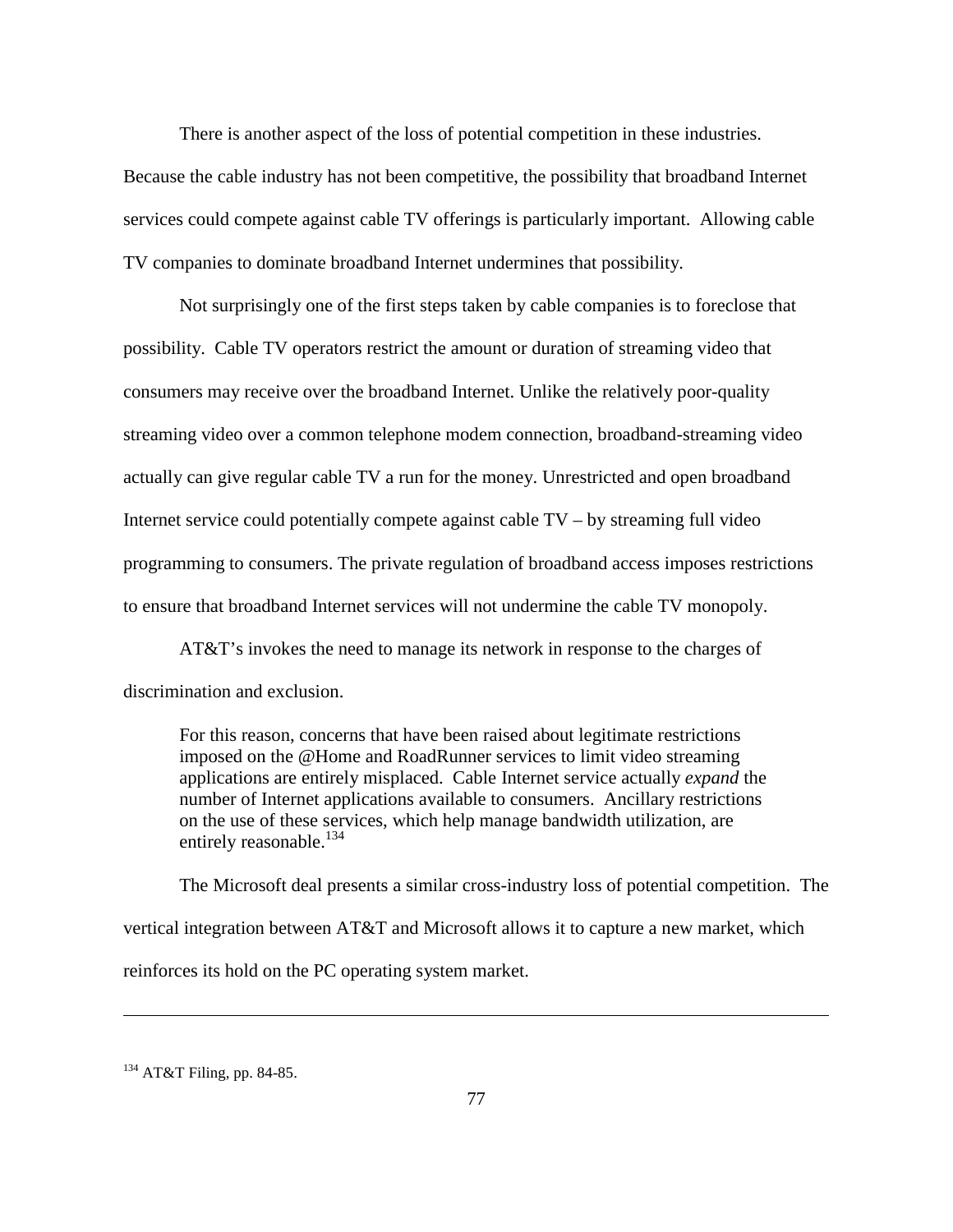#### **3. CONDUCT**

The market structural conditions that result from the concentration and integration of the industry make behavioral abuse effective. Cross subsidization becomes possible,  $^{135}$ although this is by no means the only available instrument of anti-competitive conduct.

The simple concept involved in cross-subsidizing is that conglomerates can use profits from branch A to support deep, "unfair" price cuts by branch B…

If all branches of a diversified firm are dominant in their markets, their pooled resources are likely to increase their dominance through greater price discrimination, threats of punitive actions, and so forth. By contrast, a string of small-share branches is more likely to promote competition than to reduce it, if it can help its members at all.<sup>136</sup>

The pricing patterns of the cable industry are a primary source of concern in this

regard. The monopoly at the point of sale of video programming has allowed cable companies to impose sharp rate increases on the public. We will not repeat the heated debate over cable rates here. Suffice it to say that the increased consolidation in the industry and control over broadband access, which may compete with cable for provision of video programming reinforce the industry's ability to impose price increases on cable subscribers.

Vertical integration facilitates price squeezes and enhances price discrimination.<sup>137</sup> Controlling the broadband bottleneck, cable firms can impose higher costs on their rivals, or degrade their quality of service to gain an advantage.

<sup>135</sup> Asch, Peter and Rosalind Senaca, *Government and the Marketplace* (Dryden Press, Chicago: 1985), p. 248.

Subsidization: The conglomerate firm can choose to behave in a predatory fashion in one market, subsidizing its predation from profits earned elsewhere.

<sup>136</sup> Shepherd, p. 302.

<sup>&</sup>lt;sup>137</sup> Scherer and Ross, p. 524.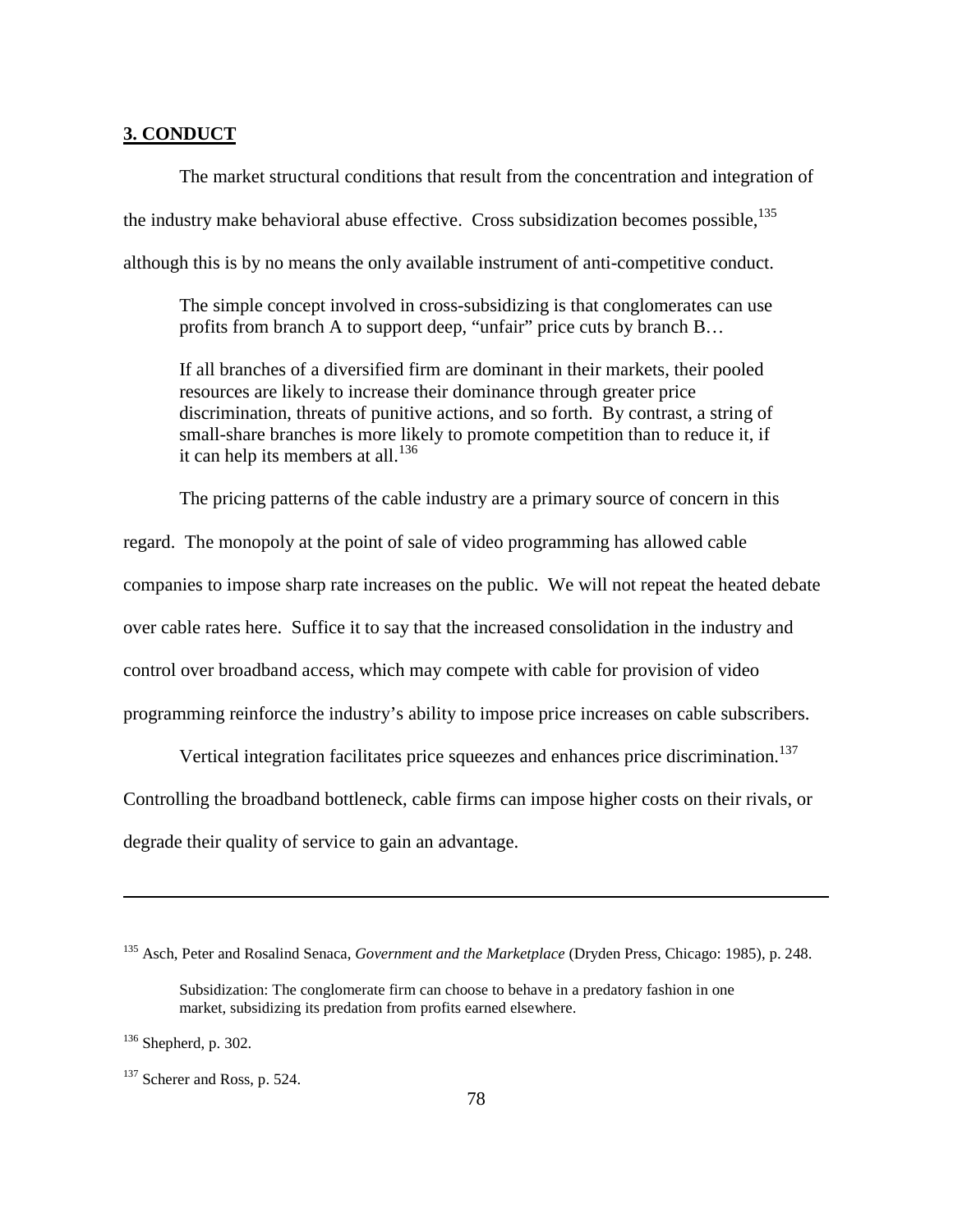This could happen, if, for example, the conduct of vertically integrated firms increased risks for nonintegrated firms by exposing downstream specialists to regular or occasional price squeezes or made it difficult for upstream specialists to find market for their output in times of depressed demand.<sup>138</sup>

The open access debate in Washington and at the local level centers on this

discrimination issue. AT&T has fought vigorously to preserve the right to give its affiliated

broadband Internet service provide an advantage. Consumers will have to pay twice for

Internet access – once AT&T's affiliate and a second time to any non-affiliated ISP the

consumer wants.

AT&T also controls @Home Network Inc., the Internet service provider to which AT&T cable customers are forced to subscribe if they want high-speed data access via the cable lines. MediaOne is co-owner of a weaker cableinternet provider, RoadRunner, and its sage to assume that @Home will eventually the cable-Internet service provider for the MediaOne customers, too. Most likely, RoadRunner itself will become part of @Home before long.

AT&T and other cable companies understand the power of owning the first screen of digital information. It's the front page to the digital world – an enormous asset in selling customers attention to advertisers and other companies.

So the cable companies are fighting bitterly to maintain that control, refusing to allow other Internet providers to gain the same kind of access to the cable lines that @Home now enjoys by default. Here's an upgraded definition of two-way, cable-style: We'll send you the Internet services – e-mail, home

Substitution elasticities of unity and less normally imply that inputs are indispensable, that is, that no output can be produced until at least some use is made of each relevant input. When the monopolist of an input indispensable in this sense integrates downstream, it can make life difficult for remaining downstream competitors. It can refuse to sell the input to them, driving them out of business. Or it can sell it to them at a monopoly price, meanwhile transferring input at marginal cost to its affiliated downstream units, which, with their lower costs, can set product prices at levels sufficiently low to squeeze the rivals our of the market

<sup>138</sup> Scherer and Ross, p. 526.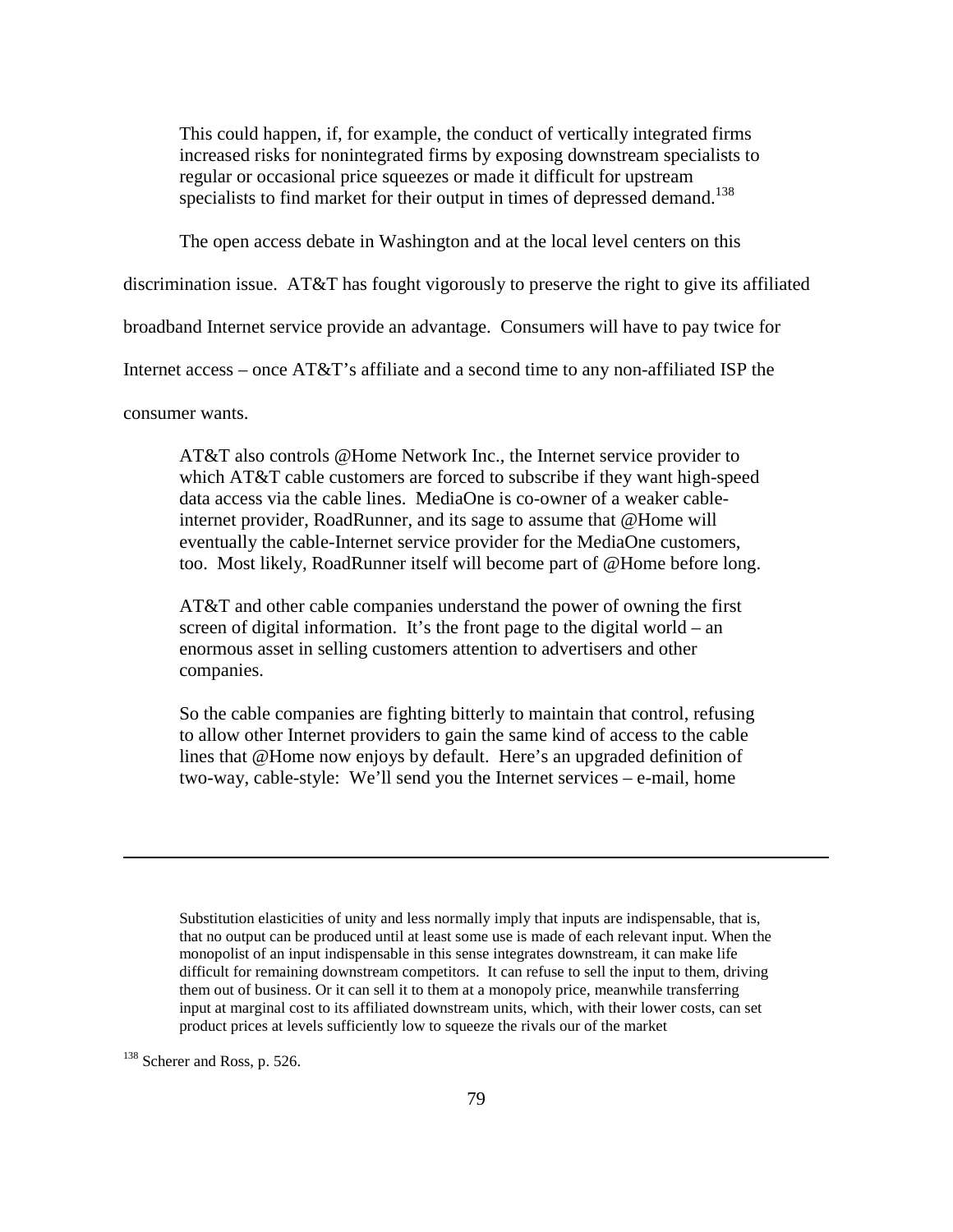banking, etc. – that we designate, and you'll send us a bigger check. If you want a different Internet service provider, fine – just send them a check too.<sup>139</sup>

AT&T's network management can clearly advantage its affiliated ISP.

Not only will the dominant firm in the industry gain the leverage to profitably engage

in anti-competitive conduct, but also the dynamic processes in the industry will clearly shift

toward cooperation and coordination rather than competition. The issue is not simply

collusion, although that is a concern.

The *Guidelines* do recognize three major competitive problems of vertical mergers in concentrated industries. First, forward mergers into retailing may facilitate collusion at the manufacturing stage by making it easier to monitor prices or by eliminating a "disruptive buyer." <sup>140</sup>

Beyond collusion, a mutual forbearance and reciprocity, as spheres of influence are

recognized and honored between and among the small number of interrelated entities in the

industry.

Now we consider the big picture, rather than market-by-market effects. Imagine an extreme situation, which five big diversified firms extending into all major sectors. They coexist in parallel, touching one another in hundreds of markets. Whatever their effects on each market might be, the pose a larger problem of spheres of interest, or diplomatic behavior replacing competition…

Reciprocity is an exchange of favors. Reciprocal buying is one form of it. At its simplest, firm A buys from firm B because of some purchase that B makes from A…

Reciprocity: The large conglomerate may have numerous opportunities for reciprocal buying arrangements.

<sup>139</sup> Gillmor, Dan, "AT&T Deal Provides No Help to Consumer," *Mercury Center*, May 5, 1999.

<sup>140</sup> Perry, p. 247.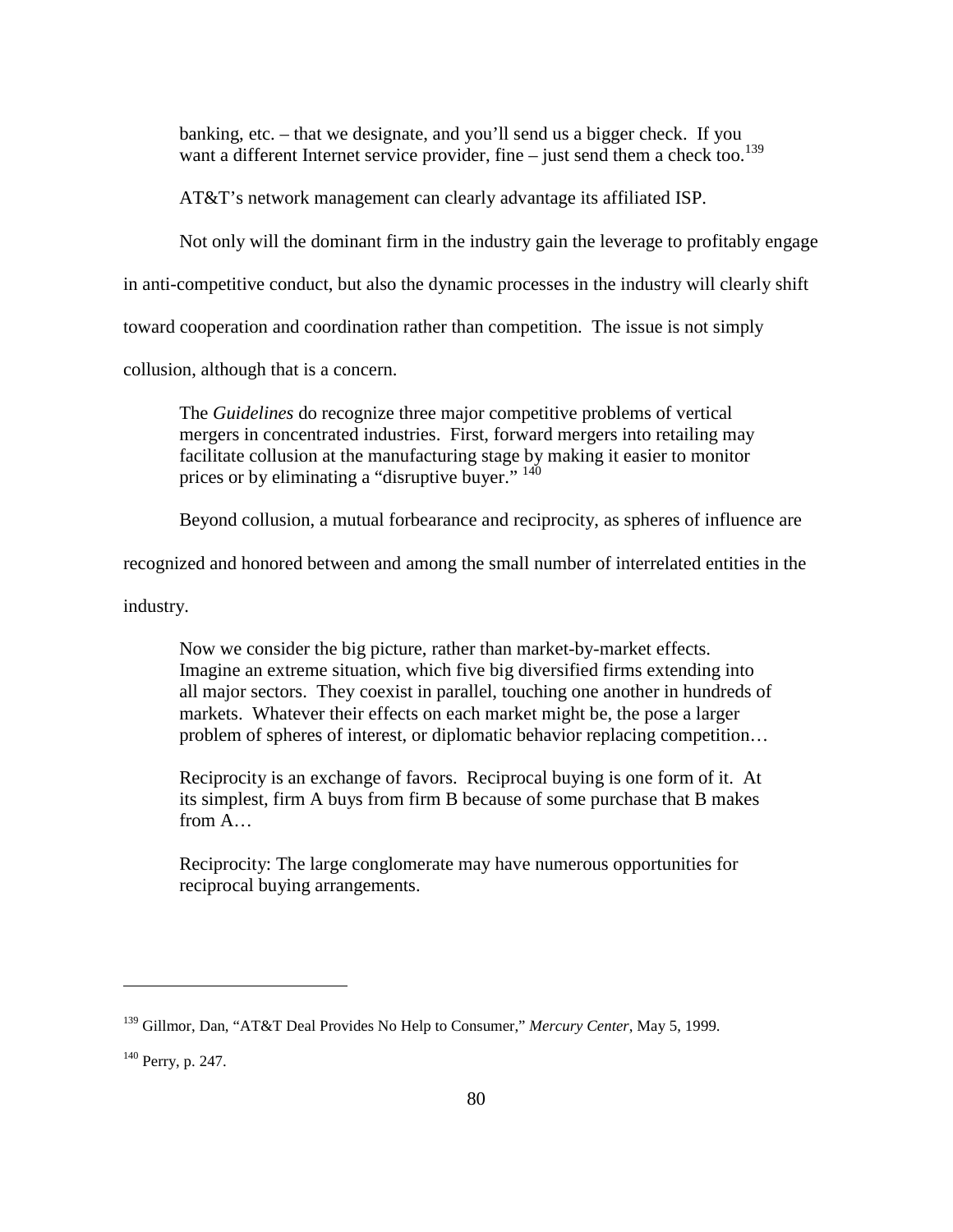Mutual forbearance: More generally (it is sometimes claimed) large firms treat each other with deference, avoiding competitive confrontation whenever possible.<sup>141</sup>

The final behavioral effect is to trigger a rush to integrate and concentrate. Being a

small independent at any stage renders the company extremely vulnerable to a variety of

attacks.

It is possible that business firms undertake vertical integration mergers not to enhance the level of monopoly power at some stage, but to redistribute it. Oligopolies often settle down into behavioral patterns in which price competition atrophies, even though some or all sellers suffer from excess capacity. Non-price rivalry then becomes crucial to the distribution of sales. One form of nonprice competition is the acquisition of downstream enterprises which, all else (such as prices) being equal, will purchase from their upstream affiliates. If acquisition of this sort deflects significant amounts of sales, disadvantaged rivals are apt to acquire other potential customers in selfdefense, and reciprocal fear of foreclosure precipitates a bandwagon effect in which the remaining independent downstream enterprises are feverishly sought. $142$ 

Triggering, If there are 10 nonintegrated firms and only one of them integrates, then little affect on competition might occur. But if this action induces the other 9 to do the same, the ultimate impact of the first "triggering" move may be large. Any increase in market power is magnified.<sup>143</sup>

With the AT&T deal, the concentration and coordination in the industry has risen to an

extremely high level. More can be expected.<sup>144</sup> In particular, as AT&T restructures to lower

<sup>&</sup>lt;sup>141</sup> Asch and Senaca, p. 248.

<sup>&</sup>lt;sup>142</sup> Scherer and Ross, pp. 526-527.

 $143$  Shepherd, p. 290.

<sup>144</sup> Colman Price and John M. Higgins, "More Deals to Come," *Broadcasting &Cable*, March 29, 1999, identified seven of the top twenty-one markets, in which there were multiple cable systems. Of these, only one was consolidated directly by the AT&T-MediaOne deal.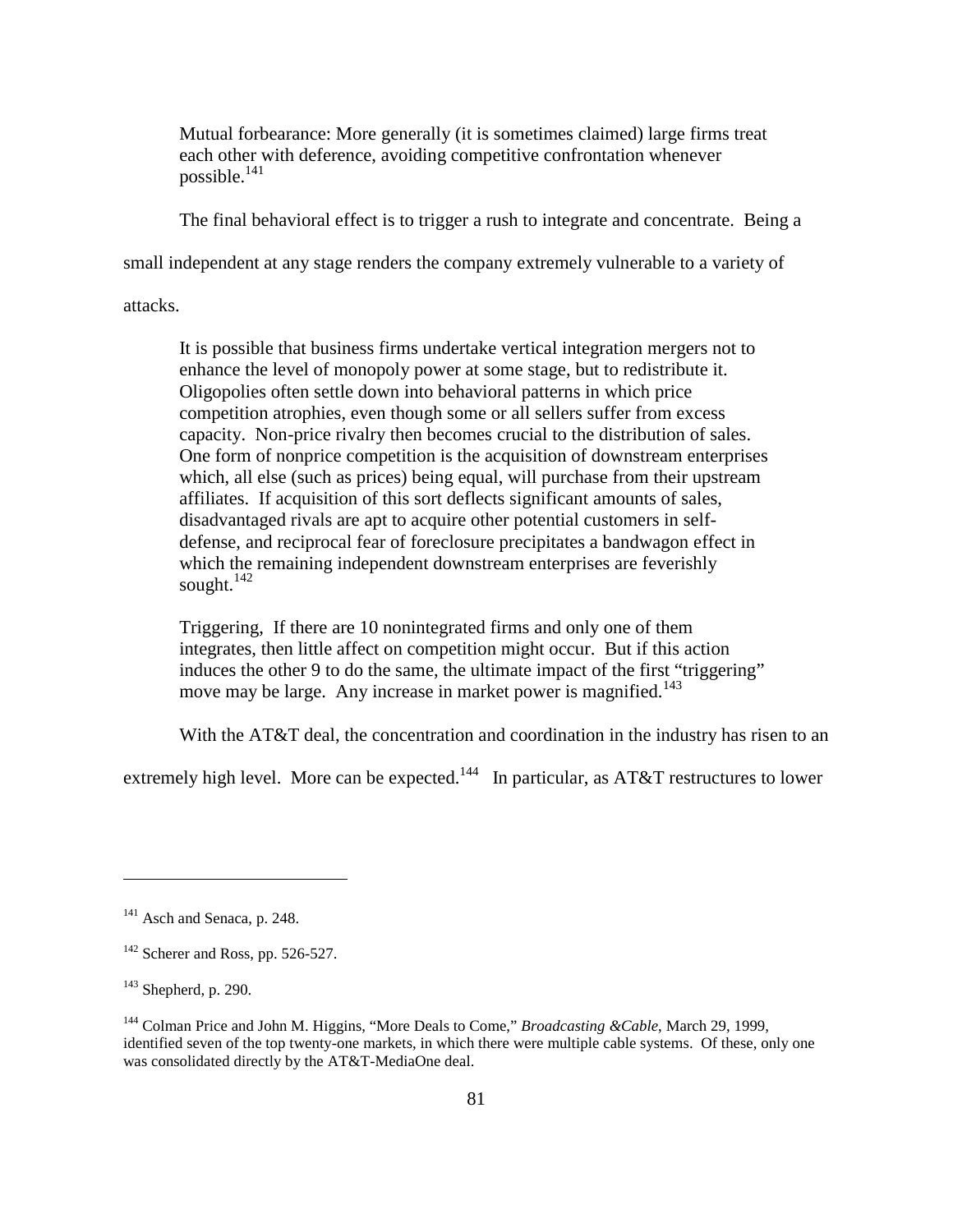its national share, it appears to be consolidating regional domination (and allowing others to do the same). $145$ 

## **4. MONOPSONY POWER**

One important aspect of the AT&T/MediaOne merger and related deals that has not been a major concern in the past is the issue of monopsony power. Monopsony is a situation in which "some buyer can perceptibly influence price."<sup>146</sup>

This topic is generally discussed under the broad category of vertical integration.<sup>147</sup>

The issue is dealt with as an analysis of a large (or the sole) purchaser of an input or product

at wholesale who can exercise bargaining power in the confrontation with suppliers who

possess market power. The power of the buyer is said to countervail the power of the seller.

This bilateral monopoly situation results in an improvement in consumer welfare under

certain circumstances.

Under what circumstances might countervailing power lead to still better results for the consumer? The answer must involve an asymmetry on the buyer's side: the buyer must be powerful enough to constrain the monopolistic seller's prices, but lack the power as a reseller to charge monopoly prices.<sup>148</sup>

<sup>&</sup>lt;sup>145</sup> The list of metropolitan areas in More Deals indicates that at least two would be affected by the secondary deals associated with the merger.

<sup>&</sup>lt;sup>146</sup> Scherer and Ross, p. 17.

 $147$ The major texts cited in this paper, Scherer and Ross, Shepherd and Perry all treat the issue in this context.

<sup>&</sup>lt;sup>148</sup> Schere and Ross, p. 527.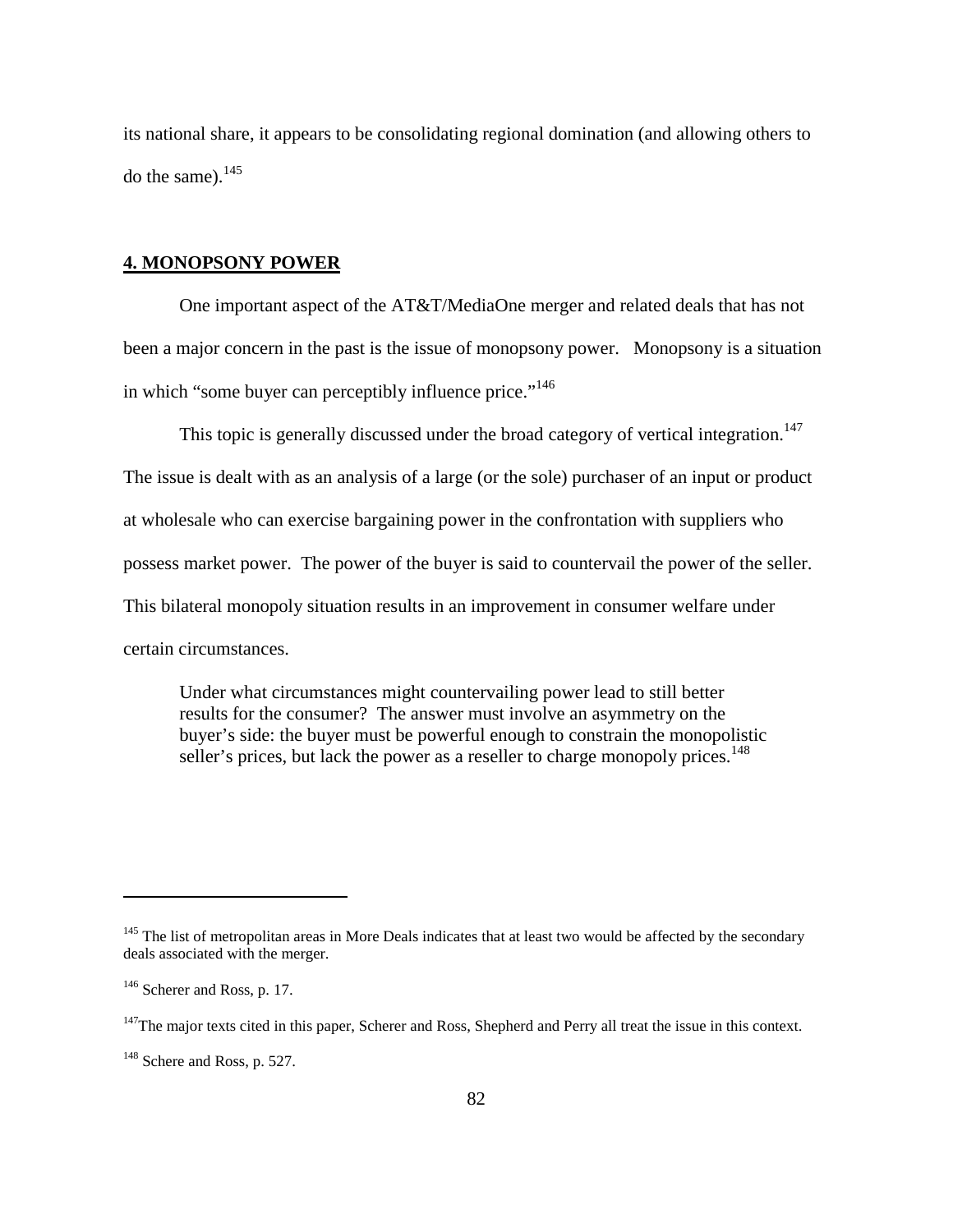The key to the outcome is "the absence or presence of power on the selling side of the market."<sup>149</sup> Our concern is that the very large size of the post-merger AT&T will give it a great deal of monopsony power in the programming market. Since it faces little competition in the MVPD market, price concessions are not passed through. Moreover, price discrimination is likely. $150$ 

## **5. OTHER NEGATIVE CONSEQUENCES**

These are the negative effects of the merger strict economic terms. There are social

and political concerns in the literature as well.

Loss of local control is one concern. This would be a particularly strong concern in a

media industry.

There remain the social impacts of absentee ownership upon localities. Though they are less technically proven, they may ultimately be important.

One impact occurs through plant closures decided by distant officials who are unaware or insensitive about local strengths…

Local firms are normally knit into their communities, with the companies' officials contributing and participating in local affairs… When taken over by

 $\overline{a}$ 

Bilarteral oligopoly follows much the same lines as bilateral monopoly, ut of course the effects are not as sharp or clear. Powerful buyers will noe play off the sellerg against each other, extracting low input prices. Some will threaten to integrate vertically. The sellers, from their viewpoint, will be charging "what the traffic will bear," in line with demand elasticities.

The whole process breeds price discrimination… The net tendency toward restricitve or competitive results will still depend on the oligopsonits' status as *sellers*.

 $149$  Schere and Ross, p. 532.

<sup>&</sup>lt;sup>150</sup> Shepherd, p. 287, describers the situation as follows:

It is from the final level that pressure may arise to hold the bilateral monopoly to competitive results.